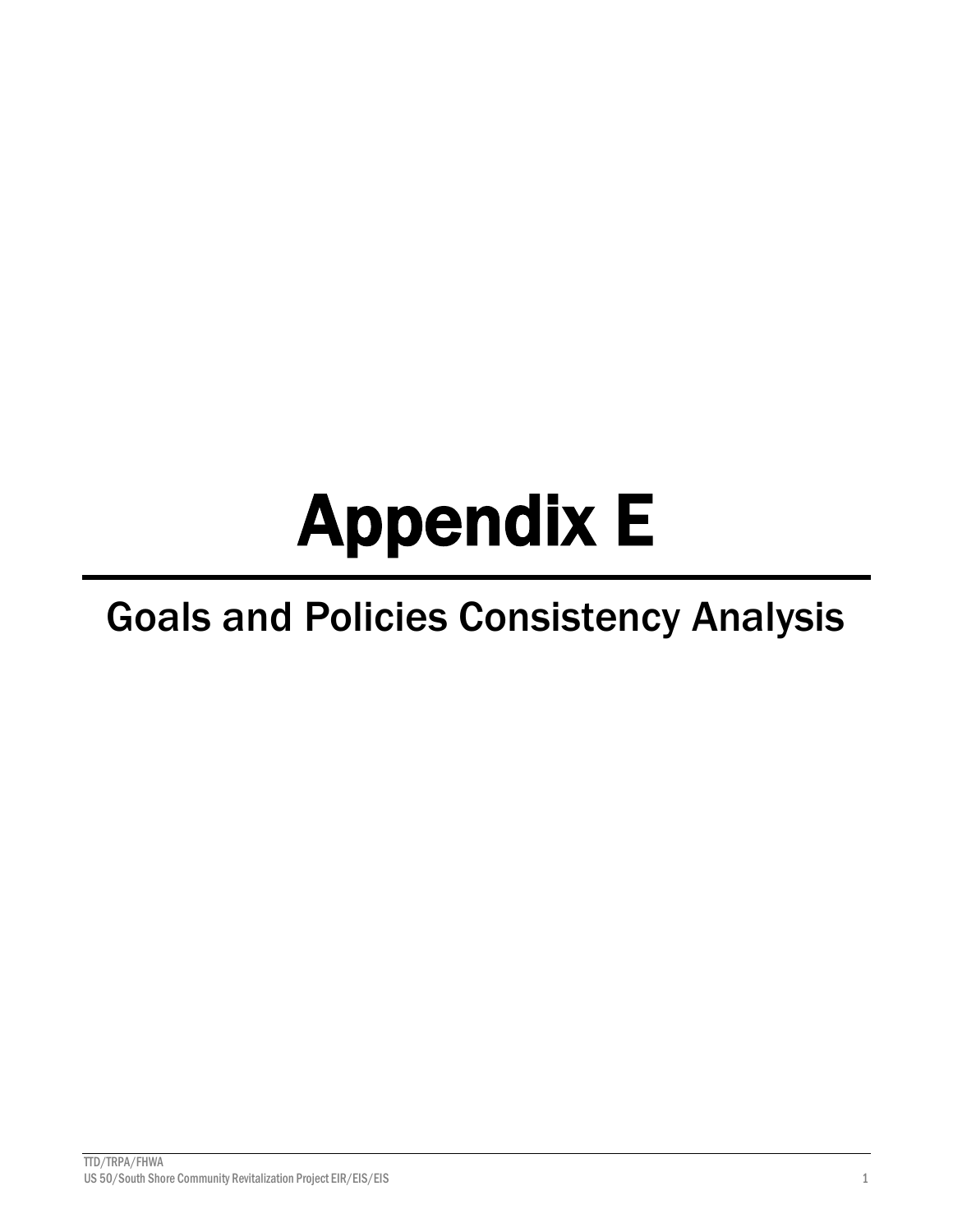# APPENDIX E GOALS AND POLICIES CONSISTENCY ANALYSIS

Tables 1 and 2 identify and discuss the project's consistency with goals and policies from the Lake Tahoe Regional Plan Goals and Policies, Plan Area Statements (PAS) 080, PAS 089, PAS 092, the Tourist Core Area Plan, the South Shore Area Plan, the City of South Lake Tahoe General Plan, the Douglas County Master Plan, the Lake Tahoe Regional Transportation Plan, and the Linking Tahoe: Active Transportation Plan that are relevant to the US 50/South Shore Community Revitalization Project.

| Table 1<br><b>TRPA Regional Plan Goals and Policies Consistency Analysis</b>                                                                                                |                                                                                               |                                                                                                                                                                                                                                                                                                                                                                                                                                                                                                                                                                                                                                                                                                                                                                                                                                                                                                                                                                                                                                                                                                                                                                                                                                                                                                                                                                                            |
|-----------------------------------------------------------------------------------------------------------------------------------------------------------------------------|-----------------------------------------------------------------------------------------------|--------------------------------------------------------------------------------------------------------------------------------------------------------------------------------------------------------------------------------------------------------------------------------------------------------------------------------------------------------------------------------------------------------------------------------------------------------------------------------------------------------------------------------------------------------------------------------------------------------------------------------------------------------------------------------------------------------------------------------------------------------------------------------------------------------------------------------------------------------------------------------------------------------------------------------------------------------------------------------------------------------------------------------------------------------------------------------------------------------------------------------------------------------------------------------------------------------------------------------------------------------------------------------------------------------------------------------------------------------------------------------------------|
| <b>Regional Plan Goals and Policies</b>                                                                                                                                     | <b>Consistency Determination</b>                                                              | Rationale                                                                                                                                                                                                                                                                                                                                                                                                                                                                                                                                                                                                                                                                                                                                                                                                                                                                                                                                                                                                                                                                                                                                                                                                                                                                                                                                                                                  |
|                                                                                                                                                                             |                                                                                               | <b>Land Use Element</b>                                                                                                                                                                                                                                                                                                                                                                                                                                                                                                                                                                                                                                                                                                                                                                                                                                                                                                                                                                                                                                                                                                                                                                                                                                                                                                                                                                    |
| <b>Land Use</b>                                                                                                                                                             |                                                                                               |                                                                                                                                                                                                                                                                                                                                                                                                                                                                                                                                                                                                                                                                                                                                                                                                                                                                                                                                                                                                                                                                                                                                                                                                                                                                                                                                                                                            |
| Goal LU-1: Restore, maintain, and improve the quality of the Lake Tahoe Region for the visitors and residents of the Region.                                                |                                                                                               |                                                                                                                                                                                                                                                                                                                                                                                                                                                                                                                                                                                                                                                                                                                                                                                                                                                                                                                                                                                                                                                                                                                                                                                                                                                                                                                                                                                            |
| Policy LU-1.2. Redeveloping existing town centers is a high<br>priority.                                                                                                    | Alt A: NA<br>Alt B: Consistent<br>Alt C: Consistent<br>Alt D: Consistent<br>Alt E: Consistent | As described in Chapter 1, "Introduction," objectives of the project include reducing traffic volumes through the<br>tourist core, increasing mobility and safety for bicycles and pedestrians, and facilitating the creation of a safe and<br>walkable district that enhances pedestrian activities and safety.<br>As described in Chapter 2, "Proposed Project and Project Alternatives," Alternatives B, C, and D include potential<br>mixed-use development that would be located within and directly adjacent to the Tourist Core Area Plan (TCAP) Town<br>Center. The purpose of the redevelopment sites would be to provide potential relocation opportunities for dislocated<br>residents and business owners close to where they currently reside. The potential mixed-use development would<br>also increase the amount of housing and increase opportunities for commercial uses. For these reasons, Alternatives<br>B, C, and D would help implement this policy.<br>Alternative E would include a raised pedestrian plaza through the resort-casino area. Alternative E would not result in<br>redevelopment in the town center, but it would not preclude future redevelopment within the town center from<br>occurring.<br>Alternative A would not result in any changes to centers within the TCAP and SSAP; therefore, this policy does not<br>apply to this alternative. |
| well-being of the region.                                                                                                                                                   |                                                                                               | Goal LU-3: Provide to the greatest possible extent, within the constraints of the environmental threshold carrying capacities, a distribution of land use that ensures the social, economic, and environmental                                                                                                                                                                                                                                                                                                                                                                                                                                                                                                                                                                                                                                                                                                                                                                                                                                                                                                                                                                                                                                                                                                                                                                             |
| Policy LU-3.3. Development is preferred in and directed toward<br>centers, as identified on the regional land use map. Centers<br>shall have the following characteristics: | Alt A: NA<br>Alt B: Consistent<br>Alt C: Consistent<br>Alt D: Consistent                      | A portion of the project site is located within portions of the TCAP designated as Town Center and Regional Center.<br>Similarly, a portion of the site is located within the limits of the SSAP.<br>As described in Chapter 2, "Proposed Project and Project Alternatives," Alternatives B, C, and D would maintain                                                                                                                                                                                                                                                                                                                                                                                                                                                                                                                                                                                                                                                                                                                                                                                                                                                                                                                                                                                                                                                                       |

transit services throughout the project site, including within the Town Centers and Regional Centers for the TCAP and

Alt E: Consistent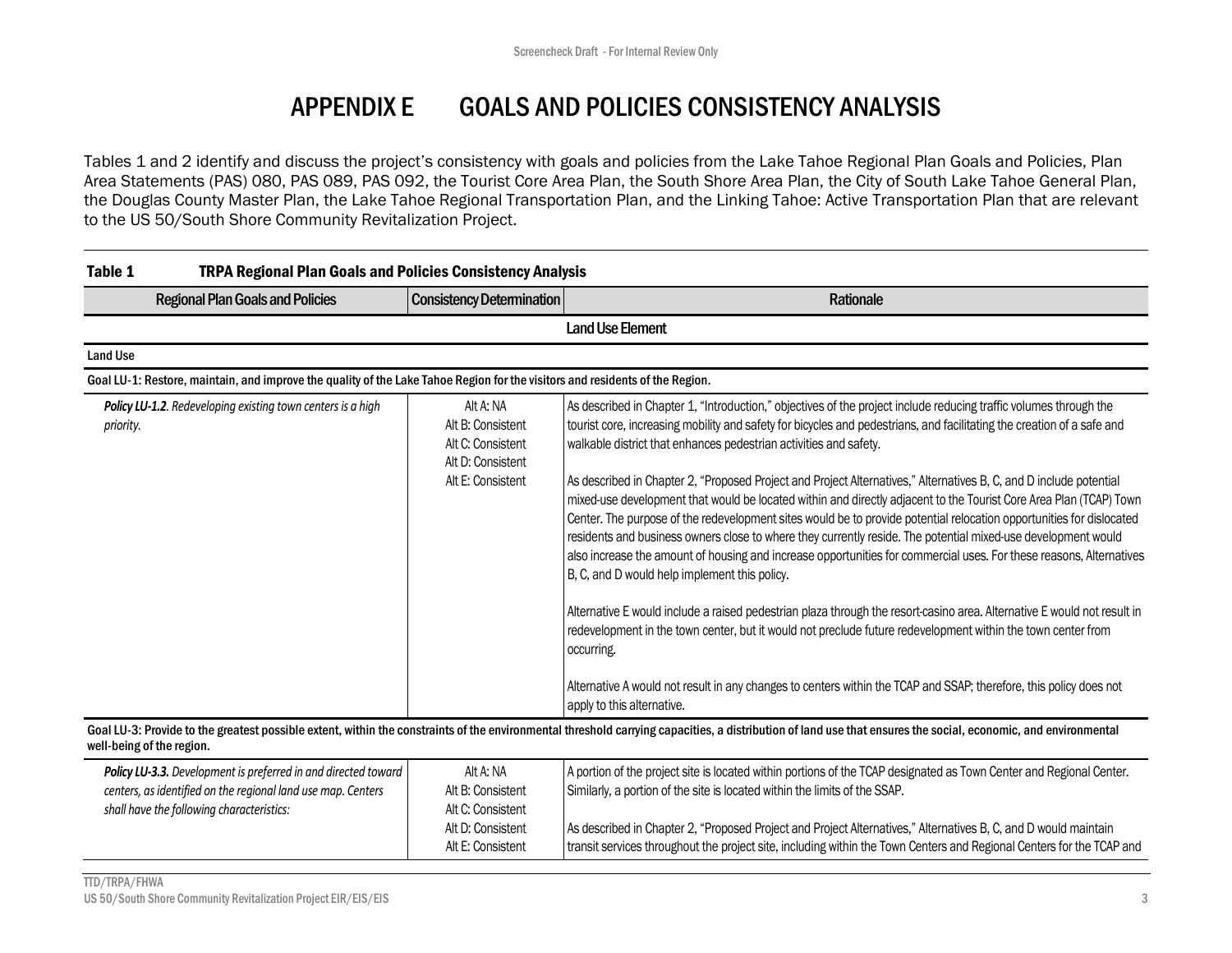| <b>Regional Plan Goals and Policies</b>                                                                                                                                                                                                                                                                                                                                                                                                                                                                                                                                                                                                                         | <b>Consistency Determination</b>                                                                                  | Rationale                                                                                                                                                                                                                                                                                                                                                                                                                                                                                                                                                                                                                                                                                                                                                                                                                                                                                                                                                                                                                                                                                                                                                                                                                              |  |
|-----------------------------------------------------------------------------------------------------------------------------------------------------------------------------------------------------------------------------------------------------------------------------------------------------------------------------------------------------------------------------------------------------------------------------------------------------------------------------------------------------------------------------------------------------------------------------------------------------------------------------------------------------------------|-------------------------------------------------------------------------------------------------------------------|----------------------------------------------------------------------------------------------------------------------------------------------------------------------------------------------------------------------------------------------------------------------------------------------------------------------------------------------------------------------------------------------------------------------------------------------------------------------------------------------------------------------------------------------------------------------------------------------------------------------------------------------------------------------------------------------------------------------------------------------------------------------------------------------------------------------------------------------------------------------------------------------------------------------------------------------------------------------------------------------------------------------------------------------------------------------------------------------------------------------------------------------------------------------------------------------------------------------------------------|--|
| A concentration of non-residential and mixed-use<br>1)<br>development at a higher intensity than exists in other<br>areas of the Region.<br>2)<br>Existing or planned transit service.<br>3)<br>Highway access.<br>Infill and redevelopment opportunities.<br>4)<br>5)<br>Capacity for receiving transfers of development rights<br>and relocations of existing development.<br>6)<br>Existing or planned housing in the vicinity.<br>7)<br>Existing or planned street designs with continuous<br>sidewalks, paths and other infrastructure that promotes<br>walking, bicycling and transit use so as to encourage<br>mobility without use of private vehicles. |                                                                                                                   | SSAP boundaries. Alternatives B and D would involve conversion of the existing US 50 to a local or main street-also<br>defined as a "complete street" through the tourist core. The reduced number of vehicle travel lanes included in<br>Alternatives B and D would make room for pedestrian, bicycle, and transit enhancements throughout the tourist<br>core, improving connections to the casino core for pedestrians of all abilities and other modes of transportation.<br>Alternative C would maintain existing transit service in the centers.<br>Alternatives B, C, and D also promote walking with development of the pedestrian bridge that would be designed to<br>serve as an attraction for visitors to the area and a gateway into Van Sickle Bi-State Park from the tourist core.<br>Alternative E would include a raised pedestrian plaza through the resort-casino area that is separated from the<br>highway. Although this feature would be disconnected from the pedestrian street environment, it does allow for<br>pedestrian movement through the centers.<br>Alternative A would not result in any changes to centers within the TCAP and SSAP; therefore, this policy does not<br>apply to this alternative. |  |
| Policy LU-3.4. Existing development patterns in residential<br>neighborhoods outside of centers and environmentally-<br>sensitive lands should be maintained with no significant<br>change.                                                                                                                                                                                                                                                                                                                                                                                                                                                                     | Alt A: Consistent<br>Alt B: Not Consistent<br>Alt C: Not Consistent<br>Alt D: Not Consistent<br>Alt E: Consistent | As described in Impact 3.4-1 in Section 3.4, "Community Impacts," the realigned US 50 through the Rocky Point<br>neighborhood would change the community character of the neighborhood with the introduction of an increase in<br>traffic noise, changes to neighborhood visual character, physical division of the neighborhood, and removal of<br>residences. These alternatives would be required to implement mitigation measures associated with visual effects,<br>noise, and physical barriers to pedestrian access; however, these impacts on community character and existing<br>development patterns in residential neighborhoods associated with Alternatives B, C, and D, both with and without<br>mixed-use development, would remain. For these reasons, Alternatives B, C, and D would not be consistent with<br>Policy LU-3.4.<br>Alternatives A and E do not propose any changes in development patterns and, therefore they would retain existing<br>patterns in residential neighborhoods outside of centers. These alternatives would be consistent with this policy.                                                                                                                                              |  |
| Policy LU-3.5. Development is discouraged in and directed<br>away from environmentally-sensitive lands and areas furthest<br>from non- residential support services. These areas are further<br>defined in other plan policies.                                                                                                                                                                                                                                                                                                                                                                                                                                 | Alt A: Not Applicable<br>Alt B: Consistent<br>Alt C: Consistent<br>Alt D: Consistent<br>Alt E: Not Applicable     | The potential mixed-use development proposed for Alternatives B, C, and D is located within an existing developed<br>area already served by residential support services, such as water, sewer, and electricity infrastructure. These<br>alternatives are consistent with Policy LU-3.5.<br>Alternatives A and E do not propose mixed-use development, which could include residential uses. Policy LU-3.5 does<br>not apply to Alternatives A and E.                                                                                                                                                                                                                                                                                                                                                                                                                                                                                                                                                                                                                                                                                                                                                                                  |  |
| Housing                                                                                                                                                                                                                                                                                                                                                                                                                                                                                                                                                                                                                                                         |                                                                                                                   |                                                                                                                                                                                                                                                                                                                                                                                                                                                                                                                                                                                                                                                                                                                                                                                                                                                                                                                                                                                                                                                                                                                                                                                                                                        |  |
| Goal HS-1: Promote housing opportunities for full-time and seasonal residents as well as workers employed within the region.                                                                                                                                                                                                                                                                                                                                                                                                                                                                                                                                    |                                                                                                                   |                                                                                                                                                                                                                                                                                                                                                                                                                                                                                                                                                                                                                                                                                                                                                                                                                                                                                                                                                                                                                                                                                                                                                                                                                                        |  |

Alt A: Not Applicable Alt B: Consistent

# Table 1 TRPA Regional Plan Goals and Policies Consistency Analysis

| /FHWA<br>TTD/TRPA/                                             |  |
|----------------------------------------------------------------|--|
| US 50/South Shore Community Revitalization Project EIR/EIS/EIS |  |

Implementation of Alternatives B, C, and D without mixed-use development would include construction of

replacement housing for residents displaced by the project before taking down existing housing and constructing the

*Policy HS-1.3. Facilities shall be designed and occupied in accordance with local, regional, state, and federal standards*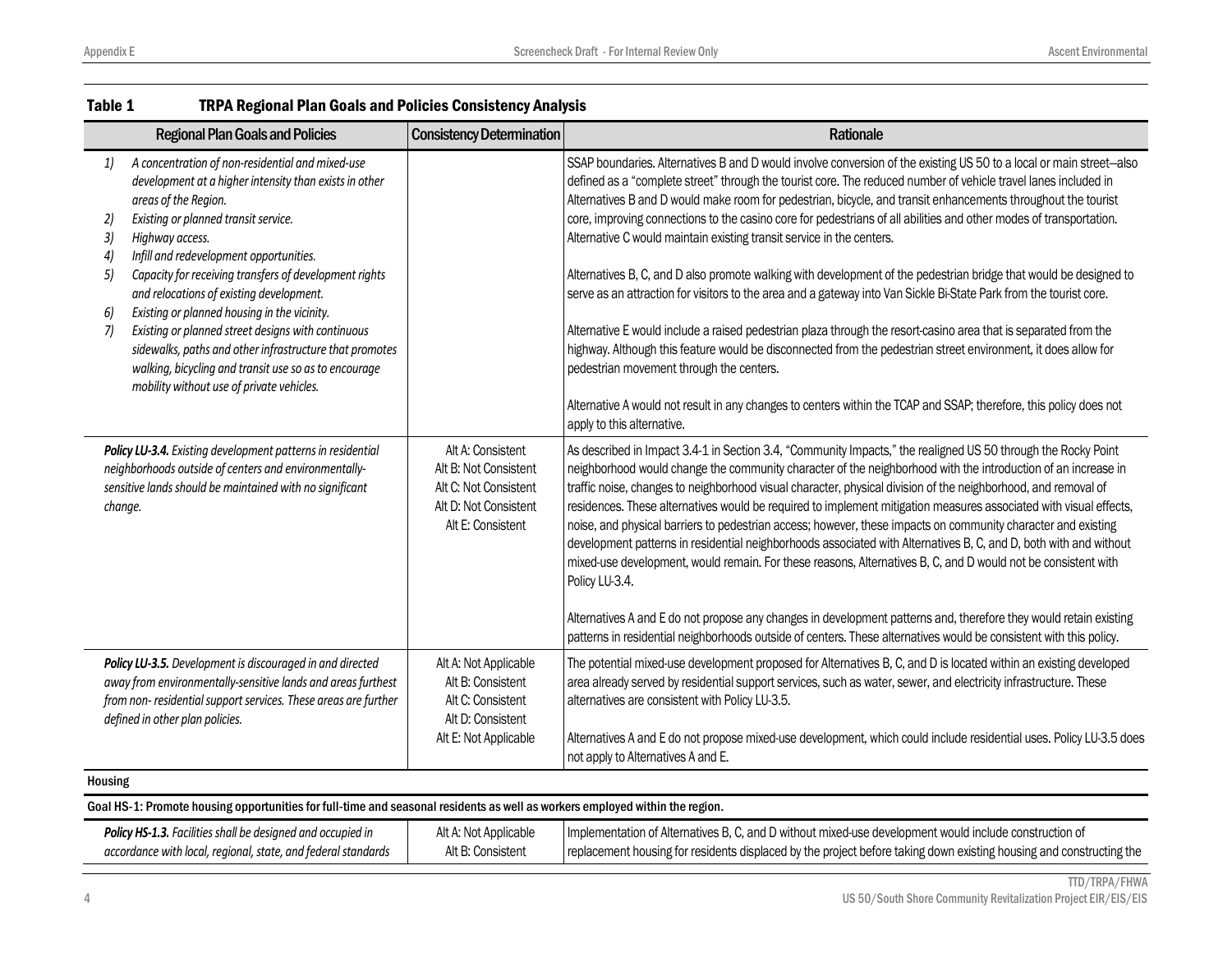| <b>Regional Plan Goals and Policies</b>                                                                                                                                                                                                                                                               | <b>Consistency Determination</b>                                                                              | Rationale                                                                                                                                                                                                                                                                                                                                                                                                                                                                                                                                                                                                                                                                                                                                                                                                                                                                                                                                                                                                                                                                                                                                                                                                                                                                                                                                                                                                                                                                                                                                                                                                                                                                                                                                                                                                                                                                                                                                                                                                                                                                                                                                             |  |
|-------------------------------------------------------------------------------------------------------------------------------------------------------------------------------------------------------------------------------------------------------------------------------------------------------|---------------------------------------------------------------------------------------------------------------|-------------------------------------------------------------------------------------------------------------------------------------------------------------------------------------------------------------------------------------------------------------------------------------------------------------------------------------------------------------------------------------------------------------------------------------------------------------------------------------------------------------------------------------------------------------------------------------------------------------------------------------------------------------------------------------------------------------------------------------------------------------------------------------------------------------------------------------------------------------------------------------------------------------------------------------------------------------------------------------------------------------------------------------------------------------------------------------------------------------------------------------------------------------------------------------------------------------------------------------------------------------------------------------------------------------------------------------------------------------------------------------------------------------------------------------------------------------------------------------------------------------------------------------------------------------------------------------------------------------------------------------------------------------------------------------------------------------------------------------------------------------------------------------------------------------------------------------------------------------------------------------------------------------------------------------------------------------------------------------------------------------------------------------------------------------------------------------------------------------------------------------------------------|--|
| for the assistance of households with low and very low<br>incomes. Such housing units shall be made available for rental<br>or sale at a cost to such persons that would not exceed the<br>recommended state and federal standards.                                                                   | Alt C: Consistent<br>Alt D: Consistent<br>Alt E: Not Applicable                                               | roadway improvements in California so that residents displaced by the project may be relocated to the newly<br>constructed housing if they so choose during the relocation process. The replacement housing would include an<br>equal number of deed-restricted low-income housing to replace low income housing displaced by the project and<br>would also include moderate-income housing equal to those displaced by the project. Construction of new<br>replacement housing would be necessary in order to provide comparable replacement housing to displaced<br>residents in order for the project to move forward in a timely manner because there is a limited supply of comparable<br>housing in the South Shore area. The replacement housing would be constructed in accordance with all City of South<br>Lake Tahoe building standards and state and federal standards. In order to be eligible for use as replacement<br>housing under the Uniform Relocation Assistance and Real Property Acquisition Policies Act of 1970 (Uniform Act),<br>the newly constructed replacement housing would be required to demonstrate that they would be available for rent<br>at a cost that would not exceed the recommended state and federal standards for low income and moderate income<br>levels.                                                                                                                                                                                                                                                                                                                                                                                                                                                                                                                                                                                                                                                                                                                                                                                                                                              |  |
| Policy HS-1.4. Affordable or government assisted housing for<br>lower income households should be located in close proximity<br>to employment centers, government services, and transit<br>facilities. Such housing must be compatible with the scale and<br>density of the surrounding neighborhood. | Alt A: Not Applicable<br>Alt B: Consistent<br>Alt C: Consistent<br>Alt D: Consistent<br>Alt E: Not Applicable | The proposed roadway improvements and potential mixed-use development for Alternatives B, C, and D would result<br>in displacement of residents, including low-income and minority residents (see Impact 3.4-4 and "Environmental<br>Justice Effects of the Project Alternatives" in Section 3.4, "Community Impacts"). TTD would be required to assist<br>displaced residents in relocating to comparable replacement housing near their existing neighborhood as required by<br>the Uniform Act and the Relocation Assistance Law and in accordance with Title VI of the Civil Rights Act, which<br>prohibits discrimination based on race, color, or national origin. Alternatives B, C, and D would construct replacement<br>housing equal to the number of housing units that would be displaced by the roadway improvements and mixed-use<br>development such that there would be no net loss of housing, including affordable housing, in the South Shore.<br>Replacement housing would be completed before construction of roadway improvements in California would begin<br>and before residents are displaced. The replacement housing would include an equal number of deed-restricted low<br>income and moderate income housing units to replace those low income and moderate income housing units<br>displaced by the project. This component of the project would satisfy TRPA requirements to offset the loss of<br>affordable housing. Because the Uniform Act and Relocation Assistance Law require that replacement housing be<br>near their existing neighborhood, it can reasonably be assumed that it would be located in close proximity to<br>employment centers, government services, and transit facilities. The three mixed-use development sites within the<br>project site are the preferred location for the replacement housing and meet these location guidelines. For these<br>reasons, these alternatives are consistent with Policy HS-1.4.<br>Alternatives A and E do not propose potential mixed-use development, which could include residential uses. Policy<br>HS-1.4 does not apply to Alternatives A and E. |  |
| <b>Community Design</b>                                                                                                                                                                                                                                                                               |                                                                                                               |                                                                                                                                                                                                                                                                                                                                                                                                                                                                                                                                                                                                                                                                                                                                                                                                                                                                                                                                                                                                                                                                                                                                                                                                                                                                                                                                                                                                                                                                                                                                                                                                                                                                                                                                                                                                                                                                                                                                                                                                                                                                                                                                                       |  |
| Goal CD-1: Ensure preservation and enhancement of the natural features and qualities of the region, provide public access to scenic views, and enhance the quality of the built environment.                                                                                                          |                                                                                                               |                                                                                                                                                                                                                                                                                                                                                                                                                                                                                                                                                                                                                                                                                                                                                                                                                                                                                                                                                                                                                                                                                                                                                                                                                                                                                                                                                                                                                                                                                                                                                                                                                                                                                                                                                                                                                                                                                                                                                                                                                                                                                                                                                       |  |
| Policy CD-1.1. The scenic quality ratings established by the<br>environmental thresholds shall be maintained or improved.                                                                                                                                                                             | Alt A: Not Applicable<br>Alt B: Consistent                                                                    | Consequences for TRPA Environmental Threshold Carrying Capacities will be discussed as part of the findings made<br>for the adopted alternative.                                                                                                                                                                                                                                                                                                                                                                                                                                                                                                                                                                                                                                                                                                                                                                                                                                                                                                                                                                                                                                                                                                                                                                                                                                                                                                                                                                                                                                                                                                                                                                                                                                                                                                                                                                                                                                                                                                                                                                                                      |  |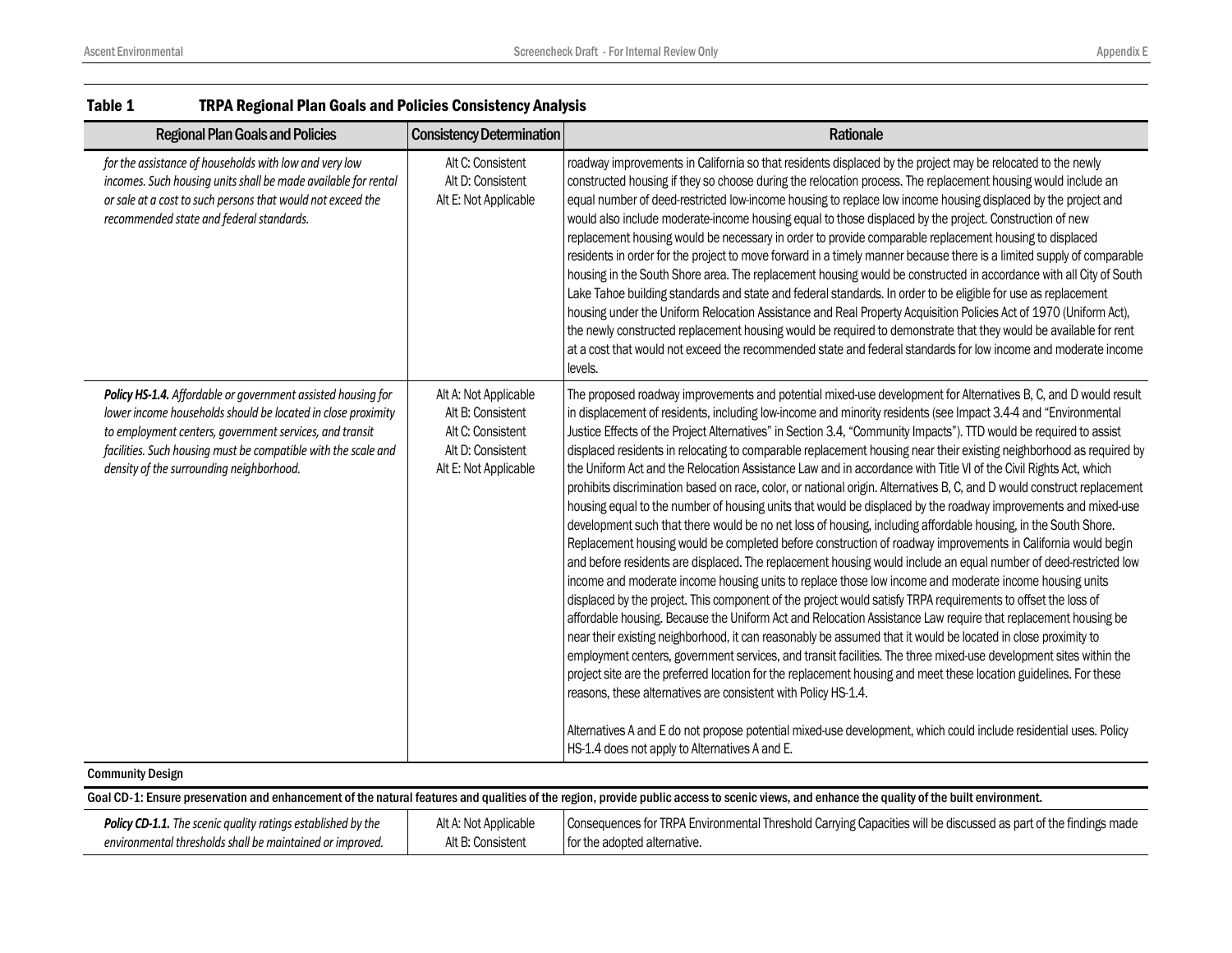| Table 1<br><b>TRPA Regional Plan Goals and Policies Consistency Analysis</b>               |                                                                                                           |                                                                                                                                                                                                                                                                                                                                                                                                                                                                                                                                                                                                                                                                                                                                                                                                                                                                                                                                                                                                                                                                                                                                                                                                                                                                                                                                                                                                                                                                                                                                                                                                                                                                                                                                                                                                                                   |
|--------------------------------------------------------------------------------------------|-----------------------------------------------------------------------------------------------------------|-----------------------------------------------------------------------------------------------------------------------------------------------------------------------------------------------------------------------------------------------------------------------------------------------------------------------------------------------------------------------------------------------------------------------------------------------------------------------------------------------------------------------------------------------------------------------------------------------------------------------------------------------------------------------------------------------------------------------------------------------------------------------------------------------------------------------------------------------------------------------------------------------------------------------------------------------------------------------------------------------------------------------------------------------------------------------------------------------------------------------------------------------------------------------------------------------------------------------------------------------------------------------------------------------------------------------------------------------------------------------------------------------------------------------------------------------------------------------------------------------------------------------------------------------------------------------------------------------------------------------------------------------------------------------------------------------------------------------------------------------------------------------------------------------------------------------------------|
| <b>Regional Plan Goals and Policies</b>                                                    | <b>Consistency Determination</b>                                                                          | Rationale                                                                                                                                                                                                                                                                                                                                                                                                                                                                                                                                                                                                                                                                                                                                                                                                                                                                                                                                                                                                                                                                                                                                                                                                                                                                                                                                                                                                                                                                                                                                                                                                                                                                                                                                                                                                                         |
|                                                                                            | Alt C: Consistent<br>Alt D: Consistent<br>Alt E: Consistent                                               | Alternative A would be a continuation of existing conditions and, thus, would not change scenic quality ratings.                                                                                                                                                                                                                                                                                                                                                                                                                                                                                                                                                                                                                                                                                                                                                                                                                                                                                                                                                                                                                                                                                                                                                                                                                                                                                                                                                                                                                                                                                                                                                                                                                                                                                                                  |
| <b>Noise</b>                                                                               |                                                                                                           |                                                                                                                                                                                                                                                                                                                                                                                                                                                                                                                                                                                                                                                                                                                                                                                                                                                                                                                                                                                                                                                                                                                                                                                                                                                                                                                                                                                                                                                                                                                                                                                                                                                                                                                                                                                                                                   |
| Goal N-2: Community noise equivalent levels shall be attained and maintained.              |                                                                                                           |                                                                                                                                                                                                                                                                                                                                                                                                                                                                                                                                                                                                                                                                                                                                                                                                                                                                                                                                                                                                                                                                                                                                                                                                                                                                                                                                                                                                                                                                                                                                                                                                                                                                                                                                                                                                                                   |
| Policy N-2.1. Transmission of noise from the transportation<br>corridors shall be reduced. | Alt A: NA<br>Alt B: Not Consistent<br>Alt C: Not Consistent<br>Alt D: Not Consistent<br>Alt E: Consistent | Transportation-related noise effects of the project are discussed in Impact 3.15-3 of Section 3.15, "Noise and<br>Vibration."<br>Implementation of Alternatives B, C, and D would result in exposing a number of receptors in the Rocky Point<br>neighborhood to traffic noise increases that also exceed applicable FHWA, Caltrans, TRPA, City of South Lake Tahoe,<br>and CEQA significance thresholds.<br>Alternative E would result in fewer receptors exposed to traffic noise level increases that also exceed applicable<br>TRPA, City of South Lake Tahoe, and CEQA significance thresholds.<br>Mitigation Measures 3.15-3a through 3.15-3d identify a menu of noise reduction features that would be required to<br>be implemented for Alternatives B, C, and D, and E to reduce traffic noise levels below applicable standards. Traffic<br>noise levels from Alternatives B, C, and D would not be guaranteed to be reduced to below applicable FHWA,<br>Caltrans, City of South Lake Tahoe, and CEQA significance thresholds. Implementation of Mitigation Measures 3.15-<br>3a through 3.15-3d would reduce impacts under Alternatives B, C, D, and E to less than significant for applicable<br>TRPA noise thresholds. However, because traffic noise levels from operation of the project would continue to exceed<br>FHWA, Caltrans, City of South Lake Tahoe and CEQA significance thresholds with implementation of Mitigation<br>Measures 3.15-3a through 3.15-3d, these alternatives would not be consistent with Policy N-2.1.<br>For Alternatives B, C, and D, there would be no measurable difference in traffic noise levels with or without the<br>potential mixed-use development.<br>With Alternative A, there would be no change in traffic noise levels because this alternative would not result in |
| <b>Natural Hazards</b>                                                                     |                                                                                                           | realignment of any segments of US 50, changes in the traffic volumes or travel speeds of various segments of US 50,<br>Lake Parkway, or other local roads so this policy would not be applicable.                                                                                                                                                                                                                                                                                                                                                                                                                                                                                                                                                                                                                                                                                                                                                                                                                                                                                                                                                                                                                                                                                                                                                                                                                                                                                                                                                                                                                                                                                                                                                                                                                                 |

# Goal NH-1 Risks from natural hazards (e.g., flood, fire, avalanche, earthquake, seiche) will be minimized.

| <b>Policy NH-1.1.</b> Development shall be regulated in identified | Alt A: NA         | As discussed on page 3.11-1 of Section 3.11, "Geology, Soils, Land Capability, and Coverage," the project site does |
|--------------------------------------------------------------------|-------------------|---------------------------------------------------------------------------------------------------------------------|
| avalanche or mass instability hazard areas.                        | Alt B: Consistent | not contain expansive soils or slopes that could become unstable or generate landslides or avalanche.               |
|                                                                    | Alt C: Consistent |                                                                                                                     |
|                                                                    | Alt D: Consistent |                                                                                                                     |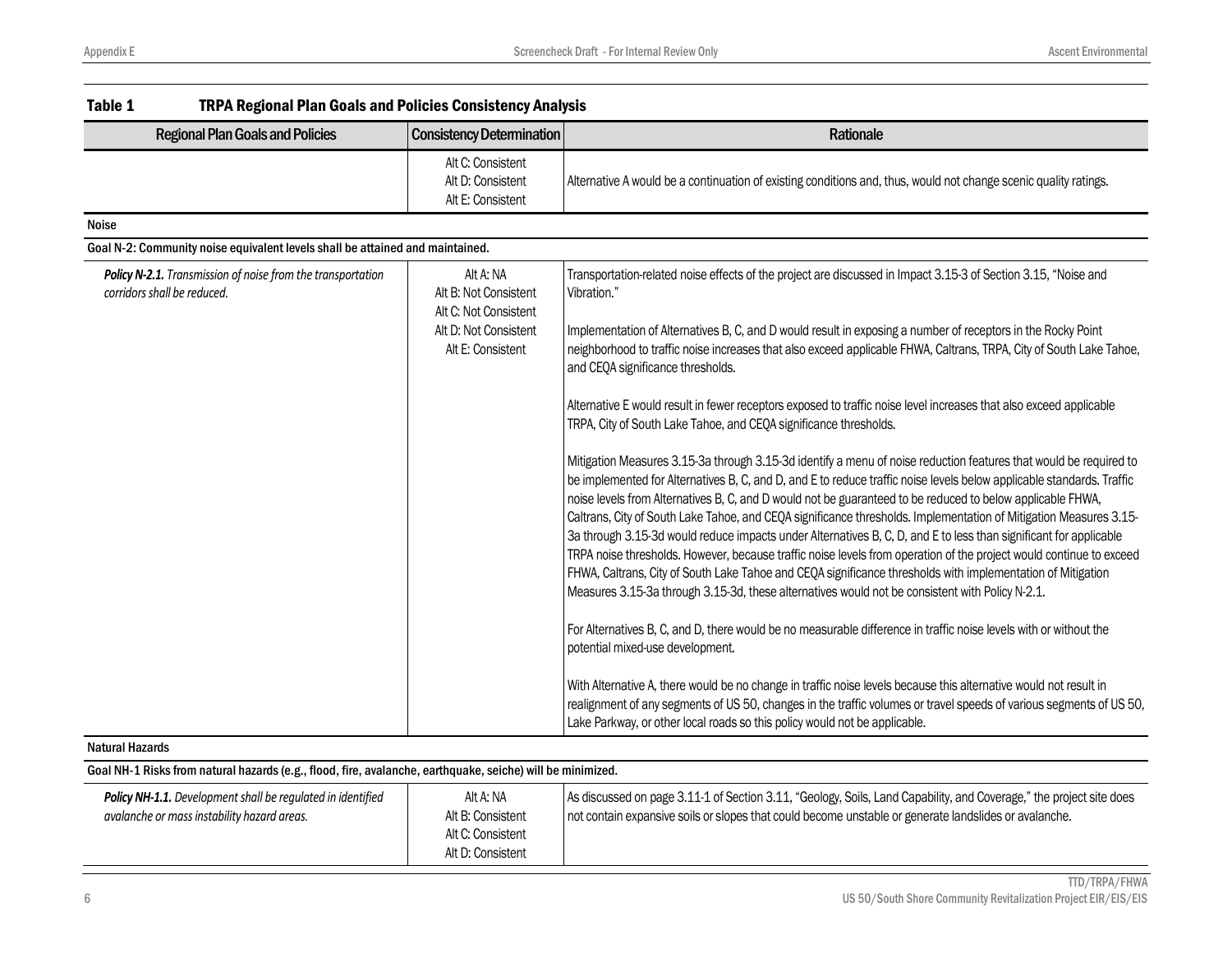| <b>Regional Plan Goals and Policies</b>                                                                                                                                                                                                                                                                                                                                                                                                                                                                                    | <b>Consistency Determination</b>                                                              | Rationale                                                                                                                                                                                                                                                                                                                                                                                                                                                                                                                                                                                                                                                                                                                                                                                                                                                                                                                                                                                          |
|----------------------------------------------------------------------------------------------------------------------------------------------------------------------------------------------------------------------------------------------------------------------------------------------------------------------------------------------------------------------------------------------------------------------------------------------------------------------------------------------------------------------------|-----------------------------------------------------------------------------------------------|----------------------------------------------------------------------------------------------------------------------------------------------------------------------------------------------------------------------------------------------------------------------------------------------------------------------------------------------------------------------------------------------------------------------------------------------------------------------------------------------------------------------------------------------------------------------------------------------------------------------------------------------------------------------------------------------------------------------------------------------------------------------------------------------------------------------------------------------------------------------------------------------------------------------------------------------------------------------------------------------------|
|                                                                                                                                                                                                                                                                                                                                                                                                                                                                                                                            | Alt E: Consistent                                                                             |                                                                                                                                                                                                                                                                                                                                                                                                                                                                                                                                                                                                                                                                                                                                                                                                                                                                                                                                                                                                    |
| Policy NH-1.2. Prohibit additional development, grading, and<br>filling of lands within the 100-year flood plain and in the area of<br>wave run-up except for public recreation facilities, public<br>service facilities, necessary crossings, restoration facilities, and<br>as otherwise necessary to implement the goals and policies of<br>the plan. Require all facilities located in the 100-year flood plain<br>and area of wave run-up to be constructed and maintained to<br>minimize impacts on the flood plain. | Alt A: NA<br>Alt B: Consistent<br>Alt C: Consistent<br>Alt D: Consistent<br>Alt E: Consistent | Alternatives B, C, D, and E would require construction of the US 50 culvert over Edgewood Creek and the Lake<br>Parkway culvert over Golf Course Creek, which would encroach into the 100-year floodplain of both streets. However,<br>the project would comply with all Douglas County floodplain regulations and would be constructed to prevent<br>damage from flooding and not cause flooding. Thus, Alternatives B, C, D, and E would be consistent with 100-year<br>floodplain requirements and none of the build alternatives would encroach into the 100-year floodplain. See Impact<br>3.9-1 in Section 3.9, "Floodplain," for additional information.<br>Alternative A would be a continuation of existing conditions and, as such, would not result in new construction within<br>the 100-year floodplain.                                                                                                                                                                              |
| Policy NH-1.3. Inform residents and visitors of the wildfire<br>hazard associated with occupancy in the region. Encourage use<br>of fire resistant materials and fire preventative techniques<br>when constructing structures, especially in the highest fire<br>hazard areas. Manage forest fuels to be consistent with state<br>laws and other goals and policies of this plan.                                                                                                                                          | Alt A: NA<br>Alt B: Consistent<br>Alt C: Consistent<br>Alt D: Consistent<br>Alt E: Consistent | Wildfire hazards are addressed in Impact 3.12-3 in Section 3.12, "Hazards, Hazardous Materials, and Risk of Upset."<br>The potential for standard construction practices to result in wildland fire would be low for Alternatives B, C, D, and E.<br>Furthermore, the realigned US 50 would remove some structures that are not updated with fire resistant materials<br>and with inadequate defensible space. The wildland fire threat could be reduced after construction of the potential<br>mixed-use development because the new development would incorporate fire-resistant roofs, fire suppression<br>systems, fire-resistant vegetation, and defensible space in accordance with the requirements of the City of South<br>Lake Tahoe. Thus, Alternative B, C, D, and E would be consistent with wildfire prevention requirements.<br>Alternative A would be a continuation of existing conditions and, as such, would not result in new structures located<br>in a high fire hazard area. |

### Air Quality

Goal AQ-1: Attain and maintain air quality in the region at levels that are healthy for humans and the ecosystem, achieve and maintain environmental thresholds and do not interfere with residents' and visitors' visual experience.

| <b>Policy AQ-1.1.</b> Coordinate with other agencies and jurisdictions<br>to reduce emissions, exposures, and health and environmental<br>risks when developing and implementing programs, plans, and<br>projects. | Alt A: NA<br>Alt B: Consistent<br>Alt C: Consistent<br>Alt D: Consistent<br>Alt E: Consistent | As discussed in Impact 3.13-2 in Section 3.13, "Air Quality," Alternatives B through E are consistent with the 2013<br>FTIP, the 2035 RTP, and the State Implementation Plan-multi-agency plans that aim to improve connectivity,<br>reliability, travel times, and operations of public transportation, as well as increased mobility and safety of bicycles<br>and pedestrians.<br>The US 50/South Shore Community Revitalization Project is also a Lake Tahoe Environmental Improvement Program<br>(EIP) project. The Lake Tahoe EIP is a partnership of federal, state, and local agencies, private interests, and the<br>Washoe Tribe, created to protect and improve the extraordinary natural and recreational resources of the Lake<br>Tahoe Basin. Reducing emissions, exposures, and health and environmental risks is one of the five EIP program<br>areas. |
|--------------------------------------------------------------------------------------------------------------------------------------------------------------------------------------------------------------------|-----------------------------------------------------------------------------------------------|------------------------------------------------------------------------------------------------------------------------------------------------------------------------------------------------------------------------------------------------------------------------------------------------------------------------------------------------------------------------------------------------------------------------------------------------------------------------------------------------------------------------------------------------------------------------------------------------------------------------------------------------------------------------------------------------------------------------------------------------------------------------------------------------------------------------------------------------------------------------|
|--------------------------------------------------------------------------------------------------------------------------------------------------------------------------------------------------------------------|-----------------------------------------------------------------------------------------------|------------------------------------------------------------------------------------------------------------------------------------------------------------------------------------------------------------------------------------------------------------------------------------------------------------------------------------------------------------------------------------------------------------------------------------------------------------------------------------------------------------------------------------------------------------------------------------------------------------------------------------------------------------------------------------------------------------------------------------------------------------------------------------------------------------------------------------------------------------------------|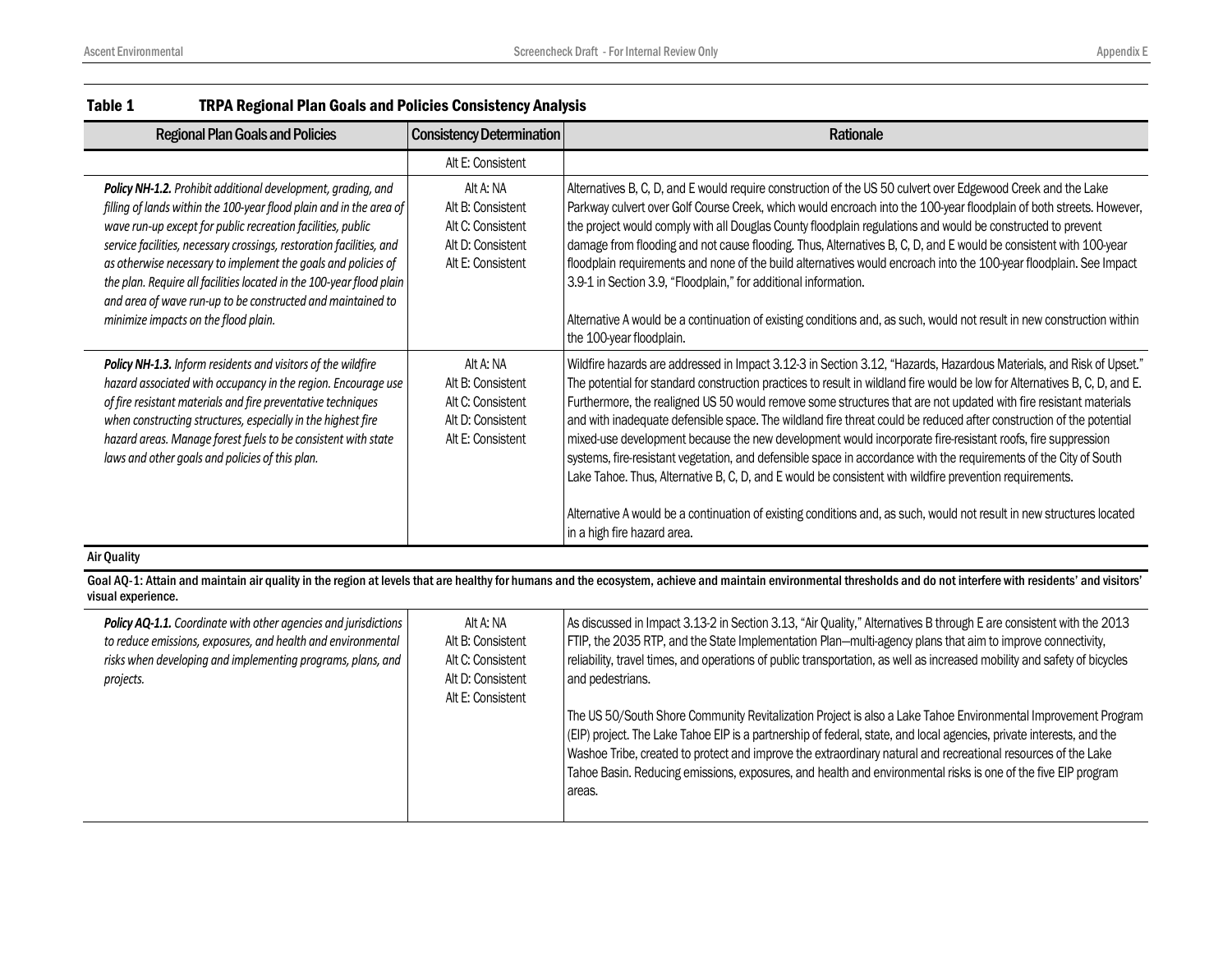| Table 1<br><b>TRPA Regional Plan Goals and Policies Consistency Analysis</b>        |                                                                                               |                                                                                                                                                                                                                                                                                                                                                                                                                                                                                                                                                                                                                                                                                                                                                                                                                                                                                                                                                                                                                                                                                                                                                                                                                                                                                                                                                                                                                                                                                                  |
|-------------------------------------------------------------------------------------|-----------------------------------------------------------------------------------------------|--------------------------------------------------------------------------------------------------------------------------------------------------------------------------------------------------------------------------------------------------------------------------------------------------------------------------------------------------------------------------------------------------------------------------------------------------------------------------------------------------------------------------------------------------------------------------------------------------------------------------------------------------------------------------------------------------------------------------------------------------------------------------------------------------------------------------------------------------------------------------------------------------------------------------------------------------------------------------------------------------------------------------------------------------------------------------------------------------------------------------------------------------------------------------------------------------------------------------------------------------------------------------------------------------------------------------------------------------------------------------------------------------------------------------------------------------------------------------------------------------|
| <b>Regional Plan Goals and Policies</b>                                             | <b>Consistency Determination</b>                                                              | Rationale                                                                                                                                                                                                                                                                                                                                                                                                                                                                                                                                                                                                                                                                                                                                                                                                                                                                                                                                                                                                                                                                                                                                                                                                                                                                                                                                                                                                                                                                                        |
|                                                                                     |                                                                                               | To facilitate on-going agency coordination at a project level a project development team (PDT)-comprised of multiple<br>agencies and stakeholders-was established. The PDT meets regularly to discuss project planning issues, permitting<br>needs, and project status.                                                                                                                                                                                                                                                                                                                                                                                                                                                                                                                                                                                                                                                                                                                                                                                                                                                                                                                                                                                                                                                                                                                                                                                                                          |
|                                                                                     |                                                                                               | Alternative A would be a continuation of existing conditions and, as such, this policy does not apply.                                                                                                                                                                                                                                                                                                                                                                                                                                                                                                                                                                                                                                                                                                                                                                                                                                                                                                                                                                                                                                                                                                                                                                                                                                                                                                                                                                                           |
| Policy AQ-1.2. Reduce or limit sources of pollutants that<br>degrade visibility.    | Alt A: NA<br>Alt B: Consistent<br>Alt C: Consistent<br>Alt D: Consistent<br>Alt E: Consistent | As discussed under Impact 3.13-1 in Section 4.2, "Air Quality," construction of Alternatives B, C, D, and E would not<br>exceed EDCAQMD's ROG threshold. Construction of Alternatives B, C, and D would exceed EDCAQMD's NO <sub>x</sub><br>threshold, and therefore CO emissions could be significant, for the purposes of CEQA and TRPA, and could be<br>adverse for the purposes of NEPA. These alternatives would be required to adhere to dust control measures required<br>by TRPA and EDCAQMD (i.e., Rule 202 and 223-1). In addition, NOx emissions and fugitive PM10 and PM2.5 dust<br>emissions associated with construction of roadway improvements and potential mixed-use development would be<br>minimized to less than significant, for the purposes of CEQA and TRPA, and would not be adverse, for the purposes of<br>NEPA, with implementation of Mitigation Measures 3.13-1a and 3.13-1b.<br>In addition, because the project would not include any open burning or the introduction of new wood-burning<br>fireplaces or other wood-burning devices in the Lake Tahoe Air Basin, the proposed project would not degrade<br>visibility.                                                                                                                                                                                                                                                                                                                                       |
|                                                                                     |                                                                                               | Alternative A would be a continuation of existing conditions and, as such, would not affect visibility.                                                                                                                                                                                                                                                                                                                                                                                                                                                                                                                                                                                                                                                                                                                                                                                                                                                                                                                                                                                                                                                                                                                                                                                                                                                                                                                                                                                          |
| Policy AQ-1.5. Encourage the reduction of emissions through<br>building efficiency. | Alt A: NA<br>Alt B: Consistent<br>Alt C: Consistent<br>Alt D: Consistent<br>Alt E: NA         | Because this policy relates to new building construction, it is most applicable to the potential mixed-use development<br>that is proposed for Alternatives B, C, and D.<br>Energy efficiency effects of the project are described in Impact 3.5-5 in Section 3.5, "Public Services and Utilities."<br>The project would be required to meet Title 24 standards for energy efficiency. Identified housing and commercial<br>areas would be concentrated within walking distance of retail, restaurants, and services. The demolition and<br>replacement of housing within the study area would provide an opportunity to update outdated infrastructure and<br>improve energy-efficiency of buildings. Fuel consumption associated with vehicle trips generated by the project would<br>not be considered inefficient, wasteful, or unnecessary in comparison to other similar developments in the Region.<br>The project is located near public transportation and in an urban area, consistent with sustainable community design<br>practices. For these reasons, the potential mixed-use development associated with Alternatives B, C, and D would be<br>consistent with this policy.<br>The mixed-use developments are consistent with the compact development standards (e.g., density, height, and land<br>coverage) in the TCAP and TRPA Code.<br>Alternatives A and E do not propose to construct any new buildings; therefore, this policy is not applicable to these<br>alternatives. |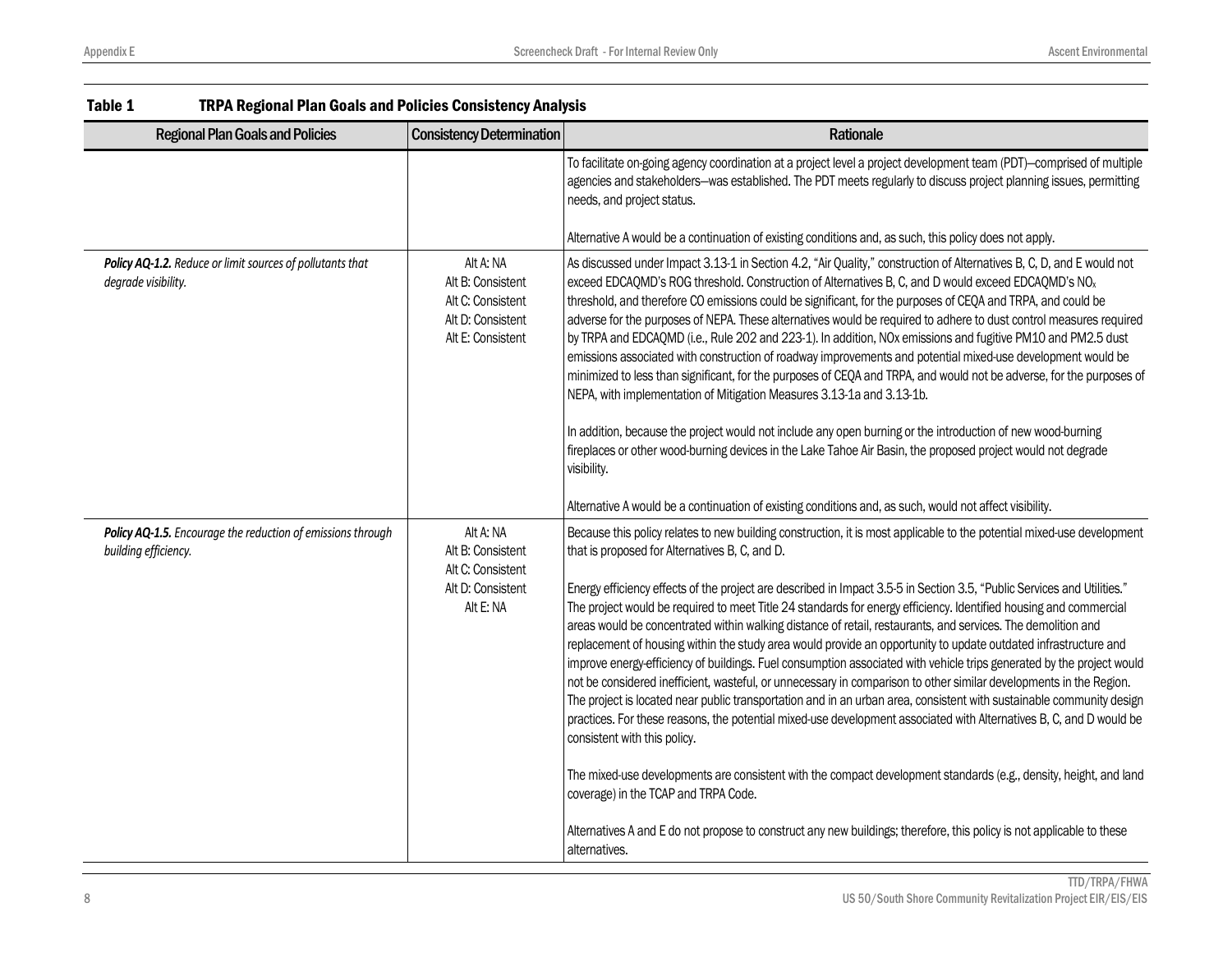| Table 1<br><b>TRPA Regional Plan Goals and Policies Consistency Analysis</b>                                                                                                     |                                                                                               |                                                                                                                                                                                                                                                                                                                                                                                                                                                                                                                                                                                                                                                                                                                                                                                                                                                                                                                                                                                                                                                                                                                                                                                                                                                                                                                                                                                                                                                                                                                                                                                                                                                                                                                                                                                                                                                                                                                                                                                                                                                                                                                                                                                                                                                                          |
|----------------------------------------------------------------------------------------------------------------------------------------------------------------------------------|-----------------------------------------------------------------------------------------------|--------------------------------------------------------------------------------------------------------------------------------------------------------------------------------------------------------------------------------------------------------------------------------------------------------------------------------------------------------------------------------------------------------------------------------------------------------------------------------------------------------------------------------------------------------------------------------------------------------------------------------------------------------------------------------------------------------------------------------------------------------------------------------------------------------------------------------------------------------------------------------------------------------------------------------------------------------------------------------------------------------------------------------------------------------------------------------------------------------------------------------------------------------------------------------------------------------------------------------------------------------------------------------------------------------------------------------------------------------------------------------------------------------------------------------------------------------------------------------------------------------------------------------------------------------------------------------------------------------------------------------------------------------------------------------------------------------------------------------------------------------------------------------------------------------------------------------------------------------------------------------------------------------------------------------------------------------------------------------------------------------------------------------------------------------------------------------------------------------------------------------------------------------------------------------------------------------------------------------------------------------------------------|
| <b>Regional Plan Goals and Policies</b>                                                                                                                                          | <b>Consistency Determination</b>                                                              | Rationale                                                                                                                                                                                                                                                                                                                                                                                                                                                                                                                                                                                                                                                                                                                                                                                                                                                                                                                                                                                                                                                                                                                                                                                                                                                                                                                                                                                                                                                                                                                                                                                                                                                                                                                                                                                                                                                                                                                                                                                                                                                                                                                                                                                                                                                                |
| Policy AQ-1.7. Promote the reduction of air quality impacts<br>from construction and property maintenance activities in the<br>region.                                           | Alt A: NA<br>Alt B: Consistent<br>Alt C: Consistent<br>Alt D: Consistent<br>Alt E: Consistent | See Regional Plan Policy AQ-1.2, above.                                                                                                                                                                                                                                                                                                                                                                                                                                                                                                                                                                                                                                                                                                                                                                                                                                                                                                                                                                                                                                                                                                                                                                                                                                                                                                                                                                                                                                                                                                                                                                                                                                                                                                                                                                                                                                                                                                                                                                                                                                                                                                                                                                                                                                  |
| <b>Water Quality</b>                                                                                                                                                             |                                                                                               |                                                                                                                                                                                                                                                                                                                                                                                                                                                                                                                                                                                                                                                                                                                                                                                                                                                                                                                                                                                                                                                                                                                                                                                                                                                                                                                                                                                                                                                                                                                                                                                                                                                                                                                                                                                                                                                                                                                                                                                                                                                                                                                                                                                                                                                                          |
| and clarity in accordance with environmental threshold carrying capacity standards.                                                                                              |                                                                                               | Goal WQ-1: Federal, state, regional, local and private water quality management programs should be implemented in a coordinated manner to restore and maintain Lake Tahoe's unique transparency, color                                                                                                                                                                                                                                                                                                                                                                                                                                                                                                                                                                                                                                                                                                                                                                                                                                                                                                                                                                                                                                                                                                                                                                                                                                                                                                                                                                                                                                                                                                                                                                                                                                                                                                                                                                                                                                                                                                                                                                                                                                                                   |
| Policy WQ-1.3. Require that development and other activities<br>in the Lake Tahoe region mitigate anticipated water quality<br>impacts.                                          | Alt A: NA<br>Alt B: Consistent<br>Alt C: Consistent<br>Alt D: Consistent<br>Alt E: Consistent | Impacts of Alternatives B, C, D, and E on water quality and stormwater runoff are discussed in Impacts 3.10-1, 3.10-<br>2, and 3.10-3. Alternatives B, C, and D would result in an increase in impervious surfaces and implementation would<br>require compliance with stringent SWRCB, Lahontan RWQCB, NDEP, and TRPA construction and post-construction<br>stormwater controls. Storage, infiltration, and treatment measures would be required to minimize runoff flows and<br>volumes and prevent erosion and flooding downstream of the project site. Additionally, stormwater discharges would<br>be required to comply with Lahontan RWQCB, NDEP, and TRPA water quality standards and the Lake Tahoe TMDL.<br>Alternatives B, C, and D would implement Mitigation Measure 3.10-3 that reduces the potential for these alternatives<br>to adversely affect the functionality of existing stormwater infrastructure systems, such as the Rocky Point<br>Stormwater Improvements, and would help safeguard public resources intended for water quality protection.<br>Furthermore, existing development within the Rocky Point neighborhood that is not in compliance with water quality<br>improvement requirements would be replaced by roadway improvements and potential mixed-use development that<br>would be in compliance with water quality requirements.<br>Alternatives B, C, and D would also include additional water quality treatment features, including stormwater<br>improvements along US 50 between Lake Parkway and State Route 207, along the north side of Stateline Avenue,<br>along Azure Avenue, and existing US 50 alignment between Stateline Avenue and Park Avenue and sand traps at<br>existing and proposed drainage inlets, enhancements to the drainage basins at the intersection of Fern Road and<br>Pioneer Trail, and new stormwater basins in excess right-of-way areas. Additional details regarding water quality<br>improvements included in the project are described in Impact 3.10-2 in Section 3.10, "Water Quality and Stormwater<br>Runoff," and Chapter 2, "Proposed Project and Project Alternatives."<br>Alternative A would be a continuation of existing conditions and, thus, would not affect water quality. |
|                                                                                                                                                                                  |                                                                                               | Goal WQ-3: Reduce or eliminate non point sources of pollutants which affect, or potentially affect, water quality in the Tahoe region in a manner consistent with the Lake Tahoe TMDL, where applicable.                                                                                                                                                                                                                                                                                                                                                                                                                                                                                                                                                                                                                                                                                                                                                                                                                                                                                                                                                                                                                                                                                                                                                                                                                                                                                                                                                                                                                                                                                                                                                                                                                                                                                                                                                                                                                                                                                                                                                                                                                                                                 |
| Policy WQ-3.1. Reduce loads of sediment, nitrogen, and<br>phosphorus to Lake Tahoe; and meet water quality thresholds<br>for tributary streams, surface runoff, and groundwater. | Alt A: NA<br>Alt B: Consistent<br>Alt C: Consistent                                           | See Regional Plan Policy WQ-1.3, above.                                                                                                                                                                                                                                                                                                                                                                                                                                                                                                                                                                                                                                                                                                                                                                                                                                                                                                                                                                                                                                                                                                                                                                                                                                                                                                                                                                                                                                                                                                                                                                                                                                                                                                                                                                                                                                                                                                                                                                                                                                                                                                                                                                                                                                  |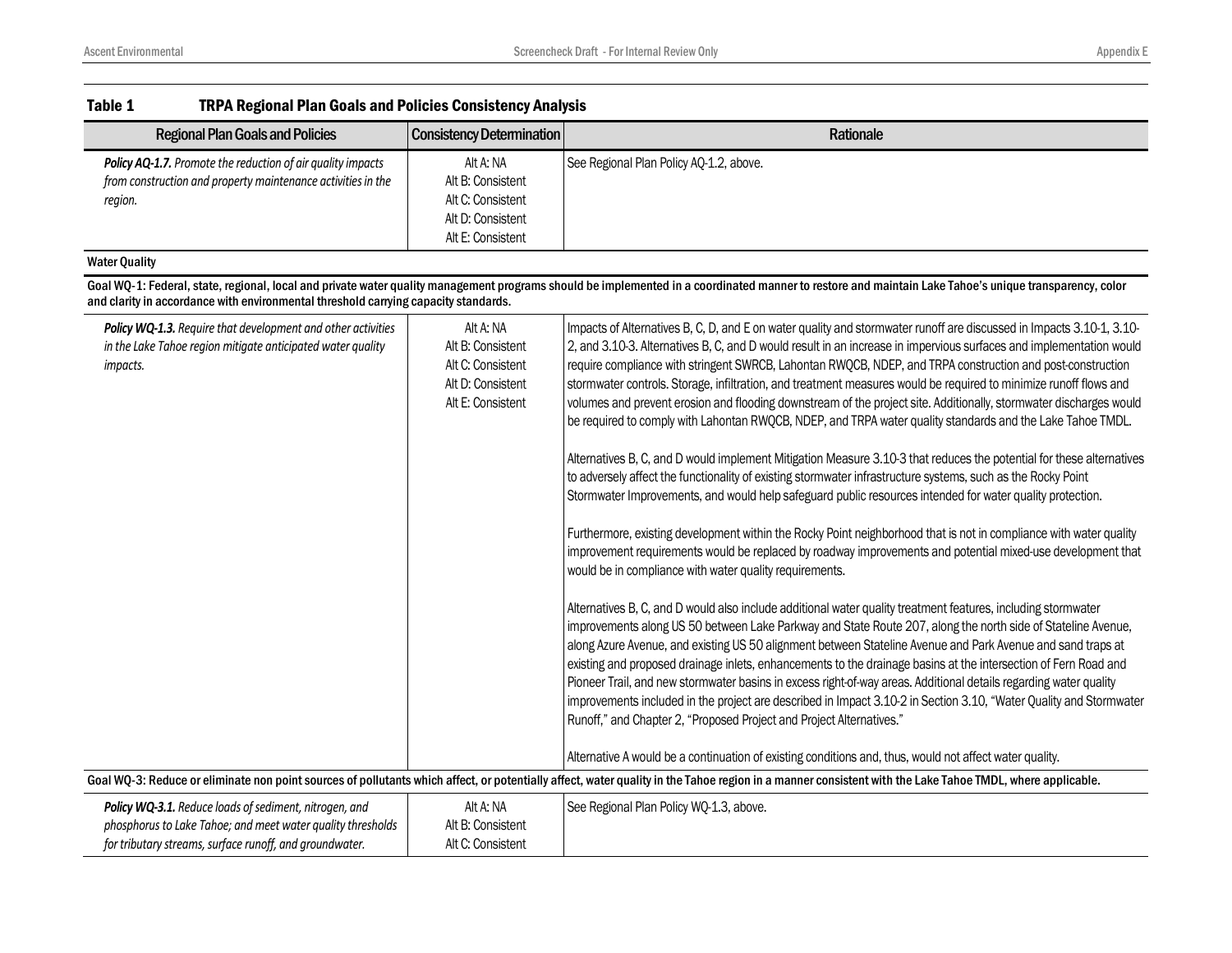| <b>Regional Plan Goals and Policies</b>                                                                                                                                                                                                                                                                                                                                                                                                                                                                                                                                                                                                                                                                                             | <b>Consistency Determination</b>                                                              | Rationale                                                                                                                                                                                                                                                                                                                                                                                                                                                                                                                                                                                                                                                                                                                                                                                                                                                                                                                                                                                                                                                                                                                                                                                                               |
|-------------------------------------------------------------------------------------------------------------------------------------------------------------------------------------------------------------------------------------------------------------------------------------------------------------------------------------------------------------------------------------------------------------------------------------------------------------------------------------------------------------------------------------------------------------------------------------------------------------------------------------------------------------------------------------------------------------------------------------|-----------------------------------------------------------------------------------------------|-------------------------------------------------------------------------------------------------------------------------------------------------------------------------------------------------------------------------------------------------------------------------------------------------------------------------------------------------------------------------------------------------------------------------------------------------------------------------------------------------------------------------------------------------------------------------------------------------------------------------------------------------------------------------------------------------------------------------------------------------------------------------------------------------------------------------------------------------------------------------------------------------------------------------------------------------------------------------------------------------------------------------------------------------------------------------------------------------------------------------------------------------------------------------------------------------------------------------|
|                                                                                                                                                                                                                                                                                                                                                                                                                                                                                                                                                                                                                                                                                                                                     | Alt D: Consistent<br>Alt E: Consistent                                                        |                                                                                                                                                                                                                                                                                                                                                                                                                                                                                                                                                                                                                                                                                                                                                                                                                                                                                                                                                                                                                                                                                                                                                                                                                         |
| Policy WQ-3.6. All persons engaging in public road<br>maintenance or snow disposal operations in the Tahoe region<br>shall maintain roads and dispose of snow to minimize the<br>discharge of deicers, fine particulates and other contaminants<br>to stream environment zones, groundwater and surface-water<br>in accordance with site criteria and management standards in<br>the Best Management Practices Handbook.                                                                                                                                                                                                                                                                                                            | Alt A: NA<br>Alt B: Consistent<br>Alt C: Consistent<br>Alt D: Consistent<br>Alt E: Consistent | Currently, snow storage areas along the existing US 50 alignment are limited due to right-of-way constraints. As<br>described in Impact 3.10-1 in Section 3.10, "Water Quality and Stormwater Runoff," provision of adequate snow<br>storage is required by Douglas County, City of South Lake Tahoe, and TRPA regulations. The proposed US 50<br>alignment for Alternatives B, C, and D would provide potential for snow storage within some parcels acquired for<br>right-of-way purposes. All potential snow storage locations would be designed to drain to BMP facilities capable of<br>treating large sediment loads. In accordance with TRPA Code of Ordinances Section 60.1.4, all snow storage areas<br>would meet the site criteria and management standards in the TRPA BMP Handbook of Best Management Practices.<br>With implementation of Alternative E, snow removal on US 50 through the tourist core would continue as under<br>existing conditions and carried out by the California Department of Transportation (Caltrans) and Nevada<br>Department of Transportation (NDOT). Alternative E would not increase the need for snow removal on public<br>roadways or need for additional snow storage. |
|                                                                                                                                                                                                                                                                                                                                                                                                                                                                                                                                                                                                                                                                                                                                     |                                                                                               | Alternative A would be a continuation of existing conditions. This policy does not apply to Alternative A.                                                                                                                                                                                                                                                                                                                                                                                                                                                                                                                                                                                                                                                                                                                                                                                                                                                                                                                                                                                                                                                                                                              |
| Policy WQ-3.11. Require all persons who own land and all<br>public agencies which manage public lands in the Lake Tahoe<br>region to install and maintain best management practices<br>(BMPs) improvements in accordance with a bmp manual that<br>shall be maintained and regularly updated by TRPA. BMP<br>requirements shall protect vegetation from unnecessary<br>damage; restore the disturbed soils and be consistent with fire<br>defensible space requirements. As an alternative, area-wide<br>water quality treatment facilities and funding mechanisms<br>may be implemented in lieu of certain site specific BMPs where<br>area-wide treatments can be shown to achieve equal to or<br>greater water quality benefits. | Alt A: NA<br>Alt B: Consistent<br>Alt C: Consistent<br>Alt D: Consistent<br>Alt E: Consistent | The US 50/South Shore Community Revitalization Project is a Lake Tahoe EIP project. As described in Section 3.10,<br>"Water Quality and Stormwater Runoff," all of the build alternatives (Alternatives B, C, D, and E) would be designed<br>and constructed in accordance with the Lake Tahoe BMP Handbook. Furthermore, implementation of Mitigation<br>Measures 3.11-2a and 3.11-2b would reduce the potential of the project to adversely affect the functionality of<br>existing stormwater infrastructure systems, and would help safeguard public resources intended for water quality<br>protection.<br>Because each of the potential mixed-use development sites exceed one acre, future development of these sites<br>would be required to meet Lahontan RWQCB NPDES permit requirements, which would include implementation of<br>BMPs.<br>Alternative A would be a continuation of existing conditions and, as such, this policy does not apply. It should be<br>noted that all parcels within the Tahoe Basin are required to implement BMPs in accordance with the Lake Tahoe<br><b>BMP Handbook.</b>                                                                                                     |
| Policy WQ-3.12. Projects shall be required to meet TRPA BMP<br>requirements as a condition of approval for all projects.<br>New projects on undeveloped parcels shall require<br>А.<br>application and maintenance of temporary and permanent<br>BMPs as a condition of project approval.                                                                                                                                                                                                                                                                                                                                                                                                                                           | Alt A: NA<br>Alt B: Consistent<br>Alt C: Consistent<br>Alt D: Consistent<br>Alt E: Consistent | See Regional Plan Policy WQ-3.11, above.                                                                                                                                                                                                                                                                                                                                                                                                                                                                                                                                                                                                                                                                                                                                                                                                                                                                                                                                                                                                                                                                                                                                                                                |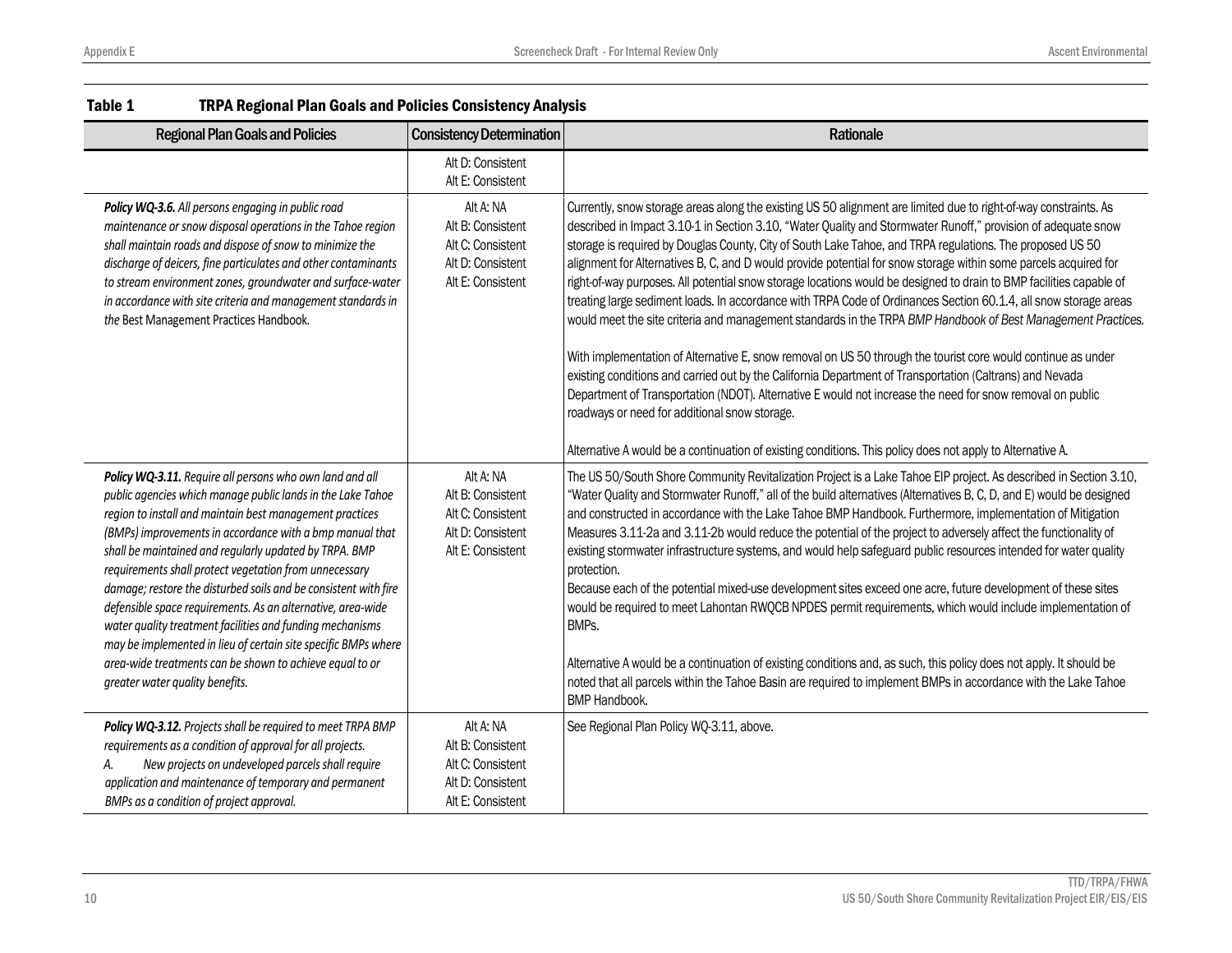| Table 1<br>TRPA Regional Plan Goals and Policies Consistency Analysis                                                                                                                                                                                                                                                                                                                                                                                                                                                                                                                                                                                       |                                                                                               |                                                                                                                                                                                                                                                                                                                                                                                                                                                                                                                                                                                                                                                                                                                                                                                                                                                                                                                                                                                                                                                                                                                                                                                                                                                                                                                                                                                                                                                                                                                                                    |
|-------------------------------------------------------------------------------------------------------------------------------------------------------------------------------------------------------------------------------------------------------------------------------------------------------------------------------------------------------------------------------------------------------------------------------------------------------------------------------------------------------------------------------------------------------------------------------------------------------------------------------------------------------------|-----------------------------------------------------------------------------------------------|----------------------------------------------------------------------------------------------------------------------------------------------------------------------------------------------------------------------------------------------------------------------------------------------------------------------------------------------------------------------------------------------------------------------------------------------------------------------------------------------------------------------------------------------------------------------------------------------------------------------------------------------------------------------------------------------------------------------------------------------------------------------------------------------------------------------------------------------------------------------------------------------------------------------------------------------------------------------------------------------------------------------------------------------------------------------------------------------------------------------------------------------------------------------------------------------------------------------------------------------------------------------------------------------------------------------------------------------------------------------------------------------------------------------------------------------------------------------------------------------------------------------------------------------------|
| <b>Regional Plan Goals and Policies</b>                                                                                                                                                                                                                                                                                                                                                                                                                                                                                                                                                                                                                     | <b>Consistency Determination</b>                                                              | Rationale                                                                                                                                                                                                                                                                                                                                                                                                                                                                                                                                                                                                                                                                                                                                                                                                                                                                                                                                                                                                                                                                                                                                                                                                                                                                                                                                                                                                                                                                                                                                          |
| Projects which expand structures or land coverage<br>В.<br>shall require application and maintenance of temporary and<br>permanent BMPs to the project area.<br>Rehabilitation projects, other than minor utility<br>C.<br>projects, shall require the preparation of a plan and schedule<br>for application and maintenance of temporary and permanent<br>BMPs to the entire parcel. The amount of work required<br>pursuant to the project approval shall consider the cost and<br>nature of the project.<br>Where area-wide treatments are approved, projects<br>D.<br>shall install improvements in accordance with the approved<br>area-wide BMP plan. |                                                                                               |                                                                                                                                                                                                                                                                                                                                                                                                                                                                                                                                                                                                                                                                                                                                                                                                                                                                                                                                                                                                                                                                                                                                                                                                                                                                                                                                                                                                                                                                                                                                                    |
|                                                                                                                                                                                                                                                                                                                                                                                                                                                                                                                                                                                                                                                             |                                                                                               | <b>Transportation Element</b>                                                                                                                                                                                                                                                                                                                                                                                                                                                                                                                                                                                                                                                                                                                                                                                                                                                                                                                                                                                                                                                                                                                                                                                                                                                                                                                                                                                                                                                                                                                      |
| Goal T-1: Promote walkable mixed-use centers, transportation enhancements and environmental improvements that increase the viability of transit systems.                                                                                                                                                                                                                                                                                                                                                                                                                                                                                                    |                                                                                               |                                                                                                                                                                                                                                                                                                                                                                                                                                                                                                                                                                                                                                                                                                                                                                                                                                                                                                                                                                                                                                                                                                                                                                                                                                                                                                                                                                                                                                                                                                                                                    |
| Policy T-1.1. Support mixed-use that encourages walking,<br>bicycling and easy access to existing and planned transit stops<br>in centers.                                                                                                                                                                                                                                                                                                                                                                                                                                                                                                                  | Alt A: NA<br>Alt B: Consistent<br>Alt C: Consistent<br>Alt D: Consistent<br>Alt E: Consistent | See Regional Plan Policy LU-3.3, above.                                                                                                                                                                                                                                                                                                                                                                                                                                                                                                                                                                                                                                                                                                                                                                                                                                                                                                                                                                                                                                                                                                                                                                                                                                                                                                                                                                                                                                                                                                            |
| Policy T-1.5. Support sustainable transportation infrastructure<br>and operational programs that provide environmental and<br>community benefits.                                                                                                                                                                                                                                                                                                                                                                                                                                                                                                           | Alt A: NA<br>Alt B: Consistent<br>Alt C: Consistent<br>Alt D: Consistent<br>Alt E: Consistent | Impacts 3.6-4 and 3.6-14 in Section 3.6, "Traffic and Transportation," discuss potential impacts on bicycle and<br>pedestrian facilities and Impacts 3.6-5 and 3.6-15 address potential impacts on transit. As identified in these impact<br>discussions as well as Chapter 2, "Proposed Project and Project Alternatives," Alternatives B, C, and D would include<br>bicycle lanes, new sidewalks, and a pedestrian bridge to Van Sickle Bi-State Park. These alternatives would also<br>enhance transit by providing wider shoulders, bus pullouts, and new bus shelters at bus stop locations where existing<br>features are limited to signs and, in some cases, benches. For these reasons, Alternatives B, C, and D would result in<br>beneficial impacts on sustainable transportation (e.g., biking, walking, and transit) and would be consistent with this<br>policy.<br>Alternative E would not change transit facilities in the study area; however, the existing pedestrian scramble between<br>the Montbleu Resort and Hard Rock Casino and Hotel would be replaced by a pedestrian skywalk, resulting in<br>improved safety for pedestrians and vehicles, including transit. Implementation of Alternative E would not preclude<br>construction of any other bicycle, pedestrian, and transit facilities in the future.<br>Alternative A would be a continuation of existing conditions. Implementation of Alternative A would not preclude<br>construction of any other bicycle, pedestrian, and transit facilities in the future. |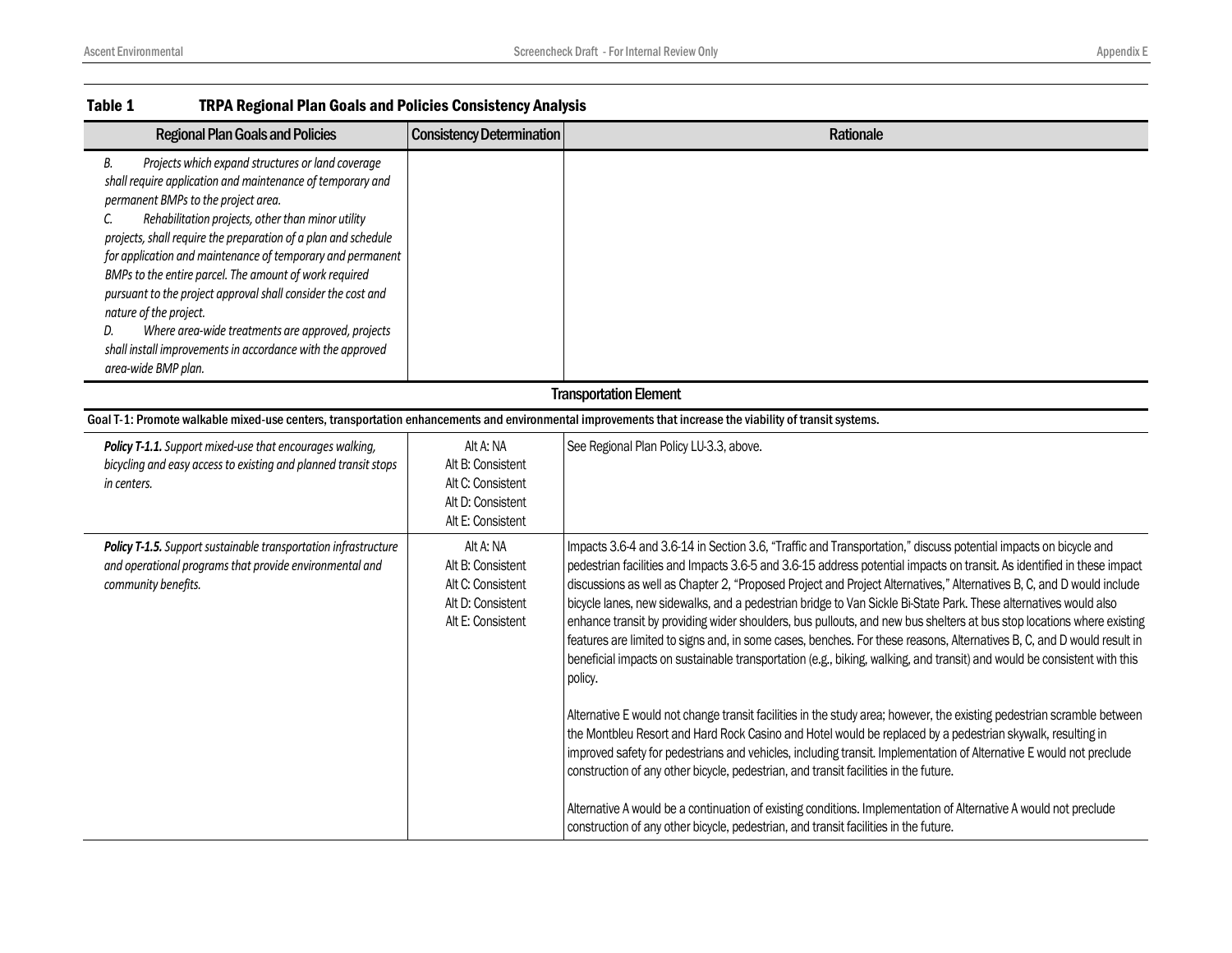| <b>Regional Plan Goals and Policies</b>                                                                                                                                                                                                                                           | <b>Consistency Determination</b>                                                              | Rationale                                                                                                                                                                                                                                                                                                                                                                                                                                                                                                                                                                                                                                                                                                                                                                                                                                                                                                                                                                                                                                                                                                                                                                     |  |  |
|-----------------------------------------------------------------------------------------------------------------------------------------------------------------------------------------------------------------------------------------------------------------------------------|-----------------------------------------------------------------------------------------------|-------------------------------------------------------------------------------------------------------------------------------------------------------------------------------------------------------------------------------------------------------------------------------------------------------------------------------------------------------------------------------------------------------------------------------------------------------------------------------------------------------------------------------------------------------------------------------------------------------------------------------------------------------------------------------------------------------------------------------------------------------------------------------------------------------------------------------------------------------------------------------------------------------------------------------------------------------------------------------------------------------------------------------------------------------------------------------------------------------------------------------------------------------------------------------|--|--|
| Goal T-2: Encourage bicycle and pedestrian usage as viable and significant modes of transportation at Lake Tahoe.                                                                                                                                                                 |                                                                                               |                                                                                                                                                                                                                                                                                                                                                                                                                                                                                                                                                                                                                                                                                                                                                                                                                                                                                                                                                                                                                                                                                                                                                                               |  |  |
| Policy T-2.2. Construct, upgrade, and maintain pedestrian and<br>bicycle facilities consistent with the Lake Tahoe Region Bicycle<br>and Pedestrian Plan.                                                                                                                         | Alt A: NA<br>Alt B: Consistent<br>Alt C: Consistent<br>Alt D: Consistent<br>Alt E: Consistent | See Regional Plan Policy T-1.5, above.<br>The Linking Tahoe: Active Transportation Plan, recently adopted and updates the Lake Tahoe Bicycle and Pedestrian<br>Plan, is discussed in Section 3.6, "Traffic and Transportation." Some of the pedestrian and bicycle facilities included<br>in Alternatives B, C, and D (see Impacts 3.6-4 and 3.6-14 in Section 3.6, "Traffic and Transportation," and Chapter 2,<br>'Proposed Project and Project Alternatives") are projects that are identified in the Active Transportation Plan.<br>Additionally, as described in these impacts, Alternatives B through E would not create an inconsistency with any<br>adopted policies related to bicycle or pedestrian systems.<br>Alternative A would be a continuation of existing conditions. Implementation of Alternative A would not interfere with<br>implementation of bicycle, pedestrian, and transit facilities in the future.                                                                                                                                                                                                                                              |  |  |
| Policy T-2.4. Design and site intersections and driveways where<br>feasible to minimize impacts on public transportation, adjacent<br>roadways and intersections, and bicycle and pedestrian<br>facilities.                                                                       | Alt A: NA<br>Alt B: Consistent<br>Alt C: Consistent<br>Alt D: Consistent<br>Alt E: Consistent | As described in Impact 3.6-7, Alternatives B, C, D, and E would enhance the existing infrastructure and improve<br>safety throughout the vehicular, bicycle, and pedestrian network within the study area. The new pedestrian bridge<br>over existing Lake Parkway into Van Sickle Bi-State Park would reduce pedestrian and bicyclist exposure to vehicular<br>traffic for visitors to the park. Additionally, Alternatives B, C, and D would include a new traffic signal at the Van Sickle<br>Bi-State Park entrance that would provide a dedicated and safe pedestrian crossing phase where none exists today.<br>For Alternative E, the construction of a new pedestrian skywalk between Montbleu Resort and the Hard Rock Hotel<br>and Casino would provide complete grade separation of pedestrians and bicyclists from vehicular traffic, thus<br>reducing pedestrian and bicyclist exposure to vehicular traffic.<br>As described herein, design considerations associated with public transportation, roadways and intersections, and<br>bicycle and pedestrian facilities are incorporated into the design of the action alternatives consistent with this policy. |  |  |
| Policy T-2.7. Implement safety awareness signage, road<br>markings, educational programs, and programs that<br>encourage bicycling and walking. Implement safety awareness<br>signage, road markings, educational programs, and programs<br>that encourage bicycling and walking. | Alt A: NA<br>Alt B: Consistent<br>Alt C: Consistent<br>Alt D: Consistent<br>Alt E: Consistent | Alternatives B, C, and D would develop and implement a signage plan. Signage for parking, visitor information<br>centers, and recreation opportunities would be developed and installed at appropriate locations throughout the<br>project site. Other informational and interpretive/educational/way finding signs may also be installed along the<br>tourist core area (all build alternatives) and near the pedestrian overcrossing into Van Sickle Bi-State Park. For these<br>reasons, these alternatives would not conflict with this policy.<br>Because Alternative E would not promote bicycling or walking throughout the study area beyond the resort-casino<br>portion of the tourist core. However, implementation of this alternative would not interfere with implementation of<br>programs that would promote bicycling and walking in the future.<br>Alternative A would be a continuation of existing conditions. Implementation of Alternative A would not interfere with<br>implementation of programs that would promote bicycling and walking in the future. This policy is not applicable for<br>this alternative.                                      |  |  |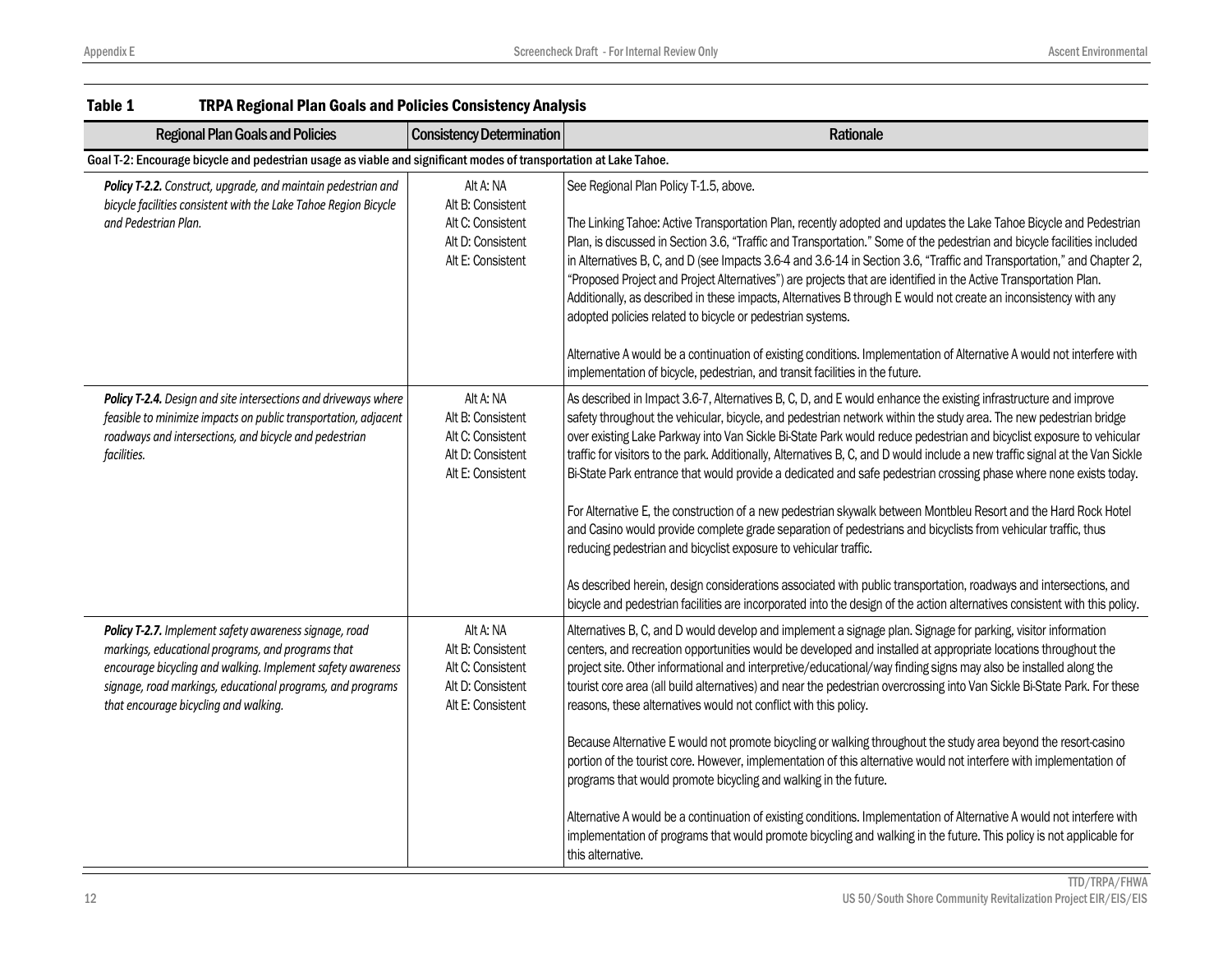| Table 1<br><b>TRPA Regional Plan Goals and Policies Consistency Analysis</b>                                                                                                                                                                                                                 |                                                                                               |                                                                                                                                                                                                                                                                                                                                                                                                                                                                                                                                                                                                                                                                                                                                                                                                                                                                                                                                                                                                                                                                                                                                                                                                                                                                                                             |
|----------------------------------------------------------------------------------------------------------------------------------------------------------------------------------------------------------------------------------------------------------------------------------------------|-----------------------------------------------------------------------------------------------|-------------------------------------------------------------------------------------------------------------------------------------------------------------------------------------------------------------------------------------------------------------------------------------------------------------------------------------------------------------------------------------------------------------------------------------------------------------------------------------------------------------------------------------------------------------------------------------------------------------------------------------------------------------------------------------------------------------------------------------------------------------------------------------------------------------------------------------------------------------------------------------------------------------------------------------------------------------------------------------------------------------------------------------------------------------------------------------------------------------------------------------------------------------------------------------------------------------------------------------------------------------------------------------------------------------|
| <b>Regional Plan Goals and Policies</b>                                                                                                                                                                                                                                                      | <b>Consistency Determination</b>                                                              | Rationale                                                                                                                                                                                                                                                                                                                                                                                                                                                                                                                                                                                                                                                                                                                                                                                                                                                                                                                                                                                                                                                                                                                                                                                                                                                                                                   |
| Goal T-6: Support the economic vitality of the Lake Tahoe region by preserving and enabling an efficient system to move people and goods.                                                                                                                                                    |                                                                                               |                                                                                                                                                                                                                                                                                                                                                                                                                                                                                                                                                                                                                                                                                                                                                                                                                                                                                                                                                                                                                                                                                                                                                                                                                                                                                                             |
| Policy T-6.2. Enhance the economic vitality of the region by<br>efficiently connecting people to jobs, goods, services, and other<br>communities.<br>Goal T-10: Upgrade regional roadways as necessary to improve safety and provide for a more efficient, integrated transportation system. | Alt A: NA<br>Alt B: Consistent<br>Alt C: Consistent<br>Alt D: Consistent<br>Alt E: Consistent | See Policies LU-3.3 and HS-1.4, above.                                                                                                                                                                                                                                                                                                                                                                                                                                                                                                                                                                                                                                                                                                                                                                                                                                                                                                                                                                                                                                                                                                                                                                                                                                                                      |
|                                                                                                                                                                                                                                                                                              |                                                                                               |                                                                                                                                                                                                                                                                                                                                                                                                                                                                                                                                                                                                                                                                                                                                                                                                                                                                                                                                                                                                                                                                                                                                                                                                                                                                                                             |
| Policy T-10.1. Incorporate transit stops and bicycle and<br>pedestrian facilities in roadway improvement projects.                                                                                                                                                                           | Alt A: NA<br>Alt B: Consistent<br>Alt C: Consistent<br>Alt D: Consistent<br>Alt E: Consistent | With respect to bicycle and pedestrian facilities, see Regional Plan Policies T-2.2 and T-2.4, above.<br>As described in the section titled "Enhanced Transit Features," in Chapter 2, "Proposed Project and Project<br>Alternatives," existing US 50 is well served by BlueGo. Existing transit stop locations are shown on Exhibits 2-2<br>through 2-4. BlueGo's Stateline Transit Center is located in the center of the tourist core on Transit Way. With<br>Alternatives B, C, and D, the proposed roadway improvements would reduce the number of travel lanes through the<br>tourist core, making transit access more user-friendly with widened shoulders. These build alternatives would also<br>include the construction of new bus shelters at existing transit stop locations where features are limited to signs and<br>in some cases benches. For these reasons, these alternatives would not conflict with this policy.<br>Alternative E would not alter transit stops throughout the study area. However, implementation of this alternative<br>would not interfere with implementation of programs that would incorporate transit stops in the future.<br>Implementation of Alternatives A and E would not interfere with existing transit stops, and transit facilities in the<br>future. |
| Policy T-10.5. Consider quality of service for transit,<br>pedestrians, and bicyclists in addition to motor vehicles when<br>analyzing development impacts on the transportation system.                                                                                                     | Alt A: NA<br>Alt B: Consistent<br>Alt C: Consistent<br>Alt D: Consistent<br>Alt E: Consistent | See Regional Plan Policies T-2.2, T-2.4, and T-10.1 above.                                                                                                                                                                                                                                                                                                                                                                                                                                                                                                                                                                                                                                                                                                                                                                                                                                                                                                                                                                                                                                                                                                                                                                                                                                                  |
| Policy T-10.6. Prohibit the construction of roadways to freeway<br>design standards in the Tahoe region.                                                                                                                                                                                     | Alt A: NA<br>Alt B: Consistent<br>Alt C: Consistent<br>Alt D: Consistent                      | As described in Chapter 2, "Proposed Project and Project Alternatives," the alternatives have undergone design<br>refinements to reduce the roadway footprint and, in fact, utilize nonstandard design features to achieve a smaller-<br>scale roadway. For example, Alternatives B, C, and D would implement 11-foot travel lanes instead of the standard                                                                                                                                                                                                                                                                                                                                                                                                                                                                                                                                                                                                                                                                                                                                                                                                                                                                                                                                                  |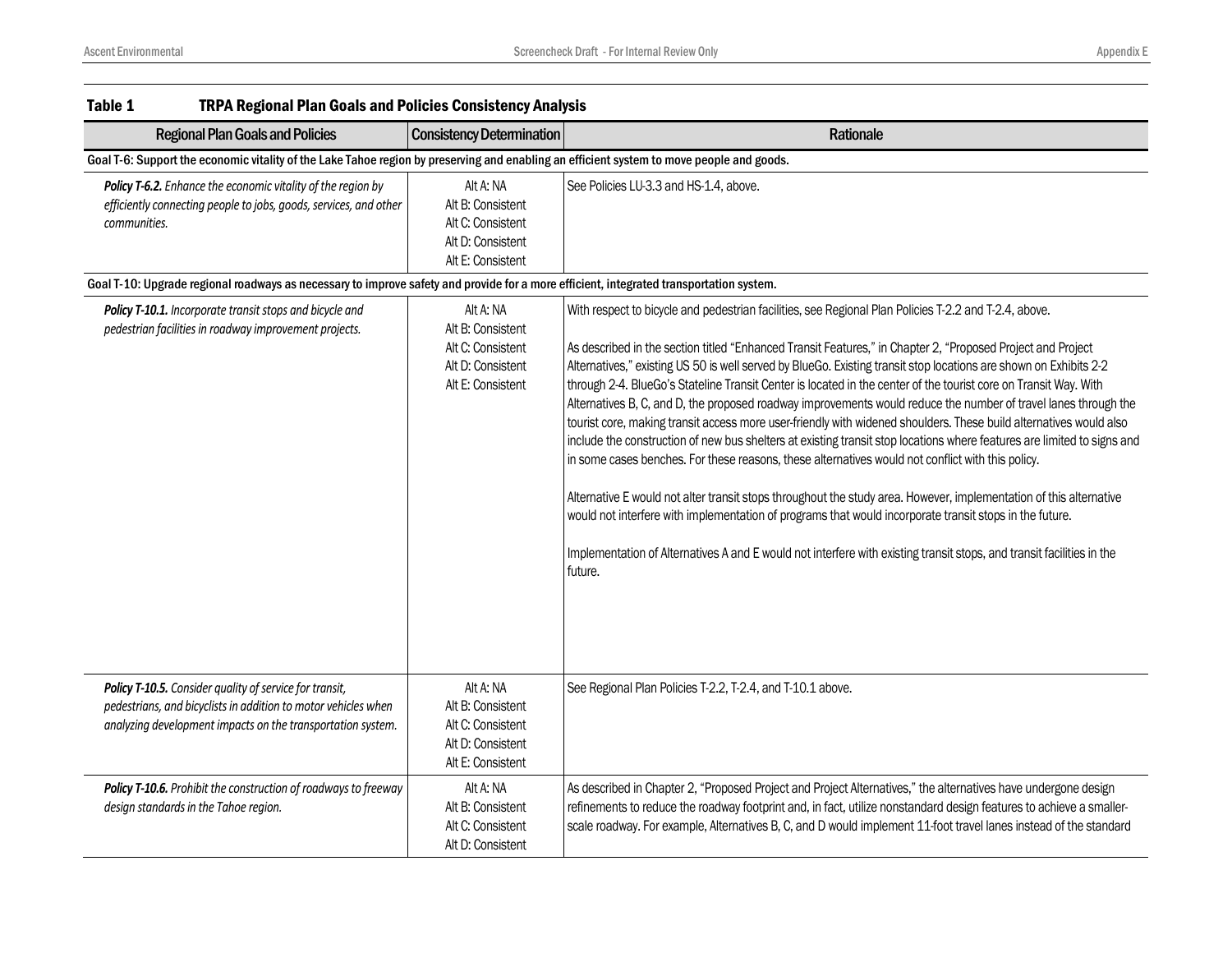| <b>Regional Plan Goals and Policies</b>                                                                                                                                                                                                                                                                                                                                                                                                                                                                                                                                                                                                                                                                                                                                                                                                                                                                            | <b>Consistency Determination</b>                                                                  | Rationale                                                                                                                                                                                                                                                                                                                                                                                                                                                                                                                                                                                                                                                                                                                                                                                                                                                                                                                                                                                                                                                                                                                                                                                                                                                                                                                                                                                                                                                                                                                                                                                                                                                                                                                                                                                                                                                                                                    |
|--------------------------------------------------------------------------------------------------------------------------------------------------------------------------------------------------------------------------------------------------------------------------------------------------------------------------------------------------------------------------------------------------------------------------------------------------------------------------------------------------------------------------------------------------------------------------------------------------------------------------------------------------------------------------------------------------------------------------------------------------------------------------------------------------------------------------------------------------------------------------------------------------------------------|---------------------------------------------------------------------------------------------------|--------------------------------------------------------------------------------------------------------------------------------------------------------------------------------------------------------------------------------------------------------------------------------------------------------------------------------------------------------------------------------------------------------------------------------------------------------------------------------------------------------------------------------------------------------------------------------------------------------------------------------------------------------------------------------------------------------------------------------------------------------------------------------------------------------------------------------------------------------------------------------------------------------------------------------------------------------------------------------------------------------------------------------------------------------------------------------------------------------------------------------------------------------------------------------------------------------------------------------------------------------------------------------------------------------------------------------------------------------------------------------------------------------------------------------------------------------------------------------------------------------------------------------------------------------------------------------------------------------------------------------------------------------------------------------------------------------------------------------------------------------------------------------------------------------------------------------------------------------------------------------------------------------------|
|                                                                                                                                                                                                                                                                                                                                                                                                                                                                                                                                                                                                                                                                                                                                                                                                                                                                                                                    | Alt E: NA                                                                                         | 12-foot lanes. Realignment of US 50 would not convert the roadway to freeway design standards. Therefore, these<br>alternatives are consistent with this policy.<br>Alternatives A and E do not propose any changes to existing roadways in the project site; therefore, this policy is not<br>applicable to these alternatives.                                                                                                                                                                                                                                                                                                                                                                                                                                                                                                                                                                                                                                                                                                                                                                                                                                                                                                                                                                                                                                                                                                                                                                                                                                                                                                                                                                                                                                                                                                                                                                             |
| Policy T-10.7. Level of service (LOS) criteria for the region's<br>highway system and signalized intersections during peak<br>periods shall be:<br>Level of service "C" on rural recreational/scenic roads.<br>А.<br>Level of service "D" on rural developed area roads.<br>В.<br>Level of service "D" on urban developed area roads.<br>C.<br>D.<br>Level of service "D" for signalized intersections.<br>Level of service "E" may be acceptable during peak<br>Ε.<br>periods in urban areas, not to exceed four hours per day.<br>These vehicle LOS (level of service) standards may be<br>F.<br>exceeded when provisions for multi-modal amenities and/or<br>services (such as transit, bicycling, and walking facilities) are<br>adequate to provide mobility for users at a level that is<br>proportional to the project generated traffic in relation to<br>overall traffic conditions on affected roadways. | Alt A: NA<br>Alt B: Consistent<br>Alt C: Not Consistent<br>Alt D: Consistent<br>Alt E: Consistent | The effects of the project on LOS for intersections and roadways are addressed in Impacts 3.6-1, 3.6-2, 3.6-11, and<br>$3.6 - 12.$<br>After implementation of the roadway improvements proposed for Alternatives B and D, intersection and roadway<br>segment operations would remain at acceptable LOS. In 2020, for Alternatives B and D, operations at some<br>intersections in the study area would improve compared to the No Project (Alternative A). In 2040, with and without<br>potential mixed-use development, these alternatives would not degrade operations to unacceptable levels or worsen<br>already unacceptable operations at intersections and roadways.<br>In 2020, after implementation of the roadway improvements proposed for Alternative C, some intersection and<br>roadway segment operations would exceed acceptable levels. In 2040, with and without potential mixed-use<br>development, this alternative would result in up to three intersections and up two roadway segments would degrade<br>operations to unacceptable levels. Implementation of Mitigation Measures 3.6-1 and 3.6-11 for Alternative C would<br>reduce these impacts on LOS at intersections, but impacts on roadway segment LOS would remain adverse, for the<br>purposes of NEPA, and significant and unavoidable for the purposes of CEQA and TRPA, even with implementation of<br>Mitigation Measures 3.66-2 and 3.6-12. For these reasons, Alternative C would not be consistent with this policy.<br>Under Alternative E, LOS intersection and roadway segment operations would remain at acceptable levels in 2020.<br>In 2040, Alternative E would not degrade operations to unacceptable levels or exacerbate already unacceptable<br>operations at the intersections or for any roadway segments.<br>Because no project would be implemented, this policy is not applicable to Alternative A. |
| Goal T-11: Improve the mobility of the elderly, disabled, traditionally under-represented and under-served populations and other transit- dependent groups.                                                                                                                                                                                                                                                                                                                                                                                                                                                                                                                                                                                                                                                                                                                                                        |                                                                                                   |                                                                                                                                                                                                                                                                                                                                                                                                                                                                                                                                                                                                                                                                                                                                                                                                                                                                                                                                                                                                                                                                                                                                                                                                                                                                                                                                                                                                                                                                                                                                                                                                                                                                                                                                                                                                                                                                                                              |
| Policy T-11.2. Ensure that transit and pedestrian facilities are<br>ADA compliant and consistent with the TMPO Coordinated<br>Human Services Transportation Plan.                                                                                                                                                                                                                                                                                                                                                                                                                                                                                                                                                                                                                                                                                                                                                  | Alt A: NA<br>Alt B: Consistent<br>Alt C: Consistent<br>Alt D: Consistent<br>Alt E: Consistent     | For Alternatives B, C, and D, pedestrian facilities, including the pedestrian overcrossing, sidewalk improvements, and<br>signalized intersections, would be constructed to be compliant with ADA standards. The Coordinated Human<br>Services Transportation Plan for the Tahoe Region (Plan) provides an approach to increase access, mobility, and<br>ultimately, independence for those who are transit-dependent. The study area is currently well served by BlueGo, the<br>South Shore area's fixed-route bus service and commuter bus service connecting the area with Carson City and the                                                                                                                                                                                                                                                                                                                                                                                                                                                                                                                                                                                                                                                                                                                                                                                                                                                                                                                                                                                                                                                                                                                                                                                                                                                                                                            |

| <b>POIICY 1-11.2.</b> Ensure that transit and pedestrian facilities are<br>ADA compliant and consistent with the TMPO Coordinated<br>Human Services Transportation Plan. | aila: Ina<br>Alt B: Consistent<br>Alt C: Consistent<br>Alt D: Consistent<br>Alt E: Consistent | TFor Alternatives B, C, and D, pedestrian facilities, including the pedestrian overcrossing, sidewalk improvements, and<br>signalized intersections, would be constructed to be compliant with ADA standards. The Coordinated Human<br>Services Transportation Plan for the Tahoe Region (Plan) provides an approach to increase access, mobility, and<br>ultimately, independence for those who are transit-dependent. The study area is currently well served by BlueGo, the<br>South Shore area's fixed-route bus service and commuter bus service connecting the area with Carson City and the<br>Carson Valley. With Alternatives B, C, and D, the proposed roadway improvements would reduce the number of travel<br>lanes through the tourist core, making transit access more user-friendly with widened shoulders. These build |
|--------------------------------------------------------------------------------------------------------------------------------------------------------------------------|-----------------------------------------------------------------------------------------------|-----------------------------------------------------------------------------------------------------------------------------------------------------------------------------------------------------------------------------------------------------------------------------------------------------------------------------------------------------------------------------------------------------------------------------------------------------------------------------------------------------------------------------------------------------------------------------------------------------------------------------------------------------------------------------------------------------------------------------------------------------------------------------------------------------------------------------------------|
|                                                                                                                                                                          |                                                                                               | alternatives would also include the construction of new bus shelters at existing bus stop locations where features are                                                                                                                                                                                                                                                                                                                                                                                                                                                                                                                                                                                                                                                                                                                  |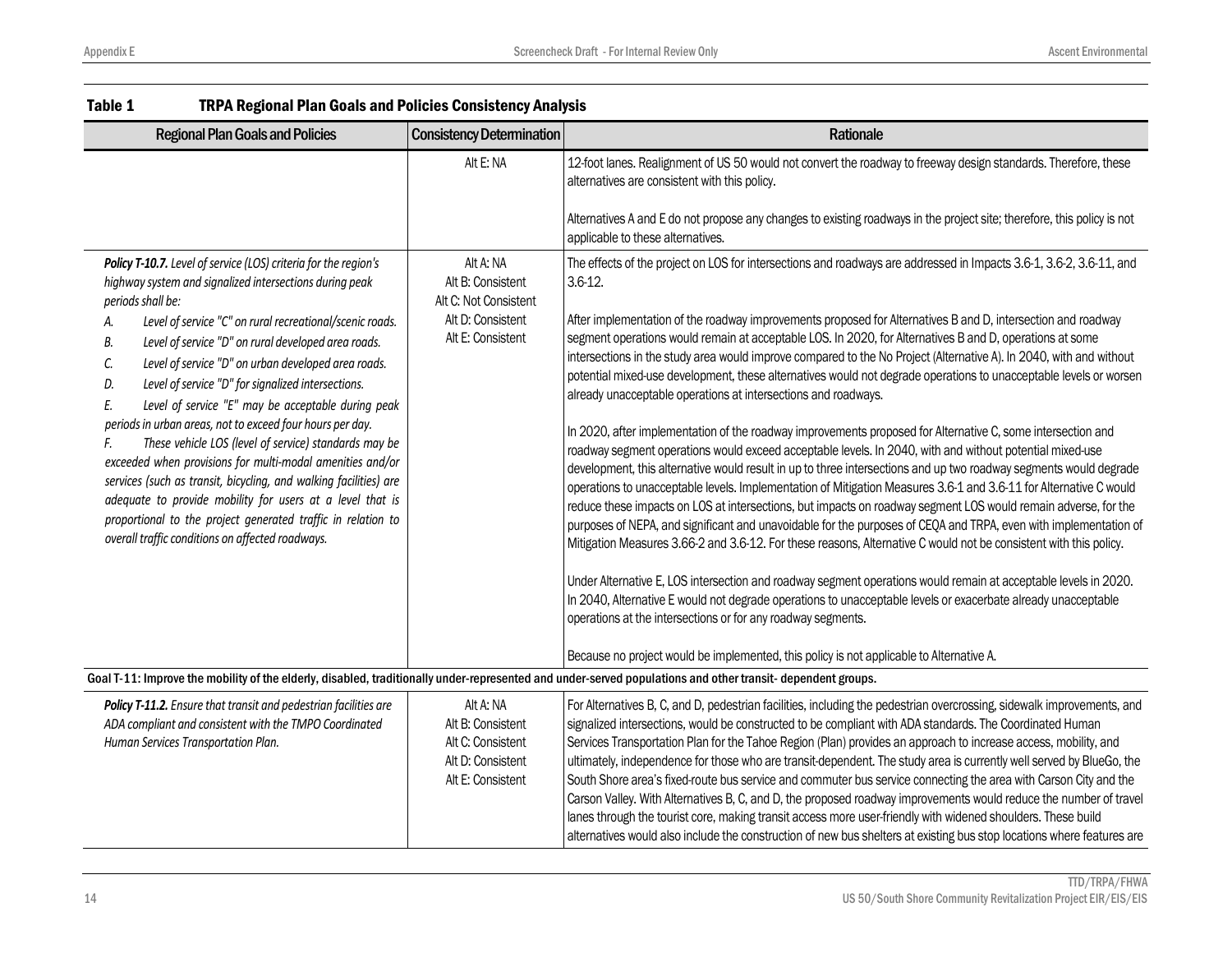| Table 1<br><b>TRPA Regional Plan Goals and Policies Consistency Analysis</b>                                                                                                                                                                                                                                          |                                                                                               |                                                                                                                                                                                                                                                                                                                                                                                                                                                                                                                                                                                                                                                                                                                                                                                                                                                                                                                                                                                                                                                                                                                                                                                                                                                                                                                                                                                                                                                                                                                                                                                                                                                                                                         |
|-----------------------------------------------------------------------------------------------------------------------------------------------------------------------------------------------------------------------------------------------------------------------------------------------------------------------|-----------------------------------------------------------------------------------------------|---------------------------------------------------------------------------------------------------------------------------------------------------------------------------------------------------------------------------------------------------------------------------------------------------------------------------------------------------------------------------------------------------------------------------------------------------------------------------------------------------------------------------------------------------------------------------------------------------------------------------------------------------------------------------------------------------------------------------------------------------------------------------------------------------------------------------------------------------------------------------------------------------------------------------------------------------------------------------------------------------------------------------------------------------------------------------------------------------------------------------------------------------------------------------------------------------------------------------------------------------------------------------------------------------------------------------------------------------------------------------------------------------------------------------------------------------------------------------------------------------------------------------------------------------------------------------------------------------------------------------------------------------------------------------------------------------------|
| <b>Regional Plan Goals and Policies</b>                                                                                                                                                                                                                                                                               | <b>Consistency Determination</b>                                                              | Rationale                                                                                                                                                                                                                                                                                                                                                                                                                                                                                                                                                                                                                                                                                                                                                                                                                                                                                                                                                                                                                                                                                                                                                                                                                                                                                                                                                                                                                                                                                                                                                                                                                                                                                               |
|                                                                                                                                                                                                                                                                                                                       |                                                                                               | limited to signs and in some cases benches. For these reasons, Alternatives B, C, and D are consistent with Policy T-<br>11.2.                                                                                                                                                                                                                                                                                                                                                                                                                                                                                                                                                                                                                                                                                                                                                                                                                                                                                                                                                                                                                                                                                                                                                                                                                                                                                                                                                                                                                                                                                                                                                                          |
|                                                                                                                                                                                                                                                                                                                       |                                                                                               | For Alternative E, the skywalk would meet ADA standards by providing access via four elevators and escalators<br>located near the walkway endpoints.                                                                                                                                                                                                                                                                                                                                                                                                                                                                                                                                                                                                                                                                                                                                                                                                                                                                                                                                                                                                                                                                                                                                                                                                                                                                                                                                                                                                                                                                                                                                                    |
|                                                                                                                                                                                                                                                                                                                       |                                                                                               | Alternative A does not propose any changes to existing pedestrian or transit facilities in the project site; therefore, this<br>policy is not applicable to this alternative.                                                                                                                                                                                                                                                                                                                                                                                                                                                                                                                                                                                                                                                                                                                                                                                                                                                                                                                                                                                                                                                                                                                                                                                                                                                                                                                                                                                                                                                                                                                           |
|                                                                                                                                                                                                                                                                                                                       |                                                                                               | <b>Conservation Element</b>                                                                                                                                                                                                                                                                                                                                                                                                                                                                                                                                                                                                                                                                                                                                                                                                                                                                                                                                                                                                                                                                                                                                                                                                                                                                                                                                                                                                                                                                                                                                                                                                                                                                             |
| Vegetation                                                                                                                                                                                                                                                                                                            |                                                                                               |                                                                                                                                                                                                                                                                                                                                                                                                                                                                                                                                                                                                                                                                                                                                                                                                                                                                                                                                                                                                                                                                                                                                                                                                                                                                                                                                                                                                                                                                                                                                                                                                                                                                                                         |
| Goal VEG-1: Provide for a wide mix and increased diversity of plant communities in the Tahoe region.                                                                                                                                                                                                                  |                                                                                               |                                                                                                                                                                                                                                                                                                                                                                                                                                                                                                                                                                                                                                                                                                                                                                                                                                                                                                                                                                                                                                                                                                                                                                                                                                                                                                                                                                                                                                                                                                                                                                                                                                                                                                         |
| Policy VEG-1.5. Permanent disturbance or unnecessary<br>alteration of natural vegetation associated with development<br>activities shall not exceed the approved boundaries (or<br>footprints) of the building, driveway, or parking structures, or<br>that which is necessary to reduce the risk of fire or erosion. | Alt A: NA<br>Alt B: Consistent<br>Alt C: Consistent<br>Alt D: Consistent<br>Alt E: Consistent | Impacts 3.16-1 and 3.16-3 describe common vegetation and tree removal for Alternatives B through E. The action<br>alternatives are located in a highly disturbed area and the permanent and temporary loss and disturbance that<br>would occur would not substantially reduce the size, continuity, or integrity of any common vegetation community or<br>habitat type or interrupt the natural processes that support common vegetation communities in the project site.<br>Therefore, project-related disturbances on the biological functions of common habitats are not considered<br>substantial. The action alternatives would remove a number of trees 14 inches diameter at breast height (dbh) or<br>greater, which would constitute substantial tree removal under Section 61.1.8 of the TRPA Code. Implementation of<br>Mitigation Measure 3.16-3, which requires the project proponent to prepare a tree removal, protection, and<br>replanting plan, would reduce potentially significant impacts, for the purposes of CEQA and TRPA, associated with<br>tree removal. For the purposes of NEPA, with implementation of Mitigation Measure 3.16-3, the projects effects on<br>tree removal would not be adverse. For these reasons, Alternatives B, C, and D would be consistent with this policy.<br>Alternative E would not result in removal of a substantial amount of vegetation or trees and would be implemented in<br>an area that is entirely developed and supports no natural habitat types. Therefore, Alternative E would be consistent<br>with this policy.<br>Alternative A would be a continuation of existing conditions and would not result in permanent disturbance or |
| Policy VEG-1.8. Promote use of native, water-efficient,<br>nutrient-efficient, fire- resistant and non-invasive vegetation in<br>urban areas and during revegetation of disturbed sites.                                                                                                                              | Alt A: NA<br>Alt B: Consistent<br>Alt C: Consistent<br>Alt D: Consistent<br>Alt E: Consistent | unnecessary alteration of natural vegetation.<br>Construction activities would include removal of existing pavement, vegetation removal, grading, excavation, and<br>temporary stockpiling of soil. As described in Section 3.10, "Water Quality and Stormwater Runoff," temporary<br>disturbance areas (such as staging areas) would be stabilized and revegetated following construction as required by<br>TRPA Code Section 61.4. Additionally, projects requiring revegetation must submit a revegetation plan that specifies<br>the use of approved plant species and a schedule of the amount and method of application of any necessary<br>fertilizers in accordance with TRPA Code Section 61.4.5. TRPA Code of Ordinances Section 36.7 and the TRPA BMP<br>Handbook (TRPA 2011) require that landscaped areas use native or adapted plant species that require little water                                                                                                                                                                                                                                                                                                                                                                                                                                                                                                                                                                                                                                                                                                                                                                                                                    |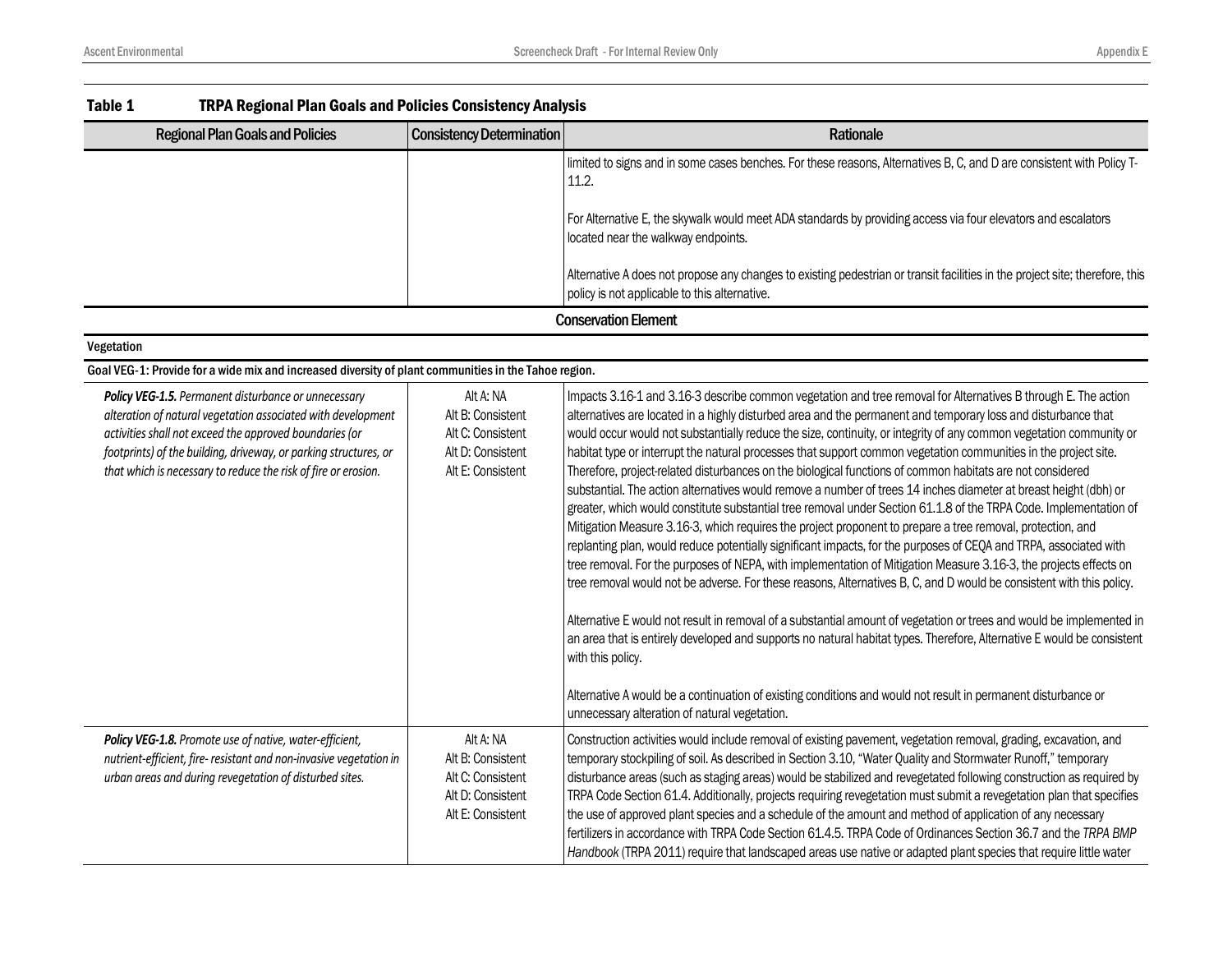| Table 1<br><b>TRPA Regional Plan Goals and Policies Consistency Analysis</b>                                                                                                                                                                            |                                                                                               |                                                                                                                                                                                                                                                                                                                                                                                                                                                                                                                                                                                                                                                                                                                                                                                                                                                                                                                                                                                                                                                                                                                                                                                                                   |
|---------------------------------------------------------------------------------------------------------------------------------------------------------------------------------------------------------------------------------------------------------|-----------------------------------------------------------------------------------------------|-------------------------------------------------------------------------------------------------------------------------------------------------------------------------------------------------------------------------------------------------------------------------------------------------------------------------------------------------------------------------------------------------------------------------------------------------------------------------------------------------------------------------------------------------------------------------------------------------------------------------------------------------------------------------------------------------------------------------------------------------------------------------------------------------------------------------------------------------------------------------------------------------------------------------------------------------------------------------------------------------------------------------------------------------------------------------------------------------------------------------------------------------------------------------------------------------------------------|
| <b>Regional Plan Goals and Policies</b>                                                                                                                                                                                                                 | <b>Consistency Determination</b>                                                              | Rationale                                                                                                                                                                                                                                                                                                                                                                                                                                                                                                                                                                                                                                                                                                                                                                                                                                                                                                                                                                                                                                                                                                                                                                                                         |
|                                                                                                                                                                                                                                                         |                                                                                               | and fertilizer and are appropriate for the site conditions. Because revegetation and landscaping under all action<br>alternatives would be required to comply with these provisions as a condition of permit approval, project<br>implementation would be consistent with this policy.<br>Alternative A would be a continuation of existing conditions and would not result in new conditions that would be                                                                                                                                                                                                                                                                                                                                                                                                                                                                                                                                                                                                                                                                                                                                                                                                       |
|                                                                                                                                                                                                                                                         |                                                                                               | inconsistent with this policy.                                                                                                                                                                                                                                                                                                                                                                                                                                                                                                                                                                                                                                                                                                                                                                                                                                                                                                                                                                                                                                                                                                                                                                                    |
| Policy VEG-1.9. All proposed actions shall consider the<br>cumulative impact of vegetation removal with respect to plant<br>diversity and abundance, wildlife habitat and movement, soil<br>productivity and stability, and water quality and quantity. | Alt A: NA<br>Alt B: Consistent<br>Alt C: Consistent<br>Alt D: Consistent                      | Section 3.19, "Cumulative Impacts," considers the cumulative impacts on vegetation removal with respect to plant<br>diversity and abundance, wildlife habitat and movement, soil productivity and stability, and water quality and quantity<br>for the action alternatives.                                                                                                                                                                                                                                                                                                                                                                                                                                                                                                                                                                                                                                                                                                                                                                                                                                                                                                                                       |
|                                                                                                                                                                                                                                                         | Alt E: Consistent                                                                             | Alternative A would be a continuation of existing conditions and would not result in new conditions that would be<br>inconsistent with this policy.                                                                                                                                                                                                                                                                                                                                                                                                                                                                                                                                                                                                                                                                                                                                                                                                                                                                                                                                                                                                                                                               |
| Policy VEG-1.10. Work to eradicate and prevent the spread of<br>invasive species.                                                                                                                                                                       | Alt A: NA<br>Alt B: Consistent<br>Alt C: Consistent<br>Alt D: Consistent<br>Alt E: Consistent | Impact 3.16-4 evaluates project effects related to the introduction and spread of invasive species. Implementing any<br>of the action alternatives has the potential to introduce and spread noxious weeds and invasive species during<br>project construction and post-construction revegetation activities. However, through implementation of Mitigation<br>Measures 3.16-4 (Implement invasive plant management practices during project construction), invasive plant<br>species management practices would be implemented during project construction and the inadvertent introduction<br>and spread of invasive plants from project construction would be prevented. With this mitigation measure, potential<br>impacts related to invasive species would be reduced to a less-than-significant level, for the purposes of CEQA and<br>TRPA, and would not be adverse, for the purposes of NEPA, and the project would not contribute substantially to the<br>establishment and spread of noxious weeds and invasive species in the project region.<br>Alternative A would be a continuation of existing conditions and would not result in new conditions that would be<br>inconsistent with this policy. |
| Goal VEG-2: Provide for the protection, maintenance and restoration of such unique eco-systems as wetlands, meadows, and other riparian vegetation.                                                                                                     |                                                                                               |                                                                                                                                                                                                                                                                                                                                                                                                                                                                                                                                                                                                                                                                                                                                                                                                                                                                                                                                                                                                                                                                                                                                                                                                                   |
| Policy VEG-2.1. Riparian plant communities shall be managed<br>for the beneficial uses of passive recreation, groundwater<br>recharge, and nutrient catchment, and as wildlife habitats.                                                                | Alt A: NA<br>Alt B: Consistent<br>Alt C: Consistent<br>Alt D: Consistent<br>Alt E: Consistent | Project effects on riparian and other sensitive habitats (jurisdictional wetlands, riparian vegetation, SEZ, aquatic<br>habitat) are addressed in Impact 3.16-2 in Section 3.16, "Biological Resources." Implementing the action<br>alternatives would result in the permanent loss of up to approximately 0.1 to 0.4 acres of montane riparian habitat<br>and approximately 0.2 to 1.2 acres of montane meadow, depending on alternative. Even though the amount of<br>habitat lost would be minor, the affected habitats are recognized as sensitive and important. Implementation of<br>Mitigation Measure 3.16-2a, Mitigation Measure 3.16-2b, and Mitigation Measure 3.16-2c would minimize, avoid,<br>and compensate for impacts on sensitive habitats because they would require that sensitive habitat is avoided to the<br>extent feasible and that sensitive habitats that cannot be avoided are restored following construction, or if the<br>habitat cannot be restored, that the project proponent compensates for unavoidable losses in a manner that results<br>in no net loss of sensitive habitats and meets TRPA mitigation requirements for impacts on SEZs. Consequences for                  |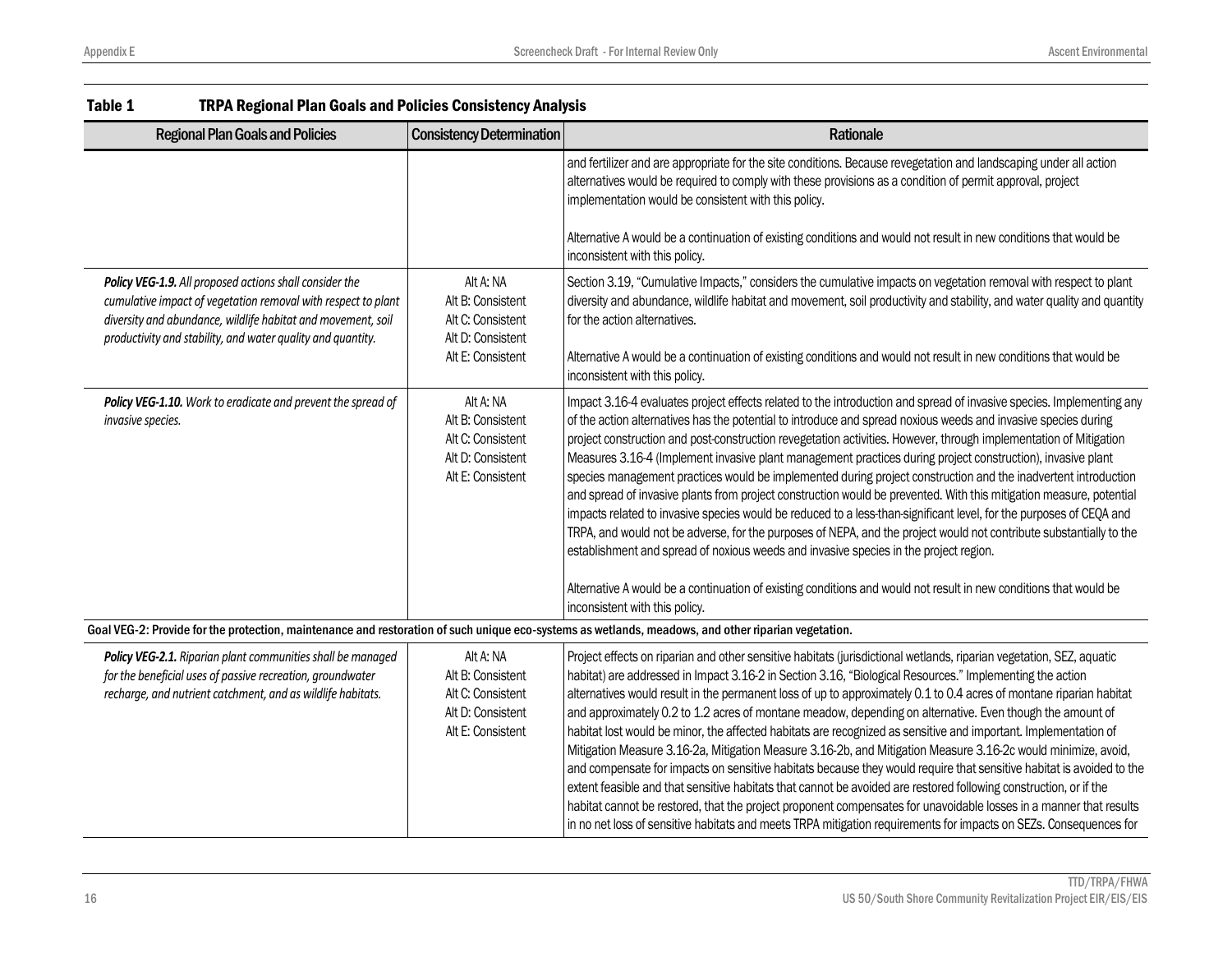| Table 1                                                                                                                                                                                                                                                                                | <b>TRPA Regional Plan Goals and Policies Consistency Analysis</b>                             |                                                                                                                                                                                                                                                                                                                                                                                                                                                                                                                                                                                                                                                                                                                                                                                                                                                                                                                                                                                                                                                                                                                                                                                                                                              |  |
|----------------------------------------------------------------------------------------------------------------------------------------------------------------------------------------------------------------------------------------------------------------------------------------|-----------------------------------------------------------------------------------------------|----------------------------------------------------------------------------------------------------------------------------------------------------------------------------------------------------------------------------------------------------------------------------------------------------------------------------------------------------------------------------------------------------------------------------------------------------------------------------------------------------------------------------------------------------------------------------------------------------------------------------------------------------------------------------------------------------------------------------------------------------------------------------------------------------------------------------------------------------------------------------------------------------------------------------------------------------------------------------------------------------------------------------------------------------------------------------------------------------------------------------------------------------------------------------------------------------------------------------------------------|--|
| <b>Regional Plan Goals and Policies</b>                                                                                                                                                                                                                                                | <b>Consistency Determination</b>                                                              | Rationale                                                                                                                                                                                                                                                                                                                                                                                                                                                                                                                                                                                                                                                                                                                                                                                                                                                                                                                                                                                                                                                                                                                                                                                                                                    |  |
|                                                                                                                                                                                                                                                                                        |                                                                                               | TRPA Environmental Threshold Carrying Capacities will be discussed as part of the findings made for the adopted<br>alternative.<br>Alternative A would be a continuation of existing conditions and would not result in new conditions that would be                                                                                                                                                                                                                                                                                                                                                                                                                                                                                                                                                                                                                                                                                                                                                                                                                                                                                                                                                                                         |  |
|                                                                                                                                                                                                                                                                                        |                                                                                               | inconsistent with this policy.                                                                                                                                                                                                                                                                                                                                                                                                                                                                                                                                                                                                                                                                                                                                                                                                                                                                                                                                                                                                                                                                                                                                                                                                               |  |
| Policy VEG-2.2. Riparian plant communities shall be restored or<br>expanded whenever and wherever possible. When complete<br>restoration is not feasible, restoration programs shall focus on<br>restoring the natural function of riparian areas to the greatest<br>extent practical. | Alt A: NA<br>Alt B: Consistent<br>Alt C: Consistent<br>Alt D: Consistent<br>Alt E: Consistent | See Regional Plan Policy VEG-2.1, above.                                                                                                                                                                                                                                                                                                                                                                                                                                                                                                                                                                                                                                                                                                                                                                                                                                                                                                                                                                                                                                                                                                                                                                                                     |  |
| Goal VEG-3: Conserve threatened, endangered, and sensitive plant species and uncommon plant communities of the Lake Tahoe region.                                                                                                                                                      |                                                                                               |                                                                                                                                                                                                                                                                                                                                                                                                                                                                                                                                                                                                                                                                                                                                                                                                                                                                                                                                                                                                                                                                                                                                                                                                                                              |  |
| Policy VEG-3.1. Uncommon plant communities shall be<br>identified and protected for their natural values.                                                                                                                                                                              | Alt A: NA<br>Alt B: Consistent<br>Alt C: Consistent                                           | No uncommon plant communities occur on the project site. Consequences for TRPA Environmental Threshold<br>Carrying Capacities will be discussed as part of the findings made for the adopted alternative.                                                                                                                                                                                                                                                                                                                                                                                                                                                                                                                                                                                                                                                                                                                                                                                                                                                                                                                                                                                                                                    |  |
|                                                                                                                                                                                                                                                                                        | Alt D: Consistent<br>Alt E: Consistent                                                        | Alternative A would be a continuation of existing conditions and would not affect uncommon plant communities.                                                                                                                                                                                                                                                                                                                                                                                                                                                                                                                                                                                                                                                                                                                                                                                                                                                                                                                                                                                                                                                                                                                                |  |
| Goal VEG-4: Provide for and increase the amount of late seral/old growth stands within the Lake Tahoe region.                                                                                                                                                                          |                                                                                               |                                                                                                                                                                                                                                                                                                                                                                                                                                                                                                                                                                                                                                                                                                                                                                                                                                                                                                                                                                                                                                                                                                                                                                                                                                              |  |
| Policy VEG-4.2. Stands not exhibiting late seral/old growth<br>characteristics shall be managed to progress towards late<br>seral/old growth.                                                                                                                                          | Alt A: NA<br>Alt B: Consistent<br>Alt C: Consistent<br>Alt D: Consistent<br>Alt E: Consistent | With limited exceptions, Section 61.1.4, "Old Growth Enhancement Protections," of the TRPA Code prohibits the<br>removal of trees greater than 24 and 30 inches dbh in eastside and westside forest types, respectively, in lands<br>classified as conservation or recreation lands. Section 61.1.4.A.7 of the Code allows removal of trees for EIP projects,<br>provided that findings demonstrate that the tree removal is necessary. The US 50/South Shore Community<br>Revitalization Project site is within both eastside and westside forest areas. The proposed project is exempt from this<br>prohibition because it is on the EIP list of projects, as described in Chapter 2, "Proposed Project and Project<br>Alternatives." However, the project would be required to implement Mitigation Measure 3.16-3, which would reduce<br>potentially significant impacts, for the purposes of CEQA and TRPA, associated with substantial tree removal because<br>a qualified forester would be retained to develop a tree removal plan that would comply with Chapter 61 of the TRPA<br>Code. For the purposes of NEPA, effects on tree removal by the project would not be adverse with implementation of<br>Mitigation Measure 3.16-3. |  |
|                                                                                                                                                                                                                                                                                        |                                                                                               | Alternative A would be a continuation of existing conditions and would not affect any tree stands.                                                                                                                                                                                                                                                                                                                                                                                                                                                                                                                                                                                                                                                                                                                                                                                                                                                                                                                                                                                                                                                                                                                                           |  |
| Policy VEG-4.5. Retain trees of medium and small size<br>sufficient to provide for large tree recruitment over time, and<br>to provide structural diversity. Preferably, these trees will be<br>the most vigorous in the stand using one of the standard tree                          | Alt A: NA<br>Alt B: Consistent<br>Alt C: Consistent<br>Alt D: Consistent<br>Alt E: Consistent | See Regional Plan Policy VEG-1.5, above.                                                                                                                                                                                                                                                                                                                                                                                                                                                                                                                                                                                                                                                                                                                                                                                                                                                                                                                                                                                                                                                                                                                                                                                                     |  |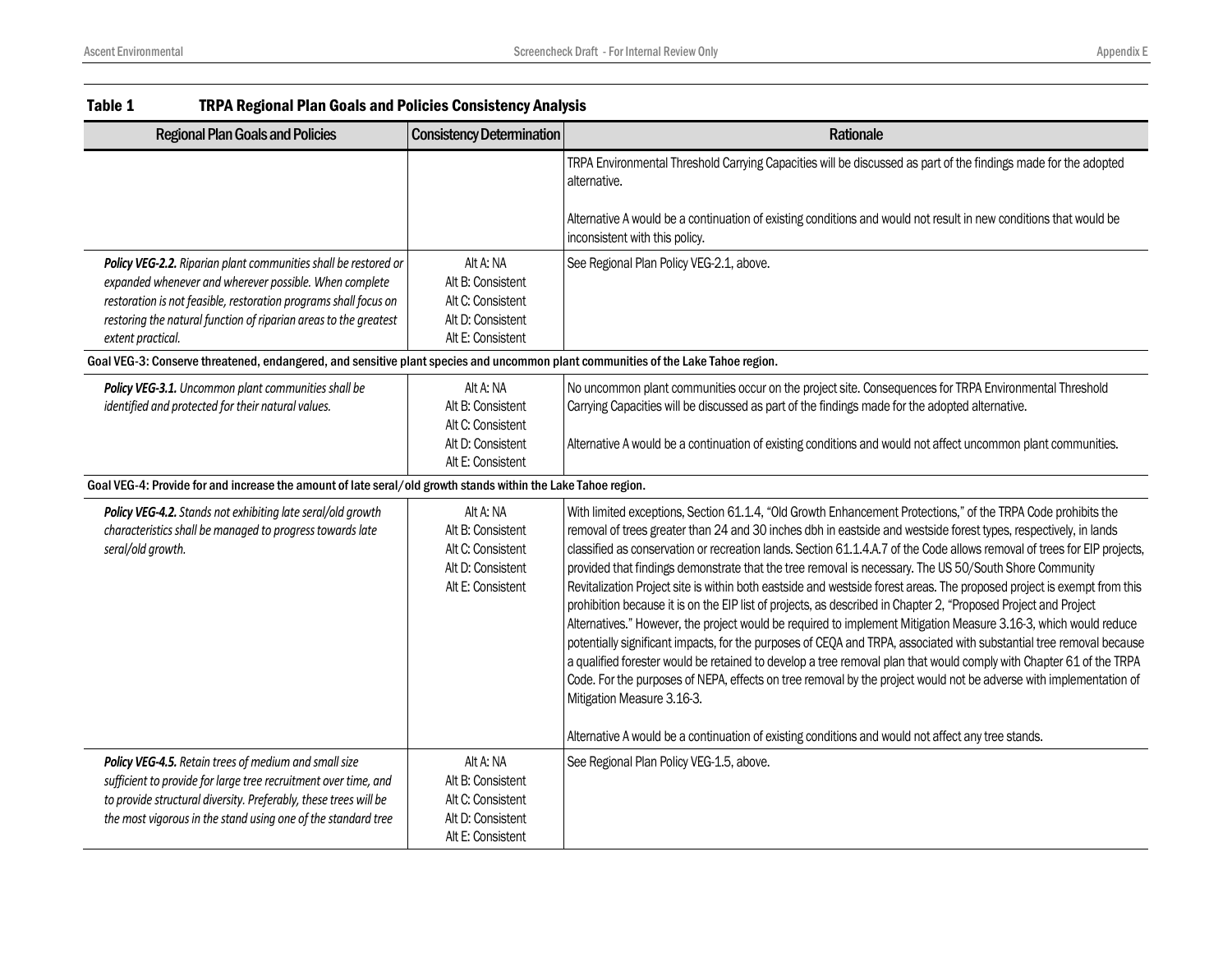| <b>Regional Plan Goals and Policies</b>                                                                                                                                                                                                                               | <b>Consistency Determination</b>                                                              | Rationale                                                                                                                                                                                                                                                                                                                                                                                                                                                                                                                                                                                                                                                                                                                                                                                                                                                                                                                                                                                                                                                                             |
|-----------------------------------------------------------------------------------------------------------------------------------------------------------------------------------------------------------------------------------------------------------------------|-----------------------------------------------------------------------------------------------|---------------------------------------------------------------------------------------------------------------------------------------------------------------------------------------------------------------------------------------------------------------------------------------------------------------------------------------------------------------------------------------------------------------------------------------------------------------------------------------------------------------------------------------------------------------------------------------------------------------------------------------------------------------------------------------------------------------------------------------------------------------------------------------------------------------------------------------------------------------------------------------------------------------------------------------------------------------------------------------------------------------------------------------------------------------------------------------|
| classifications. In addition, species composition should be key<br>consideration in tree retention.                                                                                                                                                                   |                                                                                               |                                                                                                                                                                                                                                                                                                                                                                                                                                                                                                                                                                                                                                                                                                                                                                                                                                                                                                                                                                                                                                                                                       |
| perpetuate natural ecological processes.                                                                                                                                                                                                                              |                                                                                               | Goal VEG-5: The appropriate stocking level and distribution of snags and coarse woody debris shall be retained in the regions forests to provide habitat for organisms that depend on such features and to                                                                                                                                                                                                                                                                                                                                                                                                                                                                                                                                                                                                                                                                                                                                                                                                                                                                            |
| Policy VEG-5.1. Allow for a sufficient number and an<br>appropriate distribution of snags throughout the region's<br>forests to provide and maintain habitat for species dependent<br>on such features.                                                               | Alt A: NA<br>Alt B: Consistent<br>Alt C: Consistent<br>Alt D: Consistent<br>Alt E: Consistent | See Regional Plan Policy VEG-1.5, above.                                                                                                                                                                                                                                                                                                                                                                                                                                                                                                                                                                                                                                                                                                                                                                                                                                                                                                                                                                                                                                              |
| Policy VEG-5.2. Allow for an appropriate amount, level and<br>distribution of coarse woody debris (downed woody material)<br>throughout the region's forests to maintain biological integrity,<br>to stabilize soil, and to afford a reasonable level of fire safety. | Alt A: NA<br>Alt B: Consistent<br>Alt C: Consistent<br>Alt D: Consistent<br>Alt E: Consistent | See Regional Plan Policy VEG-1.5, above.                                                                                                                                                                                                                                                                                                                                                                                                                                                                                                                                                                                                                                                                                                                                                                                                                                                                                                                                                                                                                                              |
| Wildlife                                                                                                                                                                                                                                                              |                                                                                               |                                                                                                                                                                                                                                                                                                                                                                                                                                                                                                                                                                                                                                                                                                                                                                                                                                                                                                                                                                                                                                                                                       |
|                                                                                                                                                                                                                                                                       |                                                                                               | Goal WL-1: Maintain suitable habitats for all indigenous species of wildlife without preference to game or non-game species through maintenance and improvement of habitat diversity.                                                                                                                                                                                                                                                                                                                                                                                                                                                                                                                                                                                                                                                                                                                                                                                                                                                                                                 |
| Policy WL-1.1. All proposed actions shall consider impacts to<br>wildlife.                                                                                                                                                                                            | Alt A: NA<br>Alt B: Consistent<br>Alt C: Consistent<br>Alt D: Consistent<br>Alt E: Consistent | As described in Section 3.16, "Biological Resources," and Appendix M, special status plant and animal species are<br>generally not expected to occur, or have a low probability to occur (because of a lack of suitable habitat, existing<br>disturbance levels, or lack of occurrence records) in the study area and implementation of the proposed build<br>alternatives would not affect those species. Additionally, the project site is not positioned within any known important<br>wildlife movement or migratory corridors. Because the project site is subject to high levels of human disturbance and<br>isolation of habitat patches because of commercial and residential development, presence of major road corridors,<br>and recreational uses, it is not likely to function as an important corridor. Because the analysis contained in<br>Section 3.16 evaluated the impacts to wildlife for all of the build alternatives, they are consistent with this policy.<br>Alternative A would be a continuation of existing conditions and would not affect any wildlife. |
| Policy WL-1.2. Riparian vegetation shall be protected and<br>managed for wildlife.                                                                                                                                                                                    | Alt A: NA<br>Alt B: Consistent<br>Alt C: Consistent<br>Alt D: Consistent<br>Alt E: Consistent | See Regional Plan Policies VEG-1.5 and WL-1.1, above.                                                                                                                                                                                                                                                                                                                                                                                                                                                                                                                                                                                                                                                                                                                                                                                                                                                                                                                                                                                                                                 |
| Goal WL-2: Preserve, enhance, and, where feasible, expand habitats essential for threatened, endangered, rare, or sensitive species found in the region.                                                                                                              |                                                                                               |                                                                                                                                                                                                                                                                                                                                                                                                                                                                                                                                                                                                                                                                                                                                                                                                                                                                                                                                                                                                                                                                                       |
| Policy WL-2.1. Endangered, threatened, rare, and special<br>interest species shall be protected and buffered against<br>conflicting land uses.                                                                                                                        | Alt A: NA<br>Alt B: Consistent<br>Alt C: Consistent                                           | See Regional Plan Policy WL-1.1, above.                                                                                                                                                                                                                                                                                                                                                                                                                                                                                                                                                                                                                                                                                                                                                                                                                                                                                                                                                                                                                                               |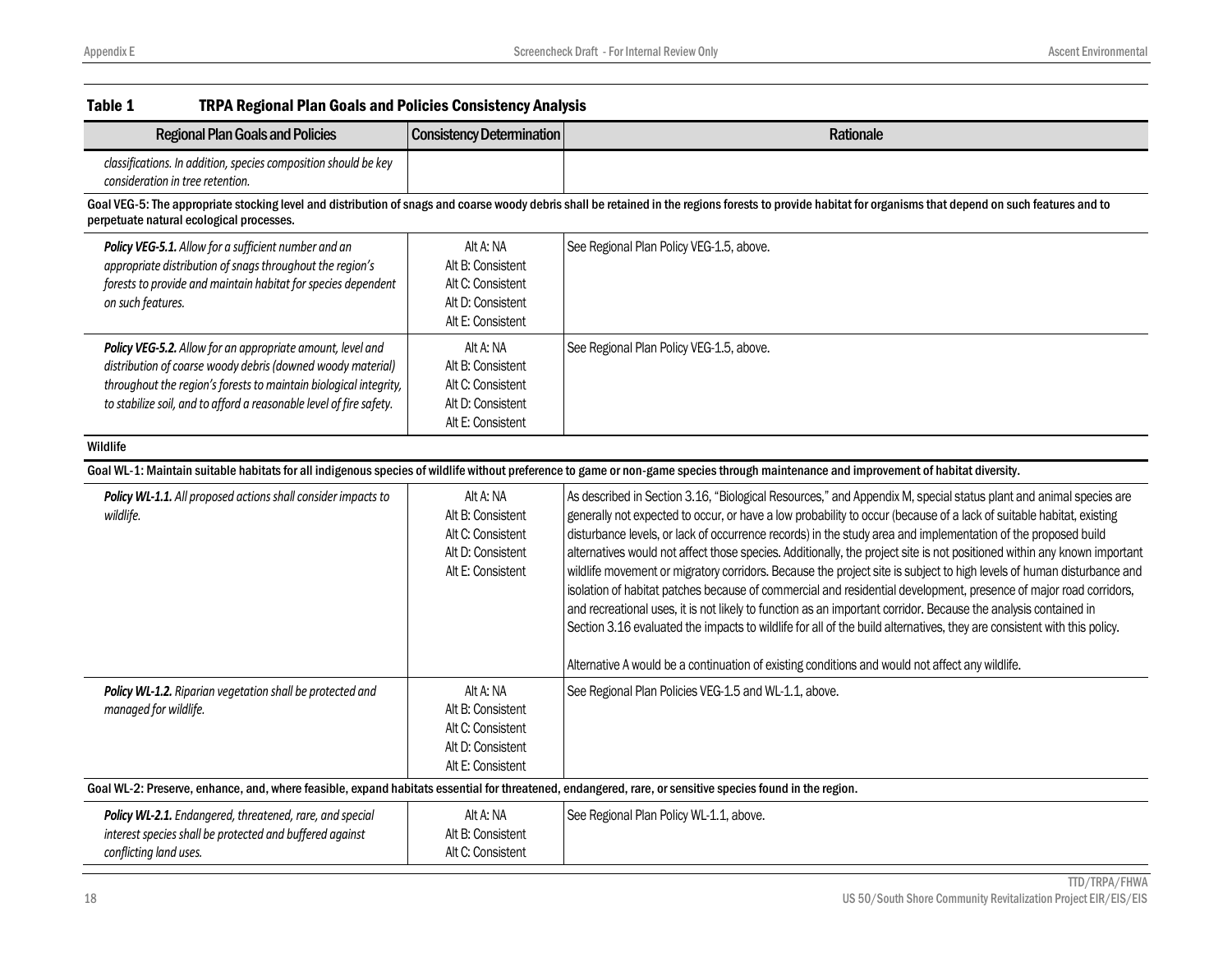| Table 1<br><b>TRPA Regional Plan Goals and Policies Consistency Analysis</b>                                                                                                                                                                                                                                                                                                                                                                                                                                                                                                                                                                                                                                                                                                                                                                                                                                                                                           |                                                                                                       |                                                                                                                                                                                                                                                                                                                                                                                                                                                                                                                                                                                                                                                                                                                                                                                                                                                                                                                                                                                                                                                                                                                   |
|------------------------------------------------------------------------------------------------------------------------------------------------------------------------------------------------------------------------------------------------------------------------------------------------------------------------------------------------------------------------------------------------------------------------------------------------------------------------------------------------------------------------------------------------------------------------------------------------------------------------------------------------------------------------------------------------------------------------------------------------------------------------------------------------------------------------------------------------------------------------------------------------------------------------------------------------------------------------|-------------------------------------------------------------------------------------------------------|-------------------------------------------------------------------------------------------------------------------------------------------------------------------------------------------------------------------------------------------------------------------------------------------------------------------------------------------------------------------------------------------------------------------------------------------------------------------------------------------------------------------------------------------------------------------------------------------------------------------------------------------------------------------------------------------------------------------------------------------------------------------------------------------------------------------------------------------------------------------------------------------------------------------------------------------------------------------------------------------------------------------------------------------------------------------------------------------------------------------|
| <b>Regional Plan Goals and Policies</b>                                                                                                                                                                                                                                                                                                                                                                                                                                                                                                                                                                                                                                                                                                                                                                                                                                                                                                                                | <b>Consistency Determination</b>                                                                      | Rationale                                                                                                                                                                                                                                                                                                                                                                                                                                                                                                                                                                                                                                                                                                                                                                                                                                                                                                                                                                                                                                                                                                         |
|                                                                                                                                                                                                                                                                                                                                                                                                                                                                                                                                                                                                                                                                                                                                                                                                                                                                                                                                                                        | Alt D: Consistent<br>Alt E: Consistent                                                                |                                                                                                                                                                                                                                                                                                                                                                                                                                                                                                                                                                                                                                                                                                                                                                                                                                                                                                                                                                                                                                                                                                                   |
| <b>Soils</b>                                                                                                                                                                                                                                                                                                                                                                                                                                                                                                                                                                                                                                                                                                                                                                                                                                                                                                                                                           |                                                                                                       |                                                                                                                                                                                                                                                                                                                                                                                                                                                                                                                                                                                                                                                                                                                                                                                                                                                                                                                                                                                                                                                                                                                   |
| Goal S-1: Minimize soil erosion and the loss of soil productivity.                                                                                                                                                                                                                                                                                                                                                                                                                                                                                                                                                                                                                                                                                                                                                                                                                                                                                                     |                                                                                                       |                                                                                                                                                                                                                                                                                                                                                                                                                                                                                                                                                                                                                                                                                                                                                                                                                                                                                                                                                                                                                                                                                                                   |
| Policy S-1.2. No new land coverage or other permanent<br>disturbance shall be permitted in land capability districts 1-3<br>except for those uses as noted in a, b, and c below:<br>C. Public service facilities are permissible uses in land<br>capability districts 1-3 if:<br>The project is necessary for public health, safety or<br>i.<br>environmental protection;<br>There is no reasonable alternative, which avoids or<br>ii.<br>reduces the extent of encroachment in land capability<br>districts 1-3:<br>The impacts are fully mitigated;<br>iii.<br>iv. Land capability districts 1-3 lands are restored in the<br>amount of 1.5 times the area of land capability districts<br>1-3 which is disturbed or developed beyond that<br>permitted by the Bailey co-efficient; and<br>v. Alternatively, because of their public and environmental<br>benefits, special provisions for non-motorized public<br>trails may be allowed and defined by ordinances. | Alt A: Consistent<br>Alt B: Consistent<br>Alt C: Consistent<br>Alt D: Consistent<br>Alt E: Consistent | The amount of existing coverage and maximum allowable coverage within the project site is identified in Table 3.11-<br>3. Impact 3.11-1 in Section 3.11, "Geology, Soils, Land Capability, and Coverage," identifies the additional land<br>coverage that would be increased under Alternatives B, C, and D. Implementation of Alternatives B, C, and D would<br>result in an increase in land coverage within the project site with the construction of roadway improvements and<br>potential mixed-use development. These alternatives would be required to comply with TRPA land coverage<br>regulations and limitations (Chapter 30 of the TRPA Code), including mitigation of disturbances in low capability<br>lands (LCDs 1a, 1b, 2, and 3) at a ratio of 1.5:1, TRPA permit requirements (e.g., SWPPP, BMPs), and (for potential<br>mixed-use development) transfer of excess allowable land coverage. See Impact 3.11-1 in Section 3.11, "Geology,<br>Soils, Land Capability, and Coverage," for additional detail.<br>Alternatives A and E would not result in changes to TRPA-regulated land coverage. |
| Policy S-1.7. All existing natural functioning stream<br>environment zones shall be retained as such and disturbed<br>stream environment zones shall be restored whenever possible<br>and maybe treated to reduce the risk of catastrophic wildfire.                                                                                                                                                                                                                                                                                                                                                                                                                                                                                                                                                                                                                                                                                                                   | Alt A: Consistent<br>Alt B: Consistent<br>Alt C: Consistent<br>Alt D: Consistent<br>Alt E: Consistent | See Regional Plan Policy S-1.2, above.                                                                                                                                                                                                                                                                                                                                                                                                                                                                                                                                                                                                                                                                                                                                                                                                                                                                                                                                                                                                                                                                            |
| Scenic                                                                                                                                                                                                                                                                                                                                                                                                                                                                                                                                                                                                                                                                                                                                                                                                                                                                                                                                                                 |                                                                                                       |                                                                                                                                                                                                                                                                                                                                                                                                                                                                                                                                                                                                                                                                                                                                                                                                                                                                                                                                                                                                                                                                                                                   |
| Goal SR-1: Maintain and restore the scenic qualities of the natural appearing landscape.                                                                                                                                                                                                                                                                                                                                                                                                                                                                                                                                                                                                                                                                                                                                                                                                                                                                               |                                                                                                       |                                                                                                                                                                                                                                                                                                                                                                                                                                                                                                                                                                                                                                                                                                                                                                                                                                                                                                                                                                                                                                                                                                                   |
| Policy SR-1.1. All proposed development shall examine impacts<br>to the identified landscape views from roadways, bike paths,<br>public recreation areas, and Lake Tahoe.                                                                                                                                                                                                                                                                                                                                                                                                                                                                                                                                                                                                                                                                                                                                                                                              | Alt A: NA<br>Alt B: Consistent<br>Alt C: Consistent                                                   | Impacts of the build alternatives on scenic vistas or scenic resources are addressed in Impact 3.7-2 of Section 3.7,<br>"Visual Resources/Aesthetics."                                                                                                                                                                                                                                                                                                                                                                                                                                                                                                                                                                                                                                                                                                                                                                                                                                                                                                                                                            |
|                                                                                                                                                                                                                                                                                                                                                                                                                                                                                                                                                                                                                                                                                                                                                                                                                                                                                                                                                                        | Alt D: Consistent                                                                                     | As described on page 3.7-17, because the project site does not afford direct views of Lake Tahoe, effects of the US                                                                                                                                                                                                                                                                                                                                                                                                                                                                                                                                                                                                                                                                                                                                                                                                                                                                                                                                                                                               |

50/South Shore Community Revitalization Project on such views would not occur and are not discussed further.

Alt E: Not Consistent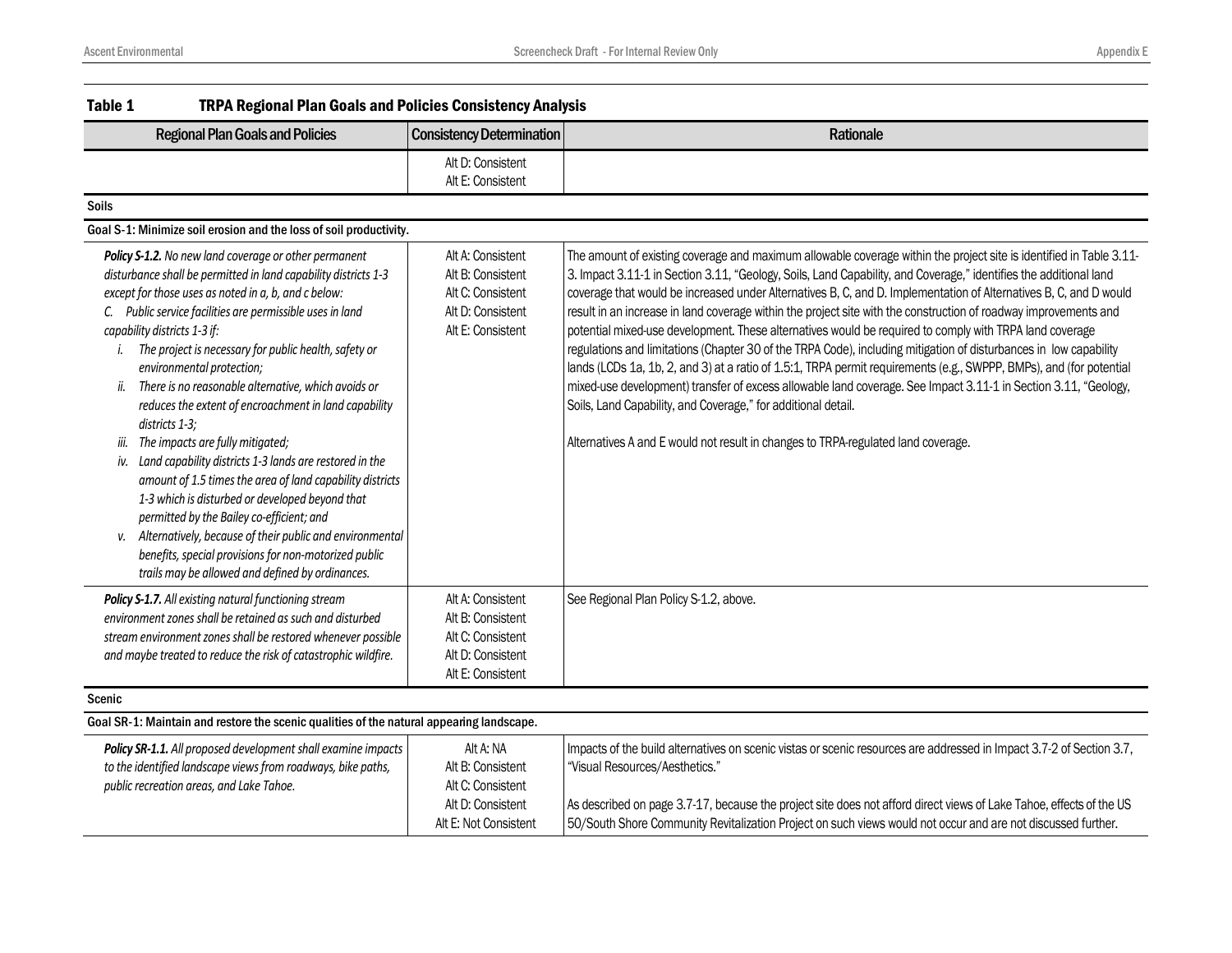| LANIC T<br>TREA RESIGNAL FIAIL QUAIS AND FUILLES CONSISTENCY ANALYSIS                                                                                                                                                                        |                                                                                                   |                                                                                                                                                                                                                                                                                                                                                                                                                                                                                                                                                                                                                                                                                                                                                                                                                                                                                                                                                                                                                                                                                              |
|----------------------------------------------------------------------------------------------------------------------------------------------------------------------------------------------------------------------------------------------|---------------------------------------------------------------------------------------------------|----------------------------------------------------------------------------------------------------------------------------------------------------------------------------------------------------------------------------------------------------------------------------------------------------------------------------------------------------------------------------------------------------------------------------------------------------------------------------------------------------------------------------------------------------------------------------------------------------------------------------------------------------------------------------------------------------------------------------------------------------------------------------------------------------------------------------------------------------------------------------------------------------------------------------------------------------------------------------------------------------------------------------------------------------------------------------------------------|
| <b>Regional Plan Goals and Policies</b>                                                                                                                                                                                                      | <b>Consistency Determination</b>                                                                  | Rationale                                                                                                                                                                                                                                                                                                                                                                                                                                                                                                                                                                                                                                                                                                                                                                                                                                                                                                                                                                                                                                                                                    |
|                                                                                                                                                                                                                                              |                                                                                                   | Similarly, the project site is not in view from any TRPA Shoreline Travel Routes. Therefore, effects on Shoreline Travel<br>Route ratings are not discussed further.                                                                                                                                                                                                                                                                                                                                                                                                                                                                                                                                                                                                                                                                                                                                                                                                                                                                                                                         |
|                                                                                                                                                                                                                                              |                                                                                                   | Currently, views of the project site from the Linear Park bike path are of existing US 50. The types of views of the<br>roadway improvements and mixed-use development that would be seen from the Linear Park bike path would be<br>similar to existing conditions. Recreationists at Van Sickle Bi-State Park would have little or no view of the project site<br>once inside the park because of screening by topography and existing tree cover.                                                                                                                                                                                                                                                                                                                                                                                                                                                                                                                                                                                                                                         |
|                                                                                                                                                                                                                                              |                                                                                                   | Vertical components of the proposed project, such as supports for traffic signals and light standards, have<br>insufficient mass to substantially disrupt scenic views. However, large objects, depending on their location and the<br>location from which they are viewed, could interfere with scenic views. Alternatives B, C, and D include construction<br>of a pedestrian bridge over new US 50 (on Lake Parkway) near the California/Nevada state line. Also, in the<br>neighborhood east of Pioneer Trail, sound walls may be needed along the new section of US 50 to reduce traffic<br>noise on residential properties. These features of the project would not substantially alter scenic vistas or scenic<br>resources, as discussed in Impact 3.7-2. Any new mixed-use development that might occur with Alternatives B, C,<br>and D would be required by the TRPA Code of Ordinances to avoid impacts to scenic vistas and scenic resources<br>through building design and orientation. For these reasons, Alternatives B, C, and D would be consistent with Policy<br>SR-1.1. |
|                                                                                                                                                                                                                                              |                                                                                                   | The skywalk structure that would be built with Alternative E would interfere with views of two TRPA-listed scenic<br>resources. This alternative would not be consistent with Policy SR-1.1. Because potential mitigation to reduce the<br>visual impact of the skywalk would substantially alter the nature of Alternative E, there is no feasible mitigation. For<br>these reasons, Alternative E is not consistent with Policy SR-1.1.                                                                                                                                                                                                                                                                                                                                                                                                                                                                                                                                                                                                                                                    |
|                                                                                                                                                                                                                                              |                                                                                                   | Alternative A would be a continuation of existing conditions and would not affect any scenic views.                                                                                                                                                                                                                                                                                                                                                                                                                                                                                                                                                                                                                                                                                                                                                                                                                                                                                                                                                                                          |
| Policy SR-1.2. Any development proposed in areas targeted for<br>scenic restoration or within a unit highly sensitive to change<br>shall demonstrate the effect of the project on the 1982 travel<br>route ratings of the scenic thresholds. | Alt A: NA<br>Alt B: Consistent<br>Alt C: Consistent<br>Alt D: Consistent<br>Alt E: Not Consistent | Impacts of the build alternatives on TRPA Travel Route ratings of roadway travel units are addressed in Impact 3.7-1<br>of Section 3.7, "Visual Resources/Aesthetics." Table 3.7-6 includes a summary of the effects of the alternatives on<br>roadway travel units, which shows that there would be increased ratings with implementation of Alternatives B, C,<br>and D on Roadway Travel Units 32, 33, and 45. Consequences for TRPA Environmental Threshold Carrying<br>Capacities will be discussed as part of the findings made for the adopted alternative. Because Alternatives B, C, and<br>D would result in improvements to the ratings on these roadway travel units, these alternatives would be consistent<br>with this policy.                                                                                                                                                                                                                                                                                                                                                |
|                                                                                                                                                                                                                                              |                                                                                                   | New mixed-use development that would be implemented with Alternatives B, C, and D would be required to comply<br>with all applicable design standards and guidelines, including height standards, and would need to be oriented and<br>designed in ways that avoid impacts to TRPA scenic threshold ratings for travel routes and scenic resources. These<br>alternatives with mixed-use development would be consistent with this policy.                                                                                                                                                                                                                                                                                                                                                                                                                                                                                                                                                                                                                                                   |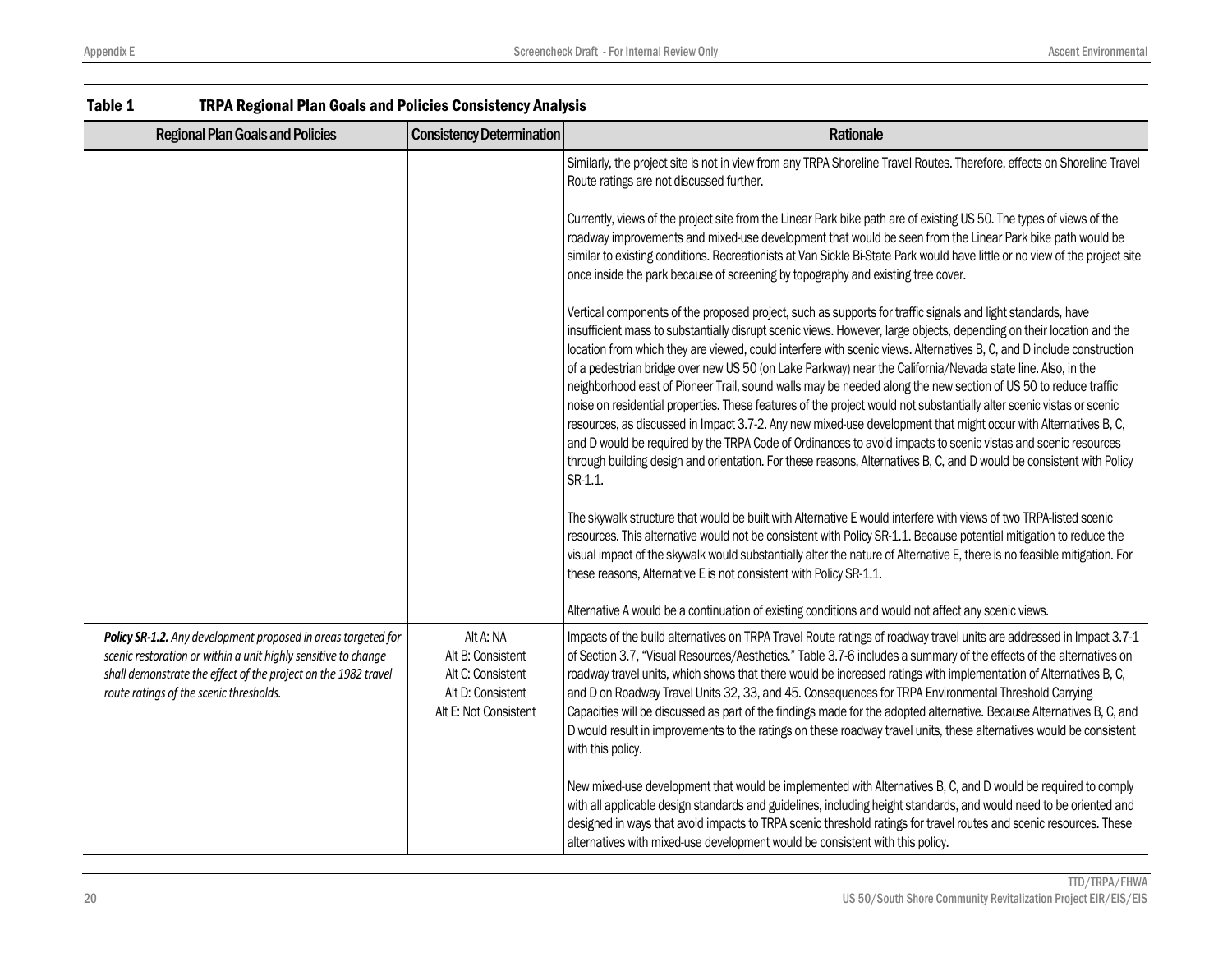| <b>Regional Plan Goals and Policies</b>                                                                                                                                                                                                                                                                                                                                                                           | <b>Consistency Determination</b>                                                                                                                                                                                                                                                                                                                                                                                                                                                                                                                                                                                                                                                                                                                                                                                                                                                                                                                                                                                                                                                                                                                                                    | Rationale                                                                                                                                                                                                                                                                                                                                                                                                                                                                                                                                                                               |
|-------------------------------------------------------------------------------------------------------------------------------------------------------------------------------------------------------------------------------------------------------------------------------------------------------------------------------------------------------------------------------------------------------------------|-------------------------------------------------------------------------------------------------------------------------------------------------------------------------------------------------------------------------------------------------------------------------------------------------------------------------------------------------------------------------------------------------------------------------------------------------------------------------------------------------------------------------------------------------------------------------------------------------------------------------------------------------------------------------------------------------------------------------------------------------------------------------------------------------------------------------------------------------------------------------------------------------------------------------------------------------------------------------------------------------------------------------------------------------------------------------------------------------------------------------------------------------------------------------------------|-----------------------------------------------------------------------------------------------------------------------------------------------------------------------------------------------------------------------------------------------------------------------------------------------------------------------------------------------------------------------------------------------------------------------------------------------------------------------------------------------------------------------------------------------------------------------------------------|
|                                                                                                                                                                                                                                                                                                                                                                                                                   |                                                                                                                                                                                                                                                                                                                                                                                                                                                                                                                                                                                                                                                                                                                                                                                                                                                                                                                                                                                                                                                                                                                                                                                     | Within Roadway Travel Unit #32, the skywalk proposed by Alternative E would decrease the intactness and unity of<br>the setting causing scenic quality to decline. Furthermore, the visual presence of the skywalk structure and its<br>enclosure of the highway would substantially degrade the character of the roadway corridor as experienced by<br>motorists. For these reasons, this alternative is not consistent with Policy SR-1.2.<br>Alternative A would be a continuation of existing conditions and would not affect any travel route ratings of the scenic<br>thresholds. |
| Policy SR-1.3. The factors or conditions that contribute to<br>Alt A: NA<br>scenic degradation, as specified in the Scenic Quality<br>Alt B: Consistent<br>Improvement Program (SQIP), need to be recognized and<br>Alt C: Consistent<br>appropriately considered in restoration programs, plan<br>Alt D: Consistent<br>development, and during project review to improve scenic<br>Alt E: Consistent<br>quality. | As described in Impact 3.7-1, Alternatives B, C, and D would maintain or improve the visual character of the project<br>site through implementation of various design elements. The new highway would be designed in accordance with all<br>applicable design standards and guidelines. The project would include improvements to the entrance to Van Sickle<br>Bi-State Park. The retaining walls along the highway and pedestrian overcrossing would be given context-sensitive<br>aesthetic treatments such that the design and construction of the bridge would be compatible with the surrounding<br>natural and human environment and to note the California/Nevada state line. The bridge would be designed to serve<br>as an attraction for visitors to the area and a gateway into Van Sickle Bi-State Park from the tourist core. For these<br>reasons, Alternatives B, C, and D would be consistent with this policy.<br>Alternative E would result in substantial changes to the character of the tourist core; however, it would be designed in<br>accordance with all applicable design standards and guidelines and, as indicated in Table 3.7-6, the Scenic Quality |                                                                                                                                                                                                                                                                                                                                                                                                                                                                                                                                                                                         |
|                                                                                                                                                                                                                                                                                                                                                                                                                   |                                                                                                                                                                                                                                                                                                                                                                                                                                                                                                                                                                                                                                                                                                                                                                                                                                                                                                                                                                                                                                                                                                                                                                                     | Rating under Alternative E would increase because of an increase in vividness and the variety of modern materials<br>that would be used to develop the Skywalk over U.S. 50 within Roadway Travel Unit 32. For these reasons,<br>Alternative E would be consistent with this policy.<br>Alternative A would be a continuation of existing conditions; therefore, this policy is not applicable.                                                                                                                                                                                         |

#### Stream Environment Zone

Goal SEZ-1: Provide for the long-term preservation and restoration of stream environment zones.

| Policy SEZ-1.2. SEZ lands shall be protected and managed for<br>their natural values.                                                                                                             | Alt A: Consistent<br>Alt B: Consistent<br>Alt C: Consistent<br>Alt D: Consistent<br>Alt E: Consistent | See Regional Plan Policy S-1.2, above. |
|---------------------------------------------------------------------------------------------------------------------------------------------------------------------------------------------------|-------------------------------------------------------------------------------------------------------|----------------------------------------|
| <b>Policy SEZ-1.5.</b> No new land coverage or other permanent land<br>disturbance shall be permitted in stream environment zones<br>except for those uses as noted in a, b, c, d, e and f below: | Alt A: Consistent<br>Alt B: Consistent<br>Alt C: Consistent<br>Alt D: Consistent<br>Alt E: Consistent | See Regional Plan Policy S-1.2, above. |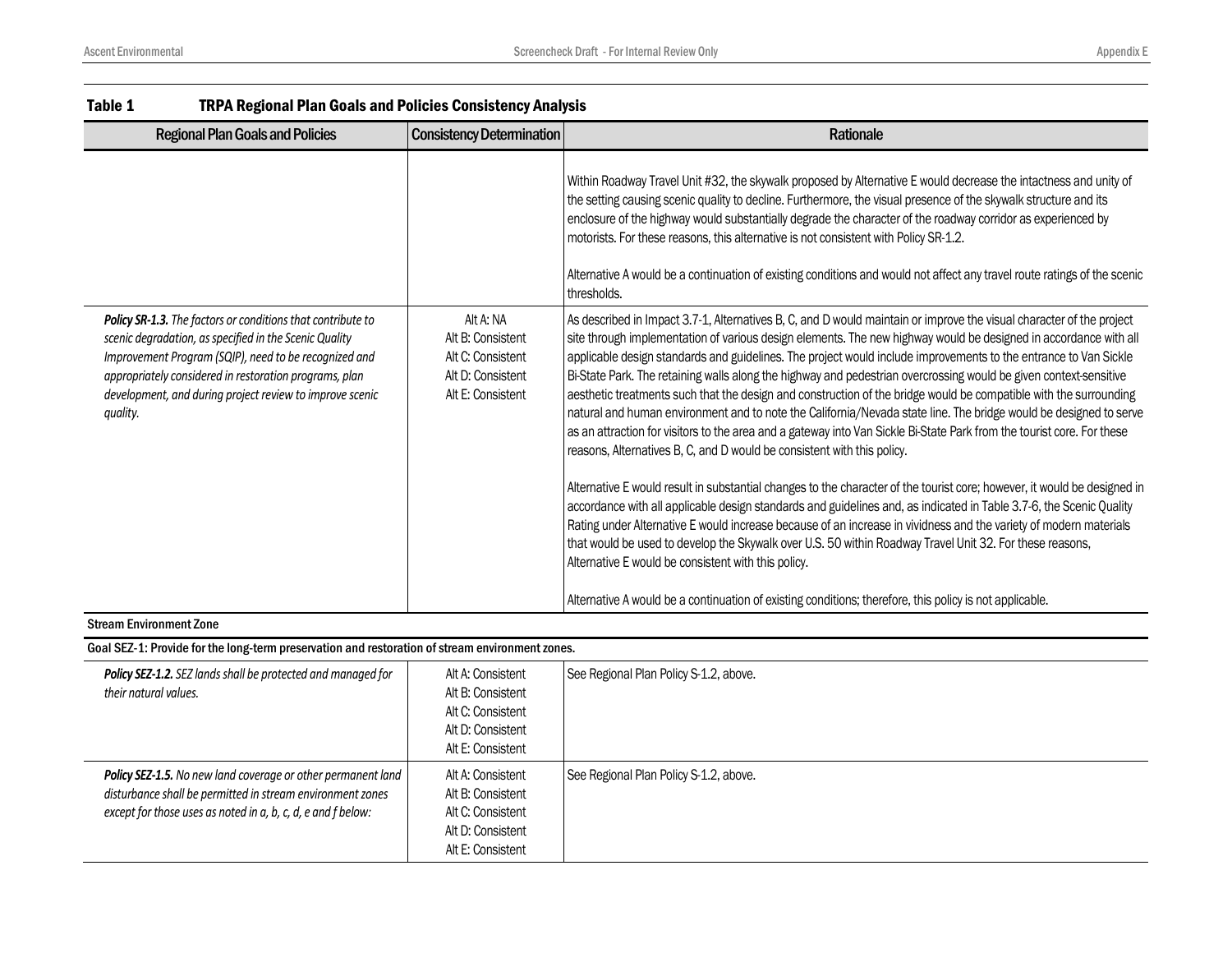| <b>Regional Plan Goals and Policies</b>                                                                                                                                                                                                                                                                                                                                                                                                                                                                                                                                                                                                                                                                                  | <b>Consistency Determination</b>                                                              | Rationale                                                                                                                                                                                                                                                                                                                                                                                                                                                                                                                                                                                                                                                                                                                                                                                                                                                                                                                                                                                                 |
|--------------------------------------------------------------------------------------------------------------------------------------------------------------------------------------------------------------------------------------------------------------------------------------------------------------------------------------------------------------------------------------------------------------------------------------------------------------------------------------------------------------------------------------------------------------------------------------------------------------------------------------------------------------------------------------------------------------------------|-----------------------------------------------------------------------------------------------|-----------------------------------------------------------------------------------------------------------------------------------------------------------------------------------------------------------------------------------------------------------------------------------------------------------------------------------------------------------------------------------------------------------------------------------------------------------------------------------------------------------------------------------------------------------------------------------------------------------------------------------------------------------------------------------------------------------------------------------------------------------------------------------------------------------------------------------------------------------------------------------------------------------------------------------------------------------------------------------------------------------|
| b. Public service facilities are permissible uses in Stream<br>Environment Zones if:                                                                                                                                                                                                                                                                                                                                                                                                                                                                                                                                                                                                                                     |                                                                                               |                                                                                                                                                                                                                                                                                                                                                                                                                                                                                                                                                                                                                                                                                                                                                                                                                                                                                                                                                                                                           |
| The project is necessary for public health, safety, or<br>i.<br>environmental protection;                                                                                                                                                                                                                                                                                                                                                                                                                                                                                                                                                                                                                                |                                                                                               |                                                                                                                                                                                                                                                                                                                                                                                                                                                                                                                                                                                                                                                                                                                                                                                                                                                                                                                                                                                                           |
| There is no reasonable alternative, including spans,<br>ii.<br>which avoids or reduces the extent of encroachment<br>in Stream Environment Zones;                                                                                                                                                                                                                                                                                                                                                                                                                                                                                                                                                                        |                                                                                               |                                                                                                                                                                                                                                                                                                                                                                                                                                                                                                                                                                                                                                                                                                                                                                                                                                                                                                                                                                                                           |
| iii. The impacts are fully mitigated; and                                                                                                                                                                                                                                                                                                                                                                                                                                                                                                                                                                                                                                                                                |                                                                                               |                                                                                                                                                                                                                                                                                                                                                                                                                                                                                                                                                                                                                                                                                                                                                                                                                                                                                                                                                                                                           |
| iv. Stream Environment Zone lands are restored in the<br>amount of 1.5 times the area of Stream Environment<br>Zone which is disturbed or developed by the project.<br>Development within Stream Environment Zones is not<br>consistent with the goal of managing Stream Environment<br>Zones for their natural qualities and shall generally be<br>prohibited except under extraordinary circumstances involving<br>public works. Each circumstance shall be evaluated based on<br>the conditions of this policy. The restoration requirements of<br>this policy can be accomplished on-site or off-site, and shall be<br>in lieu of any coverage transfer or coverage mitigation<br>provisions elsewhere in this plan. |                                                                                               |                                                                                                                                                                                                                                                                                                                                                                                                                                                                                                                                                                                                                                                                                                                                                                                                                                                                                                                                                                                                           |
| Cultural                                                                                                                                                                                                                                                                                                                                                                                                                                                                                                                                                                                                                                                                                                                 |                                                                                               |                                                                                                                                                                                                                                                                                                                                                                                                                                                                                                                                                                                                                                                                                                                                                                                                                                                                                                                                                                                                           |
| Goal C-1: Identify and preserve sites of historical, cultural and architectural significance within the region.                                                                                                                                                                                                                                                                                                                                                                                                                                                                                                                                                                                                          |                                                                                               |                                                                                                                                                                                                                                                                                                                                                                                                                                                                                                                                                                                                                                                                                                                                                                                                                                                                                                                                                                                                           |
| Policy C-1.1. Historical or culturally significant landmarks in the<br>region shall be identified and protected from indiscriminate<br>damage or alteration.                                                                                                                                                                                                                                                                                                                                                                                                                                                                                                                                                             | Alt A: NA<br>Alt B: Consistent<br>Alt C: Consistent<br>Alt D: Consistent<br>Alt E: Consistent | Section 3.8, "Cultural Resources," describes known cultural resources, including historical or culturally significant<br>landmarks in the region, within the Area of Potential Effect (APE) and within 0.5 mile of the APE. Impacts 3.8-1, 3.8-2,<br>and 3.8-4 describe potential impacts on known historical, archaeological, and tribal cultural resources associated<br>with Alternatives B, C, D, and E. Because the project elements would not substantially degrade the existing visual,<br>atmospheric, or auditory setting and would not diminish those aspects of integrity that enable the resources to<br>convey their significance, Alternatives B, C, D, and E would have a less-than-significant impact, for the purposes of<br>CEQA and TRPA, and would not be adverse, for the purposes of NEPA, on these resources. Mitigation Measures 3.8-2<br>and 3.8-4 would protect unknown cultural and tribal cultural resources from indiscriminate damage or alteration<br>during construction. |
|                                                                                                                                                                                                                                                                                                                                                                                                                                                                                                                                                                                                                                                                                                                          |                                                                                               | Alternative A would be a continuation of existing conditions, and as such, would not affect historical or culturally<br>significant landmarks in the region.                                                                                                                                                                                                                                                                                                                                                                                                                                                                                                                                                                                                                                                                                                                                                                                                                                              |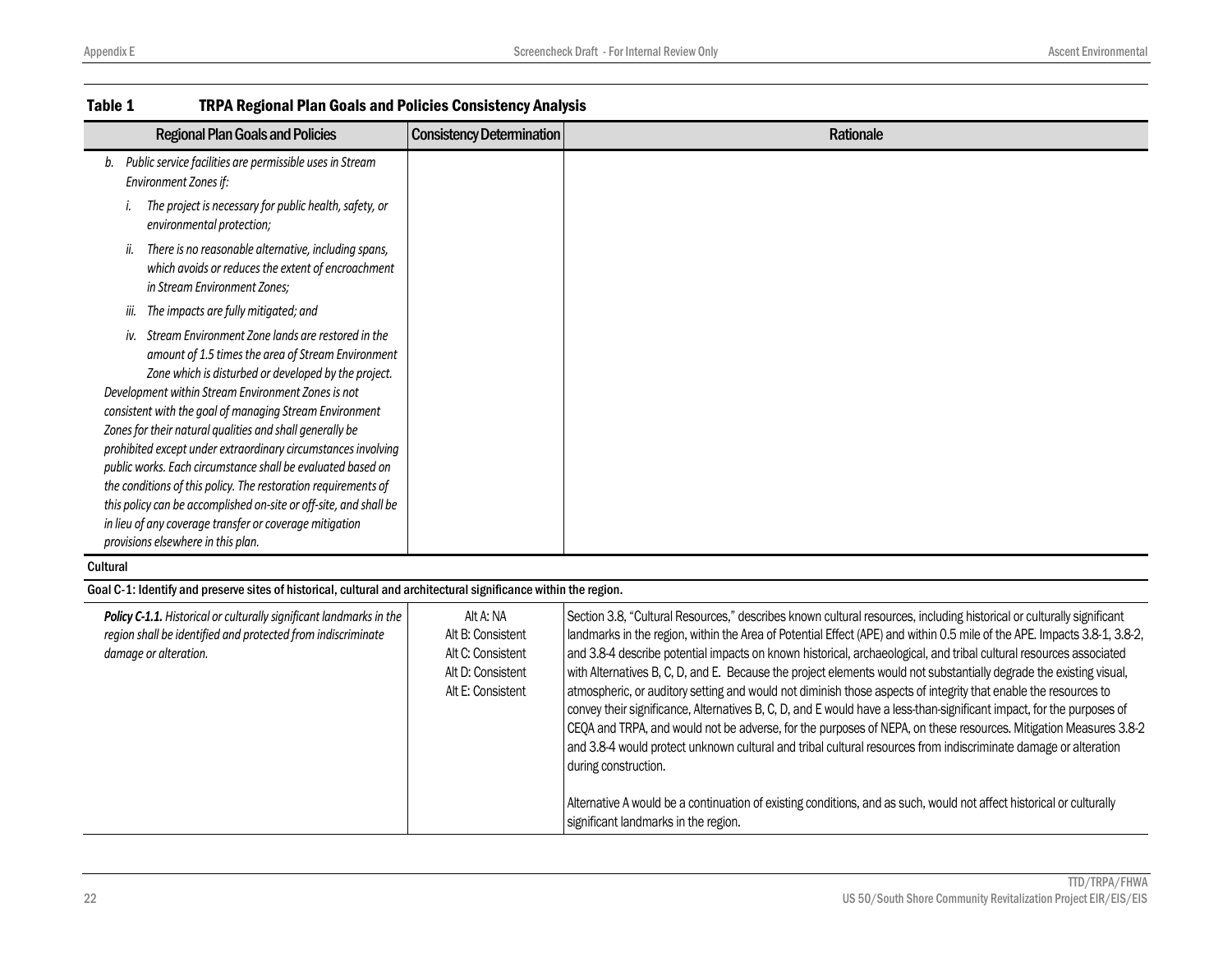| Table 1<br><b>TRPA Regional Plan Goals and Policies Consistency Analysis</b>                                                                                                                                                                                                                                     |                                                                                               |                                                                                                                                                                                                                                                                                                                                                                                                                                                                                                                                                                                                                                                                                                                                                                                                                                                                                                                                                                                                                                                                                                                                                                 |  |
|------------------------------------------------------------------------------------------------------------------------------------------------------------------------------------------------------------------------------------------------------------------------------------------------------------------|-----------------------------------------------------------------------------------------------|-----------------------------------------------------------------------------------------------------------------------------------------------------------------------------------------------------------------------------------------------------------------------------------------------------------------------------------------------------------------------------------------------------------------------------------------------------------------------------------------------------------------------------------------------------------------------------------------------------------------------------------------------------------------------------------------------------------------------------------------------------------------------------------------------------------------------------------------------------------------------------------------------------------------------------------------------------------------------------------------------------------------------------------------------------------------------------------------------------------------------------------------------------------------|--|
| <b>Regional Plan Goals and Policies</b>                                                                                                                                                                                                                                                                          | <b>Consistency Determination</b>                                                              | Rationale                                                                                                                                                                                                                                                                                                                                                                                                                                                                                                                                                                                                                                                                                                                                                                                                                                                                                                                                                                                                                                                                                                                                                       |  |
|                                                                                                                                                                                                                                                                                                                  |                                                                                               | <b>Recreation Element</b>                                                                                                                                                                                                                                                                                                                                                                                                                                                                                                                                                                                                                                                                                                                                                                                                                                                                                                                                                                                                                                                                                                                                       |  |
| Goal R-4: Provide for the appropriate type, location, and rate of development of outdoor recreational uses.                                                                                                                                                                                                      |                                                                                               |                                                                                                                                                                                                                                                                                                                                                                                                                                                                                                                                                                                                                                                                                                                                                                                                                                                                                                                                                                                                                                                                                                                                                                 |  |
| Policy R-4.2. Bike trails shall be expanded to provide<br>alternatives for travel in conjunction with transportation<br>systems.                                                                                                                                                                                 | Alt A: NA<br>Alt B: Consistent<br>Alt C: Consistent<br>Alt D: Consistent<br>Alt E: Consistent | Alternatives B and D would add 5-foot-wide, designated Class II bicycle lanes, including striping, through the tourist<br>core from Pioneer Trail to SR 207 that would enhance connectivity and improve bicycle travel for those commuting<br>and recreating in the area. Both alternatives would also include widened shoulders (minimum of 5 feet width) on the<br>new US 50 alignment. Alternatives B, C, and D would construct a new pedestrian overcrossing over the new US 50<br>near the California/Nevada state line to improve bicycle and pedestrian connectivity between the tourist core and<br>Van Sickle Bi-State Park. With Alternative C, US 50 West would include a bicycle lane for on-road cyclists. For these<br>reasons, Alternatives B, C, and D would be consistent with this policy.<br>Alternative E does not propose any new bicycle facilities in addition to the raised pedestrian walkway. Alternative E<br>would not preclude future improvements to bicycle facilities in the study area in the future.<br>Alternative A would be a continuation of existing conditions, and as such, would not affect bicycle facilities in the |  |
|                                                                                                                                                                                                                                                                                                                  |                                                                                               | study area.                                                                                                                                                                                                                                                                                                                                                                                                                                                                                                                                                                                                                                                                                                                                                                                                                                                                                                                                                                                                                                                                                                                                                     |  |
|                                                                                                                                                                                                                                                                                                                  |                                                                                               | <b>Public Services &amp; Facilities Element</b>                                                                                                                                                                                                                                                                                                                                                                                                                                                                                                                                                                                                                                                                                                                                                                                                                                                                                                                                                                                                                                                                                                                 |  |
|                                                                                                                                                                                                                                                                                                                  |                                                                                               | Goal PS-1: Public services and facilities should be allowed to upgrade and expand to support existing and new development consistent with the regional plan.                                                                                                                                                                                                                                                                                                                                                                                                                                                                                                                                                                                                                                                                                                                                                                                                                                                                                                                                                                                                    |  |
| Policy PS-1.3. All new development shall employ appropriate<br>devices to conserve water and reduce water consumption.<br>Existing development shall be retrofitted with water<br>conservation devices on a voluntary basis in conjunction with a<br>public education program operated by the utility districts. | Alt A: NA<br>Alt B: Consistent<br>Alt C: Consistent<br>Alt D: Consistent<br>Alt E: NA         | Existing, older residential, hotel/motel, and commercial buildings would be removed to construct the roadway<br>improvements and potential mixed-use development proposed by Alternatives B, C, and D. It can be reasonably<br>assumed that many of the older structures are not equipped with water-saving devices.<br>The potential mixed-use development would be required to meet water conservation requirements for new buildings<br>that are included in the California Green Building Standard as part of Title 24. Additionally, at the time a specific<br>project proposal for the mixed-use development is submitted, the project would be required to address consistency<br>with this policy. For these reasons, Alternatives B, C, and D are consistent with this policy.<br>Alternatives A and E do not propose any new buildings; therefore, this policy is not applicable to these alternatives.                                                                                                                                                                                                                                               |  |
| Goal PS-2: Consider the existence of adequate and reliable public services and facilities in approving new development under the plan.                                                                                                                                                                           |                                                                                               |                                                                                                                                                                                                                                                                                                                                                                                                                                                                                                                                                                                                                                                                                                                                                                                                                                                                                                                                                                                                                                                                                                                                                                 |  |
| Policy PS-2.1. No additional development requiring water<br>should be allowed in any area unless it can be demonstrated<br>that there is adequate water supply within an existing water<br>right.                                                                                                                | Alt A: NA<br>Alt B: Consistent<br>Alt C: Consistent<br>Alt D: Consistent<br>Alt E: NA         | As described in Impact 3.5-2 in Section 3.5, "Public Services and Utilities," there is adequate water supply and water<br>supply infrastructure to meet future water demands of mixed-use development proposed by Alternatives B, C, and D.<br>Alternatives A and E would not construct new residential, commercial, or other uses that would increase water<br>demand.                                                                                                                                                                                                                                                                                                                                                                                                                                                                                                                                                                                                                                                                                                                                                                                         |  |
| Policy PS-2.3. No additional development requiring water shall<br>be allowed in any area unless there exists adequate storage                                                                                                                                                                                    | Alt A: NA<br>Alt B: Consistent                                                                | See Regional Plan Policy PS-2.1, above.                                                                                                                                                                                                                                                                                                                                                                                                                                                                                                                                                                                                                                                                                                                                                                                                                                                                                                                                                                                                                                                                                                                         |  |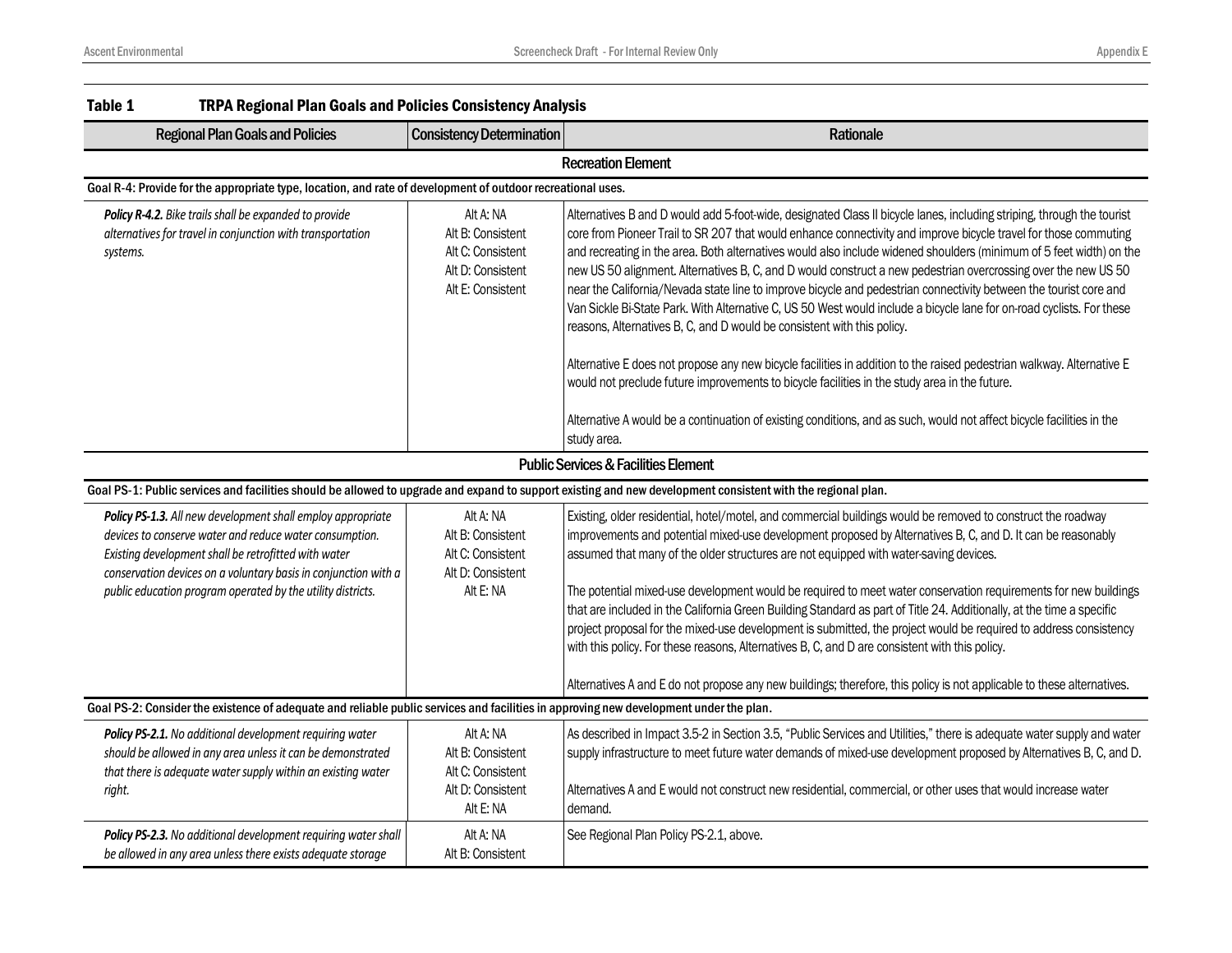| Table 1<br><b>TRPA Regional Plan Goals and Policies Consistency Analysis</b>                                                                                                                                                                                           |                                                                                       |                                                                                                                                                                                                                                                                                                                                                                                                                                                                                                                                                                                                                                                                                                                                                                                                                                                                                                                                                                                                                          |
|------------------------------------------------------------------------------------------------------------------------------------------------------------------------------------------------------------------------------------------------------------------------|---------------------------------------------------------------------------------------|--------------------------------------------------------------------------------------------------------------------------------------------------------------------------------------------------------------------------------------------------------------------------------------------------------------------------------------------------------------------------------------------------------------------------------------------------------------------------------------------------------------------------------------------------------------------------------------------------------------------------------------------------------------------------------------------------------------------------------------------------------------------------------------------------------------------------------------------------------------------------------------------------------------------------------------------------------------------------------------------------------------------------|
| <b>Regional Plan Goals and Policies</b>                                                                                                                                                                                                                                | <b>Consistency Determination</b>                                                      | Rationale                                                                                                                                                                                                                                                                                                                                                                                                                                                                                                                                                                                                                                                                                                                                                                                                                                                                                                                                                                                                                |
| and distribution systems to deliver an adequate quantity and<br>quality of water for domestic consumption and fire protection.                                                                                                                                         | Alt C: Consistent<br>Alt D: Consistent<br>Alt E: NA                                   |                                                                                                                                                                                                                                                                                                                                                                                                                                                                                                                                                                                                                                                                                                                                                                                                                                                                                                                                                                                                                          |
| Goal PS-3: Prevent liquid and solid wastes from degrading Lake Tahoe and the surface and groundwaters of the region.                                                                                                                                                   |                                                                                       |                                                                                                                                                                                                                                                                                                                                                                                                                                                                                                                                                                                                                                                                                                                                                                                                                                                                                                                                                                                                                          |
| Policy PS-3.1. The discharge of municipal or industrial<br>wastewaters to the surface and groundwaters of the Tahoe<br>region is prohibited, except for existing development<br>discharging wastewaters under a state- or TRPA-approved<br>disposal plan.              | Alt A: NA<br>Alt B: Consistent<br>Alt C: Consistent<br>Alt D: Consistent<br>Alt E: NA | As described in Impact 3.5-3 in Section 3.5, "Public Services and Utilities," South Tahoe Public Utility District (STPUD)<br>has indicated that the addition of wastewater flows from Alternatives B, C, and D mixed-use development could<br>result in surcharge (exceeding capacity) of one segment of sewer pipe and would contribute wastewater flows to<br>another segment that already experiences surcharge. With implementation of Mitigation Measure 3.5-3, effects from<br>the mixed-use development on the capacity of the wastewater collection and conveyance system would be reduced<br>to less than significant for the purposes of CEQA and TRPA. With implementation of Mitigation Measure 3.5-3, there<br>would not be an adverse impact on wastewater collection and conveyance infrastructure for the purposes of NEPA.<br>STPUD has confirmed that it has adequate wastewater treatment capacity to serve wastewater flows from the mixed-<br>use development proposed by Alternatives B, C, and D. |
|                                                                                                                                                                                                                                                                        |                                                                                       | Additionally, as described in Section 2.3.8, "Water Quality Enhancements," and Impact 3.10-2, Alternatives B, C, and<br>D include improvements to the existing stormwater management systems within the project site. These<br>improvements would resolve preexisting detrimental conditions within the project site and add supplemental<br>capacity to water quality treatment basins above required volumes. The project would implement several measures<br>that would enhance the ability of existing systems to protect water quality, and would create water quality benefits<br>through the capture of currently untreated stormwater runoff. Alternative E would not construct additional<br>improvements to the existing stormwater management systems, but all stormwater generated by the pedestrian<br>deck would be treated by the existing Stateline Stormwater Association and would not result in new impacts on water<br>quality.                                                                      |
|                                                                                                                                                                                                                                                                        |                                                                                       | Alternatives A and E would not construct new residential, commercial, or other uses that would increase demand for<br>wastewater conveyance and treatment.                                                                                                                                                                                                                                                                                                                                                                                                                                                                                                                                                                                                                                                                                                                                                                                                                                                               |
|                                                                                                                                                                                                                                                                        |                                                                                       | Goal PS-4: To ensure protection of the public health, safety and general welfare of the region, educational and public safety services should be sized to be consistent with projected growth levels in this plan.                                                                                                                                                                                                                                                                                                                                                                                                                                                                                                                                                                                                                                                                                                                                                                                                       |
| Policy PS-4.1. The impact on educational and public safety<br>services shall be considered when reviewing projects and plan<br>amendments proposed within the region. To the extent<br>feasible, adverse impacts should be mitigated as part of the<br>review process. | Alt A: NA<br>Alt B: Consistent<br>Alt C: Consistent<br>Alt D: Consistent<br>Alt E: NA | As described in Impacts 3.5-6, the net population increase associated with the mixed-use development proposed by<br>Alternatives B, C, and D and displacement of existing residents in the project site would not be substantial enough to<br>require additional police, fire, or emergency services.<br>As described in Impact 3.5-7 in Section 3.5, "Public Services and Utilities," local schools have adequate capacity to<br>meet the demand for school services generated by mixed-use development proposed by Alternatives B, C, and D.                                                                                                                                                                                                                                                                                                                                                                                                                                                                           |
|                                                                                                                                                                                                                                                                        |                                                                                       | Alternatives A and E would not construct new residential, commercial, or other uses that would increase demand for<br>school or public safety services.                                                                                                                                                                                                                                                                                                                                                                                                                                                                                                                                                                                                                                                                                                                                                                                                                                                                  |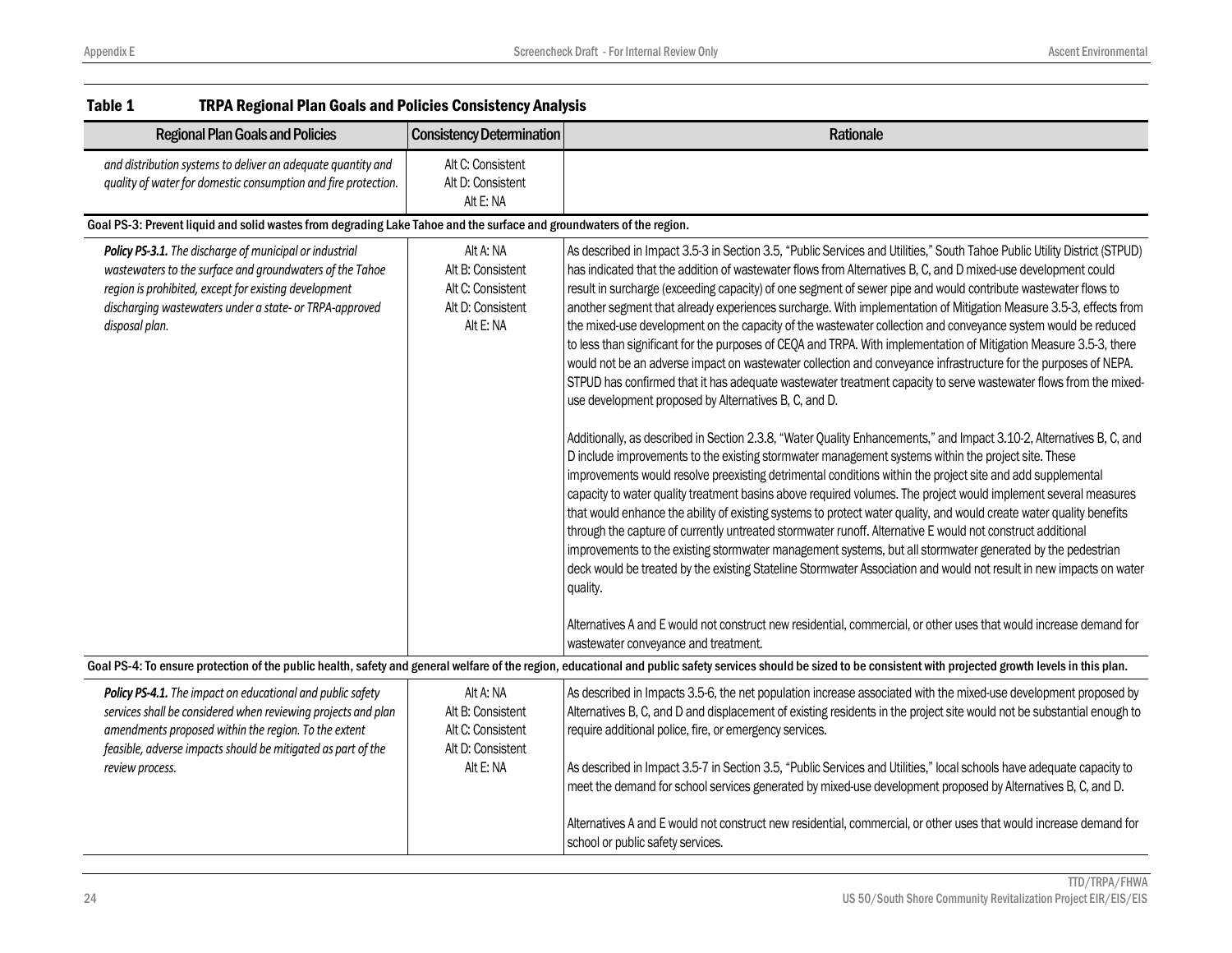| Table 1<br><b>TRPA Regional Plan Goals and Policies Consistency Analysis</b>                                                                                                                                                                                                                                                                                                                                                                                                                                                                                                                                                                                                                                                                                                                                                                                                                                                                                                                                                                                                                                                                                                                                                                                                                                                                                                                                                                                                                                          |                                                                                       |                                                                                                                                                                                                                                                                                                                                                                                                                                                                                                                                                                                                                                                                                                                                                                                                                                                                                                                                                                              |  |  |  |
|-----------------------------------------------------------------------------------------------------------------------------------------------------------------------------------------------------------------------------------------------------------------------------------------------------------------------------------------------------------------------------------------------------------------------------------------------------------------------------------------------------------------------------------------------------------------------------------------------------------------------------------------------------------------------------------------------------------------------------------------------------------------------------------------------------------------------------------------------------------------------------------------------------------------------------------------------------------------------------------------------------------------------------------------------------------------------------------------------------------------------------------------------------------------------------------------------------------------------------------------------------------------------------------------------------------------------------------------------------------------------------------------------------------------------------------------------------------------------------------------------------------------------|---------------------------------------------------------------------------------------|------------------------------------------------------------------------------------------------------------------------------------------------------------------------------------------------------------------------------------------------------------------------------------------------------------------------------------------------------------------------------------------------------------------------------------------------------------------------------------------------------------------------------------------------------------------------------------------------------------------------------------------------------------------------------------------------------------------------------------------------------------------------------------------------------------------------------------------------------------------------------------------------------------------------------------------------------------------------------|--|--|--|
| <b>Regional Plan Goals and Policies</b>                                                                                                                                                                                                                                                                                                                                                                                                                                                                                                                                                                                                                                                                                                                                                                                                                                                                                                                                                                                                                                                                                                                                                                                                                                                                                                                                                                                                                                                                               | <b>Consistency Determination</b>                                                      | Rationale                                                                                                                                                                                                                                                                                                                                                                                                                                                                                                                                                                                                                                                                                                                                                                                                                                                                                                                                                                    |  |  |  |
|                                                                                                                                                                                                                                                                                                                                                                                                                                                                                                                                                                                                                                                                                                                                                                                                                                                                                                                                                                                                                                                                                                                                                                                                                                                                                                                                                                                                                                                                                                                       | <b>Implementation Element</b>                                                         |                                                                                                                                                                                                                                                                                                                                                                                                                                                                                                                                                                                                                                                                                                                                                                                                                                                                                                                                                                              |  |  |  |
| <b>Development and Implementation Priorities</b>                                                                                                                                                                                                                                                                                                                                                                                                                                                                                                                                                                                                                                                                                                                                                                                                                                                                                                                                                                                                                                                                                                                                                                                                                                                                                                                                                                                                                                                                      |                                                                                       |                                                                                                                                                                                                                                                                                                                                                                                                                                                                                                                                                                                                                                                                                                                                                                                                                                                                                                                                                                              |  |  |  |
|                                                                                                                                                                                                                                                                                                                                                                                                                                                                                                                                                                                                                                                                                                                                                                                                                                                                                                                                                                                                                                                                                                                                                                                                                                                                                                                                                                                                                                                                                                                       |                                                                                       | Goal DP-3. Encourage consolidation of development and restoration of sensitive lands through transfer of development rights and transfer of land coverage programs.                                                                                                                                                                                                                                                                                                                                                                                                                                                                                                                                                                                                                                                                                                                                                                                                          |  |  |  |
| Policy DP-3.1. Transfers of residential development and<br>residential development rights to parcels in areas designated<br>as receiving areas shall be encouraged in accordance with<br>regional plan policies and implementing ordinances.<br>Residential development and residential development<br>А.<br>rights may be transferred with approval of TRPA. Residential<br>development rights transferred from undeveloped parcels may<br>only be exercised on a receiving parcel, upon receiving a<br>residential allocation in accordance with the provisions<br>regarding those allocations.<br>Residential bonus units may be granted to parcels for<br>В.<br>multi-residential units in conjunction with transfer of<br>development rights from other parcels or other agency<br>incentive programs. Ordinances shall establish detailed<br>provisions which shall provide for bonuses of varying amounts<br>in relation to a right transferred or implementation of an<br>agency incentive program, depending on the public benefits<br>being provided by the project. Bonuses shall be prioritized for<br>affordable housing projects and projects within community<br>plans and Centers. Other benefits to consider shall include the<br>extent of coverage planned, transportation improvements,<br>water quality improvements, scenic improvements, and<br>proximity to essential services. More bonuses shall be granted<br>for projects designed to house local residents at median<br>income or below. | Alt A: NA<br>Alt B: Consistent<br>Alt C: Consistent<br>Alt D: Consistent<br>Alt E: NA | Alternatives B, C, and D would construct replacement housing for residents displaced by the roadway improvements<br>and mixed-use development, such that there would be no net loss of housing, including affordable housing, in the<br>region. The replacement housing would be completed prior to construction of roadway improvements in California<br>and displacing residents. The preferred locations for the replacement housing are the three sites identified for the<br>mixed-use development. Portions of mixed-use development sites would be located within the Tourist Core Area Plan,<br>making them eligible for bonus development units that would be deed-restricted for affordable housing. For these<br>reasons, Alternatives B, C, and D would be consistent with Policy DP-3.1.<br>Alternatives A and E do not propose potential mixed-use development, which could include residential uses. Policy<br>DP-3.1 does not apply to Alternatives A and E. |  |  |  |
| Policy DP-3.5. The residential permit allocation system shall<br>permit the transfer of building allocations from parcels located<br>on sensitive lands to more suitable parcels.                                                                                                                                                                                                                                                                                                                                                                                                                                                                                                                                                                                                                                                                                                                                                                                                                                                                                                                                                                                                                                                                                                                                                                                                                                                                                                                                     | Alt A: NA<br>Alt B: Consistent<br>Alt C: Consistent<br>Alt D: Consistent<br>Alt E: NA | See Regional Plan Policy DP-3.1, above.                                                                                                                                                                                                                                                                                                                                                                                                                                                                                                                                                                                                                                                                                                                                                                                                                                                                                                                                      |  |  |  |
| Policy DP-3.6. Before transfer of any development right or land<br>coverage under this goal is effective, the sending lot shall be<br>appropriately restricted or retired. In the case where an                                                                                                                                                                                                                                                                                                                                                                                                                                                                                                                                                                                                                                                                                                                                                                                                                                                                                                                                                                                                                                                                                                                                                                                                                                                                                                                       | Alt A: NA<br>Alt B: Consistent<br>Alt C: Consistent                                   | See Regional Plan Policy DP-3.1, above.                                                                                                                                                                                                                                                                                                                                                                                                                                                                                                                                                                                                                                                                                                                                                                                                                                                                                                                                      |  |  |  |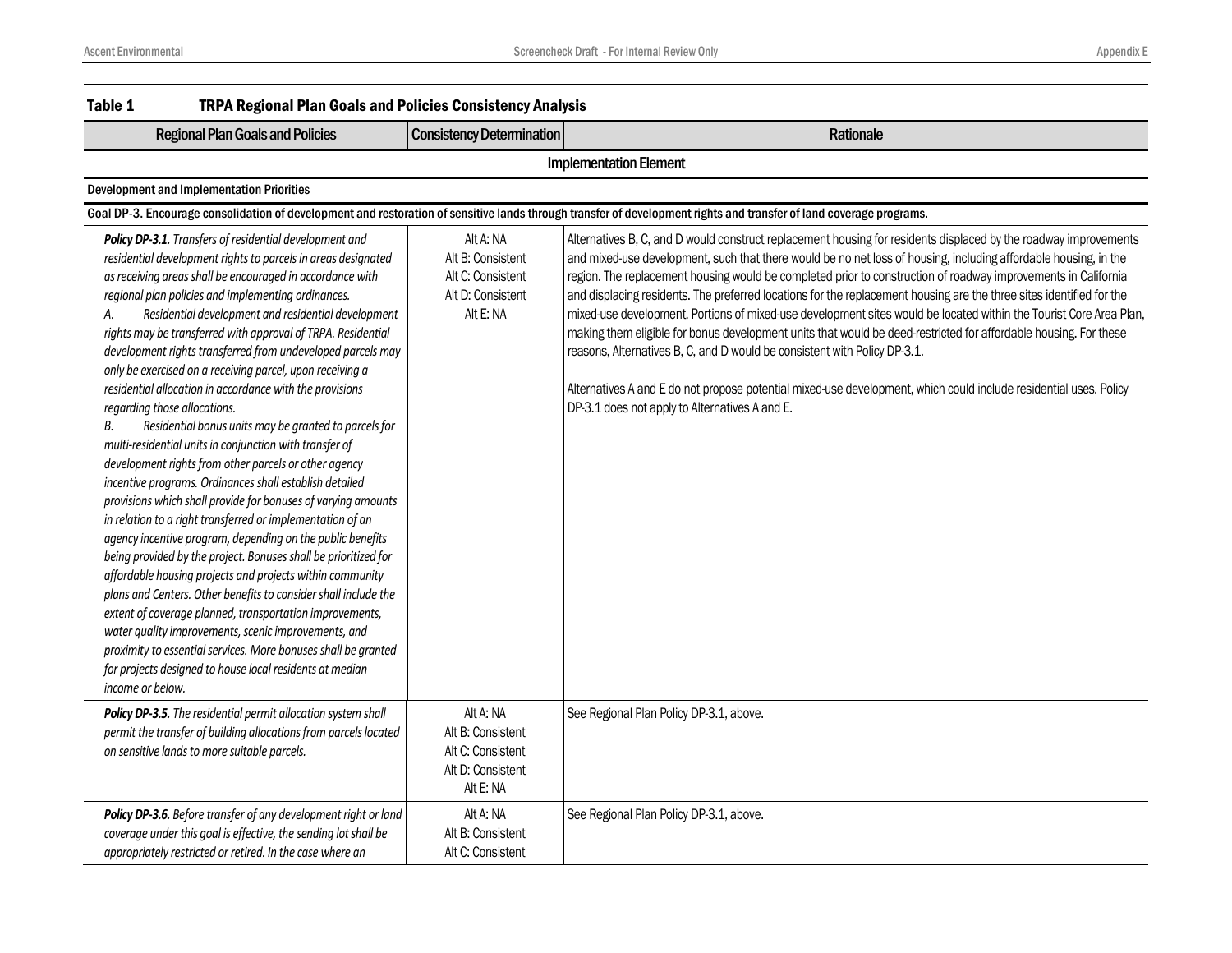| <b>Table 1</b><br><b>TRPA Regional Plan Goals and Policies Consistency Analysis</b>                                                                                                                                                                                                                                                                                                                                                                                                                                                                                                                                                                                                                                                                                                                                                                                                                                    |                                                                                               |                                                                                                                                                                                                                                                                                                                                                                                                                                                                                                                                                                                                                                                                                                                                                                                                                  |
|------------------------------------------------------------------------------------------------------------------------------------------------------------------------------------------------------------------------------------------------------------------------------------------------------------------------------------------------------------------------------------------------------------------------------------------------------------------------------------------------------------------------------------------------------------------------------------------------------------------------------------------------------------------------------------------------------------------------------------------------------------------------------------------------------------------------------------------------------------------------------------------------------------------------|-----------------------------------------------------------------------------------------------|------------------------------------------------------------------------------------------------------------------------------------------------------------------------------------------------------------------------------------------------------------------------------------------------------------------------------------------------------------------------------------------------------------------------------------------------------------------------------------------------------------------------------------------------------------------------------------------------------------------------------------------------------------------------------------------------------------------------------------------------------------------------------------------------------------------|
| <b>Regional Plan Goals and Policies</b>                                                                                                                                                                                                                                                                                                                                                                                                                                                                                                                                                                                                                                                                                                                                                                                                                                                                                | <b>Consistency Determination</b>                                                              | Rationale                                                                                                                                                                                                                                                                                                                                                                                                                                                                                                                                                                                                                                                                                                                                                                                                        |
| allocation has been transferred, or all the development rights<br>or coverage has been transferred off a parcel deemed<br>inappropriate for future development, the entire parcel shall<br>be retired.                                                                                                                                                                                                                                                                                                                                                                                                                                                                                                                                                                                                                                                                                                                 | Alt D: Consistent<br>Alt E: NA                                                                |                                                                                                                                                                                                                                                                                                                                                                                                                                                                                                                                                                                                                                                                                                                                                                                                                  |
|                                                                                                                                                                                                                                                                                                                                                                                                                                                                                                                                                                                                                                                                                                                                                                                                                                                                                                                        |                                                                                               | Goal DP-4. Condition approval of new development and redevelopment in the Tahoe region on positive improvements in off-site erosion and runoff control and air quality.                                                                                                                                                                                                                                                                                                                                                                                                                                                                                                                                                                                                                                          |
| Policy DP-4.1. New and redeveloped residential, commercial,<br>and public projects shall completely offset their water quality<br>impacts through one of the following methods:<br>Implementing on-site and/or off-site erosion and<br>А.<br>runoff control projects concurrent with the impact from the<br>project as a condition of project approval and subject to<br>Agency concurrence as to effectiveness, or<br>Contributing to a water quality mitigation fund for<br>В.<br>implementing off-site erosion and runoff control projects. The<br>amount of such contributions is established by Agency<br>ordinance.<br>This policy continues the water quality mitigation funds<br>established as part of TRPA's Lake Tahoe Basin Water Quality<br>Management Plan. The fee schedules and distribution formula<br>shall be reviewed and revised as part of the Agency's<br>implementing ordinances and programs. | Alt A: NA<br>Alt B: Consistent<br>Alt C: Consistent<br>Alt D: Consistent<br>Alt E: Consistent | See Regional Plan Policy WQ-1.3, above.                                                                                                                                                                                                                                                                                                                                                                                                                                                                                                                                                                                                                                                                                                                                                                          |
| Policy DP-4.2. All projects shall offset the transportation and<br>air quality impacts of their development.                                                                                                                                                                                                                                                                                                                                                                                                                                                                                                                                                                                                                                                                                                                                                                                                           | Alt A: NA<br>Alt B: Consistent<br>Alt C: Consistent<br>Alt D: Consistent<br>Alt E: Consistent | Alternatives B, C, and D would implement Mitigation Measure 3.6-17, which would require the project proponent to<br>contribute to the Air Quality Mitigation Fund in accordance with Chapter 65 - Traffic and Air Quality Mitigation<br>Program of the TRPA Code. The air quality mitigation fee shall be assessed in accordance with the mitigation fee<br>schedule in the TRPA Rules of Procedure. Fees generated by the air quality mitigation fee are used to support<br>programs/improvements that reduce VMT, improve air quality, and encourage alternative modes of transportation.<br>For these reasons, these alternatives would be consistent with this policy.<br>Alternative A would include no modifications to the existing conditions. Alternative E would not generate any<br>additional DVTEs. |
| <b>Financing</b>                                                                                                                                                                                                                                                                                                                                                                                                                                                                                                                                                                                                                                                                                                                                                                                                                                                                                                       |                                                                                               |                                                                                                                                                                                                                                                                                                                                                                                                                                                                                                                                                                                                                                                                                                                                                                                                                  |
|                                                                                                                                                                                                                                                                                                                                                                                                                                                                                                                                                                                                                                                                                                                                                                                                                                                                                                                        |                                                                                               | Goal FIN-3. Through the environmental improvement program, make progress toward and meet the performance targets identified in the monitoring and evaluation subelement for water quality.                                                                                                                                                                                                                                                                                                                                                                                                                                                                                                                                                                                                                       |
| Policy FIN-3.3. All environmental improvement projects shall<br>be designed and constructed in accordance with the Best<br>Management Practices Handbook.                                                                                                                                                                                                                                                                                                                                                                                                                                                                                                                                                                                                                                                                                                                                                              | Alt A: NA<br>Alt B: Consistent<br>Alt C: Consistent                                           | See Regional Plan Policy WQ-3.11, above.                                                                                                                                                                                                                                                                                                                                                                                                                                                                                                                                                                                                                                                                                                                                                                         |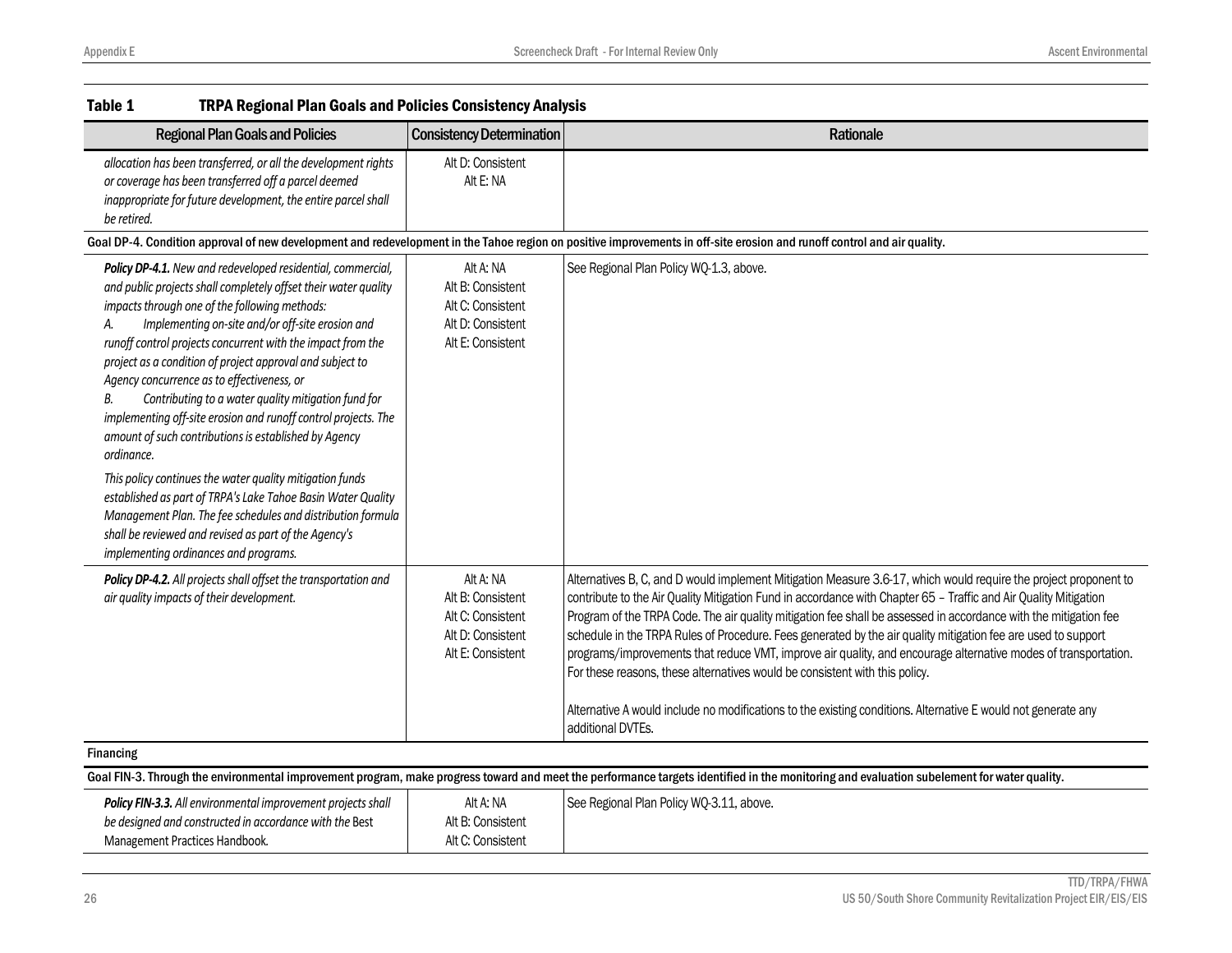| Table 1<br><b>TRPA Regional Plan Goals and Policies Consistency Analysis</b>                                                                                                                                                                                                                                                          |                                                                                                   |                                                                                                                                                                                                                                                                                                                                                                                                                                                                                                                                                                                                                                                                                                                                                                                                                                                                                                                                                                                                                                                                                                                                                                                                                                                                                                                                                                                                                                                                                                                                                                                                                                                                                                                                                                                                                                                                                                                       |
|---------------------------------------------------------------------------------------------------------------------------------------------------------------------------------------------------------------------------------------------------------------------------------------------------------------------------------------|---------------------------------------------------------------------------------------------------|-----------------------------------------------------------------------------------------------------------------------------------------------------------------------------------------------------------------------------------------------------------------------------------------------------------------------------------------------------------------------------------------------------------------------------------------------------------------------------------------------------------------------------------------------------------------------------------------------------------------------------------------------------------------------------------------------------------------------------------------------------------------------------------------------------------------------------------------------------------------------------------------------------------------------------------------------------------------------------------------------------------------------------------------------------------------------------------------------------------------------------------------------------------------------------------------------------------------------------------------------------------------------------------------------------------------------------------------------------------------------------------------------------------------------------------------------------------------------------------------------------------------------------------------------------------------------------------------------------------------------------------------------------------------------------------------------------------------------------------------------------------------------------------------------------------------------------------------------------------------------------------------------------------------------|
| <b>Regional Plan Goals and Policies</b>                                                                                                                                                                                                                                                                                               | <b>Consistency Determination</b>                                                                  | Rationale                                                                                                                                                                                                                                                                                                                                                                                                                                                                                                                                                                                                                                                                                                                                                                                                                                                                                                                                                                                                                                                                                                                                                                                                                                                                                                                                                                                                                                                                                                                                                                                                                                                                                                                                                                                                                                                                                                             |
|                                                                                                                                                                                                                                                                                                                                       | Alt D: Consistent<br>Alt E: Consistent                                                            |                                                                                                                                                                                                                                                                                                                                                                                                                                                                                                                                                                                                                                                                                                                                                                                                                                                                                                                                                                                                                                                                                                                                                                                                                                                                                                                                                                                                                                                                                                                                                                                                                                                                                                                                                                                                                                                                                                                       |
| transportation.                                                                                                                                                                                                                                                                                                                       |                                                                                                   | Goal FIN-4: Through an environmental improvement program, make progress toward and meet the performance targets identified in the management and evaluation subelement for air quality and                                                                                                                                                                                                                                                                                                                                                                                                                                                                                                                                                                                                                                                                                                                                                                                                                                                                                                                                                                                                                                                                                                                                                                                                                                                                                                                                                                                                                                                                                                                                                                                                                                                                                                                            |
| Policy FIN-4.1. The Tahoe Transportation District and local,<br>state, and federal units of government shall be responsible for<br>carrying out the transportation portion of the environmental<br>improvement program, with funding assistance from regional<br>revenue sources, and with the coordination and oversight of<br>TRPA. | Alt A: NA<br>Alt B: Consistent<br>Alt C: Consistent<br>Alt D: Consistent<br>Alt E: Not Consistent | The US 50/South Shore Community Revitalization Project is an EIP project that would implement transportation<br>improvements. Alternatives B, C, and D include improvements that are included in the EIP definition. TTD is lead<br>agency under CEQA and is responsible for implementation of the roadway improvements. TRPA is lead agency under<br>TRPA and FHWA is lead agency under NEPA.<br>As part of the environmental process for the US 50/South Shore Community Revitalization Project, TTD is also<br>coordinating with Nevada Department of Transportation, California Department of Transportation, California Tahoe<br>Conservancy, Nevada State Parks, City of South Lake Tahoe, and Douglas County.<br>As described in Chapter 1, "Introduction," TTD has funding to complete the environmental review process and full<br>design (preliminary through final) of the approved alternative. TTD also has some Right-of-Way - property acquisition<br>and relocation - funds secured through State Transportation Block Grant (CA and NV) and Congestion Mitigation and<br>Air Quality (CMAQ) grants. Funding for the remaining property acquisition, relocation, and project construction would<br>come from a variety of federal, state, and local sources, including Federal Transportation Act funds incorporated into<br>recently passed legislation, Greenhouse Gas Reduction Fund from revenues of the Cap-and-Trade program<br>administered by the California Air Resources Board, and newly adopted taxes from Douglas County, among others.<br>Alternative E would not carry out the US 50/South Shore Community Revitalization Project as described in the EIP.<br>For this reason, Alternative E is not consistent with this policy.<br>Alternative A would be a continuation of existing conditions and would not preclude future implementation of the EIP<br>project identified herein. |

Source: TRPA 2012 and compiled by Ascent Environmental, Inc. in 2016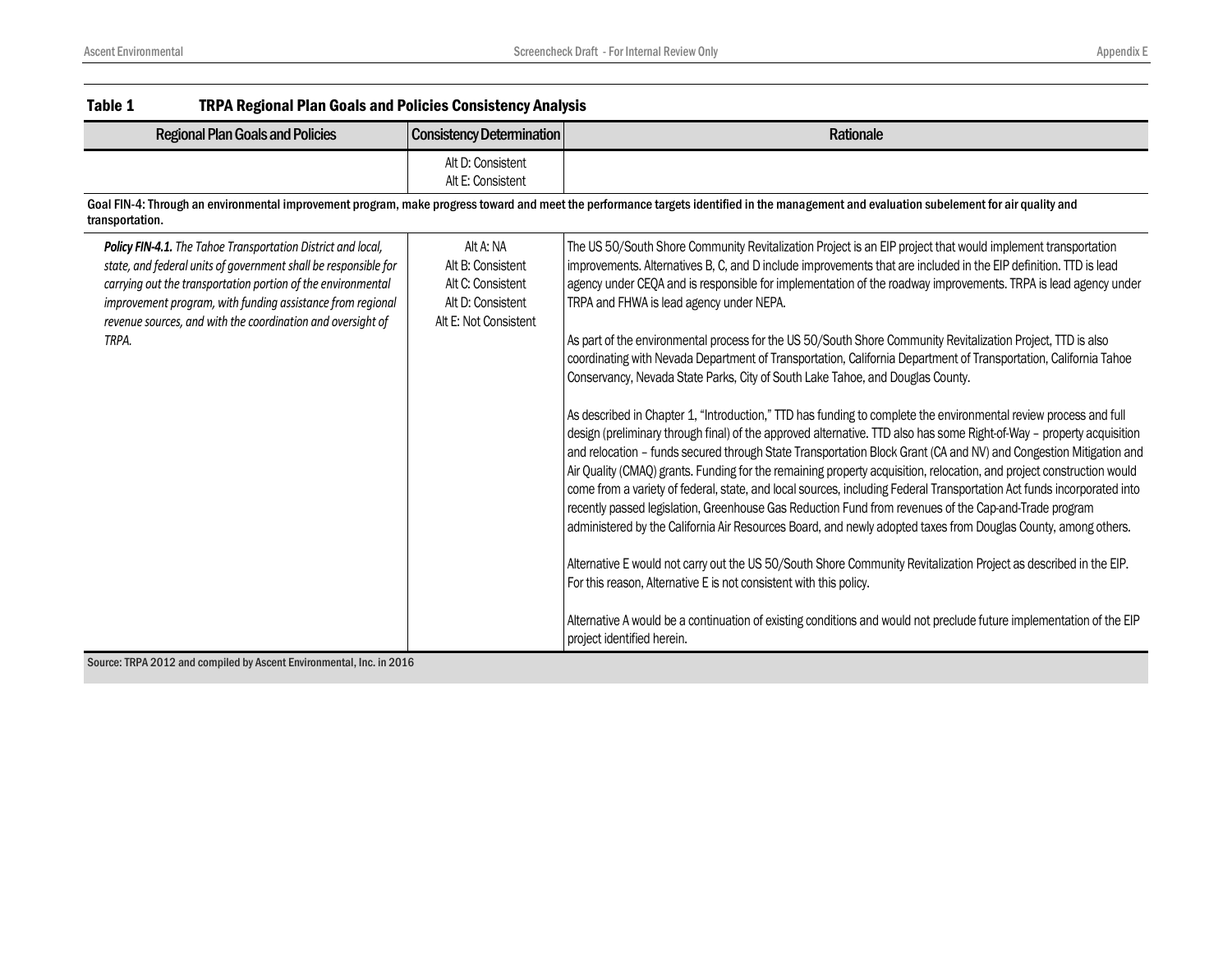|                                                                                                                     | <b>Other Plans Goals and Policies Consistency Analysis</b>                                    |                                                                                                                                                                                                                                                                                                                                                                                                                                                                                                                    |
|---------------------------------------------------------------------------------------------------------------------|-----------------------------------------------------------------------------------------------|--------------------------------------------------------------------------------------------------------------------------------------------------------------------------------------------------------------------------------------------------------------------------------------------------------------------------------------------------------------------------------------------------------------------------------------------------------------------------------------------------------------------|
| <b>Goals and Policies</b>                                                                                           | <b>Consistency Determination</b>                                                              | <b>Rationale</b>                                                                                                                                                                                                                                                                                                                                                                                                                                                                                                   |
|                                                                                                                     |                                                                                               | PAS 080 Kingsbury Drainage                                                                                                                                                                                                                                                                                                                                                                                                                                                                                         |
| Special Policy 4. The area adjoining Highway 50 should be<br>maintained as a scenic view corridor.                  | Alt A: NA<br>Alt B: Consistent<br>Alt C: Consistent<br>Alt D: Consistent<br>Alt E: Consistent | Alternatives B, C, and D would include minor roadway changes, including a new sidewalk on the mountain side of<br>US 50 between SR 207 and Lake Parkway, that would not interfere with views in this area. Also, see Regional Plan<br>Policy CD-1.1, above.                                                                                                                                                                                                                                                        |
|                                                                                                                     |                                                                                               | PAS 089 Lakeside Park: No special policies are applicable to the project                                                                                                                                                                                                                                                                                                                                                                                                                                           |
|                                                                                                                     |                                                                                               | PAS 090 Tahoe Meadows: No special policies are applicable to the project                                                                                                                                                                                                                                                                                                                                                                                                                                           |
|                                                                                                                     |                                                                                               | PAS 092 Pioneer/Ski Run: No policies are applicable to the project                                                                                                                                                                                                                                                                                                                                                                                                                                                 |
|                                                                                                                     |                                                                                               | South Shore Area Plan                                                                                                                                                                                                                                                                                                                                                                                                                                                                                              |
|                                                                                                                     |                                                                                               | <b>Land Use Element</b>                                                                                                                                                                                                                                                                                                                                                                                                                                                                                            |
|                                                                                                                     |                                                                                               |                                                                                                                                                                                                                                                                                                                                                                                                                                                                                                                    |
|                                                                                                                     |                                                                                               |                                                                                                                                                                                                                                                                                                                                                                                                                                                                                                                    |
| Policy 4.1. Sidewalks and landscaping shall be required for all<br>new and expanded uses.                           | Alt A: NA<br>Alt B: Consistent<br>Alt C: Consistent<br>Alt D: Consistent<br>Alt E: Consistent | See Regional Plan Policy LU-3.3, above.                                                                                                                                                                                                                                                                                                                                                                                                                                                                            |
|                                                                                                                     |                                                                                               |                                                                                                                                                                                                                                                                                                                                                                                                                                                                                                                    |
| Policy 5.1. The area adjoining Highway 50 should be<br>maintained as a scenic view corridor.                        | Alt A: NA<br>Alt B: Consistent<br>Alt C: Consistent<br>Alt D: Consistent<br>Alt E: Consistent | See Regional Plan Policy SR-1.2, above.                                                                                                                                                                                                                                                                                                                                                                                                                                                                            |
| Policy 5.3. Utilities shall be placed underground along scenic<br>corridors and throughout the Tahoe Planning Area. | Alt A: NA<br>Alt B: Consistent<br>Alt C: Consistent<br>Alt D: Consistent<br>Alt E: NA         | With Alternatives B through D, overhead utilities lines located along the new US 50, throughout the project site in<br>California and Nevada, would be relocated within the highway footprint and would be relocated underground where<br>feasible.<br>No overhead utility lines are located where the proposed skywalk would be constructed. Therefore, Policy 5.3 does<br>not apply to Alternative E.<br>Alternative A would be a continuation of existing conditions; therefore, this policy is not applicable. |
|                                                                                                                     |                                                                                               | Goal 4: To encourage alternative modes of transportation in order to reduce vehicle miles traveled (VMT) and improve the Lake Tahoe experience.<br>Goal 5: Enhance the aesthetic character of the built environment to preserve and compliment the natural environment.                                                                                                                                                                                                                                            |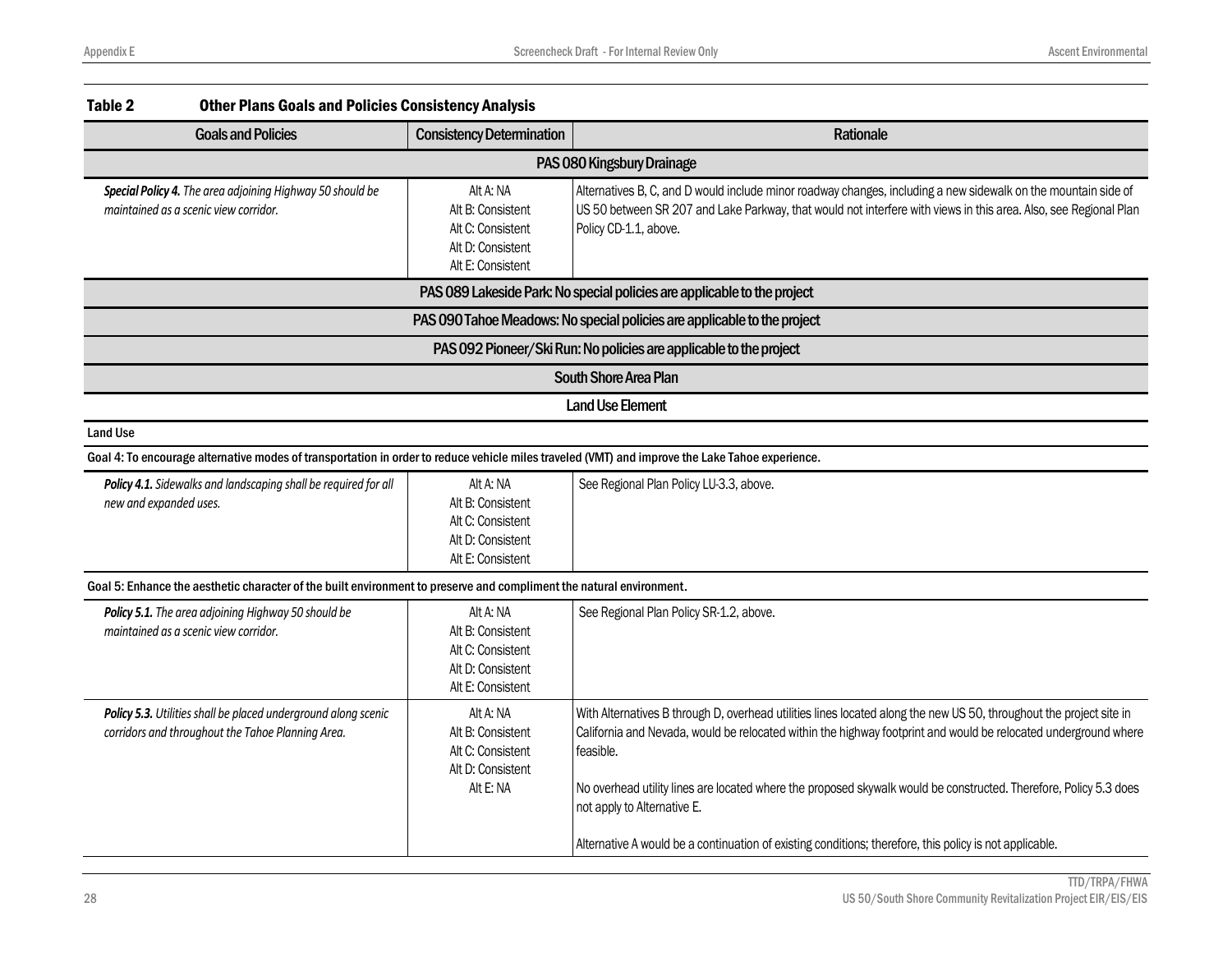| <b>Goals and Policies</b>                                                                                                                                                                                                                              | <b>Consistency Determination</b>                                                                  | Rationale                                                                                                                                                                                                                                                                                                                                                                                                                                                                                                                                                                                                                                                                                                                                                                                                                                                                                                                                                                                                                                                                                                                                                                                                                                                                                                                                                                                                                                                                                                                                                                                                                                                                                                                                                                                                                                                                                                                                                                                                                                                                                                                                                                                                                                                                                                                                                      |
|--------------------------------------------------------------------------------------------------------------------------------------------------------------------------------------------------------------------------------------------------------|---------------------------------------------------------------------------------------------------|----------------------------------------------------------------------------------------------------------------------------------------------------------------------------------------------------------------------------------------------------------------------------------------------------------------------------------------------------------------------------------------------------------------------------------------------------------------------------------------------------------------------------------------------------------------------------------------------------------------------------------------------------------------------------------------------------------------------------------------------------------------------------------------------------------------------------------------------------------------------------------------------------------------------------------------------------------------------------------------------------------------------------------------------------------------------------------------------------------------------------------------------------------------------------------------------------------------------------------------------------------------------------------------------------------------------------------------------------------------------------------------------------------------------------------------------------------------------------------------------------------------------------------------------------------------------------------------------------------------------------------------------------------------------------------------------------------------------------------------------------------------------------------------------------------------------------------------------------------------------------------------------------------------------------------------------------------------------------------------------------------------------------------------------------------------------------------------------------------------------------------------------------------------------------------------------------------------------------------------------------------------------------------------------------------------------------------------------------------------|
| Policy 5.4. Maximize views of the Lake and surrounding<br>mountain ridgelines from Highway 50 and public gathering<br>places through appropriate site and building design.                                                                             | Alt A: NA<br>Alt B: Consistent<br>Alt C: Consistent<br>Alt D: Consistent<br>Alt E: Not Consistent | See Regional Plan Policy SR-1.2, above.                                                                                                                                                                                                                                                                                                                                                                                                                                                                                                                                                                                                                                                                                                                                                                                                                                                                                                                                                                                                                                                                                                                                                                                                                                                                                                                                                                                                                                                                                                                                                                                                                                                                                                                                                                                                                                                                                                                                                                                                                                                                                                                                                                                                                                                                                                                        |
|                                                                                                                                                                                                                                                        |                                                                                                   | <b>Tourist Core Area Plan</b>                                                                                                                                                                                                                                                                                                                                                                                                                                                                                                                                                                                                                                                                                                                                                                                                                                                                                                                                                                                                                                                                                                                                                                                                                                                                                                                                                                                                                                                                                                                                                                                                                                                                                                                                                                                                                                                                                                                                                                                                                                                                                                                                                                                                                                                                                                                                  |
|                                                                                                                                                                                                                                                        |                                                                                                   | <b>Land Use</b>                                                                                                                                                                                                                                                                                                                                                                                                                                                                                                                                                                                                                                                                                                                                                                                                                                                                                                                                                                                                                                                                                                                                                                                                                                                                                                                                                                                                                                                                                                                                                                                                                                                                                                                                                                                                                                                                                                                                                                                                                                                                                                                                                                                                                                                                                                                                                |
| experiences.                                                                                                                                                                                                                                           |                                                                                                   | Goal LU-1 Land Use. Continue to shape the Tourist Core into a pedestrian-oriented destination center for tourist and permanent residents that provide high quality services, accommodations, and recreational                                                                                                                                                                                                                                                                                                                                                                                                                                                                                                                                                                                                                                                                                                                                                                                                                                                                                                                                                                                                                                                                                                                                                                                                                                                                                                                                                                                                                                                                                                                                                                                                                                                                                                                                                                                                                                                                                                                                                                                                                                                                                                                                                  |
| Policy LU-1.2. Promote the revitalization of the Tourist Core by<br>encouraging a mixed land use pattern that combines tourist<br>accommodation, residential, commercial, public facilities, and<br>public spaces to serve visitors- and locals alike. | Alt A: NA<br>Alt B: Consistent<br>Alt C: Consistent<br>Alt D: Consistent<br>Alt E: Consistent     | As described in Chapter 1, "Introduction," objectives of the project include reducing traffic volumes through the<br>tourist core, increase mobility and safety for bicycles and pedestrians, and facilitate the creation of a safe and<br>walkable district that enhances pedestrian activities and safety.<br>The roadway improvements proposed by Alternatives B, C, and D would result in creation of a complete street<br>environment in the tourist core within the boundaries of the Tourist Core Area Plan (TCAP) and South Shore Area<br>Plan (SSAP). Complete street features included in these alternatives include installing a center median (Alternatives<br>B and D) and reducing the number of vehicle travel lanes that would help to slow traffic down through the tourist<br>core. Along with fewer vehicle travel lanes, which would slow traffic speeds and reduce the automobile-oriented<br>environment, Alternatives B and D would construct new bike lanes (or an optional cycle track) and make<br>improvements to sidewalks and existing transit stops. Additionally, these alternatives would construct a pedestrian<br>overcrossing that improves pedestrian and bicyclist connections to Van Sickle Bi-State Park. These roadway<br>changes would help facilitate revitalization of the tourist core and, as discussed under "Economic Impacts" in<br>Section 3.4, "Community Impacts," would also attract more visitors and residents to this area.<br>Portions of the potential mixed-use development sites proposed by Alternatives B, C, and D would be located within<br>the TCAP boundary and would include a mix of residential and commercial uses. The locations of these sites at the<br>edges of the TCAP provide an opportunity to further enhance the feeling of a town center by serving as gateways to<br>the tourist core.<br>Alternative E would only result in limited revitalization improvements to the tourist core within the TCAP and SSAP<br>boundaries. The raised pedestrian walkway would provide a new feature that could serve as a space that could be<br>used for special events and as a central gathering place for visitors and residents.<br>Alternative A would be a continuation of existing conditions and would not result in any changes to the mix of land<br>uses in the tourist core. |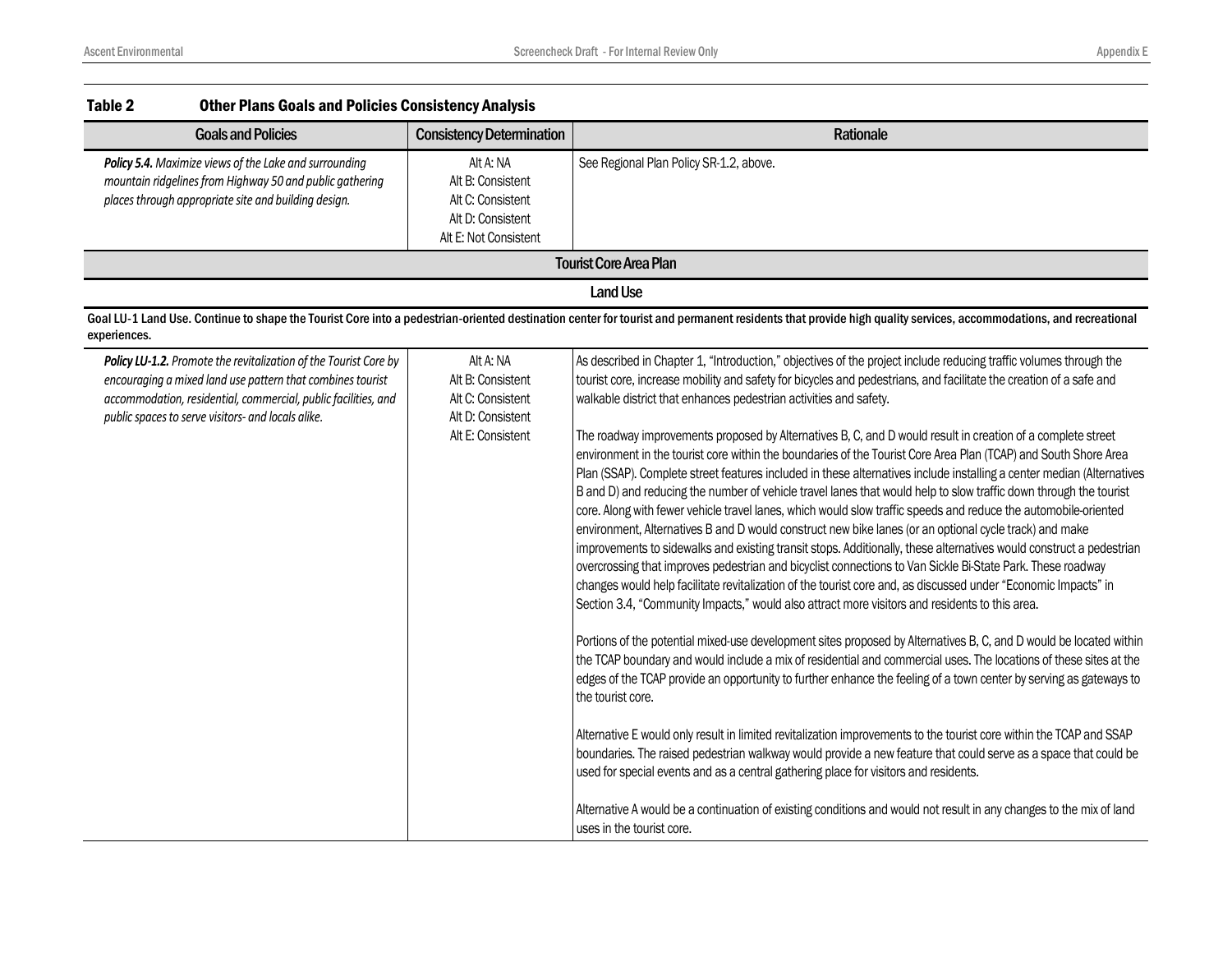| <b>Goals and Policies</b>                                                                                                                                                                                                                                                   | <b>Consistency Determination</b>                                                                  | Rationale                                                                                                                                                                                                                                                                                                                                                                                                                                                                                                                                                                                                                                                                                                                                                                                                                                                                                                                                                                                                                                                                                                                                                                                                                                                                                                                                                                                                                                                                                                                                                                                                                                                                                                                                                                                                                                                                                                                                |
|-----------------------------------------------------------------------------------------------------------------------------------------------------------------------------------------------------------------------------------------------------------------------------|---------------------------------------------------------------------------------------------------|------------------------------------------------------------------------------------------------------------------------------------------------------------------------------------------------------------------------------------------------------------------------------------------------------------------------------------------------------------------------------------------------------------------------------------------------------------------------------------------------------------------------------------------------------------------------------------------------------------------------------------------------------------------------------------------------------------------------------------------------------------------------------------------------------------------------------------------------------------------------------------------------------------------------------------------------------------------------------------------------------------------------------------------------------------------------------------------------------------------------------------------------------------------------------------------------------------------------------------------------------------------------------------------------------------------------------------------------------------------------------------------------------------------------------------------------------------------------------------------------------------------------------------------------------------------------------------------------------------------------------------------------------------------------------------------------------------------------------------------------------------------------------------------------------------------------------------------------------------------------------------------------------------------------------------------|
| Policy LU-1.3. Create distinctive, connected, and walkable<br>districts that have a strong sense of identity.                                                                                                                                                               | Alt A: NA<br>Alt B: Consistent<br>Alt C: Consistent<br>Alt D: Consistent<br>Alt E: Consistent     | See Regional Plan Policy LU-3.3, above.                                                                                                                                                                                                                                                                                                                                                                                                                                                                                                                                                                                                                                                                                                                                                                                                                                                                                                                                                                                                                                                                                                                                                                                                                                                                                                                                                                                                                                                                                                                                                                                                                                                                                                                                                                                                                                                                                                  |
| Policy LU-1.5. Continue to promote a vibrant pedestrian<br>oriented center that includes retail, entertainment, tourist<br>accommodation and residential uses, and community activity<br>centers such as a public plaza that serves the needs of visitors<br>and residents. | Alt A: NA<br>Alt B: Consistent<br>Alt C: Consistent<br>Alt D: Consistent<br>Alt E: Consistent     | See Regional Plan Policy LU-3.3, above.                                                                                                                                                                                                                                                                                                                                                                                                                                                                                                                                                                                                                                                                                                                                                                                                                                                                                                                                                                                                                                                                                                                                                                                                                                                                                                                                                                                                                                                                                                                                                                                                                                                                                                                                                                                                                                                                                                  |
| Policy LU-1.7. Create a connection to the casino core in Nevada<br>with a seamless pedestrian street environment on both sides of<br>the Hwy 50 and across the state line.                                                                                                  | Alt A: NA<br>Alt B: Consistent<br>Alt C: Consistent<br>Alt D: Consistent<br>Alt E: Not Consistent | A description of each of the build alternatives is included in Chapter 2, "Proposed Project and Alternatives."<br>Alternatives B and D involve conversion of the existing US 50 to a local or main street-also defined as a "complete<br>street" through the tourist core. The reduced number of vehicle travel lanes included in Alternative B and D would<br>make room for pedestrian, bicycle, and transit enhancements throughout the tourist core, improving connections<br>to the casino core for pedestrians and other modes of transportation. A new sidewalk would also be constructed on<br>the lake side of US 50, between new US 50 and SR 207, with each of these build alternatives.<br>The pedestrian bridge included in Alternatives B, C, and D would be designed to serve as an attraction for visitors to<br>the area and a gateway into Van Sickle Bi-State Park from the tourist core. The roadway changes through the<br>tourist core would include enhanced sidewalks with street furniture, such as benches, lighting, public art, and<br>public gathering spaces or common areas along existing US 50. These project components included in Alternatives<br>B, C, and D would help improve the pedestrian street environment to become more seamless.<br>Alternative E would include a raised pedestrian plaza through the resort-casino area that is separated from the<br>highway and primarily outside of the TCAP. Due to the separated nature of the raised pedestrian plaza from the<br>roadway, this feature of Alternative E would be disconnected from the pedestrian street environment.<br>Implementation of Alternative E would result in no other improvements within the project site. Thus, Alternative E<br>would not be consistent with this policy.<br>Alternative A would not result in any changes to the resort-casino core; therefore, this policy does not apply to this<br>alternative. |

Goal LU-2 Community Design. Ensure that the design of new, remodeled, and rehabilitated development improves the community character of the Tourist Core through appropriate site and building design standards that promotes a high quality physical environment that establishes a distinct sense of place.

| <b>Policy LU-2.3.</b> Establish pedestrian-scaled and strategically- | Alt A: NA         | See TCAP Policy LU-1.7, above. |
|----------------------------------------------------------------------|-------------------|--------------------------------|
| placed lighting along sidewalks and multiuse paths that              | Alt B: Consistent |                                |
| promotes pedestrian safety and comfort and enhances                  | Alt C: Consistent |                                |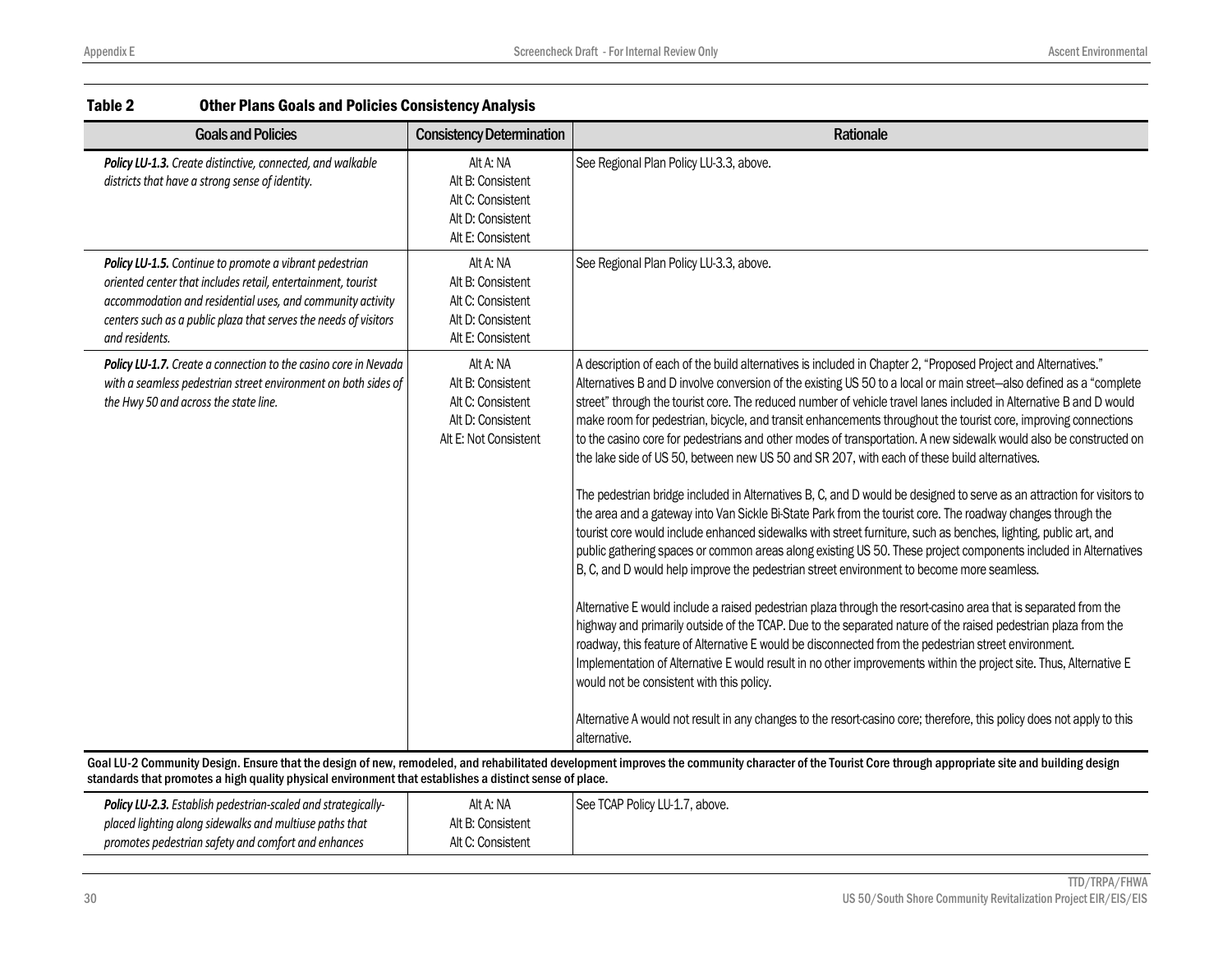| Table 2                                       | <b>Other Plans Goals and Policies Consistency Analysis</b>                                                                                                                                                                                                                                                                                                                                                                                                                                                                                                                                                                                                                                                                                         |                                                                                                           |                                                                                                                                                                                                                                                                                                                                                                                                                                                                                                                                                                                                                                                                                                                                                                                                   |
|-----------------------------------------------|----------------------------------------------------------------------------------------------------------------------------------------------------------------------------------------------------------------------------------------------------------------------------------------------------------------------------------------------------------------------------------------------------------------------------------------------------------------------------------------------------------------------------------------------------------------------------------------------------------------------------------------------------------------------------------------------------------------------------------------------------|-----------------------------------------------------------------------------------------------------------|---------------------------------------------------------------------------------------------------------------------------------------------------------------------------------------------------------------------------------------------------------------------------------------------------------------------------------------------------------------------------------------------------------------------------------------------------------------------------------------------------------------------------------------------------------------------------------------------------------------------------------------------------------------------------------------------------------------------------------------------------------------------------------------------------|
|                                               | <b>Goals and Policies</b>                                                                                                                                                                                                                                                                                                                                                                                                                                                                                                                                                                                                                                                                                                                          | <b>Consistency Determination</b>                                                                          | Rationale                                                                                                                                                                                                                                                                                                                                                                                                                                                                                                                                                                                                                                                                                                                                                                                         |
| skies.                                        | architectural and site design concepts. Prevent unnecessary<br>and intrusive lighting that detracts from the night time dark                                                                                                                                                                                                                                                                                                                                                                                                                                                                                                                                                                                                                       | Alt D: Consistent<br>Alt E: Consistent                                                                    | The build alternatives would minimize the addition of new fixed light sources to the extent possible. New fixed light<br>sources would be added to the new Lake Parkway/Harrah's driveway intersection on the realigned US 50. The<br>pedestrian bridge overcrossing would also include some light fixtures as a safety precaution for pedestrian users;<br>pedestrian bridge lighting would be low-elevation, illuminating the foot path. A lighting plan would be developed to<br>identify where new light fixtures would be located and where replacement of existing light fixtures would occur as<br>more detailed design level plans are made after selection of an alternative.<br>Alternative A would be a continuation of existing conditions; therefore, this policy is not applicable. |
|                                               | Goal LU-3 Housing. Provide for adequate housing in close proximity to the Casino Core, Heavenly Village and the Crescent V Shopping Center.                                                                                                                                                                                                                                                                                                                                                                                                                                                                                                                                                                                                        |                                                                                                           |                                                                                                                                                                                                                                                                                                                                                                                                                                                                                                                                                                                                                                                                                                                                                                                                   |
|                                               | Policy LU-3.1. Promote multi-family and condominium units to<br>be constructed as part of a mixed-use development.                                                                                                                                                                                                                                                                                                                                                                                                                                                                                                                                                                                                                                 | Alt A: NA<br>Alt B: Consistent<br>Alt C: Consistent<br>Alt D: Consistent<br>Alt E: NA                     | As described in Chapter 2, "Proposed Project and Project Alternatives," Alternatives B, C, and D include potential mixed-<br>use development that would include multi-family residential uses in addition to other uses.<br>Alternatives A and E do not propose any mixed-use development; therefore, this policy does not apply to these<br>alternatives.                                                                                                                                                                                                                                                                                                                                                                                                                                        |
|                                               | Goal LU-7 Noise. To reduce exposure of harmful and annoying effects of excessive noise and groundborne noise levels within the Tourist Core.                                                                                                                                                                                                                                                                                                                                                                                                                                                                                                                                                                                                       |                                                                                                           |                                                                                                                                                                                                                                                                                                                                                                                                                                                                                                                                                                                                                                                                                                                                                                                                   |
|                                               | Policy LU-7.1. The City shall require the mitigation of new<br>transportation noise sources to the levels shown in Table HS-2<br>of the City General Plan at all outdoor activity areas and<br>interior spaces of existing noise-sensitive land uses.                                                                                                                                                                                                                                                                                                                                                                                                                                                                                              | Alt A: NA<br>Alt B: Not Consistent<br>Alt C: Not Consistent<br>Alt D: Not Consistent<br>Alt E: Consistent | See Regional Plan Policy N-2.1, above.                                                                                                                                                                                                                                                                                                                                                                                                                                                                                                                                                                                                                                                                                                                                                            |
| analysis shall:<br>acoustics;<br>sources; and | Policy LU-7.2. The City shall require an acoustical analysis as<br>part of the environmental review process when noise-sensitive<br>land uses are proposed in areas exposed to existing or<br>anticipated exterior noise levels exceeding the levels shown in<br>Table HS-1 and HS-2 of the City General Plan, so noise<br>mitigation may be included in the project design. All acoustical<br>Be the financial responsibility of the applicant;<br>• Be prepared by a qualified person experienced in the fields<br>of environmental noise assessment and architectural<br>Include representative noise level measurements with<br>sufficient sampling periods and locations to adequately<br>describe local conditions and the predominant noise | Alt A: NA<br>Alt B: Consistent<br>Alt C: Consistent<br>Alt D: Consistent<br>Alt E: Consistent             | See Regional Plan Policy N-2.1, above.<br>Because Mitigation Measures 3.15-3a through 3.15-3d identify a menu of noise reduction features that address<br>the requirements of Policy LU-7.2, Alternatives B, C, D, and E are consistent with this policy.<br>Additional project-level environmental review for a specific proposal for the mixed-use development proposed by<br>Alternatives B, C, and D would also be required to demonstrate consistency with this policy.<br>Alternative A would be a continuation of existing conditions; therefore, this policy is not applicable.                                                                                                                                                                                                           |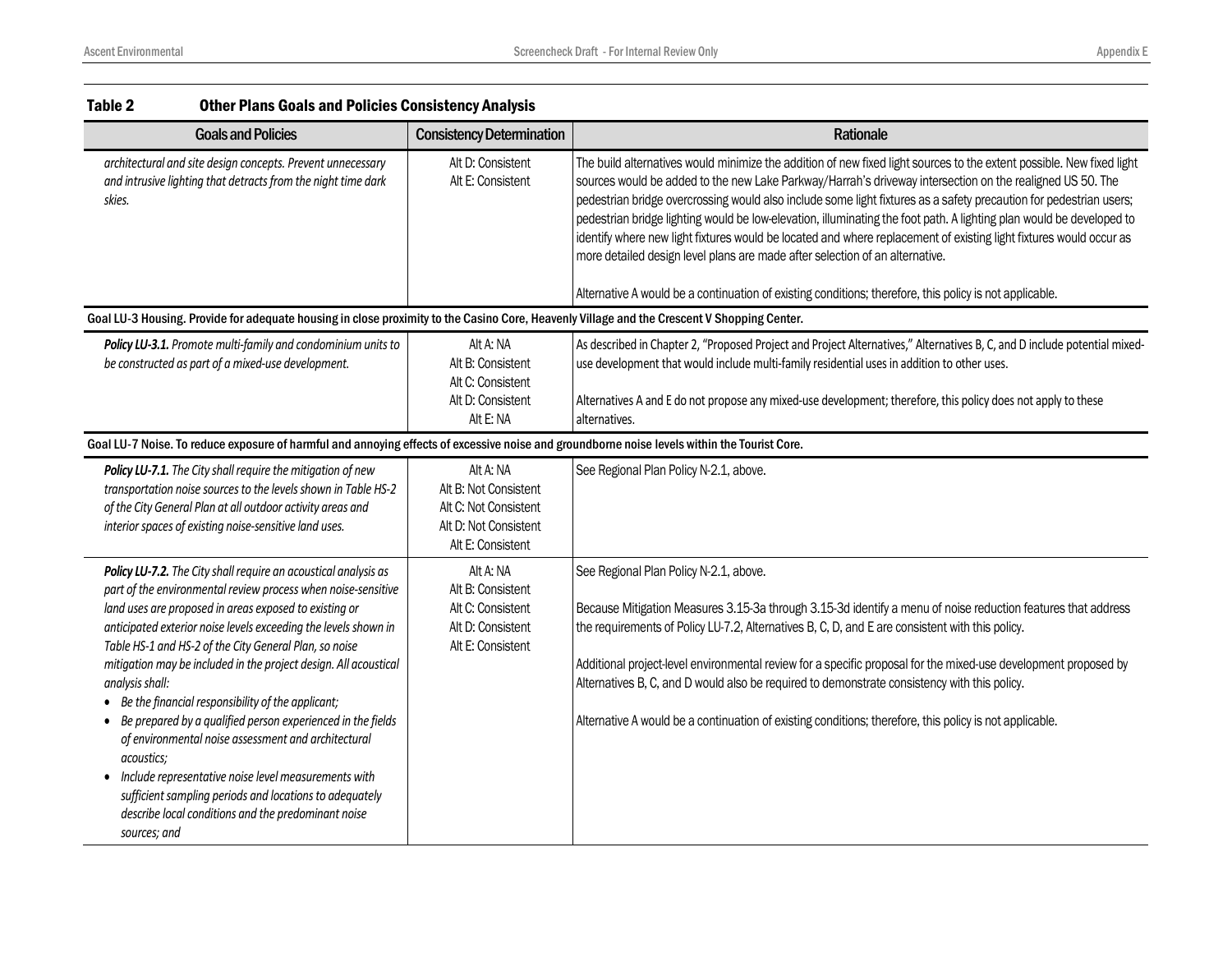| <b>Goals and Policies</b>                                                                                                                                                                                                                                                                                                                                                                                                                                                                                                                                                                                                                                                                                                                                                                                | <b>Consistency Determination</b>                                                                  | <b>Rationale</b>                                                                                                                                                                                                                                                                                                                                                                                                                                                                                                                                                                                                                                                                                                                                                                                                                                                                                     |
|----------------------------------------------------------------------------------------------------------------------------------------------------------------------------------------------------------------------------------------------------------------------------------------------------------------------------------------------------------------------------------------------------------------------------------------------------------------------------------------------------------------------------------------------------------------------------------------------------------------------------------------------------------------------------------------------------------------------------------------------------------------------------------------------------------|---------------------------------------------------------------------------------------------------|------------------------------------------------------------------------------------------------------------------------------------------------------------------------------------------------------------------------------------------------------------------------------------------------------------------------------------------------------------------------------------------------------------------------------------------------------------------------------------------------------------------------------------------------------------------------------------------------------------------------------------------------------------------------------------------------------------------------------------------------------------------------------------------------------------------------------------------------------------------------------------------------------|
| • Estimate existing and projected cumulative (20 year) noise<br>levels in terms of Ldn or CNEL and/or the standards shown<br>in Table HS-1, and compare those levels to the policies in<br>this section;<br>Recommend appropriate mitigation to achieve compliance<br>with the adopted policies and standards in this section,<br>giving preference to proper site planning and design over<br>mitigation measures which require the construction of<br>noise barriers or structural modifications to buildings which<br>contain noise-sensitive land uses;<br>Estimate noise exposure after the prescribed mitigation<br>measure(s) has been implemented; and<br>Describe a post-project assessment program that could be<br>used to evaluate the effectiveness of the proposed<br>mitigation measures. |                                                                                                   |                                                                                                                                                                                                                                                                                                                                                                                                                                                                                                                                                                                                                                                                                                                                                                                                                                                                                                      |
| Policy LU-7.3. The City shall require an analysis of potential<br>vibration impact be conducted for all construction activities<br>that include impact equipment and activities such as pile<br>driving, soil compaction, or vibratory hammers that occur<br>within 200 feet of existing structures. The analysis will address<br>the potential for adverse vibration levels based on the criteria<br>contained in Table 4.6-12 of the City General Plan Draft EIR.<br>The City will ensure that construction operations are designed<br>to avoid or mitigate for vibrations above 0.02 inches/second<br>(0.5 mm/second).                                                                                                                                                                                | Alt A: NA<br>Alt B: Consistent<br>Alt C: Consistent<br>Alt D: Consistent<br>Alt E: Not Consistent | The project would be consistent with this standard because the potential adverse effects of construction-generated<br>ground vibration are analyzed under Impact 3.15-2 and because Mitigation Measure 3.15-2 requires that<br>measures be implemented to reduce exposure of buildings and other structures to levels of ground vibration that<br>could result in structural damage and to limit the level of human annoyance. Alternatives B, C, and D would be<br>consistent with Policy LU-7.3. Because ground vibration impacts from Alternative E could not be mitigated to less<br>than significant, for the purposes of CEQA and TRPA, and would remain an adverse impact, for the purposes of<br>NEPA, Alternative E would not be consistent with this policy.<br>Alternative A would not result in any construction activity. Therefore, this policy is not applicable to this alternative. |
| Policy LU-7.4. The City shall incorporate measures to ensure<br>noise/land use compatibility on a project-specific basis. Such<br>measures may include, but are not limited to, the following:<br>• Construction of barriers, berms, and/or acoustical shielding;<br>• Establishment of setback requirements for new<br>development in specific areas exposed to roadway noise;<br>Noise-reducing acoustical treatment of existing and<br>$\bullet$<br>proposed buildings; and<br>Use of building layout and project features for noise-<br>screening purposes.                                                                                                                                                                                                                                          | Alt A: NA<br>Alt B: Consistent<br>Alt C: Consistent<br>Alt D: Consistent<br>Alt E: Consistent     | See Regional Plan Policy N-2.1 and TCAP Policy LU-7.2, above.                                                                                                                                                                                                                                                                                                                                                                                                                                                                                                                                                                                                                                                                                                                                                                                                                                        |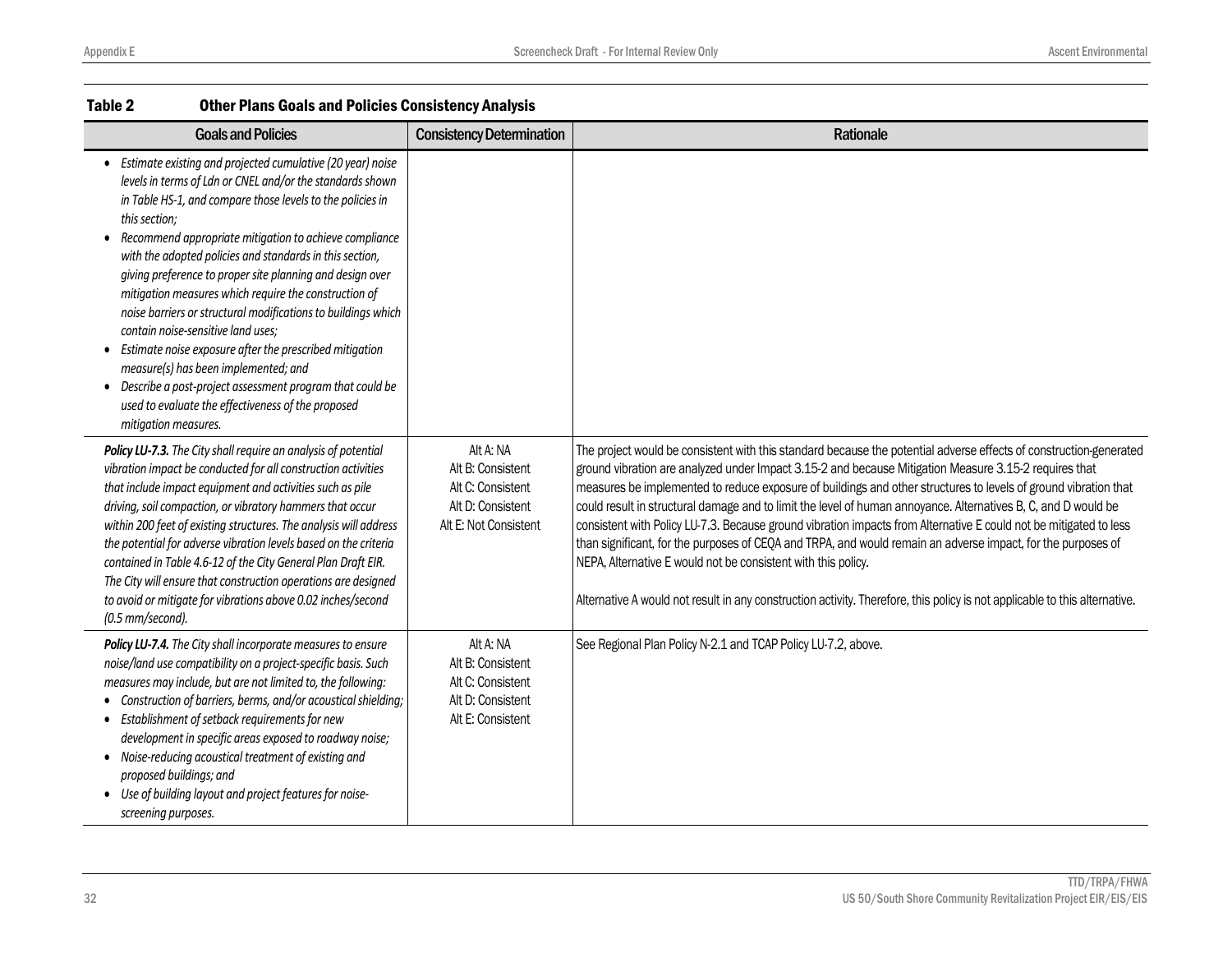| Table 2 | <b>Other Plans Goals and Policies Consistency Analysis</b>                                                                                                                                                                                                                                                                                                                                         |                                                                                                   |                                                                                                                                                                                                                                                                                                                     |
|---------|----------------------------------------------------------------------------------------------------------------------------------------------------------------------------------------------------------------------------------------------------------------------------------------------------------------------------------------------------------------------------------------------------|---------------------------------------------------------------------------------------------------|---------------------------------------------------------------------------------------------------------------------------------------------------------------------------------------------------------------------------------------------------------------------------------------------------------------------|
|         | <b>Goals and Policies</b>                                                                                                                                                                                                                                                                                                                                                                          | <b>Consistency Determination</b>                                                                  | Rationale                                                                                                                                                                                                                                                                                                           |
|         |                                                                                                                                                                                                                                                                                                                                                                                                    |                                                                                                   | <b>Traffic and Circulation</b>                                                                                                                                                                                                                                                                                      |
|         | Goal T-1: Provide for safe and efficient vehicular circulation for the Tourist Core Area Plan.                                                                                                                                                                                                                                                                                                     |                                                                                                   |                                                                                                                                                                                                                                                                                                                     |
|         | Policy T-1.1. Encourage the modification of US Highway 50 to a<br>low speed pedestrian main street through the TSC-C District.                                                                                                                                                                                                                                                                     | Alt A: NA<br>Alt B: Consistent<br>Alt C: Consistent<br>Alt D: Consistent<br>Alt E: Consistent     | See Regional Plan Policy LU-1.2 and TCAP Policy LU-1.2, above.                                                                                                                                                                                                                                                      |
|         | Policy T-1.2. Strive to maintain a level of service (LOS) D or<br>better on all arterials, collectors and at signalized intersections.<br>This LOS standard may be exceeded during peak periods, not to<br>exceed 4 hours per day when provisions for multi-modal<br>amenities and/or services (such as transit, bicycling, and<br>walking facilities) are adequate to provide mobility for users. | Alt A: NA<br>Alt B: Consistent<br>Alt C: Not Consistent<br>Alt D: Consistent<br>Alt E: Consistent | See Regional Plan Policy T-10.7, above.                                                                                                                                                                                                                                                                             |
|         | Policy T-1.5. The City shall participate with the TMPO, TTD,<br>FHWA, NDOT, Caltrans, Douglas County, the State Parks of<br>California and Nevada in the planning and implementation of<br>the South Shore Community Revitalization Project.                                                                                                                                                       | Alt A: NA<br>Alt B: Consistent<br>Alt C: Consistent<br>Alt D: Consistent<br>Alt E: Consistent     | See Regional Plan Policy FIN-4.1, above.                                                                                                                                                                                                                                                                            |
|         |                                                                                                                                                                                                                                                                                                                                                                                                    |                                                                                                   | Goal T-2: To create a functional, safe, convenient, and integrated pedestrian and bikeway system which provides access to recreation, retail and entertainment opportunities as an alternative to vehicle trips.                                                                                                    |
|         | Policy T-2.2. Provide adequate pedestrian and bicycle facilities<br>such as continuous sidewalks, bike paths and bike lanes<br>throughout the plan area that connect commercial,<br>entertainment and recreation areas of the plan.                                                                                                                                                                | Alt A: NA<br>Alt B: Consistent<br>Alt C: Consistent<br>Alt D: Consistent<br>Alt E: Consistent     | See Regional Plan Policy LU-3.3, above.                                                                                                                                                                                                                                                                             |
|         | Policy T-2.6. Install an integrated way-finding and directional<br>signage program for pedestrians to encourage walking and<br>biking to recreation, commercial and tourist facilities.                                                                                                                                                                                                            | Alt A: NA<br>Alt B: Consistent<br>Alt C: Consistent<br>Alt D: Consistent<br>Alt E: Consistent     | See Regional Plan Policy T-2.7, above.                                                                                                                                                                                                                                                                              |
|         | Policy T-2.7. Where feasible the City shall strive to maintain<br>sidewalks and bicycle facilities for year-round use.                                                                                                                                                                                                                                                                             | Alt A: NA<br>Alt B: Consistent<br>Alt C: Consistent<br>Alt D: Consistent<br>Alt E: NA             | In order to help the city achieve this policy, Alternatives B, C, and D would show the location of snow storage areas<br>on all site plans or a snow removal plan would be included with the improvement plan submittal to help maintain<br>the ability to use sidewalks and bicycle facilities for year-round use. |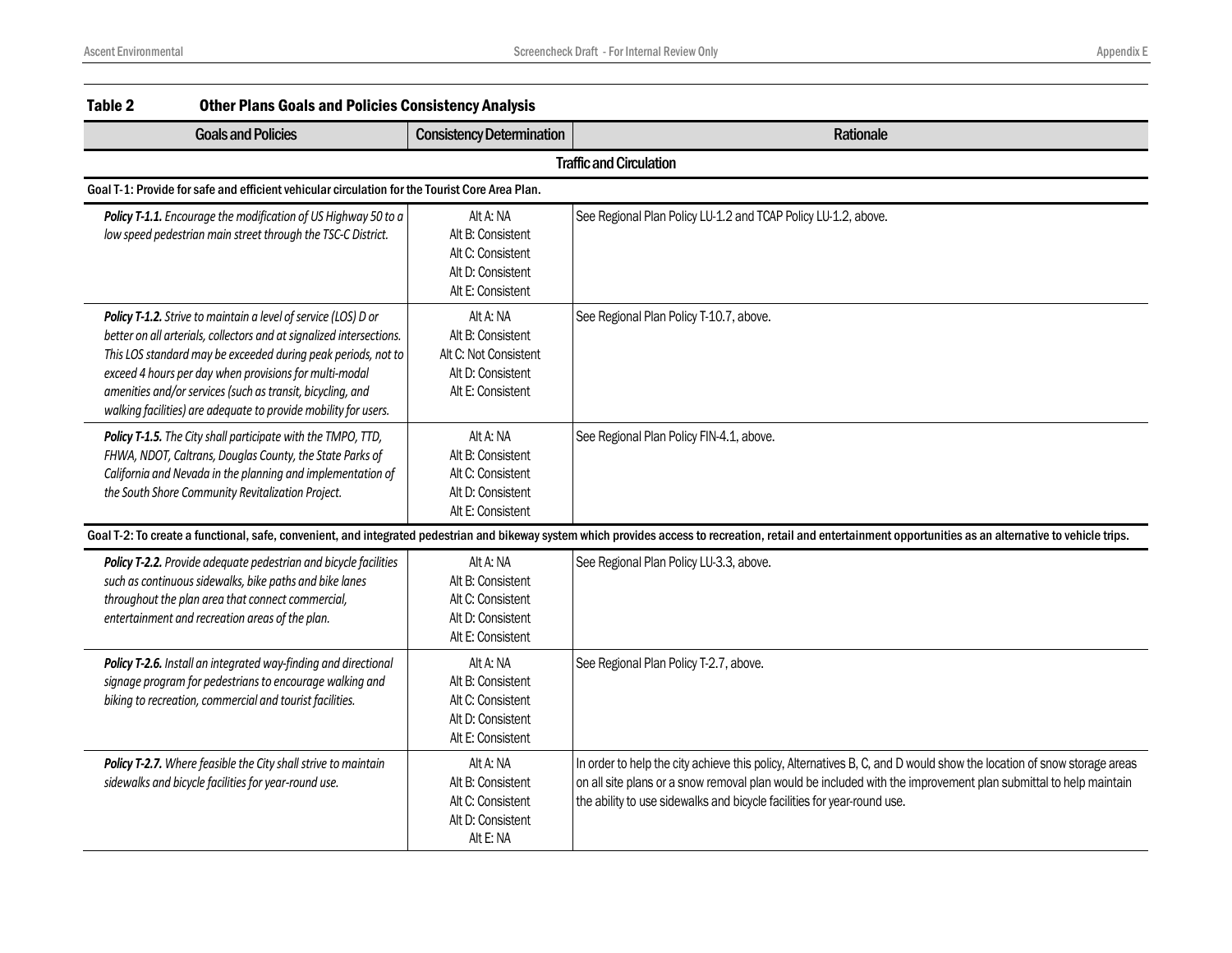| Table 2<br><b>Other Plans Goals and Policies Consistency Analysis</b>                                                                                                                                                                                                                                                                                                                                                                                                                                           |                                                                                                                                                                            |                                                                                                                                                                                                                                                                                                                                                                                                                                                                                                                                                                                                                                                                                                                                                                                                                                                   |
|-----------------------------------------------------------------------------------------------------------------------------------------------------------------------------------------------------------------------------------------------------------------------------------------------------------------------------------------------------------------------------------------------------------------------------------------------------------------------------------------------------------------|----------------------------------------------------------------------------------------------------------------------------------------------------------------------------|---------------------------------------------------------------------------------------------------------------------------------------------------------------------------------------------------------------------------------------------------------------------------------------------------------------------------------------------------------------------------------------------------------------------------------------------------------------------------------------------------------------------------------------------------------------------------------------------------------------------------------------------------------------------------------------------------------------------------------------------------------------------------------------------------------------------------------------------------|
| <b>Goals and Policies</b>                                                                                                                                                                                                                                                                                                                                                                                                                                                                                       | <b>Consistency Determination</b>                                                                                                                                           | Rationale                                                                                                                                                                                                                                                                                                                                                                                                                                                                                                                                                                                                                                                                                                                                                                                                                                         |
|                                                                                                                                                                                                                                                                                                                                                                                                                                                                                                                 |                                                                                                                                                                            | The raised pedestrian walkway proposed by Alternative E would not be located within the City of South Lake Tahoe;<br>therefore, this policy does not apply to Alternative E.                                                                                                                                                                                                                                                                                                                                                                                                                                                                                                                                                                                                                                                                      |
|                                                                                                                                                                                                                                                                                                                                                                                                                                                                                                                 |                                                                                                                                                                            | Alternative A would be a continuation of existing conditions; therefore, this policy is not applicable.                                                                                                                                                                                                                                                                                                                                                                                                                                                                                                                                                                                                                                                                                                                                           |
| Goal T-4: To promote the use and expansion of multi-modal transportation options including transit for visitors and residents.                                                                                                                                                                                                                                                                                                                                                                                  |                                                                                                                                                                            |                                                                                                                                                                                                                                                                                                                                                                                                                                                                                                                                                                                                                                                                                                                                                                                                                                                   |
| Policy T-4.1. Collaborate with the Tahoe Transportation District<br>and other transportation entities and service providers to<br>ensure adequate transit service and facilities in the Tourist Core<br>Area Plan. Ensure that the Tourist Core Area Plan is served by<br>frequent bus service along US 50 and along routes that provide<br>access to the lake and other recreation opportunities. Ensure<br>that adequate bus shelters and bus pullout are installed<br>throughout the Tourist Core Area Plan. | Alt A: NA<br>Alt B: Consistent<br>Alt C: Consistent<br>Alt D: Consistent<br>Alt E: Consistent                                                                              | See Regional Plan Policy LU-3.3, above.                                                                                                                                                                                                                                                                                                                                                                                                                                                                                                                                                                                                                                                                                                                                                                                                           |
| Goal T-5: To develop complete streets in the South Shore Area that allow for multiple uses including automobiles, bikes and pedestrian.                                                                                                                                                                                                                                                                                                                                                                         |                                                                                                                                                                            |                                                                                                                                                                                                                                                                                                                                                                                                                                                                                                                                                                                                                                                                                                                                                                                                                                                   |
| Policy T-5.1. Develop and adopt complete street roadway<br>design standards for US 50 and the following collector streets:<br>Park Avenue, Heavenly Village Way, Stateline Avenue, and<br>Pioneer Trail and Ski Run Boulevard.                                                                                                                                                                                                                                                                                  | Alt A: NA<br>Alt B: Consistent<br>Alt C: Consistent<br>Alt D: Consistent<br>Alt E: Consistent                                                                              | See Regional Plan Policy LU-3.3 and TCAP Policy LU-1.2, above.                                                                                                                                                                                                                                                                                                                                                                                                                                                                                                                                                                                                                                                                                                                                                                                    |
| Goal T-6: To provide adequate parking facilities that are integrated with and support a walkable, vibrant Tourist Core.                                                                                                                                                                                                                                                                                                                                                                                         |                                                                                                                                                                            |                                                                                                                                                                                                                                                                                                                                                                                                                                                                                                                                                                                                                                                                                                                                                                                                                                                   |
| Policy T-6.1. Encourage underground parking where feasible,<br>shared parking, reduce parking, or on-street parking to<br>promote a pedestrian friendly main street in the Tourist Core.                                                                                                                                                                                                                                                                                                                        | For roadway improvements:<br>Alt A: NA<br>Alt B: Consistent                                                                                                                | Alternative E would not remove any existing parking and would not construct any new parking. Therefore, Policy T-<br>6.1 does not apply to Alternative E.                                                                                                                                                                                                                                                                                                                                                                                                                                                                                                                                                                                                                                                                                         |
|                                                                                                                                                                                                                                                                                                                                                                                                                                                                                                                 | Alt C: Consistent<br>Alt D: Consistent<br>Alt E: NA<br>For potential mixed-use<br>development:<br>Alt A: NA<br>Alt B: Consistent<br>Alt C: Consistent<br>Alt D: Consistent | As described in Impact 3.6-10 in Section 3.6, "Traffic and Transportation," Alternatives B, C, and D roadway<br>improvements would construct replacement parking either on adjacent right-of-way areas or on other portions of<br>the parcel for parcels subject to partial acquisition that lose parking. These alternatives would permanently remove<br>some parking at Heavenly Village Center and Montbleu Resort and Casino; however, the amount of parking<br>remaining at these locations would continue to be sufficient to meet city and county standards. Additionally, these<br>alternatives would include signage for parking. Alternatives B, C, and D roadway improvements would be consistent<br>with this policy.<br>The potential mixed-use development sites proposed by Alternatives B, C, and D would consist of high density |
|                                                                                                                                                                                                                                                                                                                                                                                                                                                                                                                 | Alt E: NA                                                                                                                                                                  | development at the edge of the tourist core. For these reasons, the potential mixed-use development would ensure<br>adequate parking for residents and commercial uses that meets minimum parking standards that take advantage                                                                                                                                                                                                                                                                                                                                                                                                                                                                                                                                                                                                                   |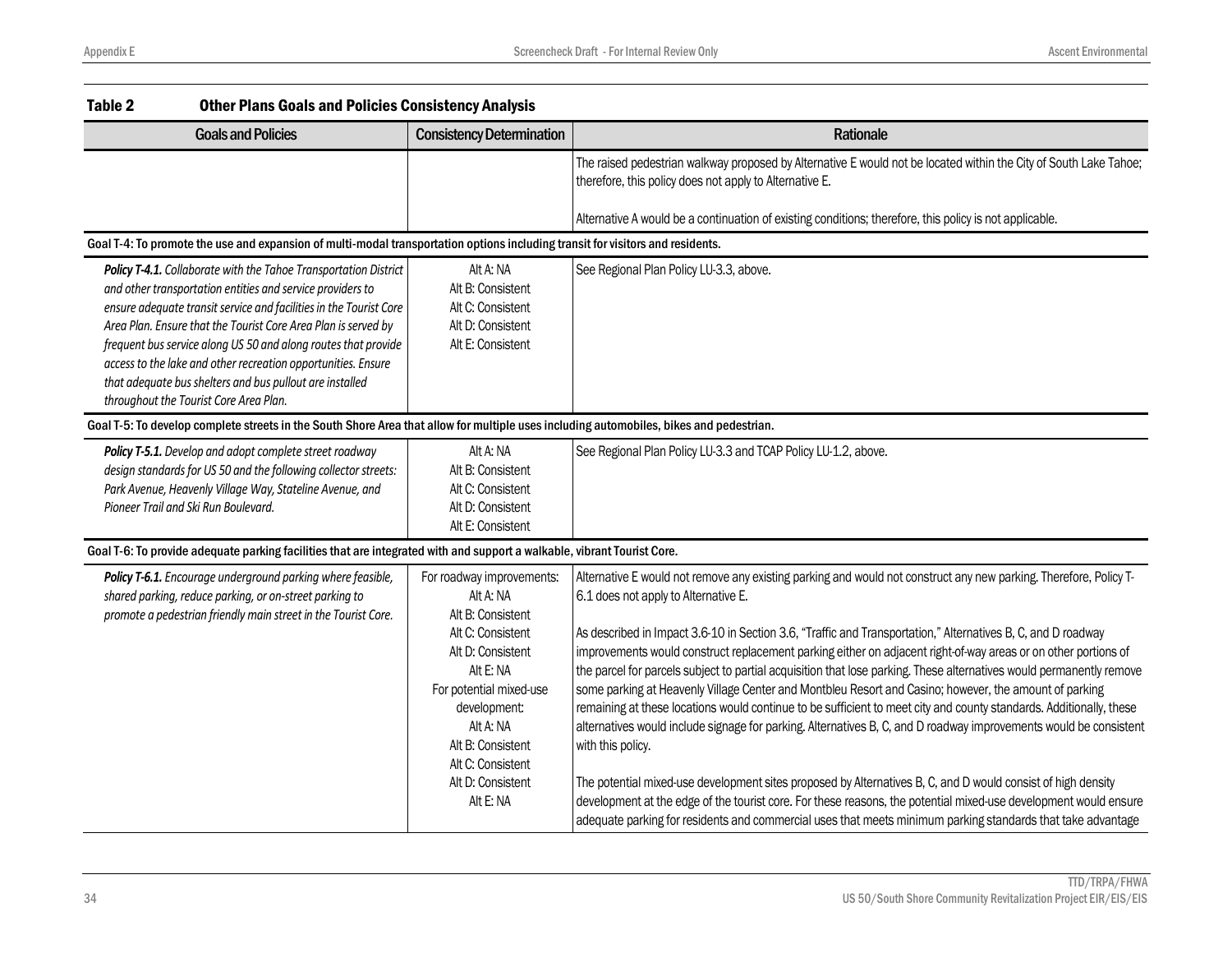| Table 2<br><b>Other Plans Goals and Policies Consistency Analysis</b>                                                                                                                                                                                                                                                        |                                                                                                                                                                                                                                |                                                                                                                                                                                                                                                                                                                                                                                                                                                                                                                                                               |
|------------------------------------------------------------------------------------------------------------------------------------------------------------------------------------------------------------------------------------------------------------------------------------------------------------------------------|--------------------------------------------------------------------------------------------------------------------------------------------------------------------------------------------------------------------------------|---------------------------------------------------------------------------------------------------------------------------------------------------------------------------------------------------------------------------------------------------------------------------------------------------------------------------------------------------------------------------------------------------------------------------------------------------------------------------------------------------------------------------------------------------------------|
| <b>Goals and Policies</b>                                                                                                                                                                                                                                                                                                    | <b>Consistency Determination</b>                                                                                                                                                                                               | Rationale                                                                                                                                                                                                                                                                                                                                                                                                                                                                                                                                                     |
|                                                                                                                                                                                                                                                                                                                              |                                                                                                                                                                                                                                | of the close proximity to transit, shopping, and employment. The mixed-use development would be consistent with<br>this policy.                                                                                                                                                                                                                                                                                                                                                                                                                               |
|                                                                                                                                                                                                                                                                                                                              |                                                                                                                                                                                                                                | Alternative A would be a continuation of existing conditions; therefore, there would be no changes to parking.                                                                                                                                                                                                                                                                                                                                                                                                                                                |
| Policy T-6.2. Allow projects in pedestrian areas, areas with<br>concentration of overnight<br>accommodations, and in areas served by transit to reduce the<br>parking requirement of the Citywide Parking Ordinances and<br>waive the onsite parking requirement if a parking study and a<br>plan is completed and approved. | For roadway improvements:<br>Alt A: NA<br>Alt B: NA<br>Alt C: NA<br>Alt D: NA<br>Alt E: NA<br>For potential mixed-use<br>development:<br>Alt A: NA<br>Alt B: Consistent<br>Alt C: Consistent<br>Alt D: Consistent<br>Alt E: NA | See TCAP Policy T-6.1, above.                                                                                                                                                                                                                                                                                                                                                                                                                                                                                                                                 |
|                                                                                                                                                                                                                                                                                                                              |                                                                                                                                                                                                                                | <b>Natural and Cultural Resources</b>                                                                                                                                                                                                                                                                                                                                                                                                                                                                                                                         |
| Goal NCR-1 Scenic Resources. To protect and enhance the visual connection between South Lake Tahoe and the Lake Tahoe Region's scenic resources.                                                                                                                                                                             |                                                                                                                                                                                                                                |                                                                                                                                                                                                                                                                                                                                                                                                                                                                                                                                                               |
| Policy NCR-1.1. Improve the visual quality of the built<br>environment consistent with the general recommendations for<br>site planning found in the TRPA Scenic Quality Improvement<br>Program (SQIP) to attain threshold attainment for Scenic<br>Roadway Units #32, 33 and 45.                                            | Alt A: NA<br>Alt B: Consistent<br>Alt C: Consistent<br>Alt D: Consistent<br>Alt E: Not Consistent                                                                                                                              | See Regional Plan Policies SR-1.2 and SR-1.3, above.                                                                                                                                                                                                                                                                                                                                                                                                                                                                                                          |
| Policy NCR-1.2. Maintain Stream Environment Zone (SEZ)<br>restoration sites and stormwater drainage basins as view<br>corridors and scenic resources to relieve the strip commercial<br>character along US 50 within the Tourist Core.                                                                                       | For roadway improvements:<br>Alt A: NA<br>Alt B: Consistent<br>Alt C: Consistent<br>Alt D: Consistent<br>Alt E: Consistent                                                                                                     | Impacts on existing stormwater detention basins are addressed in Impact 3.10-2 in Section 3.10, "Water Quality<br>and Stormwater Runoff." The Rocky Point stormwater system is located at the Fern Road/Pioneer Trail intersection,<br>adjacent to US 50.<br>The roadway improvements proposed by Alternatives B, C, D, and E would not eliminate these detention basins.<br>Therefore, these alternatives would be consistent with Policy NCR-1.2.                                                                                                           |
|                                                                                                                                                                                                                                                                                                                              | For potential mixed-use<br>development:<br>Alt A: NA<br>Alt B: Not Consistent<br>Alt C: Not Consistent                                                                                                                         | The potential mixed-use development on Site 2 for Alternatives B, C, and D could be constructed on the Rocky<br>Point detention basins, which would require that they be located in an underground vault or relocated. Additional<br>project-level environmental review for a specific proposal for the mixed-use development proposed by Alternatives<br>B, C, and D would also be required to demonstrate consistency with this policy. At this time, the potential mixed-use<br>development for these alternatives are not consistent with Policy NCR-1.2. |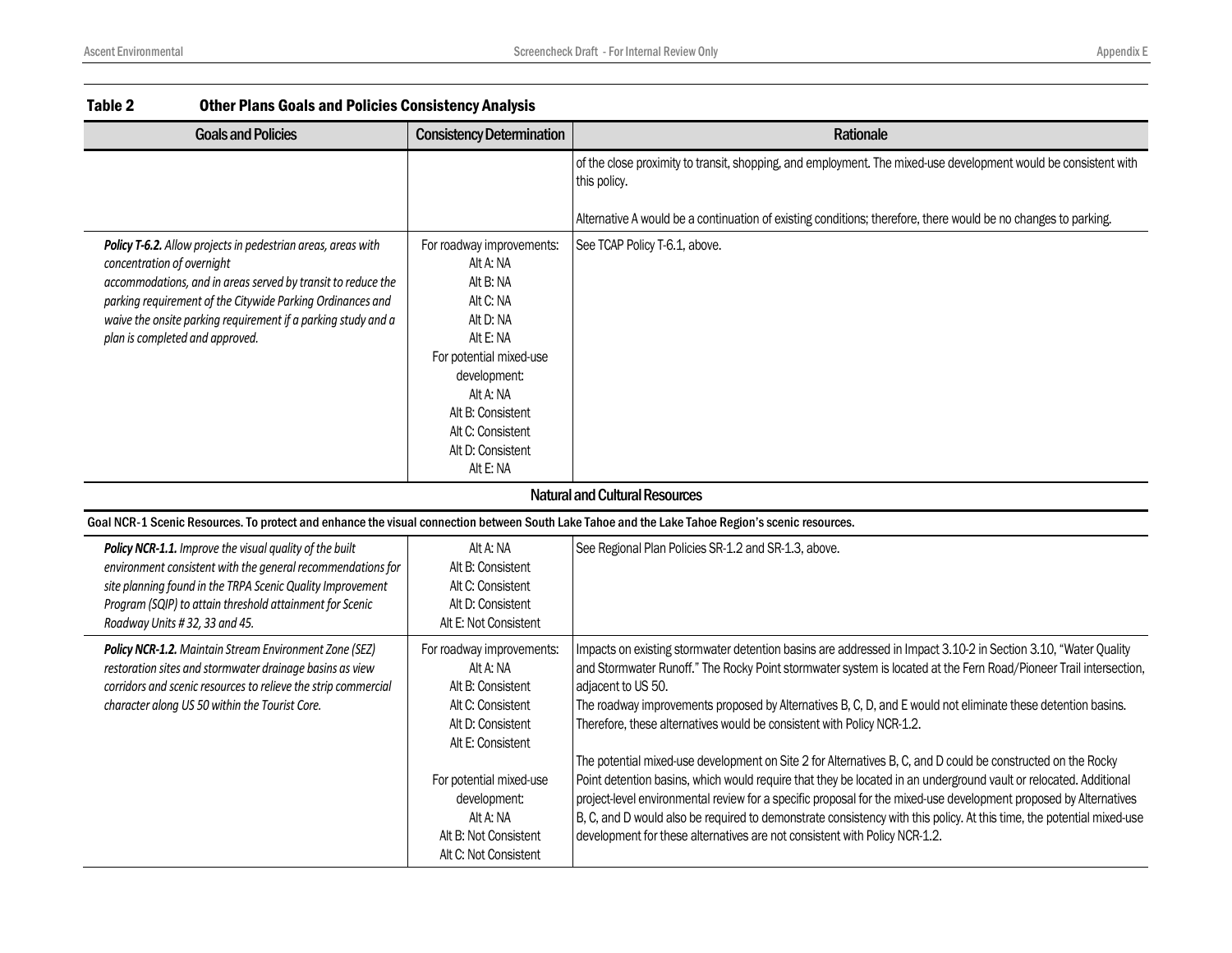| Table 2<br><b>Other Plans Goals and Policies Consistency Analysis</b>                                                                                                                                                                          |                                                                                                           |                                                                                                                                                                                                                                                                                                                                                                                                                                                                                                                                                                                                                                                                                                                                                                                                                                                                                                                                                                                                                                                                                                                                                                                                                                                                                                                                                                                                                                                                                       |
|------------------------------------------------------------------------------------------------------------------------------------------------------------------------------------------------------------------------------------------------|-----------------------------------------------------------------------------------------------------------|---------------------------------------------------------------------------------------------------------------------------------------------------------------------------------------------------------------------------------------------------------------------------------------------------------------------------------------------------------------------------------------------------------------------------------------------------------------------------------------------------------------------------------------------------------------------------------------------------------------------------------------------------------------------------------------------------------------------------------------------------------------------------------------------------------------------------------------------------------------------------------------------------------------------------------------------------------------------------------------------------------------------------------------------------------------------------------------------------------------------------------------------------------------------------------------------------------------------------------------------------------------------------------------------------------------------------------------------------------------------------------------------------------------------------------------------------------------------------------------|
| <b>Goals and Policies</b>                                                                                                                                                                                                                      | <b>Consistency Determination</b>                                                                          | Rationale                                                                                                                                                                                                                                                                                                                                                                                                                                                                                                                                                                                                                                                                                                                                                                                                                                                                                                                                                                                                                                                                                                                                                                                                                                                                                                                                                                                                                                                                             |
|                                                                                                                                                                                                                                                | Alt D: Not Consistent<br>Alt E: NA                                                                        | Alternative A would be a continuation of existing conditions; therefore, this policy is not applicable.                                                                                                                                                                                                                                                                                                                                                                                                                                                                                                                                                                                                                                                                                                                                                                                                                                                                                                                                                                                                                                                                                                                                                                                                                                                                                                                                                                               |
|                                                                                                                                                                                                                                                |                                                                                                           | Goal NCR-2 Stream Environment Zones. To protect past Stream Environmental Zone (SEZ) restoration projects and areas of undisturbed SEZ within the Tourist Core Area Plan.                                                                                                                                                                                                                                                                                                                                                                                                                                                                                                                                                                                                                                                                                                                                                                                                                                                                                                                                                                                                                                                                                                                                                                                                                                                                                                             |
| Policy NCR-2.1. Increase the area of naturally functioning SEZs<br>by preserving existing SEZs and initiating and completing the<br>restoration/rehabilitation of 7 acres of disturbed SEZs.                                                   | Alt A: NA<br>Alt B: Not Consistent<br>Alt C: Not Consistent<br>Alt D: Not Consistent<br>Alt E: Consistent | The effects of implementing the project on SEZ are assessed in Impact 3.16-2 in Section 3.16, "Biological<br>Resources," which determines that Alternatives B, C, and D would result in minor loss or degradation of SEZs<br>protected by Section 6.3 of the TRPA Code. With implementation of Mitigation Measures 3.16-2a, 3.16-2b, and<br>3.16-2c, the project would be required to avoid sensitive habitat to the extent feasible and for sensitive habitats<br>that cannot be avoided, those areas would be restored following construction, or if the habitat cannot be restored,<br>the project proponent compensates for unavoidable losses in a manner that results in no net loss of sensitive<br>habitats and meets TRPA mitigation requirements for impacts on SEZs. Although the effects on SEZ from these<br>alternatives would be less than significant, for the purposes of CEQA and NEPA, with implementation of mitigation,<br>the project would not result in restoration or rehabilitation of 7 acres of disturbed SEZs in the TCAP. For this reason,<br>Alternatives B, C, and D would not be consistent with this policy.<br>Alternative E would create an elevated pedestrian structure in an area that is entirely developed and supports no<br>sensitive habitat types. Alternative E would be consistent with this policy.<br>Alternative A would be a continuation of existing conditions; therefore, this policy is not applicable to this<br>alternative. |
| Policy NCR-2.3. Encourage the use and access to designated<br>open space for passive recreation uses when they conform to<br>resource restrictions.                                                                                            | Alt A: NA<br>Alt B: Consistent<br>Alt C: Consistent<br>Alt D: Consistent<br>Alt E: NA                     | See Regional Plan Policy R-2.2, below.                                                                                                                                                                                                                                                                                                                                                                                                                                                                                                                                                                                                                                                                                                                                                                                                                                                                                                                                                                                                                                                                                                                                                                                                                                                                                                                                                                                                                                                |
| Goal NCR-3 Water Quality. To protect and enhance the clarity of Lake Tahoe and water quality in the area's rivers, creeks, and groundwater.                                                                                                    |                                                                                                           |                                                                                                                                                                                                                                                                                                                                                                                                                                                                                                                                                                                                                                                                                                                                                                                                                                                                                                                                                                                                                                                                                                                                                                                                                                                                                                                                                                                                                                                                                       |
| Policy NCR-3.1. Ensure installation and maintenance of Best<br>Management Practices (BMPs) on all projects delegated under<br>the permitting authority of the Memorandum of<br>Understanding between TRPA and the City of South Lake<br>Tahoe. | Alt A: NA<br>Alt B: Consistent<br>Alt C: Consistent<br>Alt D: Consistent<br>Alt E: Consistent             | See Regional Plan Policy WQ-3.11, above.                                                                                                                                                                                                                                                                                                                                                                                                                                                                                                                                                                                                                                                                                                                                                                                                                                                                                                                                                                                                                                                                                                                                                                                                                                                                                                                                                                                                                                              |
| Policy NCR-3.5. Coordinate with Caltrans to ensure<br>implementation of water quality improvement projects along<br>US 50 within the Tourist Core Area Plan.                                                                                   | Alt A: NA<br>Alt B: Consistent<br>Alt C: Consistent<br>Alt D: Consistent<br>Alt E: Consistent             | See Regional Plan Policy WQ-1.3, above.<br>Alternatives B, C, and D would realign US 50 around the tourist core and would be required to implement water<br>quality improvement measures as part of the project similar to those that would be included in previously planned                                                                                                                                                                                                                                                                                                                                                                                                                                                                                                                                                                                                                                                                                                                                                                                                                                                                                                                                                                                                                                                                                                                                                                                                         |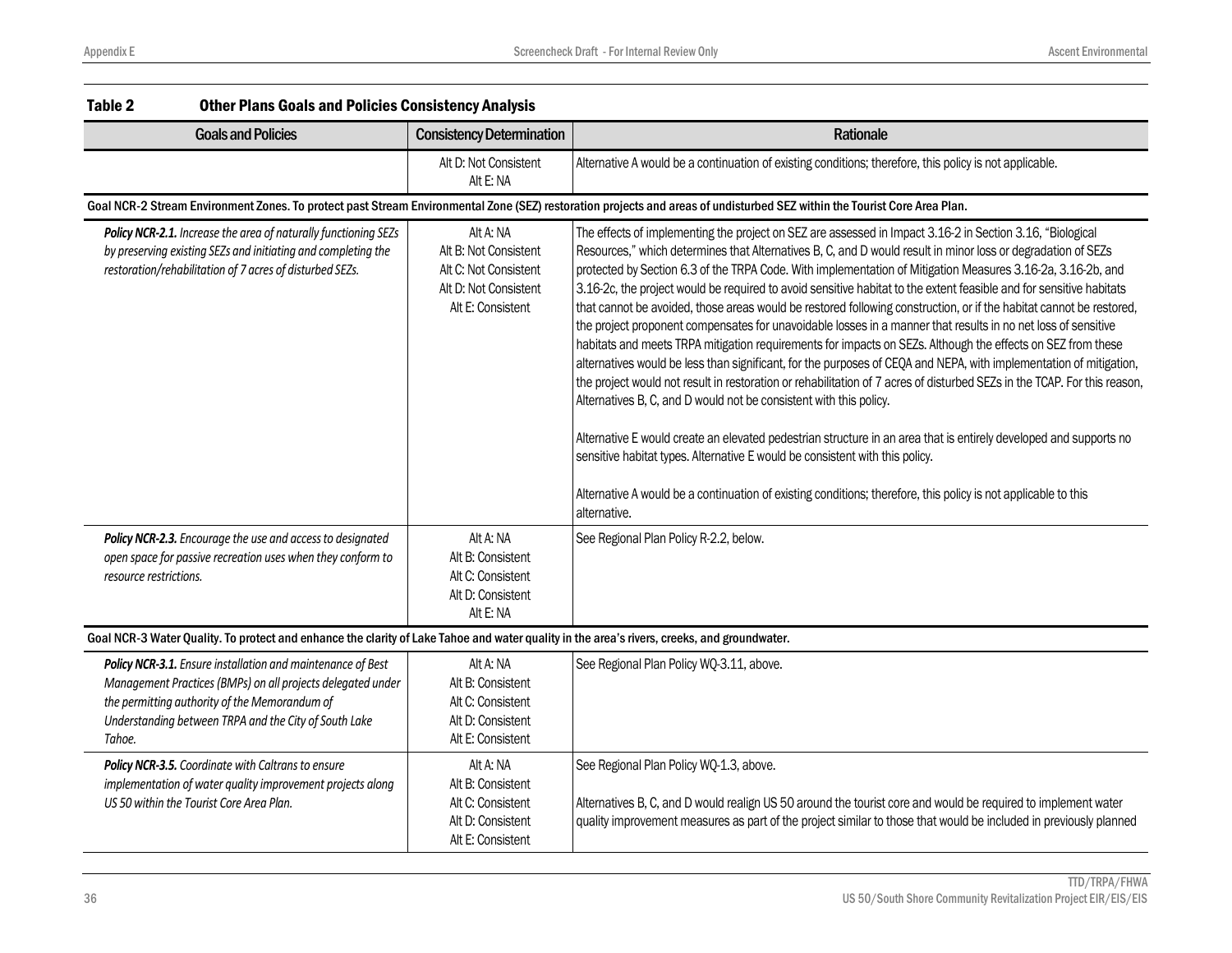| Table 2                    | <b>Other Plans Goals and Policies Consistency Analysis</b>                                                                                                                                                                                                                                                                                                                                                 |                                                                                                       |                                                                                                                                                                                                                                                |  |
|----------------------------|------------------------------------------------------------------------------------------------------------------------------------------------------------------------------------------------------------------------------------------------------------------------------------------------------------------------------------------------------------------------------------------------------------|-------------------------------------------------------------------------------------------------------|------------------------------------------------------------------------------------------------------------------------------------------------------------------------------------------------------------------------------------------------|--|
|                            | <b>Goals and Policies</b>                                                                                                                                                                                                                                                                                                                                                                                  | <b>Consistency Determination</b>                                                                      | Rationale                                                                                                                                                                                                                                      |  |
|                            |                                                                                                                                                                                                                                                                                                                                                                                                            |                                                                                                       | Caltrans water quality improvement projects along US 50. For these reasons, these alternatives would be<br>consistent with Policy NCR-3.5.                                                                                                     |  |
|                            |                                                                                                                                                                                                                                                                                                                                                                                                            |                                                                                                       | As described in Impact 3.10-2, the portion of US 50 that would contain the skywalk contains existing stormwater<br>infrastructure, which would not be affected by Alternative E. This alternative would be consistent with Policy NCR-<br>3.5. |  |
|                            |                                                                                                                                                                                                                                                                                                                                                                                                            |                                                                                                       | Alternative A would be a continuation of existing conditions; therefore, this policy is not applicable.                                                                                                                                        |  |
|                            | Goal NCR-4 Land Coverage. Maximize opportunities to remove or mitigate excess land coverage throughout the Tourist Core Area Plan.                                                                                                                                                                                                                                                                         |                                                                                                       |                                                                                                                                                                                                                                                |  |
| Tahoe.                     | Policy NCR 4-1. Onsite land coverage reduction will occur<br>primarily through environmental redevelopment by providing<br>development incentives in centers that promote the relocation<br>and transfer of land coverage. The City will endeavor, where<br>feasible, to reduce and avoid creating new coverage in order to<br>benefit the objectives of the TCAP and other areas of South                 | Alt A: Consistent<br>Alt B: Consistent<br>Alt C: Consistent<br>Alt D: Consistent<br>Alt E: Consistent | See Regional Plan Policy S-1.2, above.                                                                                                                                                                                                         |  |
|                            | Policy NCR-4.2. The City shall consider opportunities for<br>coverage reduction in all private and public redevelopment<br>projects in the Tourist Core.                                                                                                                                                                                                                                                   | Alt A: Consistent<br>Alt B: Consistent<br>Alt C: Consistent<br>Alt D: Consistent<br>Alt E: Consistent | See Regional Plan Policy S-1.2, above.                                                                                                                                                                                                         |  |
|                            | Policy NCR-4.3. Encourage onsite landscaping in all private and<br>public redevelopment projects that results in coverage<br>reduction. Landscape features should be integrated with BMPs<br>to treat stormwater runoff.                                                                                                                                                                                   | Alt A: NA<br>Alt B: Consistent<br>Alt C: Consistent<br>Alt D: Consistent<br>Alt E: Consistent         | See Regional Plan Policies S-1.2 and WQ-3.11, above.                                                                                                                                                                                           |  |
|                            | Goal NCR-5 Air Quality. To incorporate air quality improvements and emission reductions in the Tourist Core.                                                                                                                                                                                                                                                                                               |                                                                                                       |                                                                                                                                                                                                                                                |  |
| limited to, the following: | Policy NCR-5.1. The City shall incorporate measures to reduce<br>construction-generated emissions to the extent feasible on a<br>project-specific basis. Such measures may include, but are not<br>• Implement measures recommended by the El Dorado<br>County Air Quality Management District.<br>• Prohibit open burning of debris from site clearing unless<br>involved with a fuels reduction project. | Alt A: NA<br>Alt B: Consistent<br>Alt C: Consistent<br>Alt D: Consistent<br>Alt E: Consistent         | See Regional Plan Policy AQ-1.2, above.                                                                                                                                                                                                        |  |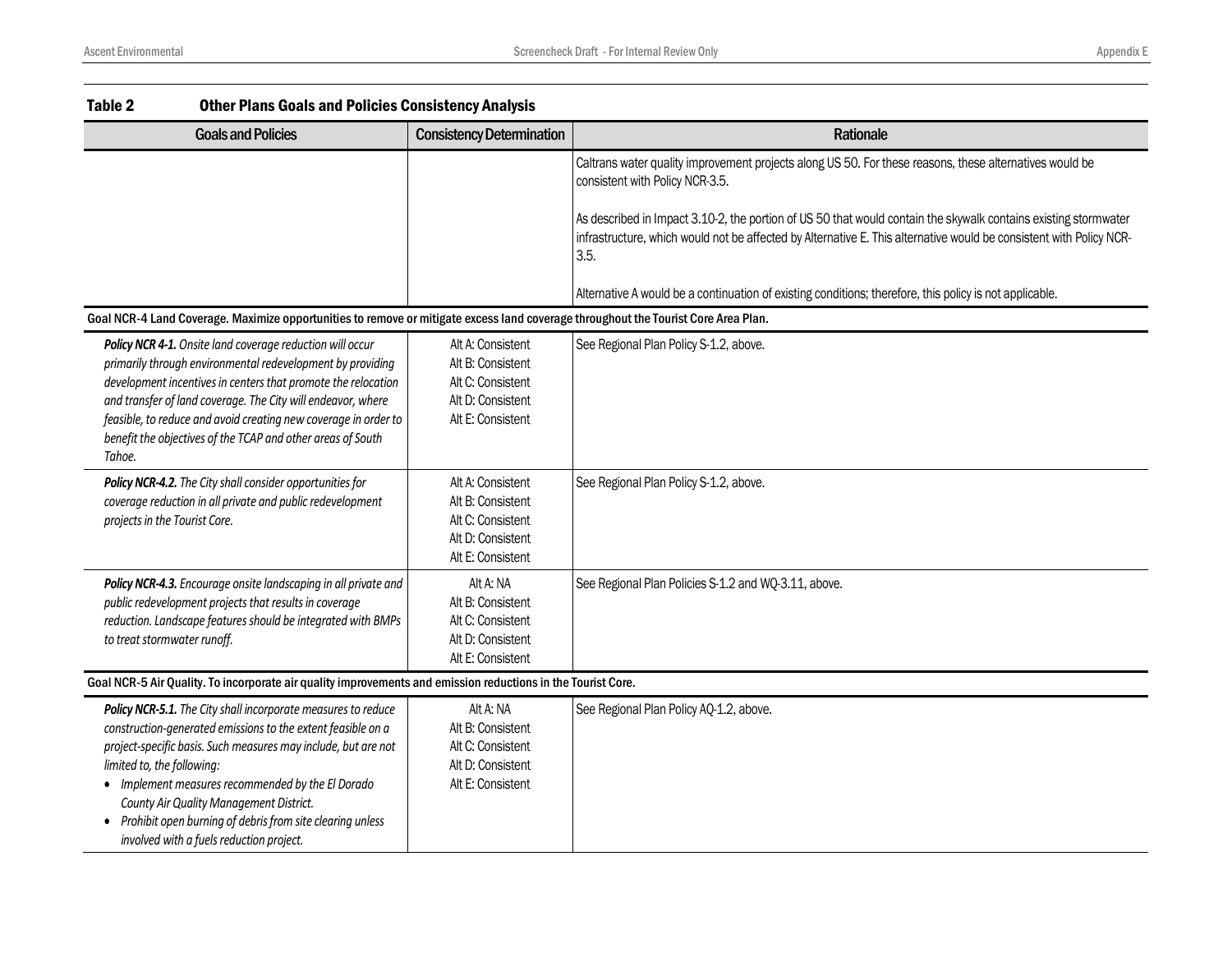| Table 2                                | <b>Other Plans Goals and Policies Consistency Analysis</b>                                                                                                                                                                                  |                                                                                                   |                                                                                                                                                                                                                                                                                                                                                                                                                                                                                                                                                                                                                                                                                                                                                                                                                                                                                                                                                                                                                                                                           |
|----------------------------------------|---------------------------------------------------------------------------------------------------------------------------------------------------------------------------------------------------------------------------------------------|---------------------------------------------------------------------------------------------------|---------------------------------------------------------------------------------------------------------------------------------------------------------------------------------------------------------------------------------------------------------------------------------------------------------------------------------------------------------------------------------------------------------------------------------------------------------------------------------------------------------------------------------------------------------------------------------------------------------------------------------------------------------------------------------------------------------------------------------------------------------------------------------------------------------------------------------------------------------------------------------------------------------------------------------------------------------------------------------------------------------------------------------------------------------------------------|
|                                        | <b>Goals and Policies</b>                                                                                                                                                                                                                   | <b>Consistency Determination</b>                                                                  | Rationale                                                                                                                                                                                                                                                                                                                                                                                                                                                                                                                                                                                                                                                                                                                                                                                                                                                                                                                                                                                                                                                                 |
| wherever feasible.<br>impacts offsite. | • Utilize low emission construction equipment and/or fuels<br>and use existing power sources (e.g., power poles),<br>Restriction of idling of construction equipment and vehicles.<br>Apply water to control dust as needed to prevent dust |                                                                                                   |                                                                                                                                                                                                                                                                                                                                                                                                                                                                                                                                                                                                                                                                                                                                                                                                                                                                                                                                                                                                                                                                           |
|                                        |                                                                                                                                                                                                                                             |                                                                                                   | <b>Recreation</b>                                                                                                                                                                                                                                                                                                                                                                                                                                                                                                                                                                                                                                                                                                                                                                                                                                                                                                                                                                                                                                                         |
|                                        | Goal R-1. To preserve and enhance the high quality recreational experience in the Tourist Core.                                                                                                                                             |                                                                                                   |                                                                                                                                                                                                                                                                                                                                                                                                                                                                                                                                                                                                                                                                                                                                                                                                                                                                                                                                                                                                                                                                           |
|                                        | Policy R-1.1. Develop an interconnected system of open spaces,<br>gathering places, bike and pedestrian trails, and other types of<br>public and private spaces as part of new development and<br>redevelopment of existing sites.          | Alt A: NA<br>Alt B: Consistent<br>Alt C: Consistent<br>Alt D: Consistent<br>Alt E: Consistent     | See TCAP Policy R-3.1, below.                                                                                                                                                                                                                                                                                                                                                                                                                                                                                                                                                                                                                                                                                                                                                                                                                                                                                                                                                                                                                                             |
|                                        | Goal R-2. To increase open space opportunities within the Tourist Core.                                                                                                                                                                     |                                                                                                   |                                                                                                                                                                                                                                                                                                                                                                                                                                                                                                                                                                                                                                                                                                                                                                                                                                                                                                                                                                                                                                                                           |
|                                        | Policy R-2.1. Encourage the reduction of roadway width of US<br>50 thoroughfare between Park Avenue through the Casino<br>Resort area and increase the amount of landscaping and<br>pedestrian sidewalks on both sides of the highway.      | Alt A: NA<br>Alt B: Consistent<br>Alt C: Consistent<br>Alt D: Consistent<br>Alt E: Not Consistent | Roadway improvements proposed by Alternatives B, C, and D would reduce the number of lanes for vehicle travel<br>through the tourist core to two lanes. These alternatives would also implement landscaping, bicycle, and<br>pedestrian improvements in this area.<br>Alternative E would construct a raised pedestrian walkway over existing US 50 through the resort-casino portion of<br>the tourist core. Although this alternative would increase the pedestrian portion of this area, it does not provide<br>opportunities for increasing the landscaping. This alternative would not reduce the number of lanes in this area. For<br>these reasons, Alternative E is not consistent with Policy R-2.1.<br>Implementation of Alternative A would be a continuation of existing conditions and would not result in changes to<br>US 50.                                                                                                                                                                                                                              |
|                                        | Policy R-2.2. Encourage open space to "spill" into the adjacent<br>roadways, parking lots and commercial areas with planting<br>islands and landscape walking trails.                                                                       | Alt A: NA<br>Alt B: Consistent<br>Alt C: Consistent<br>Alt D: Consistent<br>Alt E: NA             | The extent of the development in the project site limits opportunities for providing visual connections to adjacent<br>open space areas. However, Alternatives B, C, and D would include a pedestrian overcrossing that would improve<br>the connection between the tourist core and Van Sickle Bi-State Park. Additionally, landscaping improvements,<br>such as the addition of street trees, decorative vegetation, and landscaped medians, would be included throughout<br>the project site as part of Alternatives B, C, and D. Street trees and decorative vegetation would line the sidewalks<br>paralleling the roadway to frame views of the mountains in the distance. Along with changes to the existing US 50,<br>landscaped medians would be added to separate eastbound and westbound lanes for Alternatives B and D.<br>The skywalk proposed as part of Alternative E would be limited to the resort-casino portion of the tourist core, which<br>is entirely surrounded by development. For this reason, Policy R-2.2 is not applicable to Alternative E. |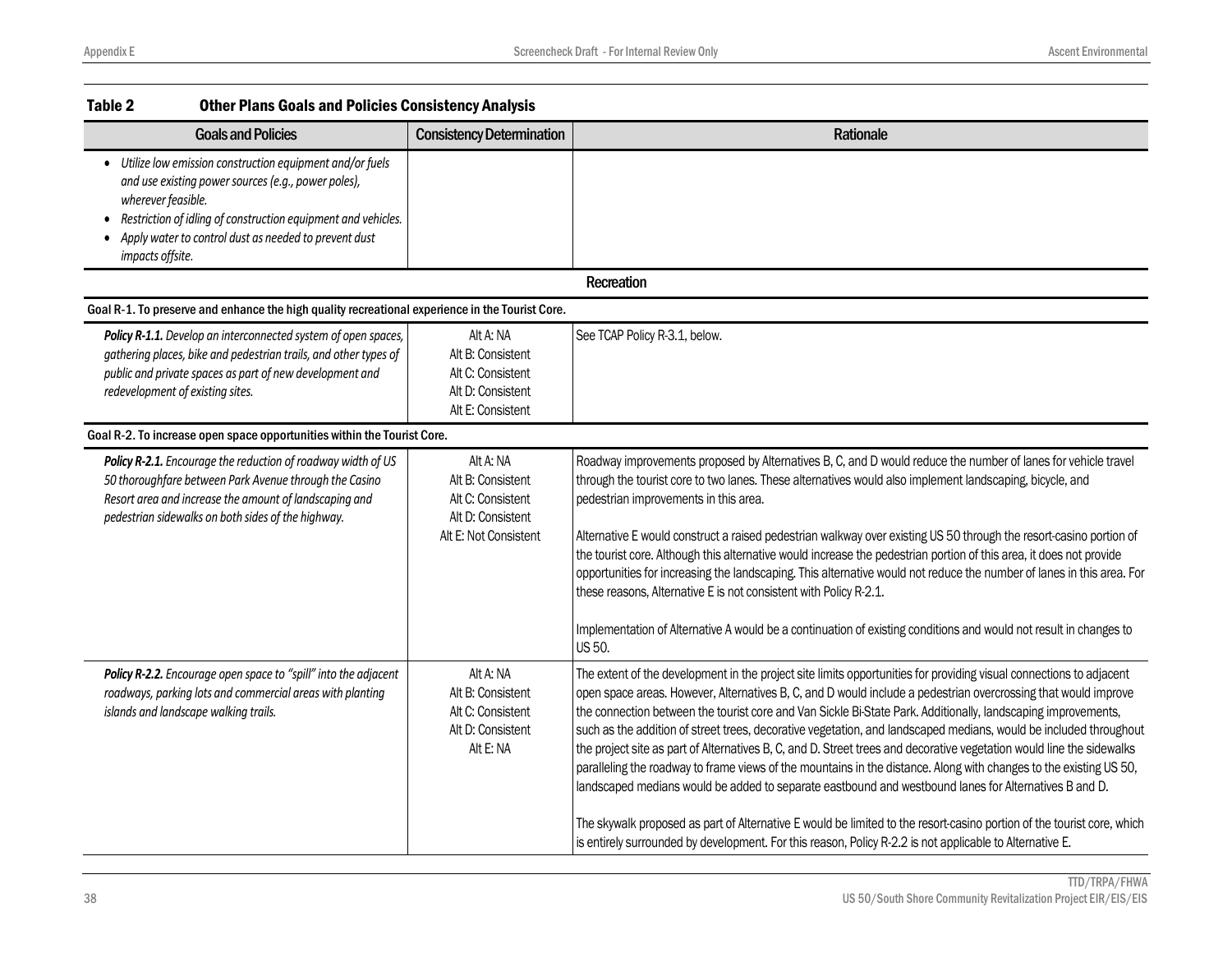| Table 2 | <b>Other Plans Goals and Policies Consistency Analysis</b>                                                                                                                                  |                                                                                                   |                                                                                                                                                                                                                                                                                                                                                                                                                                                                                                                                                                                                                                                                                                                                                                                                                                                                                                                                       |
|---------|---------------------------------------------------------------------------------------------------------------------------------------------------------------------------------------------|---------------------------------------------------------------------------------------------------|---------------------------------------------------------------------------------------------------------------------------------------------------------------------------------------------------------------------------------------------------------------------------------------------------------------------------------------------------------------------------------------------------------------------------------------------------------------------------------------------------------------------------------------------------------------------------------------------------------------------------------------------------------------------------------------------------------------------------------------------------------------------------------------------------------------------------------------------------------------------------------------------------------------------------------------|
|         | <b>Goals and Policies</b>                                                                                                                                                                   | <b>Consistency Determination</b>                                                                  | Rationale                                                                                                                                                                                                                                                                                                                                                                                                                                                                                                                                                                                                                                                                                                                                                                                                                                                                                                                             |
|         |                                                                                                                                                                                             |                                                                                                   | Implementation of Alternative A would be a continuation of existing conditions and would not result in changes to<br>open space.                                                                                                                                                                                                                                                                                                                                                                                                                                                                                                                                                                                                                                                                                                                                                                                                      |
|         | Goal R-3. To increase connection to recreation access and opportunities.                                                                                                                    |                                                                                                   |                                                                                                                                                                                                                                                                                                                                                                                                                                                                                                                                                                                                                                                                                                                                                                                                                                                                                                                                       |
|         | Policy R-3.1. Develop a bike trail system that links Ski Run<br>Marina, Ski Run Boulevard, the pedestrian/tourist center at<br>Stateline, Lakeside Beach area and Van Sickle Bi-State Park. | Alt A: NA<br>Alt B: Consistent<br>Alt C: Consistent<br>Alt D: Consistent<br>Alt E: Not Consistent | Alternatives B and D would include minimum 5-foot-wide shoulders/bicycle lanes on the new US 50 alignment. The<br>reconfigured existing US 50 with Alternatives B and D would reduce the number of travel lanes that would allow for<br>the inclusion of 5-foot bicycle lanes on both sides of the roadway, which would connect to the Linear Park bike path<br>that extends to the Ski Run Marina and Ski Run Boulevard.                                                                                                                                                                                                                                                                                                                                                                                                                                                                                                             |
|         |                                                                                                                                                                                             |                                                                                                   | Alternative B would include an option for a cycle track instead of the proposed bicycle lanes along the lake side of<br>Old US 50. The cycle track option would extend a two-way track from the existing separated shared-use path that is<br>part of the Linear Park in front of Tahoe Meadows, through the tourist core, to the final future segment of the<br>Nevada Stateline-to-Stateline Bikeway alignment beginning at the corner of Lake Parkway and US 50.                                                                                                                                                                                                                                                                                                                                                                                                                                                                   |
|         |                                                                                                                                                                                             |                                                                                                   | With Alternative C, 5-foot-wide bicycle lanes/shoulders would be constructed along the new US 50 westbound<br>alignment.                                                                                                                                                                                                                                                                                                                                                                                                                                                                                                                                                                                                                                                                                                                                                                                                              |
|         |                                                                                                                                                                                             |                                                                                                   | Alternatives B, C, and D would construct a pedestrian overcrossing over US 50 providing access to Van Sickle Bi-<br>State Park from a new path that would run the length of the Conservancy parcel between the Harrah's surface<br>parking lot and Forest Suites Resort. These alternatives would also improve a section of Stateline Avenue, which<br>leads to the Lakeside Beach area, between Lake Parkway and Cedar Avenue with a sidewalk that connects to the<br>existing sidewalk on Stateline Avenue that extends between Cedar Avenue and existing US 50 in the Tourist Center<br>District. Another pedestrian connection created by these alternatives includes new sidewalk to be constructed on<br>both sides of the new US 50 (US 50 West with Alternative C) between Heavenly Village Way and the new US<br>50/Pioneer Trail intersection. For these reasons, Alternatives B, C, and D are consistent with this policy. |
|         |                                                                                                                                                                                             |                                                                                                   | Alternative E would not include project components that would contribute connections to a bike trail system.<br>Construction of the skywalk for Alternative E would preclude future construction of bike connections through the<br>resort-casino portion of the tourist core. For these reasons, Alternative E would not be consistent with this policy.<br>Implementation of Alternative A would be a continuation of existing conditions and would not result in changes to<br>the bike trail system.                                                                                                                                                                                                                                                                                                                                                                                                                              |
|         | Policy R-3.2. Provide pedestrian and bicycle access from the<br>Tourist Center District to Lake Tahoe and Van Sickle Bi-State<br>Park along Stateline Avenue and Park Avenue.               | Alt A: NA<br>Alt B: Consistent<br>Alt C: Consistent<br>Alt D: Consistent                          | See TCAP Policy R-3.1, above.                                                                                                                                                                                                                                                                                                                                                                                                                                                                                                                                                                                                                                                                                                                                                                                                                                                                                                         |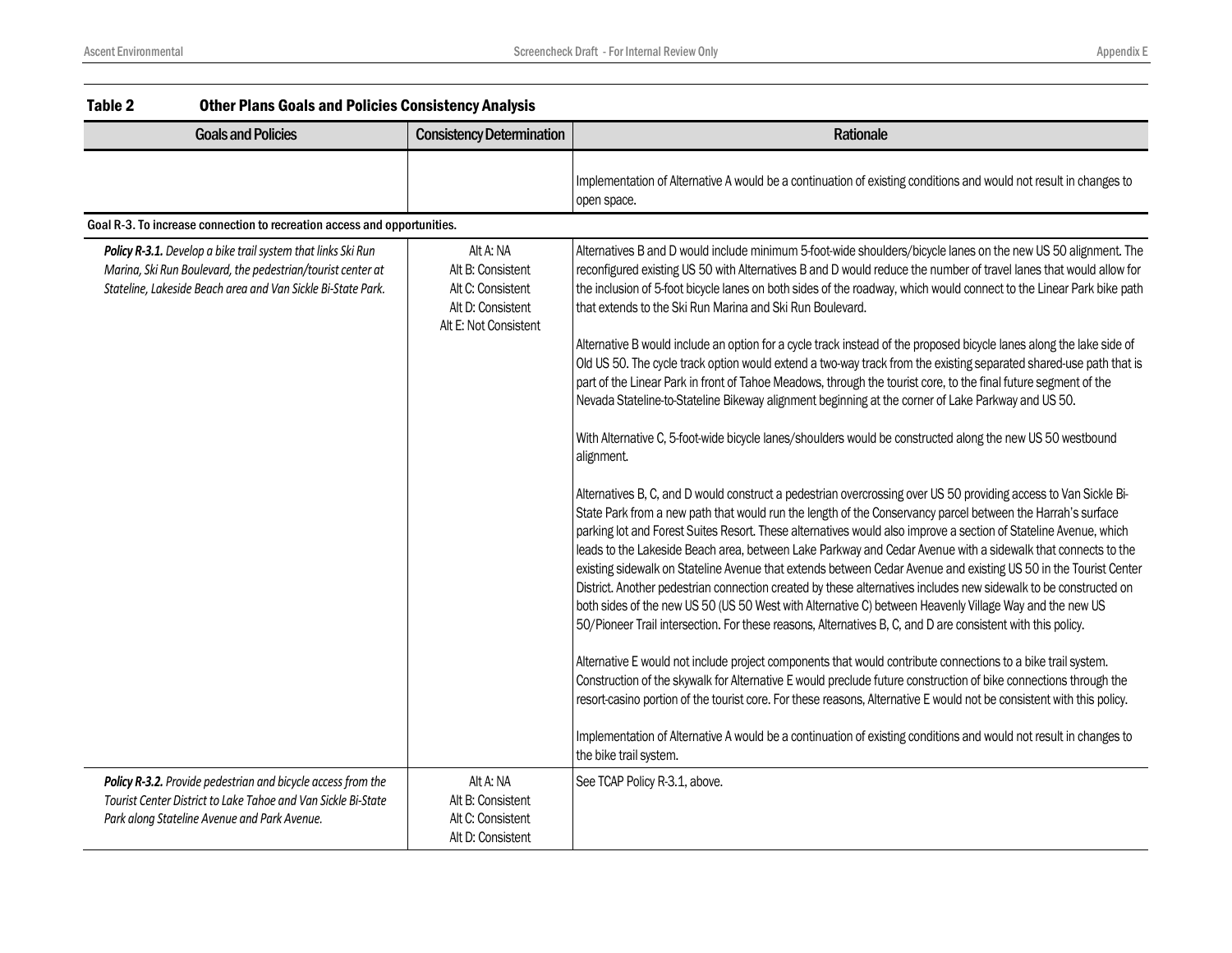| TANIC 4<br><u>ULIIEI FIAIIS QUAIS AIIU FUIILIES CUIISISLEIILY AIIAIVSIS</u>                                                                                                                    |                                                                                               |                                                                                                                                                                                                                                                                                                                                                                                                                                                                                                                                                                                                                                                                                                                                                                                                                                                                                                      |  |
|------------------------------------------------------------------------------------------------------------------------------------------------------------------------------------------------|-----------------------------------------------------------------------------------------------|------------------------------------------------------------------------------------------------------------------------------------------------------------------------------------------------------------------------------------------------------------------------------------------------------------------------------------------------------------------------------------------------------------------------------------------------------------------------------------------------------------------------------------------------------------------------------------------------------------------------------------------------------------------------------------------------------------------------------------------------------------------------------------------------------------------------------------------------------------------------------------------------------|--|
| <b>Goals and Policies</b>                                                                                                                                                                      | <b>Consistency Determination</b>                                                              | Rationale                                                                                                                                                                                                                                                                                                                                                                                                                                                                                                                                                                                                                                                                                                                                                                                                                                                                                            |  |
|                                                                                                                                                                                                | Alt E: Consistent                                                                             |                                                                                                                                                                                                                                                                                                                                                                                                                                                                                                                                                                                                                                                                                                                                                                                                                                                                                                      |  |
| Policy R-3.3. Install an integrated way-finding signage system<br>to direct bicycles and pedestrians to recreation opportunities<br>and the Lake.                                              | Alt A: NA<br>Alt B: Consistent<br>Alt C: Consistent<br>Alt D: Consistent<br>Alt E: Consistent | See Regional Plan Policy T-2.7, above.                                                                                                                                                                                                                                                                                                                                                                                                                                                                                                                                                                                                                                                                                                                                                                                                                                                               |  |
| Goal R-5. To create public gathering spaces for visitors and residents to meet, socialize, relax and interact.                                                                                 |                                                                                               |                                                                                                                                                                                                                                                                                                                                                                                                                                                                                                                                                                                                                                                                                                                                                                                                                                                                                                      |  |
| Policy R-5.1. Require projects over 50,000 square feet within<br>the TSC-C district to provide informal gathering areas and<br>places for community activities and performances.               | Alt A: NA<br>Alt B: Consistent<br>Alt C: Consistent<br>Alt D: Consistent<br>Alt E: NA         | No specific site plans have been prepared yet for the potential mixed-use development; therefore, specific informal<br>gathering areas or plazas have not yet been identified. Each individual mixed-use development sites would not<br>exceed 50,000 square feet of commercial floor area. If two or more of these sites are proposed to be constructed<br>as part of one project, then the potential mixed-use development would be required to meet the requirements of<br>this policy. At the time an application is submitted to the city for the potential mixed-use development, the project<br>proponent would undergo project-level environmental review in which the project would be required to<br>demonstrate consistency with this policy, if applicable.<br>Alternatives A and E do not propose any new development. Therefore, Policy R-5.1 does not apply to these<br>alternatives. |  |
|                                                                                                                                                                                                |                                                                                               | Public/Quasi-Public Facilities and Services                                                                                                                                                                                                                                                                                                                                                                                                                                                                                                                                                                                                                                                                                                                                                                                                                                                          |  |
| Goal PS-1. To improve public and quasi-public facilities in the Tourist Core.                                                                                                                  |                                                                                               |                                                                                                                                                                                                                                                                                                                                                                                                                                                                                                                                                                                                                                                                                                                                                                                                                                                                                                      |  |
| Policy PS-1.2. Locate appropriate public service facilities within<br>the Tourist Core so as to increase pedestrian/bicycle<br>transportation and serve as a catalyst for private development. | Alt A: NA<br>Alt B: Consistent<br>Alt C: Consistent<br>Alt D: Consistent<br>Alt E: Consistent | See Regional Plan Policy LU-3.3, above.                                                                                                                                                                                                                                                                                                                                                                                                                                                                                                                                                                                                                                                                                                                                                                                                                                                              |  |
|                                                                                                                                                                                                |                                                                                               | <b>City of South Lake Tahoe General Plan</b>                                                                                                                                                                                                                                                                                                                                                                                                                                                                                                                                                                                                                                                                                                                                                                                                                                                         |  |
|                                                                                                                                                                                                |                                                                                               | <b>Land Use and Community Design Element</b>                                                                                                                                                                                                                                                                                                                                                                                                                                                                                                                                                                                                                                                                                                                                                                                                                                                         |  |
| <b>Land Use</b>                                                                                                                                                                                |                                                                                               |                                                                                                                                                                                                                                                                                                                                                                                                                                                                                                                                                                                                                                                                                                                                                                                                                                                                                                      |  |
| pedestrian-oriented places that serve the needs of both residents and visitors.                                                                                                                |                                                                                               | Goal LU-2. To focus future commercial, multi-family residential, tourist, civic, and social gathering space development in community plan areas in order to maximize incentives and create transit-, bicycle-, and                                                                                                                                                                                                                                                                                                                                                                                                                                                                                                                                                                                                                                                                                   |  |
| <b>Policy LU-2.12.</b> Stateline Node Purpose. The City shall ensure                                                                                                                           | Alt A: NA                                                                                     | See Regional Plan Policy LU-1.2, above.                                                                                                                                                                                                                                                                                                                                                                                                                                                                                                                                                                                                                                                                                                                                                                                                                                                              |  |

Alt B: Consistent Alt C: Consistent Alt D: Consistent

| Table 2 | <b>Other Plans Goals and Policies Consistency Analysis</b> |  |
|---------|------------------------------------------------------------|--|
|---------|------------------------------------------------------------|--|

*that the Stateline Node will be an area in the city for touristserving commercial uses, tourist accommodation units, workforce housing (e.g., housing affordable to local workers in*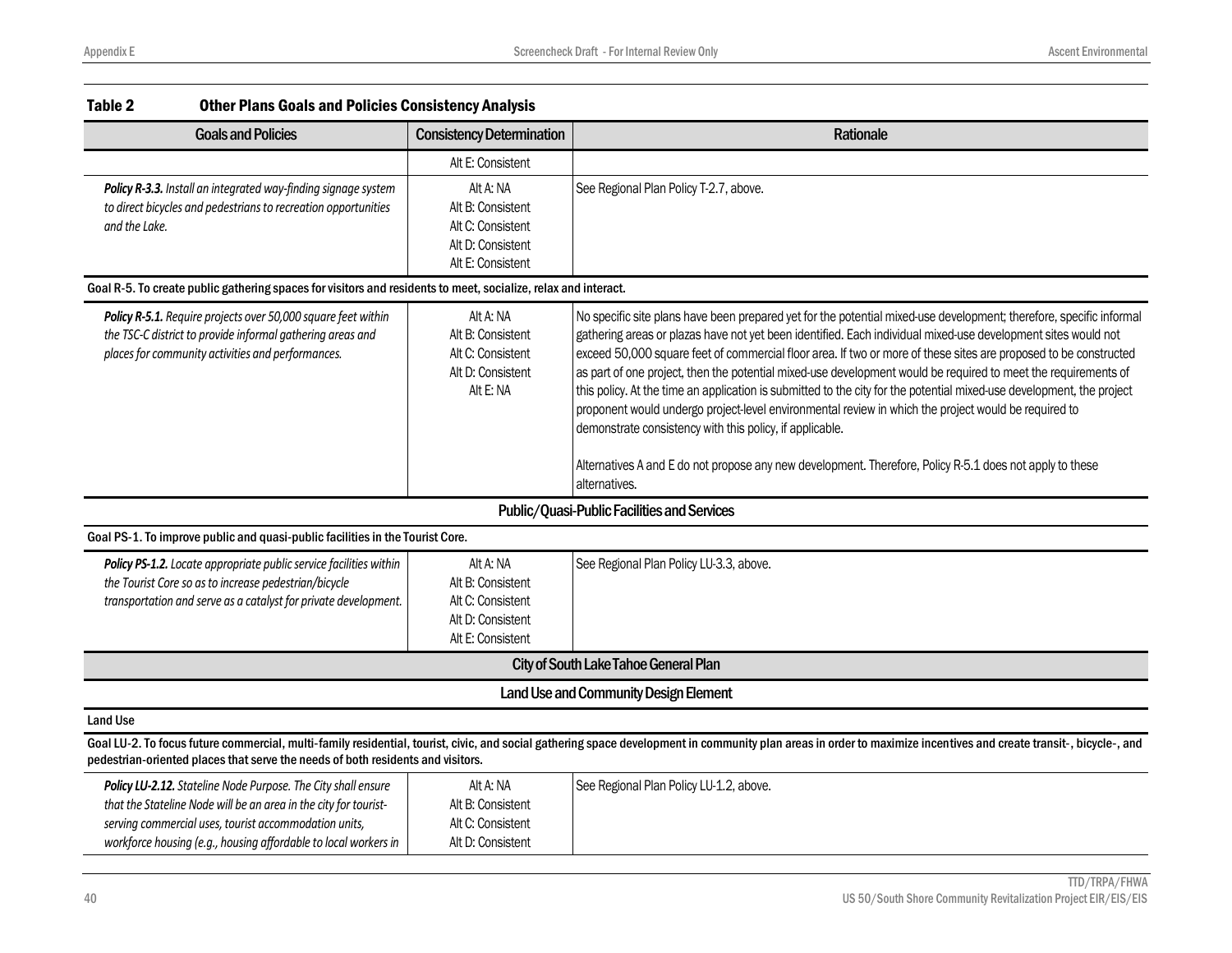| Table 2<br><b>Other Plans Goals and Policies Consistency Analysis</b>                                                                                                                                                                                                                                                                                                                                                                                                                                  |                                                                                                           |                                                                                                                                                                                                                                                                                                                                                                                                                                                                                                                                                                                                                                                                                                                                                                                                                                                                                                                                                                                                                                                                                                                                                                                                                                                                                                                                                                                                                                                                                                                                                                                                                                                                                                                                                                                                                                                                                                                                                                                                                                                                                                                                                                                                                                                                                                                                                                                |
|--------------------------------------------------------------------------------------------------------------------------------------------------------------------------------------------------------------------------------------------------------------------------------------------------------------------------------------------------------------------------------------------------------------------------------------------------------------------------------------------------------|-----------------------------------------------------------------------------------------------------------|--------------------------------------------------------------------------------------------------------------------------------------------------------------------------------------------------------------------------------------------------------------------------------------------------------------------------------------------------------------------------------------------------------------------------------------------------------------------------------------------------------------------------------------------------------------------------------------------------------------------------------------------------------------------------------------------------------------------------------------------------------------------------------------------------------------------------------------------------------------------------------------------------------------------------------------------------------------------------------------------------------------------------------------------------------------------------------------------------------------------------------------------------------------------------------------------------------------------------------------------------------------------------------------------------------------------------------------------------------------------------------------------------------------------------------------------------------------------------------------------------------------------------------------------------------------------------------------------------------------------------------------------------------------------------------------------------------------------------------------------------------------------------------------------------------------------------------------------------------------------------------------------------------------------------------------------------------------------------------------------------------------------------------------------------------------------------------------------------------------------------------------------------------------------------------------------------------------------------------------------------------------------------------------------------------------------------------------------------------------------------------|
| <b>Goals and Policies</b>                                                                                                                                                                                                                                                                                                                                                                                                                                                                              | <b>Consistency Determination</b>                                                                          | Rationale                                                                                                                                                                                                                                                                                                                                                                                                                                                                                                                                                                                                                                                                                                                                                                                                                                                                                                                                                                                                                                                                                                                                                                                                                                                                                                                                                                                                                                                                                                                                                                                                                                                                                                                                                                                                                                                                                                                                                                                                                                                                                                                                                                                                                                                                                                                                                                      |
| all industries), and affordable housing. The City should work<br>with property owners to transform the Node into a pedestrian<br>center served by transit that connects community resources,<br>visitor facilities, recreation, and Lake Tahoe.                                                                                                                                                                                                                                                        | Alt E: Consistent                                                                                         |                                                                                                                                                                                                                                                                                                                                                                                                                                                                                                                                                                                                                                                                                                                                                                                                                                                                                                                                                                                                                                                                                                                                                                                                                                                                                                                                                                                                                                                                                                                                                                                                                                                                                                                                                                                                                                                                                                                                                                                                                                                                                                                                                                                                                                                                                                                                                                                |
| Goal LU-3. To encourage the creation of more complete and well-designed neighborhoods that promote livability, safety, and sustainability.                                                                                                                                                                                                                                                                                                                                                             |                                                                                                           |                                                                                                                                                                                                                                                                                                                                                                                                                                                                                                                                                                                                                                                                                                                                                                                                                                                                                                                                                                                                                                                                                                                                                                                                                                                                                                                                                                                                                                                                                                                                                                                                                                                                                                                                                                                                                                                                                                                                                                                                                                                                                                                                                                                                                                                                                                                                                                                |
| Policy LU-3.1. Complete Neighborhoods. The City shall promote<br>complete and distinct neighborhoods that promote walking to<br>services, biking, and transit use; foster community pride;<br>enhance neighborhood identity; ensure public safety; and are<br>family-friendly.                                                                                                                                                                                                                         | Alt A: NA<br>Alt B: Consistent<br>Alt C: Consistent<br>Alt D: Consistent<br>Alt E: Consistent             | See Regional Plan Policy LU-3.3, above.                                                                                                                                                                                                                                                                                                                                                                                                                                                                                                                                                                                                                                                                                                                                                                                                                                                                                                                                                                                                                                                                                                                                                                                                                                                                                                                                                                                                                                                                                                                                                                                                                                                                                                                                                                                                                                                                                                                                                                                                                                                                                                                                                                                                                                                                                                                                        |
|                                                                                                                                                                                                                                                                                                                                                                                                                                                                                                        |                                                                                                           | Goal LU-11. To ensure the fair treatment of all visitors and residents, regardless of race, culture, and income with respect to land use and environmental decisions.                                                                                                                                                                                                                                                                                                                                                                                                                                                                                                                                                                                                                                                                                                                                                                                                                                                                                                                                                                                                                                                                                                                                                                                                                                                                                                                                                                                                                                                                                                                                                                                                                                                                                                                                                                                                                                                                                                                                                                                                                                                                                                                                                                                                          |
| Policy LU-11.1. Environmental Justice. The City shall ensure the<br>fair treatment of people of all races, cultures, and incomes with<br>respect to the development, adoption, implementation, and<br>enforcement of land use and environmental laws, regulations,<br>and policies. The City shall ensure that no part of the<br>community suffers disproportionately from adverse human<br>health or environmental effects, and all residents live in a<br>clean, healthy, and sustainable community. | Alt A: NA<br>Alt B: Not Consistent<br>Alt C: Not Consistent<br>Alt D: Not Consistent<br>Alt E: Consistent | See Regional Plan Policy HS-1.4, above.<br>Environmental justice effects of the project area addressed in Section 3.4.3, "Environmental Justice." As described<br>therein, the environmental review process has included community outreach and public involvement and would<br>result in project benefits related to implementation of Alternatives B, C, and D would result in beneficial impacts on<br>bicycle/pedestrian infrastructure and connectivity (see Impact 3.6-4); improvements in transit operations (see<br>Impact 3.6-5); and improvements in vehicular, pedestrian, and bicycle safety (see Impact 3.6-7). Alternatives B and<br>D would result in LOS improvements at several intersections compared to existing conditions (see Impact 3.6-1). As<br>part of the project planning and development process that has occurred over the past several years, measures<br>have been incorporated into the project to avoid or minimize impacts to the surrounding community. The potential<br>mixed-use development that is proposed in addition to the roadway improvements was developed to address the<br>displacement impacts of the roadway improvements. The potential mixed-use development would also meet the<br>desire of displaced residents to be relocated to housing that is nearby their existing home. However, Alternatives B,<br>C, and D would result in traffic noise and community character and cohesion impacts that could not be mitigated<br>and are unavoidable significant adverse environmental impacts, for the purposes of CEQA and TRPA, that would<br>disproportionately affect the minority and low-income populations. For the purposes of NEPA, these alternatives<br>would result in adverse impacts related to traffic noise and community character and cohesion. For these reasons,<br>Alternatives B, C, and D would not be consistent with Policy LU-11.1.<br>Alternative E would be limited to the portion of the tourist core that contains the resort-casinos and the areas<br>directly adjacent to either end of the resort-casinos. Alternative E would not result in any disproportionate direct or<br>indirect effects on a minority population. Alternative E would be consistent with this policy.<br>Alternative A would be a continuation of existing conditions; therefore, this policy is not applicable. |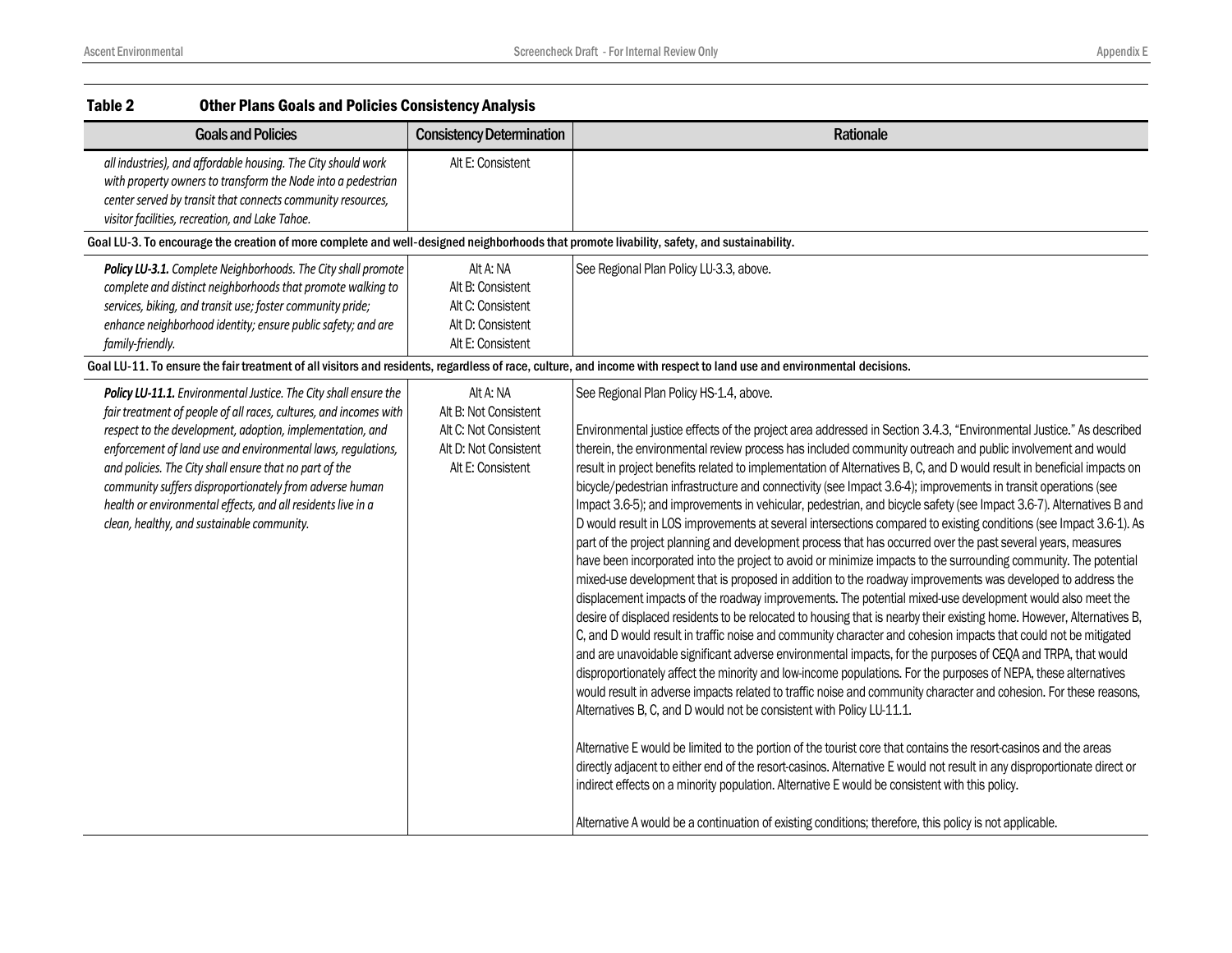| Table 2                          | <b>Other Plans Goals and Policies Consistency Analysis</b>                                                                                                                                                                                          |                                                                                               |                                                                                                                                                                                                                                                                                                                                                                                                                                                                                                                                                                                                                                                                                                                           |
|----------------------------------|-----------------------------------------------------------------------------------------------------------------------------------------------------------------------------------------------------------------------------------------------------|-----------------------------------------------------------------------------------------------|---------------------------------------------------------------------------------------------------------------------------------------------------------------------------------------------------------------------------------------------------------------------------------------------------------------------------------------------------------------------------------------------------------------------------------------------------------------------------------------------------------------------------------------------------------------------------------------------------------------------------------------------------------------------------------------------------------------------------|
|                                  | <b>Goals and Policies</b>                                                                                                                                                                                                                           | <b>Consistency Determination</b>                                                              | Rationale                                                                                                                                                                                                                                                                                                                                                                                                                                                                                                                                                                                                                                                                                                                 |
|                                  | Policy LU-11.2. Equal Public Participation. The City shall ensure<br>that all community residents have meaningful opportunities to<br>participate in the decision-making process.                                                                   | Alt A: NA<br>Alt B: Consistent<br>Alt C: Consistent<br>Alt D: Consistent<br>Alt E: Consistent | As described in "Environmental Justice Outreach" in Section 3.4, "Community Impacts," the environmental review<br>process has included, and is required by federal agencies for projects that would receive federal funding to include,<br>public involvement activities that has targeted potentially affected minority and low-income populations. For these<br>reasons, Alternatives B, C, D, and E are consistent with this policy.<br>Alternative A would be a continuation of existing conditions; therefore, this policy is not applicable.                                                                                                                                                                        |
|                                  |                                                                                                                                                                                                                                                     |                                                                                               | <b>Recreation and Open Space Element</b>                                                                                                                                                                                                                                                                                                                                                                                                                                                                                                                                                                                                                                                                                  |
|                                  |                                                                                                                                                                                                                                                     |                                                                                               | Goal ROS-1. To maintain and expand South Lake Tahoe's public park system and recreational opportunities to meet the needs of residents, employees, and visitors.                                                                                                                                                                                                                                                                                                                                                                                                                                                                                                                                                          |
| life for residents and visitors. | Policy ROS-1.2. Recreational Opportunity Access Improvement.<br>The City shall improve connections and access to a wide range<br>of recreational opportunities, which will improve the quality of                                                   | Alt A: NA<br>Alt B: Consistent<br>Alt C: Consistent<br>Alt D: Consistent<br>Alt E: Consistent | See Regional Plan Policy R-4.2, above.                                                                                                                                                                                                                                                                                                                                                                                                                                                                                                                                                                                                                                                                                    |
|                                  | Policy ROS-1.10. Public Trail Incorporation in Private<br>Developments. The City shall require public trails and plazas to<br>be incorporated in the development and redevelopment of<br>commercial, industrial, public, and multi-family projects. | Alt A: NA<br>Alt B: Consistent<br>Alt C: Consistent<br>Alt D: Consistent<br>Alt E: NA         | See TCAP Policy R-5.1, above.<br>In general, the potential mixed-use development sites would be relatively small in nature and would be located<br>along roadways that would include upgraded or new sidewalk facilities. Due to their size, most of the mixed-use<br>development sites are not conducive for incorporating new public trails. As part of Alternatives B and C, the existing<br>linear park would be extended along the northwestern edge of potential mixed-use development Site 1. For these<br>reasons, Alternatives B, C, and D would be consistent with this policy.<br>Alternatives A and E do not propose any new development. Therefore, Policy ROS-1.10 does not apply to these<br>alternatives. |
|                                  |                                                                                                                                                                                                                                                     |                                                                                               | <b>Housing Element</b>                                                                                                                                                                                                                                                                                                                                                                                                                                                                                                                                                                                                                                                                                                    |
|                                  | Goal HE-1. To provide housing opportunities for South Lake Tahoe residents of all economic levels.                                                                                                                                                  |                                                                                               |                                                                                                                                                                                                                                                                                                                                                                                                                                                                                                                                                                                                                                                                                                                           |
|                                  | Policy 1-6. The City shall encourage the production of housing<br>as part of mixed-use projects in commercial nodes, Town<br>Centers and Regional Centers and any other high-density area<br>that may be identified in the future                   | Alt A: NA<br>Alt B: Consistent<br>Alt C: Consistent<br>Alt D: Consistent<br>Alt E: NA         | See Regional Plan Policies LU-1.2 and HS-1.4 and TCAP Policy LU-3.1, above.                                                                                                                                                                                                                                                                                                                                                                                                                                                                                                                                                                                                                                               |

Alt A: NA Alt B: Consistent See Regional Plan Policies LU-1.2 and HS-1.4 and TCAP Policy LU-3.1, above.

*Policy 1-7. The City shall direct high-density residential development to sites located within walking distance of public*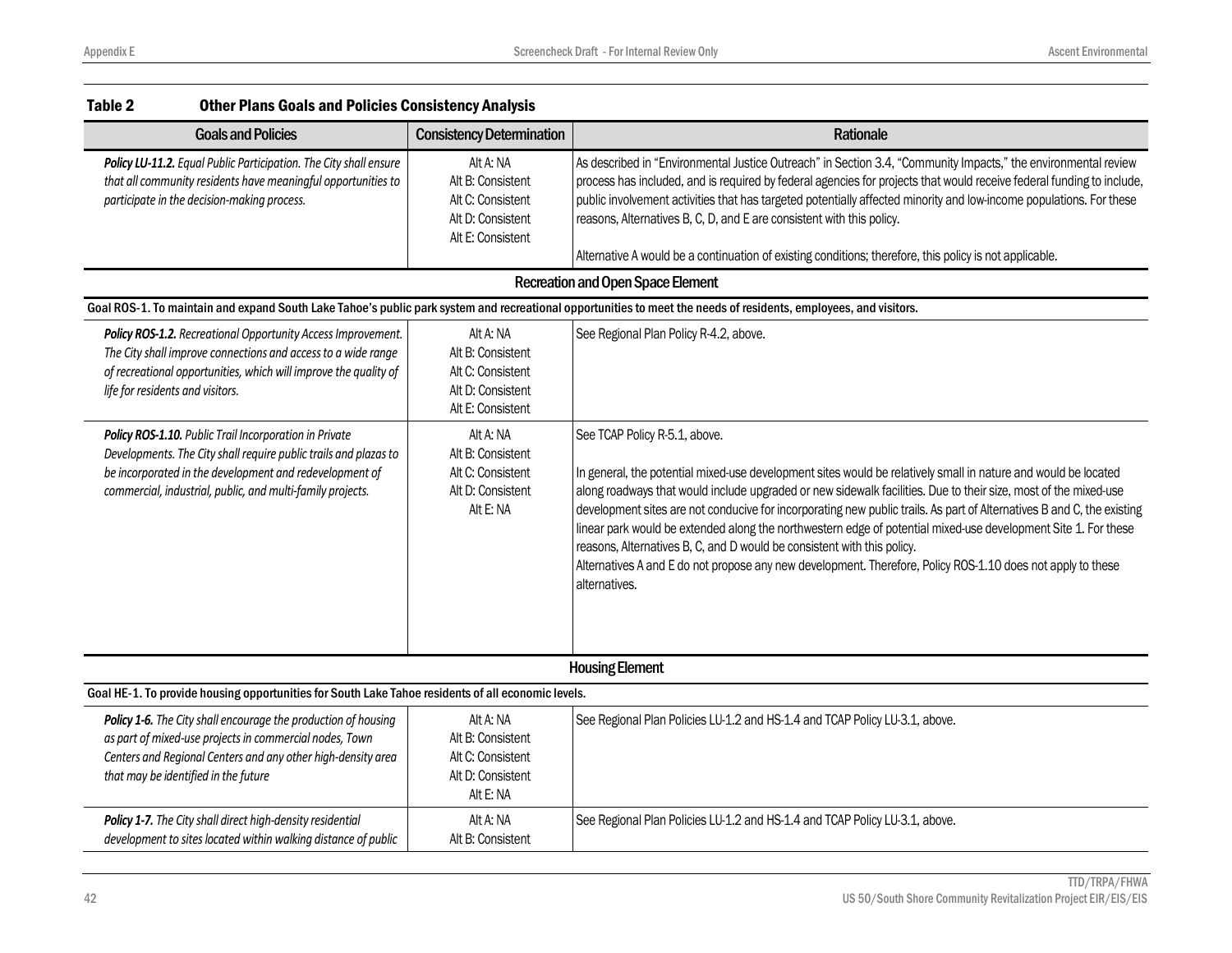| Table 2<br><b>Other Plans Goals and Policies Consistency Analysis</b>                                                                                                                                                                                                                                                                                                                                             |                                                                                       |                                                                                                                                                                                                                                                                                                                                                                                                                                                                                                     |
|-------------------------------------------------------------------------------------------------------------------------------------------------------------------------------------------------------------------------------------------------------------------------------------------------------------------------------------------------------------------------------------------------------------------|---------------------------------------------------------------------------------------|-----------------------------------------------------------------------------------------------------------------------------------------------------------------------------------------------------------------------------------------------------------------------------------------------------------------------------------------------------------------------------------------------------------------------------------------------------------------------------------------------------|
| <b>Goals and Policies</b>                                                                                                                                                                                                                                                                                                                                                                                         | <b>Consistency Determination</b>                                                      | Rationale                                                                                                                                                                                                                                                                                                                                                                                                                                                                                           |
| transit and services. The City shall consider minimum density<br>requirements in these areas.                                                                                                                                                                                                                                                                                                                     | Alt C: Consistent<br>Alt D: Consistent<br>Alt E: NA                                   |                                                                                                                                                                                                                                                                                                                                                                                                                                                                                                     |
| Policy 1-8. The City shall support the establishment of<br>Pedestrian and Transit-Oriented Development districts in which<br>developers of mixed-use and high-density residential<br>developments shall receive incentives (i.e., increased density,<br>height, commercial floor area, residential allocations, and the<br>ability to subdivide into condominiums).                                               | Alt A: NA<br>Alt B: Consistent<br>Alt C: Consistent<br>Alt D: Consistent<br>Alt E: NA | See Regional Plan Policies LU-1.2, HS-1.1, and HS-1.4 and TCAP Policy LU-3.1, above.                                                                                                                                                                                                                                                                                                                                                                                                                |
| Goal HE-2. To encourage construction and maintenance of affordable and/or workforce housing in South Lake Tahoe.                                                                                                                                                                                                                                                                                                  |                                                                                       |                                                                                                                                                                                                                                                                                                                                                                                                                                                                                                     |
| Policy 2-2. The City shall enable opportunities for deed-<br>restricted affordable ownership housing to ensure long-term<br>affordability.                                                                                                                                                                                                                                                                        | Alt A: NA<br>Alt B: Consistent<br>Alt C: Consistent<br>Alt D: Consistent<br>Alt E: NA | See Regional Plan Policies HS-1.1 and HS-1.4, above.                                                                                                                                                                                                                                                                                                                                                                                                                                                |
| Policy 2-3. The City shall encourage a range of housing options<br>so that people who work in South Lake Tahoe can choose to<br>live in the city.                                                                                                                                                                                                                                                                 | Alt A: NA<br>Alt B: Consistent<br>Alt C: Consistent<br>Alt D: Consistent<br>Alt E: NA | See Regional Plan Policies HS-1.1 and HS-1.4, above.                                                                                                                                                                                                                                                                                                                                                                                                                                                |
| Policy 2-6. The City shall ensure that deed-restricted affordable<br>housing is created using attractive, long-lasting, low-<br>maintenance materials.                                                                                                                                                                                                                                                            | Alt A: NA<br>Alt B: Consistent<br>Alt C: Consistent<br>Alt D: Consistent<br>Alt E: NA | The potential mixed-use development proposed by Alternatives B, C, and D would need to comply with all<br>applicable design standards and guidelines. Additional project-level environmental review for a specific proposal for<br>the mixed-use development proposed by Alternatives B, C, and D would also be required to demonstrate<br>consistency with this policy.<br>Alternatives A and E do not propose any new development. Therefore, Policy 2-6 does not apply to these<br>alternatives. |
| Goal HE-3. To preserve and enhance the existing supply of housing.                                                                                                                                                                                                                                                                                                                                                |                                                                                       |                                                                                                                                                                                                                                                                                                                                                                                                                                                                                                     |
| Policy 3-4. The City shall take all reasonable steps to ensure<br>that proposed redevelopment, mobile home park closures or<br>subdivisions do not result in the displacement of persons of low<br>and moderate income. In the case of displacement, project<br>applicants shall be required to relocate low- and moderate-<br>income tenants and/or replace the lost low- and moderate-<br>income housing units. | Alt A: NA<br>Alt B: Consistent<br>Alt C: Consistent<br>Alt D: Consistent<br>Alt E: NA | See Regional Plan Policy HS-1.4, above.                                                                                                                                                                                                                                                                                                                                                                                                                                                             |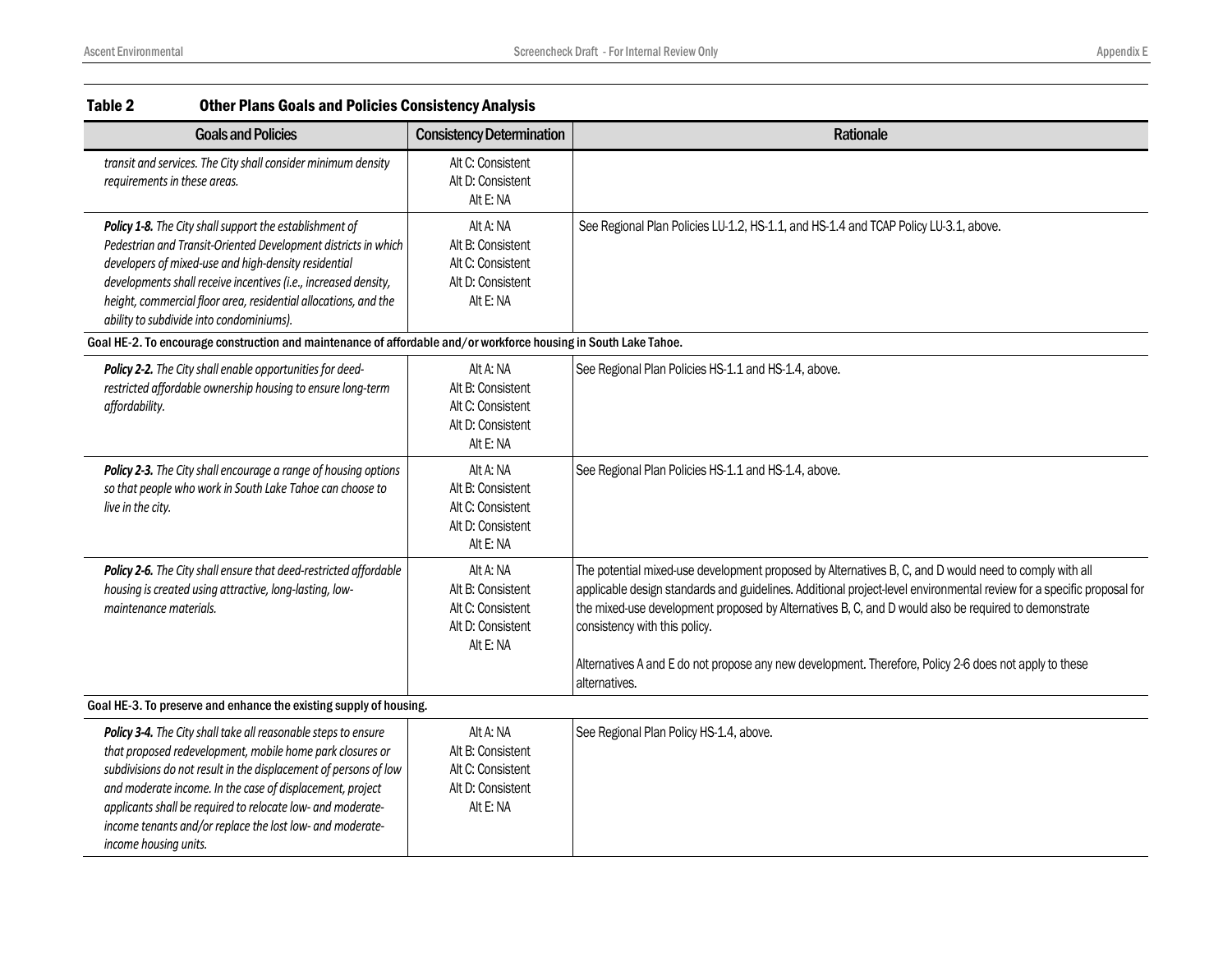| Table 2<br><b>Other Plans Goals and Policies Consistency Analysis</b>                                                                                                                                                                                                                                                                                                                                                                                                                                                           |                                                                                                   |                                                                                                                                                                                                               |
|---------------------------------------------------------------------------------------------------------------------------------------------------------------------------------------------------------------------------------------------------------------------------------------------------------------------------------------------------------------------------------------------------------------------------------------------------------------------------------------------------------------------------------|---------------------------------------------------------------------------------------------------|---------------------------------------------------------------------------------------------------------------------------------------------------------------------------------------------------------------|
| <b>Goals and Policies</b>                                                                                                                                                                                                                                                                                                                                                                                                                                                                                                       | <b>Consistency Determination</b>                                                                  | Rationale                                                                                                                                                                                                     |
| disability, or economic level.                                                                                                                                                                                                                                                                                                                                                                                                                                                                                                  |                                                                                                   | Goal HE-5. To provide decent housing and quality living environment for all South Lake Tahoe residents regardless of age, race, religion, sex, sexual orientation, marital status, ancestry, national origin, |
| Policy 5-1. The City shall promote housing opportunities for all<br>persons regardless of source of income, age, race, religion, sex,<br>sexual orientation, marital/familial status, national origin,<br>disability, economic level, or other barriers that prevent choice<br>in housing.                                                                                                                                                                                                                                      | Alt A: NA<br>Alt B: Consistent<br>Alt C: Consistent<br>Alt D: Consistent<br>Alt E: NA             | See Regional Plan Policy HS-1.4, above.                                                                                                                                                                       |
|                                                                                                                                                                                                                                                                                                                                                                                                                                                                                                                                 |                                                                                                   | <b>Transportation and Circulation Element</b>                                                                                                                                                                 |
| alternative transportation modes.                                                                                                                                                                                                                                                                                                                                                                                                                                                                                               |                                                                                                   | Goal TC-1. To develop a transportation network that provides an efficient, comprehensive, and well-maintained roadway system that accommodates vehicular travel while encouraging expanded use of             |
| TC-1.2. Level of Service Standard: The City shall establish a<br>minimum Level of Service (LOS) Standard "D" for all City streets<br>and intersections. Up to four hours per day of LOS "E" shall be<br>considered acceptable. LOS shall be considered based on<br>average delay for the intersection as a whole for signalized<br>intersections, and for the worst approach for intersections<br>controlled by stop signs or roundabouts. LOS shall be evaluated<br>for a busy, but not peak traffic, day in the peak seasons. | Alt A: NA<br>Alt B: Consistent<br>Alt C: Not Consistent<br>Alt D: Consistent<br>Alt E: Consistent | See Regional Plan Policy T-10.7, above.                                                                                                                                                                       |
| Policy TC-1.7. Highway 50 Relocation Project. The City shall<br>coordinate efforts with Caltrans and the Tahoe Transportation<br>District to relocate Highway 50 to south of Heavenly Village in<br>the Stateline Community Plan area. This will allow for reduced<br>numbers of travel lanes on Highway 50 between Pioneer Trail<br>and Stateline, creation of a dedicated transit lane, and<br>enhancement of bicycle and pedestrian amenities.                                                                               | Alt A: NA<br>Alt B: Consistent<br>Alt C: Consistent<br>Alt D: Consistent<br>Alt E: Not Consistent | See Regional Plan Policy FIN-4.1, above.                                                                                                                                                                      |
|                                                                                                                                                                                                                                                                                                                                                                                                                                                                                                                                 |                                                                                                   | Public/Quasi-Public Facilities and Services Element                                                                                                                                                           |
| Goal PQP-1. To ensure the timely maintenance, expansion, and upgrade of public facilities and services for the entire community.                                                                                                                                                                                                                                                                                                                                                                                                |                                                                                                   |                                                                                                                                                                                                               |
| Policy PQP-1.7. Ultimate Capacity Needs. The City shall ensure,<br>through the development review process, that public facilities<br>and infrastructure are designed and constructed to meet<br>ultimate capacity needs, pursuant to a master plan, to avoid<br>the need for future replacement to achieve upsizing.                                                                                                                                                                                                            | Alt A: NA<br>Alt B: Consistent<br>Alt C: Consistent<br>Alt D: Consistent<br>Alt E: Consistent     | See Regional Plan Policies WQ-3.11, PS-2.1, and PS-3.1, above.                                                                                                                                                |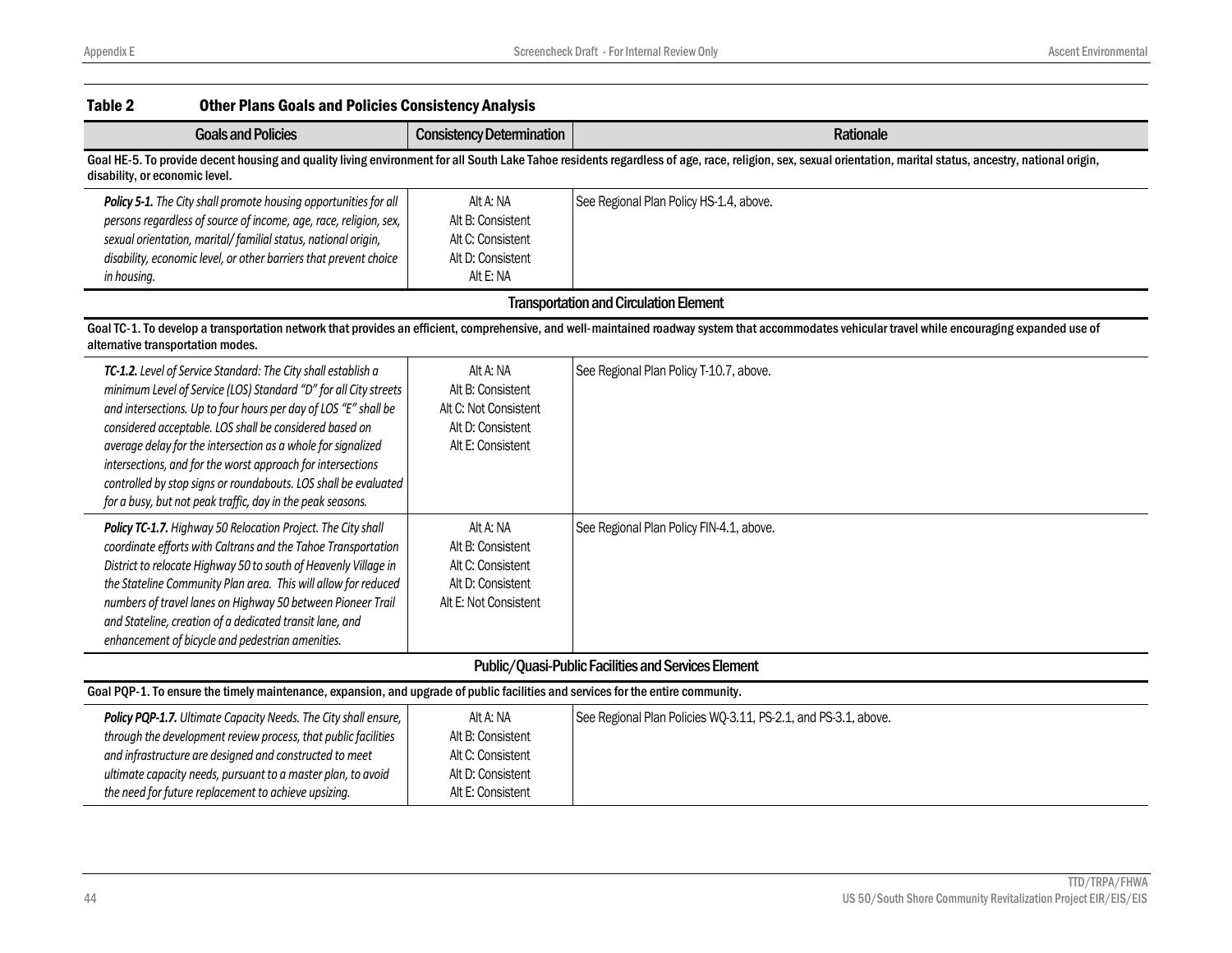| Table 2           | <b>Other Plans Goals and Policies Consistency Analysis</b>                                                                                                                                                                                                                                                                   |                                                                                                               |                                                                                                                                                                                                                                                                                                                                                                                                                                                                                                                                                                                                                                                                                                                                                                                                                                                                                                                                                                                                                                                                                                                                                                                                                                                                                                        |
|-------------------|------------------------------------------------------------------------------------------------------------------------------------------------------------------------------------------------------------------------------------------------------------------------------------------------------------------------------|---------------------------------------------------------------------------------------------------------------|--------------------------------------------------------------------------------------------------------------------------------------------------------------------------------------------------------------------------------------------------------------------------------------------------------------------------------------------------------------------------------------------------------------------------------------------------------------------------------------------------------------------------------------------------------------------------------------------------------------------------------------------------------------------------------------------------------------------------------------------------------------------------------------------------------------------------------------------------------------------------------------------------------------------------------------------------------------------------------------------------------------------------------------------------------------------------------------------------------------------------------------------------------------------------------------------------------------------------------------------------------------------------------------------------------|
|                   | <b>Goals and Policies</b>                                                                                                                                                                                                                                                                                                    | <b>Consistency Determination</b>                                                                              | Rationale                                                                                                                                                                                                                                                                                                                                                                                                                                                                                                                                                                                                                                                                                                                                                                                                                                                                                                                                                                                                                                                                                                                                                                                                                                                                                              |
|                   | Goal PQP-4. To protect water quality of streams and Lake Tahoe by reducing pollutant loads associated with urban stormwater runoff.                                                                                                                                                                                          |                                                                                                               |                                                                                                                                                                                                                                                                                                                                                                                                                                                                                                                                                                                                                                                                                                                                                                                                                                                                                                                                                                                                                                                                                                                                                                                                                                                                                                        |
| quality measures. | Policy PQP-4.3. Stormwater Detention/Retention. The City<br>shall require all projects to either detain or retain stormwater<br>runoff on-site whenever physically possible and economically<br>efficient or, if not possible or efficient, to contribute to the<br>construction and long-term maintenance of off-site water | Alt A: NA<br>Alt B: Consistent<br>Alt C: Consistent<br>Alt D: Consistent<br>Alt E: Consistent                 | See Regional Plan Policy WQ-3-11, above.                                                                                                                                                                                                                                                                                                                                                                                                                                                                                                                                                                                                                                                                                                                                                                                                                                                                                                                                                                                                                                                                                                                                                                                                                                                               |
|                   | Goal PQP-5: To deter crime and to meet the growing demands for police services in South Lake Tahoe                                                                                                                                                                                                                           |                                                                                                               |                                                                                                                                                                                                                                                                                                                                                                                                                                                                                                                                                                                                                                                                                                                                                                                                                                                                                                                                                                                                                                                                                                                                                                                                                                                                                                        |
|                   | Policy PQP-5.1. The City shall continue to provide adequate<br>police protection and law enforcement by maintaining a<br>police department capable of meeting the needs of the<br>entire community today and in the future.                                                                                                  | Alt A: NA<br>Alt B: Consistent<br>Alt C: Consistent<br>Alt D: Consistent<br>Alt E: Consistent                 | See Regional Plan Policy PS-4.1, above.                                                                                                                                                                                                                                                                                                                                                                                                                                                                                                                                                                                                                                                                                                                                                                                                                                                                                                                                                                                                                                                                                                                                                                                                                                                                |
|                   | Policy PQP-5.5. The City shall continue to strive for response<br>times of three minutes or less from the time law<br>enforcement resources are dispatched.                                                                                                                                                                  | Alt A: NA<br>Alt B: Consistent<br>Alt C: Consistent<br>Alt D: Consistent<br>Alt E: Consistent                 | See Regional Plan Policy PS-4.1, above.                                                                                                                                                                                                                                                                                                                                                                                                                                                                                                                                                                                                                                                                                                                                                                                                                                                                                                                                                                                                                                                                                                                                                                                                                                                                |
|                   | Goal PQP-6: To deter crime and to meet the growing demands for police services in South Lake Tahoe                                                                                                                                                                                                                           |                                                                                                               |                                                                                                                                                                                                                                                                                                                                                                                                                                                                                                                                                                                                                                                                                                                                                                                                                                                                                                                                                                                                                                                                                                                                                                                                                                                                                                        |
|                   | Policy PQP-6.3. The City shall ensure that any traffic controls<br>and calming measures are designed and installed to<br>minimize impacts on emergency vehicle response.                                                                                                                                                     | Alt A: Not Consistent<br>Alt B: Consistent<br>Alt C: Not Consistent<br>Alt D: Consistent<br>Alt E: Consistent | See Regional Plan Policies T-10.2 and T-10.4, above.<br>Impacts on emergency access are addressed in Impacts 3.6-8 and 3.6-18 in Section 3.6, "Traffic and<br>Transportation." Alternatives B and D would maintain current emergency access routes and points to existing land<br>uses in the study area and even with the narrowing of Old US 50, the improved traffic flow would at the least<br>maintain emergency response time. Alternatives B and D would be consistent with Policy PQP-6.3.<br>With implementation of Alternative C, the change in circulation patterns would result in increased emergency<br>response times due to indirect emergency access routes for some areas and increased congestion along multiple<br>roadway segments. Alternative C would not be consistent with Policy PQP-6.3.<br>With implementation of Alternative E, operational emergency access would be maintained as it currently exists.<br>Alternative E would be consistent with Policy PQP-6.3.<br>Alternative A would be a continuation of existing conditions; however, in 2040, the No Build Alternative would result<br>in traffic conditions worsening to a point to which emergency response times could be affected. For these reasons,<br>Alternative A is not consistent with Policy PQP-6.3. |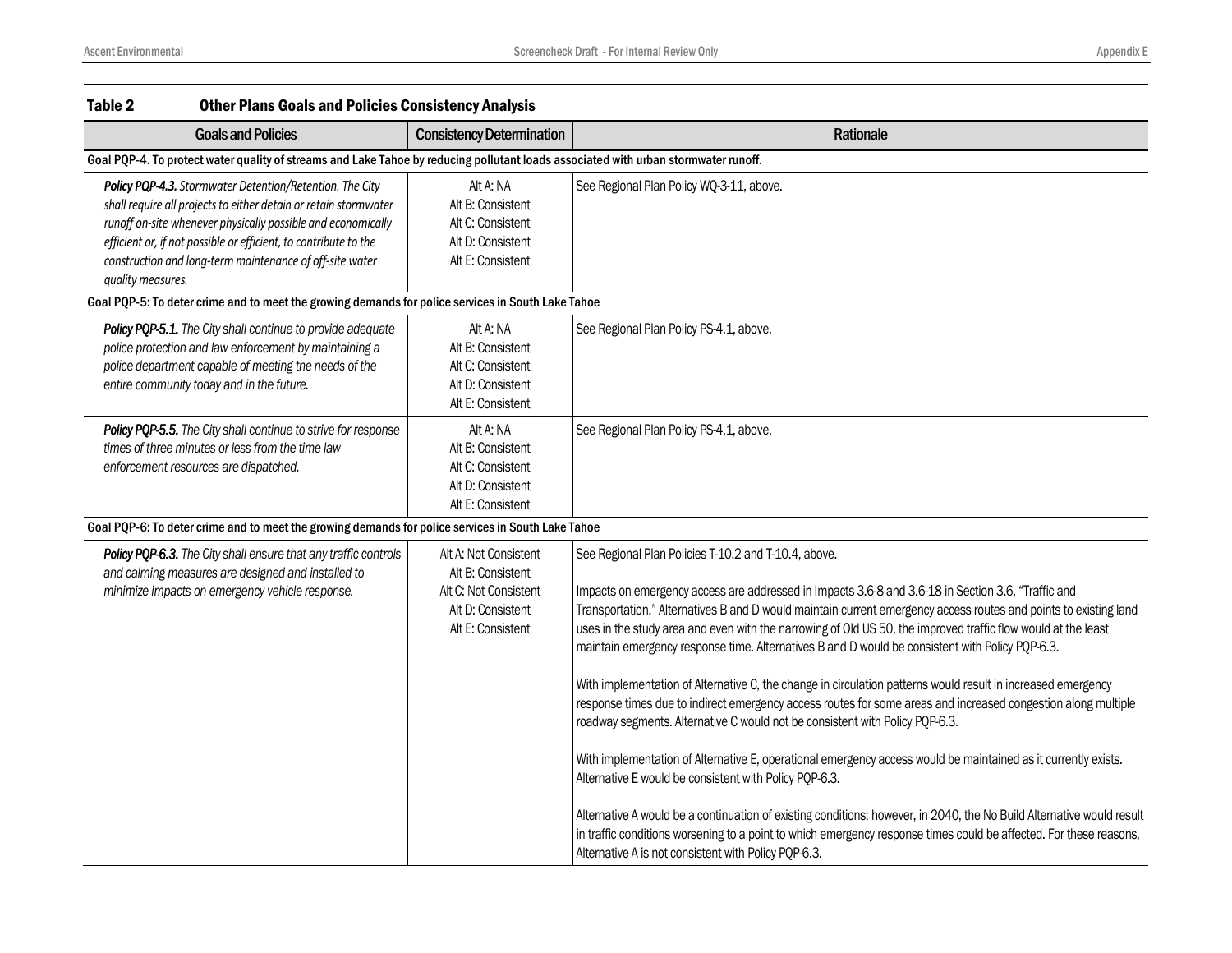| <b>Goals and Policies</b>                                                                                                                                                                                                                                                                                                                                                                                                                                                                                                                                                                                                                                                                                                                                                                                                                                                       | <b>Consistency Determination</b>                                                                              | Rationale                                                                                                                                                                                                                                                                                                                                                                                                                                                                                                                                                                                                                                                                                                                                                                                                               |
|---------------------------------------------------------------------------------------------------------------------------------------------------------------------------------------------------------------------------------------------------------------------------------------------------------------------------------------------------------------------------------------------------------------------------------------------------------------------------------------------------------------------------------------------------------------------------------------------------------------------------------------------------------------------------------------------------------------------------------------------------------------------------------------------------------------------------------------------------------------------------------|---------------------------------------------------------------------------------------------------------------|-------------------------------------------------------------------------------------------------------------------------------------------------------------------------------------------------------------------------------------------------------------------------------------------------------------------------------------------------------------------------------------------------------------------------------------------------------------------------------------------------------------------------------------------------------------------------------------------------------------------------------------------------------------------------------------------------------------------------------------------------------------------------------------------------------------------------|
| Policy PQP-6.6. The City shall strive to maintain the following<br>response times:<br>Still Alarms (Single Engine/Apparatus Response). The<br>$\bullet$<br>responding apparatus shall arrive within a four-minute<br>travel time 90 percent of the time.<br>Fire Incidents (Multiple Apparatus Responses). The initial<br>$\bullet$<br>responding engine/apparatus shall arrive within a four<br>minute travel time 90 percent of the time, and the<br>remaining assigned engines/apparatus shall arrive within<br>a 10-minute travel time 90 percent of the time.<br>Emergency Medical Responses. The initial responding fire<br>$\bullet$<br>apparatus shall arrive within a four-minute travel time 90<br>percent of the time with advanced life support transport<br>(i.e., Paramedic Ambulance) units arriving within a 10 -<br>minute travel time 90 percent of the time. | Alt A: Not Consistent<br>Alt B: Consistent<br>Alt C: Not Consistent<br>Alt D: Consistent<br>Alt E: Consistent | See City of South Lake Tahoe General Plan Policy PQP-6.3, above.                                                                                                                                                                                                                                                                                                                                                                                                                                                                                                                                                                                                                                                                                                                                                        |
| development and maximize energy efficiency.                                                                                                                                                                                                                                                                                                                                                                                                                                                                                                                                                                                                                                                                                                                                                                                                                                     |                                                                                                               | Goal PQP-8: To promote provisions of adequate levels of utility services by private companies and to ensure that these are constructed in a fashion that minimizes their negative effects on surrounding                                                                                                                                                                                                                                                                                                                                                                                                                                                                                                                                                                                                                |
| Policy PQP-8.2. The City shall continue to require underground<br>installation of electrical distribution utility lines in new and<br>substantially remodeled projects as a condition of permit<br>approval, except where infeasible for operational reasons.                                                                                                                                                                                                                                                                                                                                                                                                                                                                                                                                                                                                                   | Alt A: NA<br>Alt B: Consistent<br>Alt C: Consistent<br>Alt D: Consistent<br>Alt E: NA                         | See South Shore Area Plan Policy 5.3, above.                                                                                                                                                                                                                                                                                                                                                                                                                                                                                                                                                                                                                                                                                                                                                                            |
|                                                                                                                                                                                                                                                                                                                                                                                                                                                                                                                                                                                                                                                                                                                                                                                                                                                                                 |                                                                                                               | <b>Health and Safety Element</b>                                                                                                                                                                                                                                                                                                                                                                                                                                                                                                                                                                                                                                                                                                                                                                                        |
| <b>Fire Hazards</b>                                                                                                                                                                                                                                                                                                                                                                                                                                                                                                                                                                                                                                                                                                                                                                                                                                                             |                                                                                                               |                                                                                                                                                                                                                                                                                                                                                                                                                                                                                                                                                                                                                                                                                                                                                                                                                         |
| Goal HS-2. To provide minimize fire hazards and provide fire protection services that maintain a safe and healthy community.                                                                                                                                                                                                                                                                                                                                                                                                                                                                                                                                                                                                                                                                                                                                                    |                                                                                                               |                                                                                                                                                                                                                                                                                                                                                                                                                                                                                                                                                                                                                                                                                                                                                                                                                         |
| Policy HS-2.1. Fire Resistant Construction. The City shall require<br>new, remodeled, and/or rehabilitated developments to be<br>constructed using fire resistant materials, particularly roofing,<br>and state-of-the-art fire prevention techniques.                                                                                                                                                                                                                                                                                                                                                                                                                                                                                                                                                                                                                          | Alt A: NA<br>Alt B: Consistent<br>Alt C: Consistent<br>Alt D: Consistent<br>Alt E: NA                         | Existing, older residential, hotel/motel, and commercial buildings would be removed to construct the roadway<br>improvements and potential mixed-use development proposed by Alternatives B, C, and D. It can be reasonably<br>assumed that many of the older structures are not constructed with up-to-date fire resistant materials. The<br>buildings constructed as part of the potential mixed-use development would incorporate fire-resistant roofs, fire<br>suppression systems, fire-resistant vegetation, and defensible space in accordance with the requirements of the<br>City of South Lake Tahoe. For these reasons, Alternatives B, C, and D would be consistent with Policy HS-2.1.<br>Alternatives A and E do not propose construction of any new buildings; therefore, this policy is not applicable. |
| Policy HS-2.5. Fire Flow Requirements. The City shall require<br>that all new construction meets the minimum fire flow                                                                                                                                                                                                                                                                                                                                                                                                                                                                                                                                                                                                                                                                                                                                                          | For roadway improvements:<br>Alt A: NA                                                                        | Alternatives B, C, and D roadway improvements and Alternatives A and E do not propose to construct any new<br>buildings. Therefore, Policy HS-2.5 is not applicable to these alternatives.                                                                                                                                                                                                                                                                                                                                                                                                                                                                                                                                                                                                                              |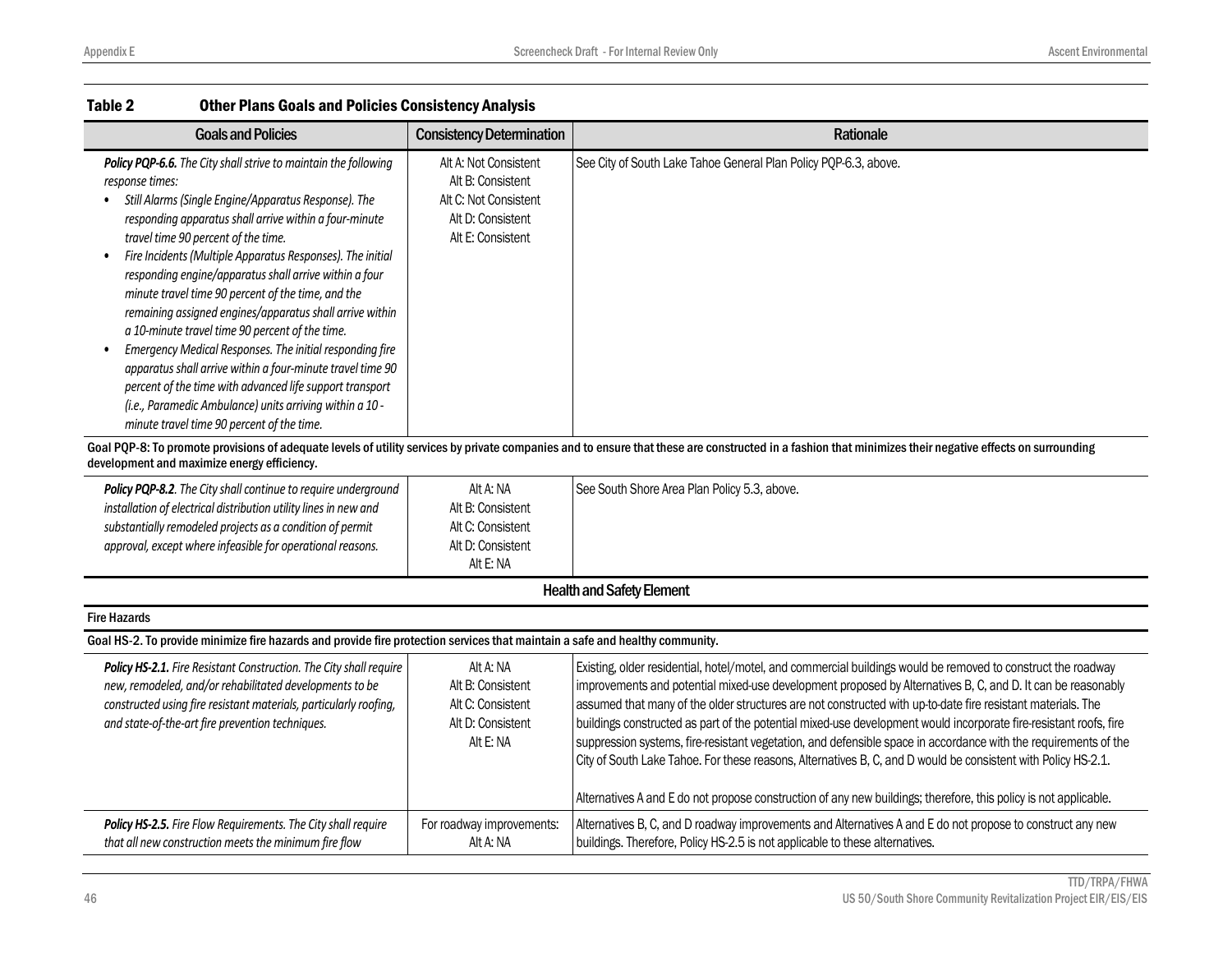| Table 2<br><b>Other Plans Goals and Policies Consistency Analysis</b>                                                                                                                                                                                                                                                 |                                                                                                                                                                                      |                                                                                                                                                                                                                                                                                                                                                                                                                                                                                                                                                                                                                                                                                                                                                 |
|-----------------------------------------------------------------------------------------------------------------------------------------------------------------------------------------------------------------------------------------------------------------------------------------------------------------------|--------------------------------------------------------------------------------------------------------------------------------------------------------------------------------------|-------------------------------------------------------------------------------------------------------------------------------------------------------------------------------------------------------------------------------------------------------------------------------------------------------------------------------------------------------------------------------------------------------------------------------------------------------------------------------------------------------------------------------------------------------------------------------------------------------------------------------------------------------------------------------------------------------------------------------------------------|
| <b>Goals and Policies</b>                                                                                                                                                                                                                                                                                             | <b>Consistency Determination</b>                                                                                                                                                     | Rationale                                                                                                                                                                                                                                                                                                                                                                                                                                                                                                                                                                                                                                                                                                                                       |
| requirements as set forth in the California Building and Fire<br>Codes.                                                                                                                                                                                                                                               | Alt B: NA<br>Alt C: NA<br>Alt D: NA<br>Alt E: NA<br>For potential mixed-use<br>development:<br>Alt A: NA<br>Alt B: Consistent<br>Alt C: Consistent<br>Alt D: Consistent<br>Alt E: NA | As discussed in Impact 3.5-2 in Section 3.5, "Public Services and Utilities," water supplies for fire flow are available<br>to meet demand associated with the potential mixed-use development proposed by Alternatives B, C, and D.<br>Alternatives A and E do not propose construction of any new buildings; therefore, this policy is not applicable.                                                                                                                                                                                                                                                                                                                                                                                        |
| Goal HS-3. To protect lives and property from seismic and geologic hazards and adverse soil conditions.                                                                                                                                                                                                               |                                                                                                                                                                                      |                                                                                                                                                                                                                                                                                                                                                                                                                                                                                                                                                                                                                                                                                                                                                 |
| Policy HS-3.1. Seismically Induced Ground Shaking and Related<br>Geologic Hazards.<br>The City shall ensure that all existing and future City buildings<br>and structures are of sufficient construction to withstand<br>seismically induced ground shaking and related geologic<br>hazards.                          | Alt A: NA<br>Alt B: Consistent<br>Alt C: Consistent<br>Alt D: Consistent<br>Alt E: Consistent                                                                                        | Impact 3.11-3 in Section 3.11, "Geology, Soils, Land Capability, and Coverage," addresses potential seismic<br>impacts on the project. Alternatives B, C, D, and E would involve construction in a seismically-active area and deep<br>excavation could encounter soil susceptible to liquefaction, the potential risks due to seismic shaking and<br>liquefaction would be minimized through the required compliance with NDOT, AASHTO, and Caltrans design<br>standards and state and local building codes. For these reasons, these alternatives are consistent with Policy HS-<br>3.1.<br>Alternative A would be a continuation of existing conditions and would not result in new structures that could be<br>affected by seismic hazards. |
| Goal HS-4. To protect life and property from seasonal flooding and flooding related to large storm events.                                                                                                                                                                                                            |                                                                                                                                                                                      |                                                                                                                                                                                                                                                                                                                                                                                                                                                                                                                                                                                                                                                                                                                                                 |
| Policy HS-4.1. New Development Location Outside of Stream<br>Environment Zones and 100-Year Floodplains. The City shall<br>locate all new development outside of Tahoe Regional<br>Planning Agency-defined Stream Environment Zones (SEZ) and<br>Federal Emergency Management Agency-defined 100-year<br>floodplains. | Alt A: NA<br>Alt B: Consistent<br>Alt C: Consistent<br>Alt D: Consistent<br>Alt E: Consistent                                                                                        | With regards to locating development in SEZ, see TCAP Policy NCR-2.1, above.<br>With regards to floodplains, see Regional Plan Policy NH-1.2, above.                                                                                                                                                                                                                                                                                                                                                                                                                                                                                                                                                                                            |
|                                                                                                                                                                                                                                                                                                                       |                                                                                                                                                                                      | Goal HS-6. To protect and maintain the safety of residents, businesses, and visitors by reducing, and where possible, eliminating exposure to hazardous materials, waste, and natural substances.                                                                                                                                                                                                                                                                                                                                                                                                                                                                                                                                               |
| Policy HS-6.2. Construction Activity Stoppage due to<br>Contamination. The City shall require that construction<br>activities cease if contamination is discovered on construction<br>projects until the contamination is reported and its extent is                                                                  | Alt A: Not applicable<br>Alt B: Consistent<br>Alt C: Consistent<br>Alt D: Consistent                                                                                                 | Impacts associated with the release of hazardous materials are addressed in Impacts 3.12-1 and 3.12-2 in<br>Section 3.12, "Hazards, Hazardous Materials, and Risk of Upset."<br>Compliance with the various federal, state, and local regulations would minimize the risk of a spill or accidental                                                                                                                                                                                                                                                                                                                                                                                                                                              |
| assessed, delineated, and isolated, as appropriate.<br>Remediation shall occur to the satisfaction of the appropriate                                                                                                                                                                                                 | Alt E: Consistent                                                                                                                                                                    | release of hazardous materials during construction and operation of the roadway improvements and potential<br>mixed-use development proposed by Alternatives B, C, and D and raised pedestrian walkway proposed by                                                                                                                                                                                                                                                                                                                                                                                                                                                                                                                              |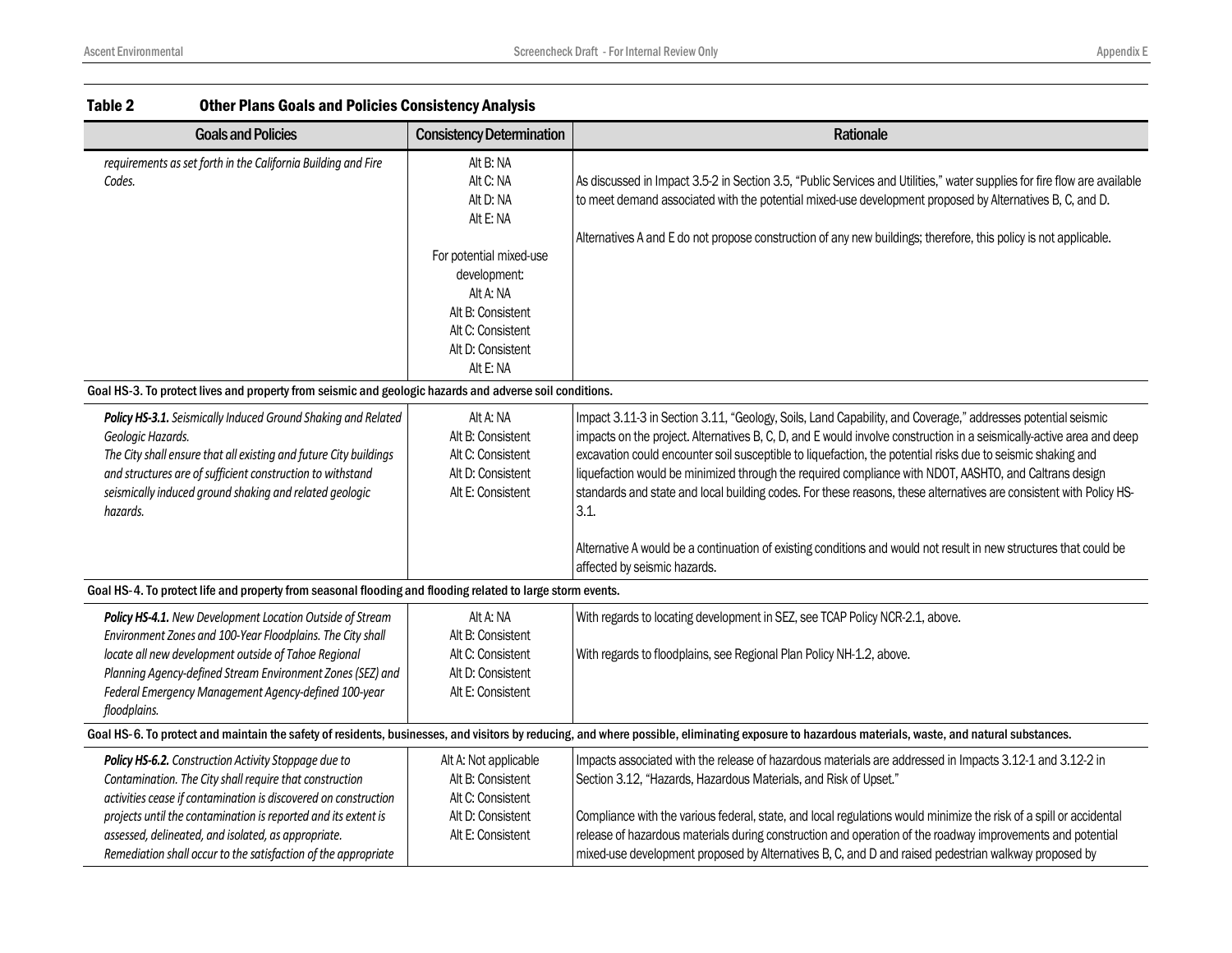| Table 2<br><b>Other Plans Goals and Policies Consistency Analysis</b> |                                                                                                                                                                                                                                                                                                                                                                                                                                                                                                                                                                                                                                                                         |                                                                                                           |                                                                                                                                                                                                                                                                                                                                                                                                                                                                                                                                                                                                                       |
|-----------------------------------------------------------------------|-------------------------------------------------------------------------------------------------------------------------------------------------------------------------------------------------------------------------------------------------------------------------------------------------------------------------------------------------------------------------------------------------------------------------------------------------------------------------------------------------------------------------------------------------------------------------------------------------------------------------------------------------------------------------|-----------------------------------------------------------------------------------------------------------|-----------------------------------------------------------------------------------------------------------------------------------------------------------------------------------------------------------------------------------------------------------------------------------------------------------------------------------------------------------------------------------------------------------------------------------------------------------------------------------------------------------------------------------------------------------------------------------------------------------------------|
|                                                                       | <b>Goals and Policies</b>                                                                                                                                                                                                                                                                                                                                                                                                                                                                                                                                                                                                                                               | <b>Consistency Determination</b>                                                                          | Rationale                                                                                                                                                                                                                                                                                                                                                                                                                                                                                                                                                                                                             |
|                                                                       | responsible agency (such as the El Dorado County Department<br>of Environmental Management, Hazardous Waste Division, the<br>Lahontan Regional Water Quality Control Board, the<br>Department of Toxic Substances Control, or the City of South<br>Lake Tahoe, depending on the type of contamination.                                                                                                                                                                                                                                                                                                                                                                  |                                                                                                           | Alternative E. Implementation of Mitigation Measures 3.12-2a, 3.12-2b, 3.12-2c, and 3.12-2d would further<br>minimize the risk of an accidental release of hazardous substances associated with construction of these<br>alternatives that could adversely affect human health or the environment. For these reasons, Alternatives B, C, D,<br>and E would be consistent with Policy HS-6.2.<br>Alternative A would be a continuation of existing conditions and would not result in construction activities or new<br>operational activities that could increase risk of contamination or exposure to contamination. |
| (0.5 mm/second).                                                      | Policy HS-6.3: Vibration Impact Analysis. All construction<br>activities that include impact equipment and activities such as<br>pile driving, soil compaction, or vibratory hammers could<br>potentially affect nearby structures. Where these activities<br>occur within 200 feet or existing structures, the City shall<br>require an analysis of vibration impacts will be conducted. The<br>analysis will address the potential for adverse vibration levels<br>based on the criteria contained in Table 4.6-12 of the Drat EIR.<br>The City will ensure that construction operations are designed<br>to avoid or mitigate for vibrations above 0.02 inches/second | Alt A: NA<br>Alt B: Consistent<br>Alt C: Consistent<br>Alt D: Consistent<br>Alt D: Consistent             | See TCAP Policy LU-7.3, above.                                                                                                                                                                                                                                                                                                                                                                                                                                                                                                                                                                                        |
|                                                                       |                                                                                                                                                                                                                                                                                                                                                                                                                                                                                                                                                                                                                                                                         |                                                                                                           | Goal HS-8. To protect South Lake Tahoe's residents, workers, and visitors from the harmful and annoying effects of excessive exposure to noise.                                                                                                                                                                                                                                                                                                                                                                                                                                                                       |
|                                                                       | Policy HS-8.3. Overall Background Noise Mitigation. The City<br>shall not allow any project to increase the overall background<br>noise levels at receiving land uses by three or more decibels<br>(dB) in instances when measured ambient noise levels exceed<br>the standards contained within Table HS-1.                                                                                                                                                                                                                                                                                                                                                            | Alt A: NA<br>Alt B: Not Consistent<br>Alt C: Not Consistent<br>Alt D: Not Consistent<br>Alt E: Consistent | See Regional Plan Policy N-2.1, above.                                                                                                                                                                                                                                                                                                                                                                                                                                                                                                                                                                                |
|                                                                       | Policy HS-8.4: Annoying and Excessive Transportation Noise<br>Protection. The City shall not allow noise-sensitive land uses in<br>areas exposed to existing or projected transportation noise<br>levels that exceed the standards shown in Table HS-2, unless<br>the project design includes effective mitigation measures to<br>reduce exterior noise and noise levels in interior spaces to the<br>levels at or below those shown in Table HS-2.                                                                                                                                                                                                                     | Alt A: NA<br>Alt B: Not Consistent<br>Alt C: Not Consistent<br>Alt D: Not Consistent<br>Alt E: Consistent | See Regional Plan Policy N-2.1, above.                                                                                                                                                                                                                                                                                                                                                                                                                                                                                                                                                                                |
| land uses.                                                            | Policy HS-8.5: New Transportation Noise Source Mitigation.<br>The City shall require the mitigation of new transportation<br>noise sources to the levels shown in Table HS-2 at all outdoor<br>activity areas and interior spaces of existing noise-sensitive                                                                                                                                                                                                                                                                                                                                                                                                           | Alt A: NA<br>Alt B: Consistent<br>Alt C: Consistent<br>Alt D: Consistent<br>Alt D: Consistent             | See Regional Plan Policy N-2.1 and TCAP Policy LU-7.2, above.                                                                                                                                                                                                                                                                                                                                                                                                                                                                                                                                                         |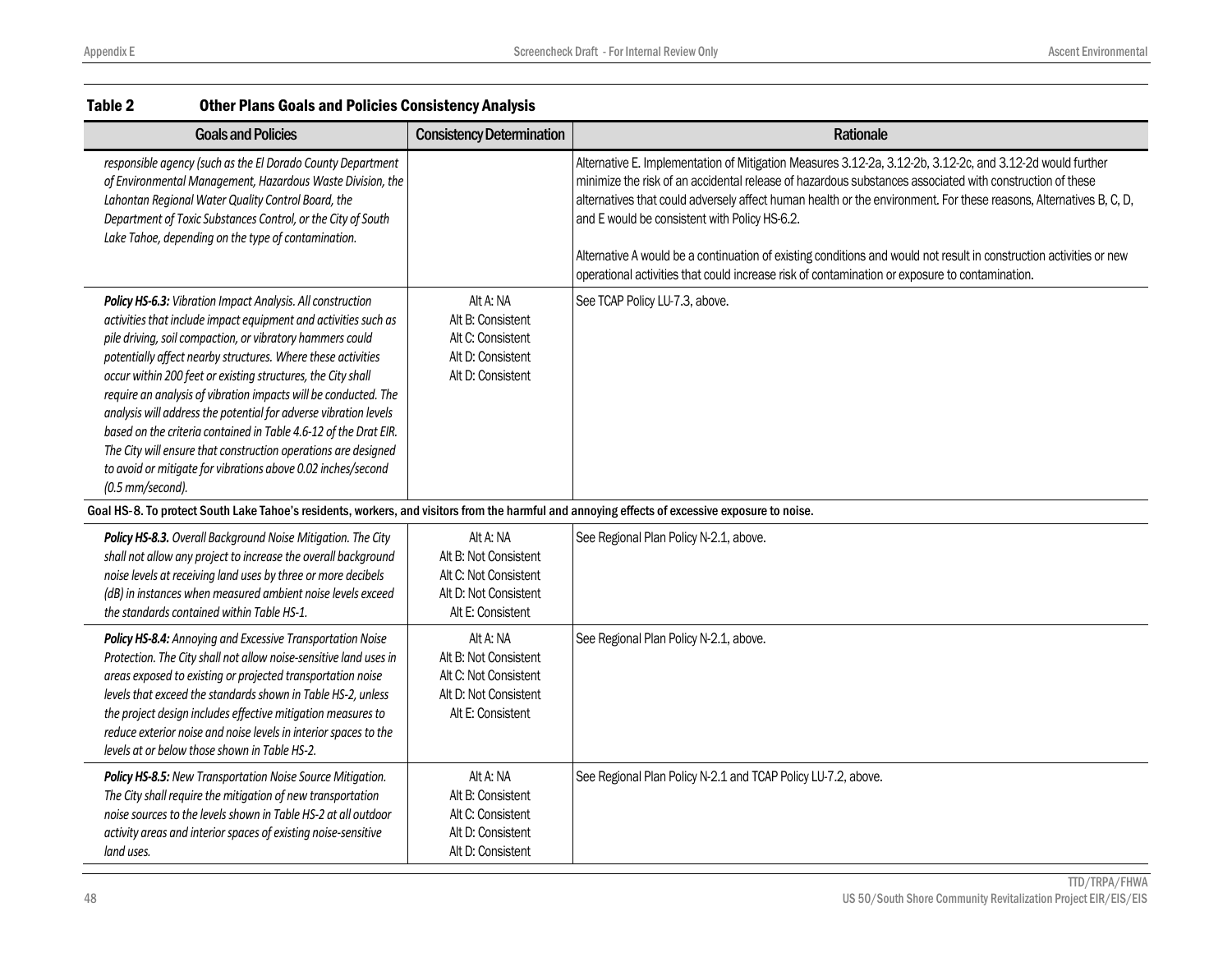| <b>Goals and Policies</b>                                                                                                                                                                                                                                                                                                                                                                                                                                                                                                                                                                                                                                                                                                                                                                                                                                                                                                                                                                                                                                                                                                                                                                                                                                                                                                                                                                                                                                                                                                                                                                                                                        | <b>Consistency Determination</b>                                                              | Rationale                                                     |
|--------------------------------------------------------------------------------------------------------------------------------------------------------------------------------------------------------------------------------------------------------------------------------------------------------------------------------------------------------------------------------------------------------------------------------------------------------------------------------------------------------------------------------------------------------------------------------------------------------------------------------------------------------------------------------------------------------------------------------------------------------------------------------------------------------------------------------------------------------------------------------------------------------------------------------------------------------------------------------------------------------------------------------------------------------------------------------------------------------------------------------------------------------------------------------------------------------------------------------------------------------------------------------------------------------------------------------------------------------------------------------------------------------------------------------------------------------------------------------------------------------------------------------------------------------------------------------------------------------------------------------------------------|-----------------------------------------------------------------------------------------------|---------------------------------------------------------------|
| Policy HS-8.6: Acoustical Analysis Preparation The City shall<br>require an acoustical analysis as part of the environmental<br>review process when noise-sensitive land uses are proposed in<br>areas exposed to existing or projected exterior noise levels<br>exceeding the levels shown in Tables HS-1 and HS-2, so noise<br>mitigation may be included in the project design. All acoustical<br>analysis shall:<br>A. Be the financial responsibility of the applicant;<br>B. Be prepared by a qualified person experienced in the fields of<br>environmental noise assessment and architectural acoustics;<br>C. Include representative noise level measurements with<br>sufficient sampling periods and locations to adequately<br>describe local conditions and the predominant noise sources;<br>and<br>D. Estimate existing and projected cumulative (20 year) noise<br>levels in terms of L <sub>dn</sub> or CNEL and/or the standards shown in<br>Table HS-1, and compare those levels to the policies in this<br>section;<br>E. Recommend appropriate mitigation to achieve compliance<br>with the adopted policies and standards in this section, giving<br>preference to proper site planning and design over mitigation<br>measures which require the construction of noise barriers or<br>structural modifications to buildings which contain noise-<br>sensitive land uses;<br>F. Estimate noise exposure after the prescribed mitigation<br>measure(s) has been implemented; and<br>G. Describe a post-project assessment program that could be<br>used to evaluate the effectiveness of the proposed mitigation<br>measures. | Alt A: NA<br>Alt B: Consistent<br>Alt C: Consistent<br>Alt D: Consistent<br>Alt D: Consistent | See Regional Plan Policy N-2.1 and TCAP Policy LU-7.2, above. |
|                                                                                                                                                                                                                                                                                                                                                                                                                                                                                                                                                                                                                                                                                                                                                                                                                                                                                                                                                                                                                                                                                                                                                                                                                                                                                                                                                                                                                                                                                                                                                                                                                                                  |                                                                                               | Notural and Cultural Decourses Flement                        |

#### Natural and Cultural Resources Element

| Goal NCR-4: To preserve and maintain sites and structures that serve as significant, visible connections to South Lake Tahoe's social, cultural, and architectural history. |   |   |  |  |  |
|-----------------------------------------------------------------------------------------------------------------------------------------------------------------------------|---|---|--|--|--|
| 그 사람들은 그 사람들은 그 사람들을 지르며 그 사람들을 지르며 그 사람들을 지르며 그 사람들을 지르며 그 사람들을 지르며 그 사람들을 지르며 그 사람들을 지르며 그 사람들을 지르며 그 사람들을 지르며 그 사                                                        | . | . |  |  |  |

| <b>Policy NCR-4.1.</b> Significant Site Preservation. The City shall | Alt A: NA         | See Regional Plan Policy C-1.1, above. |
|----------------------------------------------------------------------|-------------------|----------------------------------------|
| preserve sites of historical, cultural and architectural             | Alt B: Consistent |                                        |
| significance within the city, consistent with the Secretary of the   | Alt C: Consistent |                                        |
| Interior Standards for Treatment of Historic Properties.             | Alt D: Consistent |                                        |
|                                                                      | Alt E: Consistent |                                        |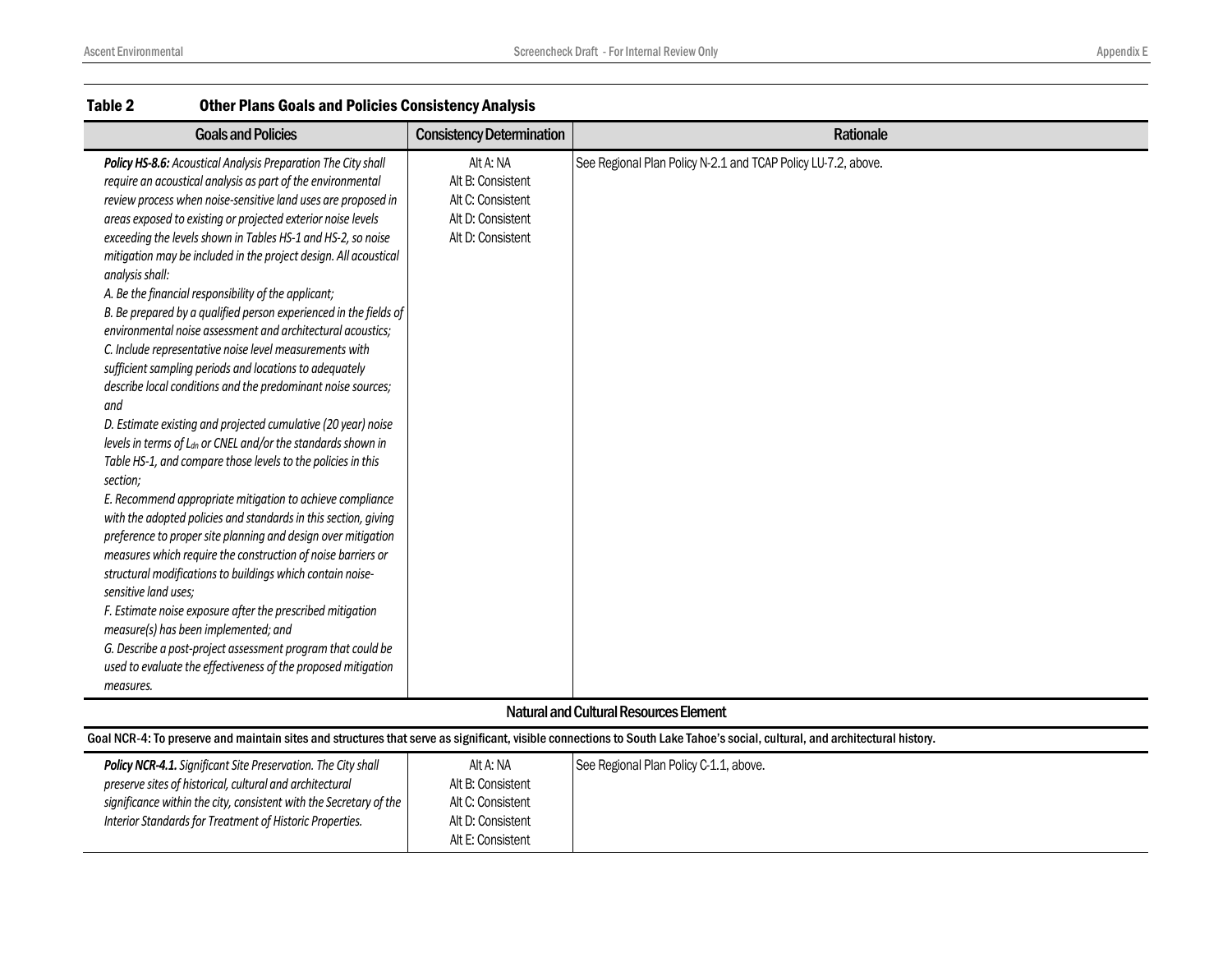| <b>Goals and Policies</b>                                                                                                                                                                                                                                                                                                                                                                                                                                                                                                                                                                                                                                                                                                      | <b>Consistency Determination</b>                                                              | Rationale                                                                                                                                                                                                                                                                                                                                                                                                                                                       |
|--------------------------------------------------------------------------------------------------------------------------------------------------------------------------------------------------------------------------------------------------------------------------------------------------------------------------------------------------------------------------------------------------------------------------------------------------------------------------------------------------------------------------------------------------------------------------------------------------------------------------------------------------------------------------------------------------------------------------------|-----------------------------------------------------------------------------------------------|-----------------------------------------------------------------------------------------------------------------------------------------------------------------------------------------------------------------------------------------------------------------------------------------------------------------------------------------------------------------------------------------------------------------------------------------------------------------|
| Policy NCR-4.2. Historic Landmark Designation. The City shall<br>designate structures or sites having special character or special<br>historic, architectural, or aesthetic interest or value as local<br>historic landmarks. The City shall protect local historic<br>landmarks from demolition and inappropriate alterations, and<br>develop criteria for evaluating the appropriateness for sites or<br>structures to be designated as local historic landmarks, and<br>provide incentives for preservation of local historic landmarks.                                                                                                                                                                                    | Alt A: NA<br>Alt B: Consistent<br>Alt C: Consistent<br>Alt D: Consistent<br>Alt E: Consistent | See Regional Plan Policy C-1.1, above.                                                                                                                                                                                                                                                                                                                                                                                                                          |
| Policy NCR-4.3. Archeological Investigations. The City shall<br>require archeological investigations for all applicable<br>discretionary projects, in accordance with CEQA regulations,<br>for areas not previously surveyed and/or that are determined<br>sensitive for cultural resources (e.g., undeveloped parcels near<br>water features). The City shall require the preservation of<br>discovered archeologically-significant resources (as determined<br>based on TRPA, State, and Federal standards by a qualified<br>professional) in place if feasible, or provide mitigation<br>(avoidance, excavation, documentation, curation, data<br>recovery, or other appropriate measures) prior to further<br>disturbance. | Alt A: NA<br>Alt B: Consistent<br>Alt C: Consistent<br>Alt D: Consistent<br>Alt E: Consistent | As described in Section 3.8, "Cultural Resources," archaeological survey reports were prepared for the California<br>and Nevada portions of the study area (Caltrans 2015, NDOT 2015).<br>See Regional Plan Policy C-1.1, above.                                                                                                                                                                                                                                |
| Policy NCR-4.5. Human Remain Discovery. The City shall<br>require/condition projects and other ground disturbance<br>activities to notify the City if human remains are discovered<br>and halt work. The County Coroner will be notified according to<br>Section 5097.98 of the State Public Resources Code and Section<br>7050.5 of California's Health and Safety Code. If the remains<br>are determined to be Native American, the coroner will notify<br>the Native American Heritage Commission, and the procedures<br>outlined in CEQA Section 15064.5(d) and (e) shall be followed.                                                                                                                                     | Alt A: NA<br>Alt B: Consistent<br>Alt C: Consistent<br>Alt D: Consistent<br>Alt E: Consistent | Impact 3.8-1 assesses the potential for the project alternatives to result in impacts on human remains. Mitigation<br>Measure 3.8-3 would protect human remains by avoiding, excavating, or otherwise treating the remains<br>appropriately, in accordance with pertinent laws and regulations.<br>Alternative A would be a continuation of existing conditions, and as such, would not affect historical or culturally<br>significant landmarks in the region. |
| Goal NCR-5: To incorporate air quality improvements and emission reductions directly with land use and transportation planning.                                                                                                                                                                                                                                                                                                                                                                                                                                                                                                                                                                                                |                                                                                               |                                                                                                                                                                                                                                                                                                                                                                                                                                                                 |
| Policy NCR-5.10. Air Quality-Related Construction Mitigation:<br>The City shall require discretionary projects that have a<br>significant air quality impact to provide construction mitigation<br>to address short-term construction emissions below EDCAQMD<br>thresholds as part of the review of the project application. This                                                                                                                                                                                                                                                                                                                                                                                             | Alt A: NA<br>Alt B: Consistent<br>Alt C: Consistent<br>Alt D: Consistent<br>Alt E: Consistent | See Regional Plan Policy AQ-1.2, above.                                                                                                                                                                                                                                                                                                                                                                                                                         |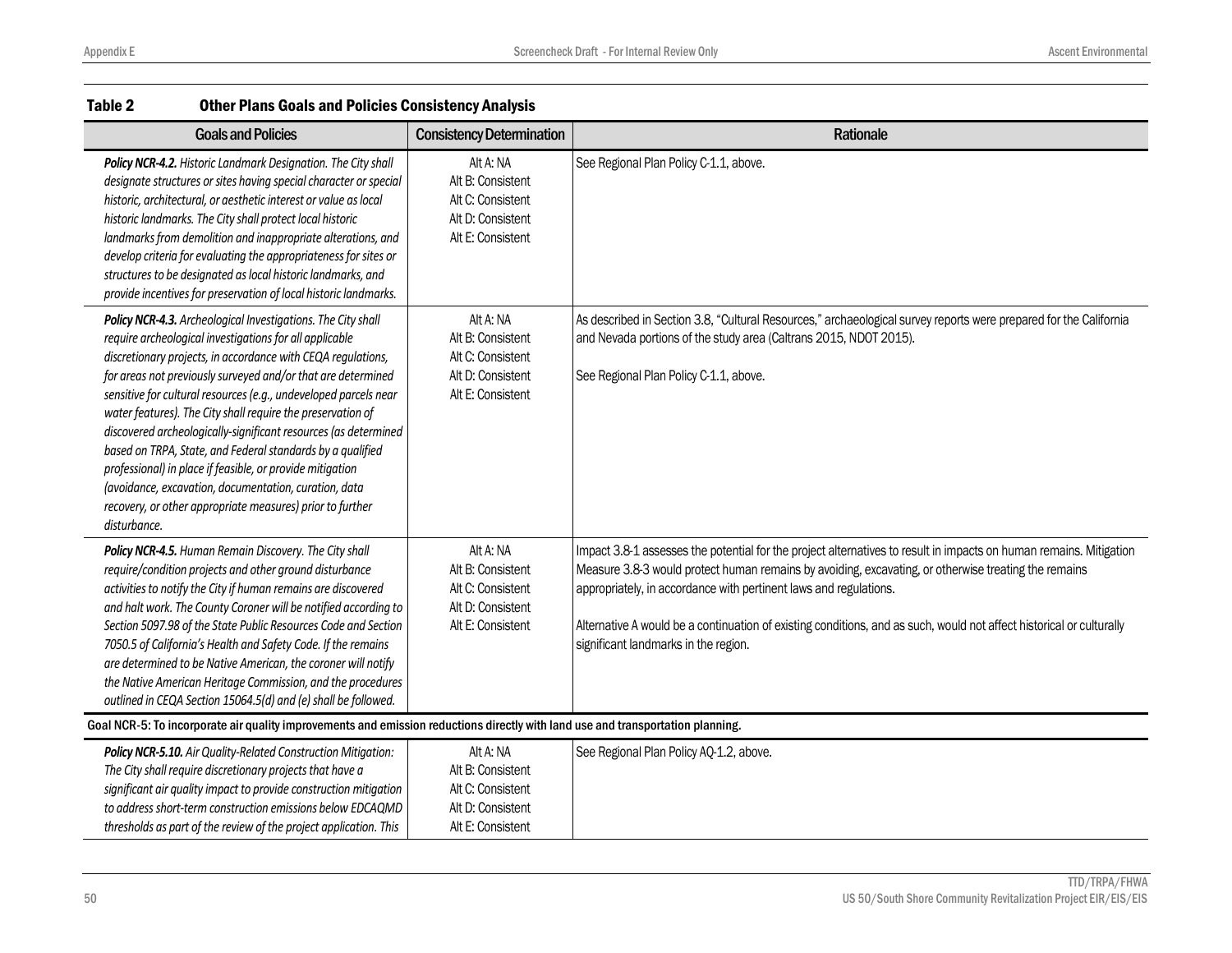| <b>Goals and Policies</b>                                                                                                                                                                                                                                                                                                                                                                                                                                                                             | <b>Consistency Determination</b>                                                                  | <b>Rationale</b>                                                                                                                                                                                                                                                                                                                                      |
|-------------------------------------------------------------------------------------------------------------------------------------------------------------------------------------------------------------------------------------------------------------------------------------------------------------------------------------------------------------------------------------------------------------------------------------------------------------------------------------------------------|---------------------------------------------------------------------------------------------------|-------------------------------------------------------------------------------------------------------------------------------------------------------------------------------------------------------------------------------------------------------------------------------------------------------------------------------------------------------|
| excludes building permits for single-family residential units.<br>This may include the following measures:<br>Measures currently recommended by EDCAQMD;<br>Prohibition of open burning of debris from site clearing<br>unless involved with a fuels reduction project;<br>Utilization of low-emission construction equipment and/or<br>fuels;<br>Implementation of BMPs in concert with water quality<br>protection measures; and/or<br>Restriction of idling of construction equipment or vehicles. |                                                                                                   |                                                                                                                                                                                                                                                                                                                                                       |
|                                                                                                                                                                                                                                                                                                                                                                                                                                                                                                       |                                                                                                   | <b>Douglas County Master Plan</b>                                                                                                                                                                                                                                                                                                                     |
|                                                                                                                                                                                                                                                                                                                                                                                                                                                                                                       |                                                                                                   | <b>Transportation Element</b>                                                                                                                                                                                                                                                                                                                         |
| Transportation (TP) Goals, Policies, and Actions                                                                                                                                                                                                                                                                                                                                                                                                                                                      |                                                                                                   |                                                                                                                                                                                                                                                                                                                                                       |
| TP Goal 2: Provide appropriate transportation facilities to ensure a high quality-of-life for Douglas County residents                                                                                                                                                                                                                                                                                                                                                                                |                                                                                                   |                                                                                                                                                                                                                                                                                                                                                       |
| TP Policy 4.6. Provide appropriate traffic control devices on<br>new and existing transportation facilities.                                                                                                                                                                                                                                                                                                                                                                                          | Alt A: NA<br>Alt B: Consistent<br>Alt C: Consistent<br>Alt D: Consistent<br>Alt E: Consistent     | Implementation of Alternatives B, C, D, and E would include all necessary and appropriate traffic control devices as<br>required by Caltrans and NDOT.<br>Alternative A would be a continuation of existing conditions; thus, there would be no changes to traffic control<br>devices.                                                                |
| TP Policy 4.7. Post appropriate speed limits based on current<br>speed limit studies                                                                                                                                                                                                                                                                                                                                                                                                                  | Alt A: NA<br>Alt B: Consistent<br>Alt C: Consistent<br>Alt D: Consistent<br>Alt E: Consistent     | Implementation of Alternatives B, C, D, and E would post appropriate speed limits based on roadway design and<br>appropriate speeds as assessed in the Caltrans Project Report Traffic Operations Analysis Update (see Appendix I).<br>Alternative A would be a continuation of existing conditions; thus, there would be no changes to speed limits. |
| TP Policy 4.8. Protect public safety by removing snow and<br>other hazards from roadways.                                                                                                                                                                                                                                                                                                                                                                                                             | Alt A: NA<br>Alt B: Consistent<br>Alt C: Consistent<br>Alt D: Consistent<br>Alt E: Consistent     | See Regional Plan Policy WQ-3.6, above.                                                                                                                                                                                                                                                                                                               |
| TP Policy 4.13. Maintain a traffic LOS C or better on all Douglas<br>County street and roadways.                                                                                                                                                                                                                                                                                                                                                                                                      | Alt A: NA<br>Alt B: Consistent<br>Alt C: Not Consistent<br>Alt D: Consistent<br>Alt E: Consistent | See Regional Plan Policy T-10.7, above.                                                                                                                                                                                                                                                                                                               |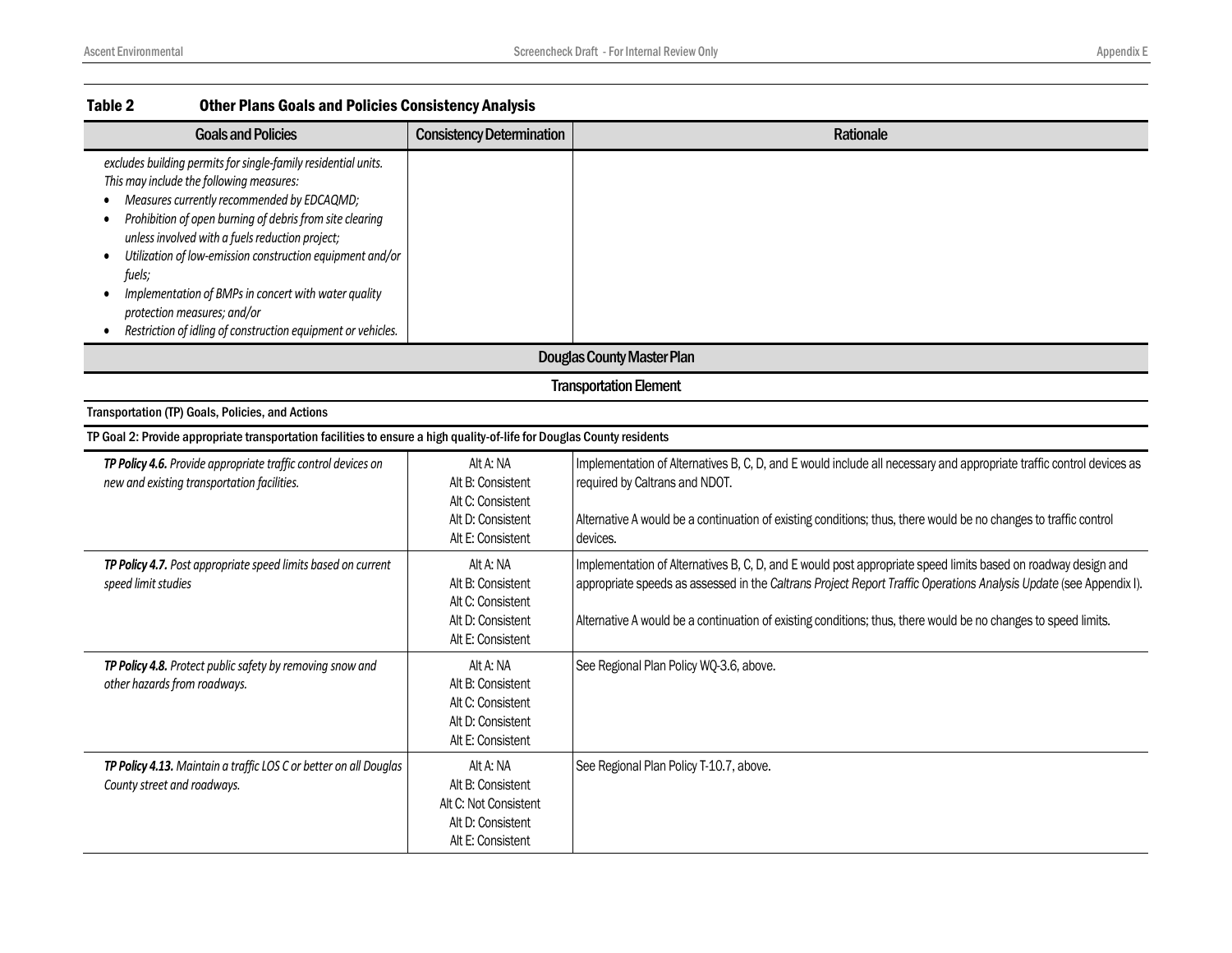| LAVIG 4<br>ULIICI FIAIIS QUAIS AIIU FUILICS CUIISISLEILLY AIIAIYSIS                                                                                                                                                                                                                                                                                                                                                           |                                                                                               |                                                                                          |
|-------------------------------------------------------------------------------------------------------------------------------------------------------------------------------------------------------------------------------------------------------------------------------------------------------------------------------------------------------------------------------------------------------------------------------|-----------------------------------------------------------------------------------------------|------------------------------------------------------------------------------------------|
| <b>Goals and Policies</b>                                                                                                                                                                                                                                                                                                                                                                                                     | <b>Consistency Determination</b>                                                              | Rationale                                                                                |
| Lake Tahoe Transportation (LTT) Goals, Policies, and Actions                                                                                                                                                                                                                                                                                                                                                                  |                                                                                               |                                                                                          |
| LTT Policy 1. Participate and support the planning, design and<br>implementation of transportation projects and transit<br>improvements at Lake Tahoe consistent with the Tahoe<br>Revitalization initiative of the County<br>Economic Vitality Plan and other needs identified through the<br>annual update of the County 5-Year Transportation Plan,<br>County Transportation Plan, and plans of the TRPA, TMPO and<br>TTD. | Alt A: NA<br>Alt B: Consistent<br>Alt C: Consistent<br>Alt D: Consistent<br>Alt E: Consistent | See Regional Plan Policy FIN-4.1, above.                                                 |
| LT T Action 1.1. Douglas County shall participate with the TTD,<br>TMPO, NDOT, City of South Lake Tahoe, Caltrans, FHWA,<br>Nevada State Parks, and private sector stakeholders in the<br>planning, design and implementation of the U.S. 50 Stateline<br>Corridor/South Shore Revitalization Program.                                                                                                                        | Alt A: NA<br>Alt B: Consistent<br>Alt C: Consistent<br>Alt D: Consistent<br>Alt E: Consistent | See Regional Plan Policy FIN-4.1, above.                                                 |
| LT T Action 1.2. Douglas County shall continue to participate in<br>efforts to complete the<br>Nevada Stateline-to-Stateline Bikeway Project and other<br>identified bicycle and multi-use trail projects within Douglas<br>County at Lake<br>Tahoe consistent with the Tahoe Revitalization and<br>Tremendous Trails initiatives of the County Economic Vitality<br>Plan.                                                    | Alt A: NA<br>Alt B: Consistent<br>Alt C: Consistent<br>Alt D: Consistent<br>Alt E: Consistent | See Regional Plan Policy FIN-4.1, above.                                                 |
|                                                                                                                                                                                                                                                                                                                                                                                                                               |                                                                                               | <b>Economic Development (ED) Element</b>                                                 |
| ED Goal 3: To emphasize the importance of "place" and promote the development of attractive downtowns centers.                                                                                                                                                                                                                                                                                                                |                                                                                               |                                                                                          |
| ED Policy 3.1. Promote the revitalization of Tahoe.                                                                                                                                                                                                                                                                                                                                                                           | Alt A: NA<br>Alt B: Consistent<br>Alt C: Consistent<br>Alt D: Consistent<br>Alt E: Consistent | See Regional Plan Policies LU-1.2 and LU-3.3 and TCAP Policy LU-1.2, above.              |
| ED Policy 3.4. Support the efforts of the South Shore Vision<br>Plan to create and rebrand the Highway 50 corridor from Kahle<br>Drive to Ski Run.                                                                                                                                                                                                                                                                            | Alt A: NA<br>Alt B: Consistent<br>Alt C: Consistent<br>Alt D: Consistent<br>Alt E: Consistent | See Regional Plan Policies LU-1.2 and LU-3.3 and TCAP Policies LU-1.2 and LU-1.7, above. |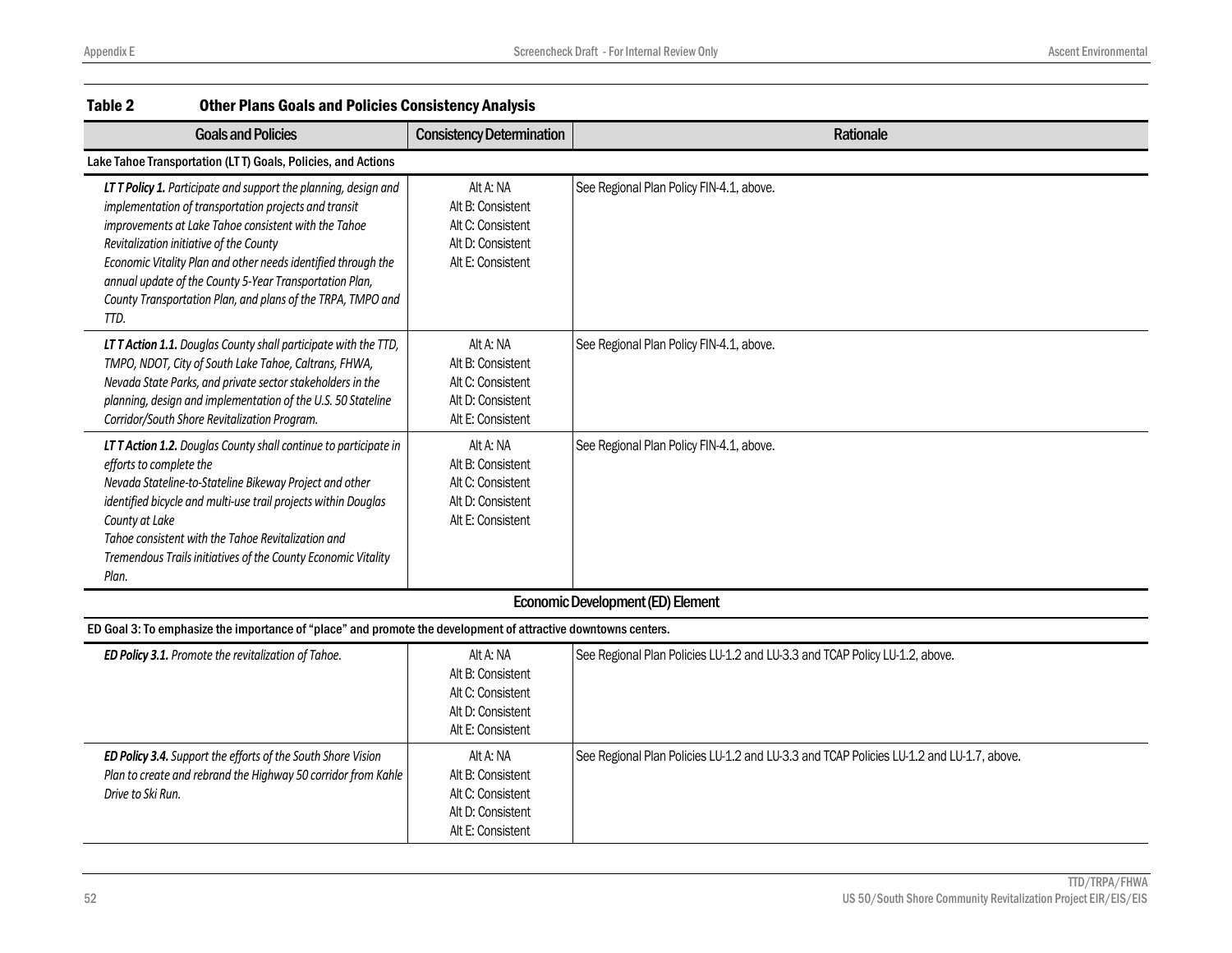| Table 2<br><b>Other Plans Goals and Policies Consistency Analysis</b>                                                                                                                                                                                                                                                                                                                                                                                                                                       |                                                                                               |                                                                                                                                                                                                |
|-------------------------------------------------------------------------------------------------------------------------------------------------------------------------------------------------------------------------------------------------------------------------------------------------------------------------------------------------------------------------------------------------------------------------------------------------------------------------------------------------------------|-----------------------------------------------------------------------------------------------|------------------------------------------------------------------------------------------------------------------------------------------------------------------------------------------------|
| <b>Goals and Policies</b>                                                                                                                                                                                                                                                                                                                                                                                                                                                                                   | <b>Consistency Determination</b>                                                              | Rationale                                                                                                                                                                                      |
|                                                                                                                                                                                                                                                                                                                                                                                                                                                                                                             |                                                                                               | <b>Historic Preservation (HP) Element</b>                                                                                                                                                      |
|                                                                                                                                                                                                                                                                                                                                                                                                                                                                                                             |                                                                                               | HP Goal 1: To preserve Douglas County's historic, cultural, and archaeological resources as physical reminders of the county's past and as unique focal points to shape the county's identity. |
| HP Policy 1.1. Douglas County shall support, whenever<br>feasible, the preservation of the county's rich cultural heritage,<br>including the establishment of additional historic districts to<br>protect significant historic properties.                                                                                                                                                                                                                                                                  | Alt A: NA<br>Alt B: Consistent<br>Alt C: Consistent<br>Alt D: Consistent<br>Alt E: Consistent | See Regional Plan Policy C-1.1, above.                                                                                                                                                         |
|                                                                                                                                                                                                                                                                                                                                                                                                                                                                                                             |                                                                                               | Parks and Recreation (PR) Element                                                                                                                                                              |
| PR Goal 1: To implement the Parks and Recreation Plan.                                                                                                                                                                                                                                                                                                                                                                                                                                                      |                                                                                               |                                                                                                                                                                                                |
| PR Policy 1.1. To protect the natural, cultural, and scenic<br>qualities of Douglas County, including open spaces, public<br>lands, agricultural lands, wetlands, and waterways that are<br>critical to the quality of life in our community. The Department<br>will continue to plan for the needs and preserve the rights of<br>current and future residents, and especially their access to<br>public parks and recreation opportunities, while ensuring high<br>standards of safety and public welfare. | Alt A: NA<br>Alt B: Consistent<br>Alt C: Consistent<br>Alt D: Consistent<br>Alt E: Consistent | See Regional Plan Policies LU-3.3 and T-2.7 and TCAP Policy LU-1.2.                                                                                                                            |
|                                                                                                                                                                                                                                                                                                                                                                                                                                                                                                             |                                                                                               | Lake Tahoe Regional Transportation Plan and Sustainable Communities Strategy Mobility 2035                                                                                                     |
| <b>Transportation Goals and Related Policies</b>                                                                                                                                                                                                                                                                                                                                                                                                                                                            |                                                                                               |                                                                                                                                                                                                |
| GOAL 4: Mass Transit. Encourage efficient and effective expansion of public transit operations and use in the Lake Tahoe Region.                                                                                                                                                                                                                                                                                                                                                                            |                                                                                               |                                                                                                                                                                                                |
| Policy 4.1. Improve existing transit systems through increased<br>frequency, preferential signal controls, expanded service areas,<br>and extended service hours.                                                                                                                                                                                                                                                                                                                                           | Alt A: NA<br>Alt B: Consistent<br>Alt C: Consistent<br>Alt D: Consistent<br>Alt E: Consistent | See Regional Plan Policy T-1.5, above.                                                                                                                                                         |
| GOAL 5: Inter- and Intra-Regional Transportation. Strengthen transportation options into and out of the Lake Tahoe Region.                                                                                                                                                                                                                                                                                                                                                                                  |                                                                                               |                                                                                                                                                                                                |
| Policy 5.1. Participate in state and local transportation<br>planning efforts to ensure coordination and consistency<br>amongst various planning agencies inside and outside the<br>Region.                                                                                                                                                                                                                                                                                                                 | Alt A: NA<br>Alt B: Consistent<br>Alt C: Consistent<br>Alt D: Consistent<br>Alt E: Consistent | See Regional Plan Policy FIN-4.1, above.                                                                                                                                                       |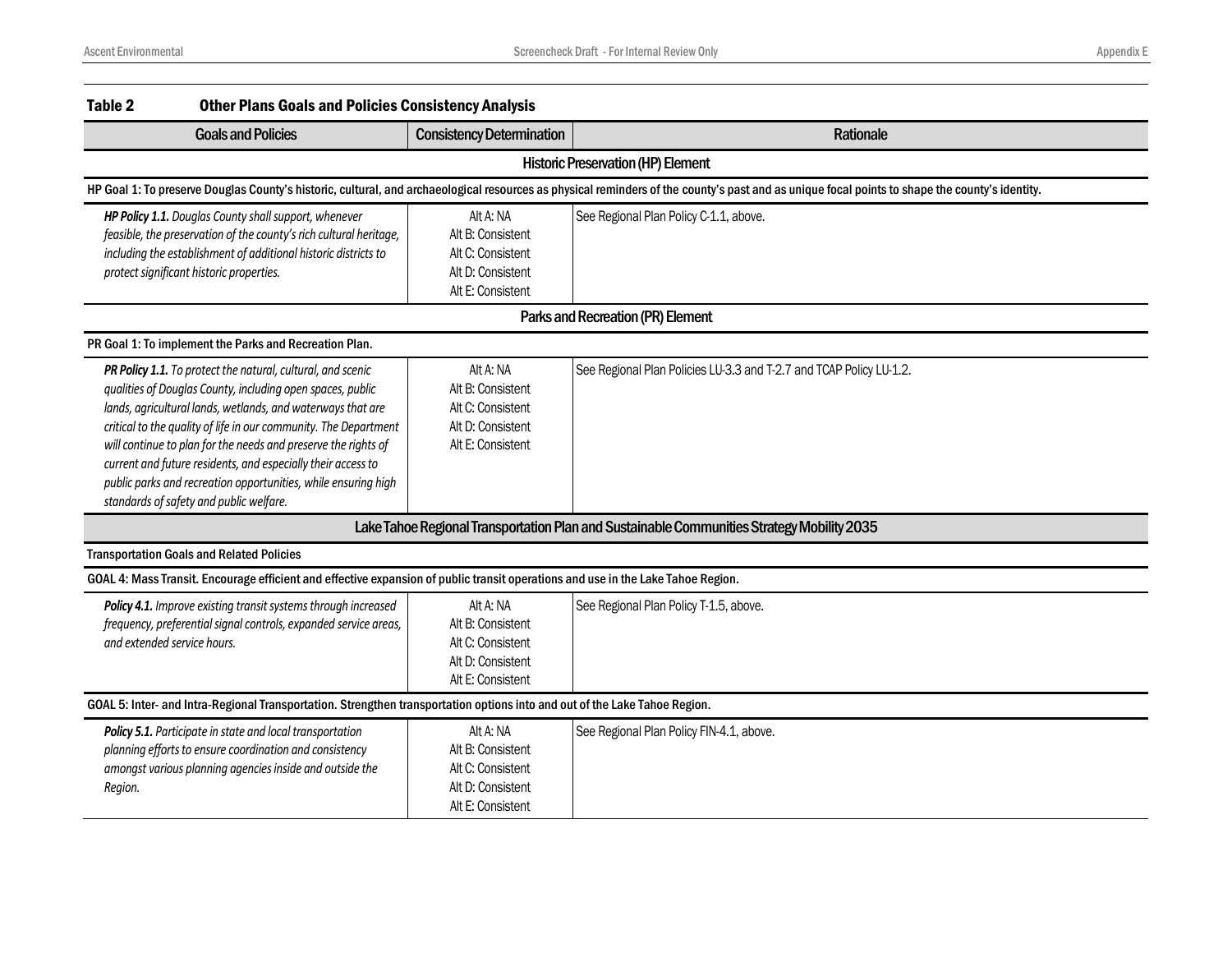| LANIC 4<br><u>ULIIEI FIAIIS QUAIS AIIU FUILLES CUIISISLEILLY AIIAIYSIS</u>                                                                                  |                                                                                                                                                                                                                                |                                          |
|-------------------------------------------------------------------------------------------------------------------------------------------------------------|--------------------------------------------------------------------------------------------------------------------------------------------------------------------------------------------------------------------------------|------------------------------------------|
| <b>Goals and Policies</b>                                                                                                                                   | <b>Consistency Determination</b>                                                                                                                                                                                               | Rationale                                |
| Policy 5.3. Work with appropriate public entities, tribal<br>governments, and private interest groups to ensure<br>coordination and consistency.            | Alt A: NA<br>Alt B: Consistent<br>Alt C: Consistent<br>Alt D: Consistent<br>Alt E: Consistent                                                                                                                                  | See Regional Plan Policy FIN-4.1, above. |
| GOAL 8: Parking. Encourage development of parking management strategies for the Lake Tahoe Region.                                                          |                                                                                                                                                                                                                                |                                          |
| Policy 8.1. Encourage shared and other parking<br>management strategies.                                                                                    | For roadway improvements:<br>Alt A: NA<br>Alt B: NA<br>Alt C: NA<br>Alt D: NA<br>Alt E: NA<br>For potential mixed-use<br>development:<br>Alt A: NA<br>Alt B: Consistent<br>Alt C: Consistent<br>Alt D: Consistent<br>Alt E: NA | See Regional Plan Policy T-6.1, above.   |
| Policy 8.2. Encourage parking management programs that<br>provide incentives to fund improvements benefiting transit<br>users, pedestrians, and bicyclists. | For roadway improvements:<br>Alt A: NA<br>Alt B: NA<br>Alt C: NA<br>Alt D: NA<br>Alt E: NA<br>For potential mixed-use<br>development:<br>Alt A: NA<br>Alt B: Consistent<br>Alt C: Consistent<br>Alt D: Consistent<br>Alt E: NA | See Regional Plan Policy T-6.1, above.   |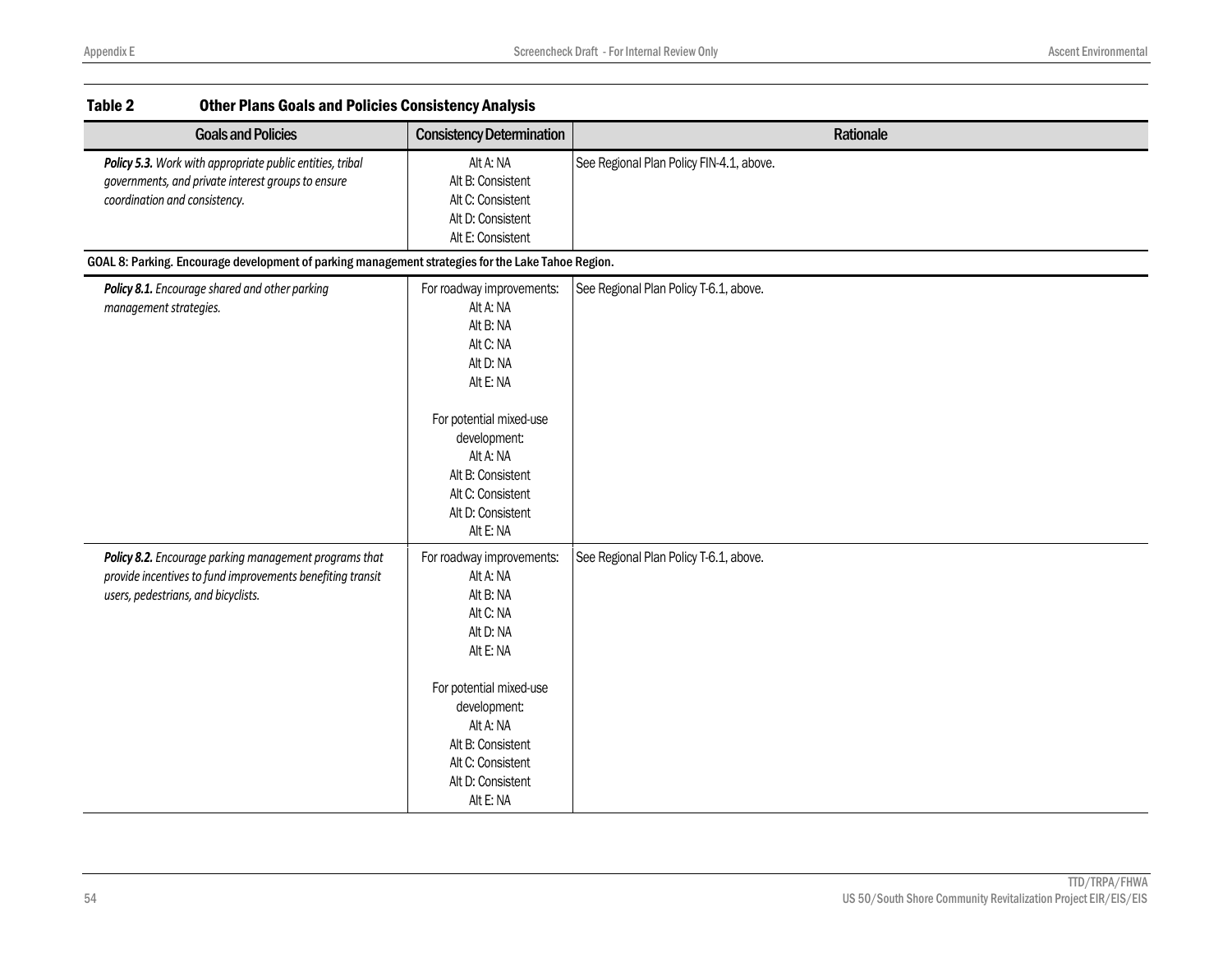| See Regional Plan Policy T-6.1, above.<br>For roadway improvements:<br>Policy 8.3. Encourage parking management strategies that are<br>tailored to the needs of each specific location and promote<br>Alt A: NA<br>pedestrian and transit use.<br>Alt B: NA<br>Alt C: NA<br>Alt D: NA<br>Alt E: NA<br>For potential mixed-use<br>development:<br>Alt A: NA<br>Alt B: Consistent | <b>Goals and Policies</b> | <b>Consistency Determination</b> | Rationale |
|---------------------------------------------------------------------------------------------------------------------------------------------------------------------------------------------------------------------------------------------------------------------------------------------------------------------------------------------------------------------------------|---------------------------|----------------------------------|-----------|
| Alt D: Consistent                                                                                                                                                                                                                                                                                                                                                               |                           | Alt C: Consistent                |           |

GOAL 10: Regional Roadways. Upgrade regional roadways as necessary to improve safety, and provide for a more efficient, integrated transportation system.

## Linking Tahoe: Active Transportation Plan

#### Goals:

- Increase connectivity by completing the active transportation network.
- Improve safety for bicyclists and pedestrians.
- Increase and support consistent project implementation through technical assistance and funding.
- Increase encouragement and awareness through implementation of the "5 E's."

#### Network Design  $\blacksquare$

| <b>Policy 1.1</b> Accommodate the needs of all travelers by designing<br>and operating roads to provide for safe, comfortable, and<br>efficient travel for roadway users of all ages and abilities, such<br>as pedestrians, bicyclists, transit riders, motorists, commercial<br>vehicles, and emergency vehicles.                                                                                                                                                                        | Alt A: NA<br>Alt B: Consistent<br>Alt C: Consistent<br>Alt D: Consistent<br>Alt E: Consistent | See Regional Plan Policy LU-3.3, above. |
|-------------------------------------------------------------------------------------------------------------------------------------------------------------------------------------------------------------------------------------------------------------------------------------------------------------------------------------------------------------------------------------------------------------------------------------------------------------------------------------------|-----------------------------------------------------------------------------------------------|-----------------------------------------|
| Policy 1.5. Balance the needs of all roadway users when<br>considering intersection improvements and impacts to level of<br>service. Encourage implementing agencies to evaluate project<br>design alternatives through methods other than and/or in<br>addition to vehicular Level of Service (LOS) such as reduction in<br>vehicle miles traveled (VMT), number of increased active<br>transportation trips, Multi-Modal Level of Service (MMLOS)<br>and Level of Traffic Stress (LTS). | Alt A: NA<br>Alt B: Consistent<br>Alt C: Consistent<br>Alt D: Consistent<br>Alt E: Consistent | See Regional Plan Policy LU-3.3, above. |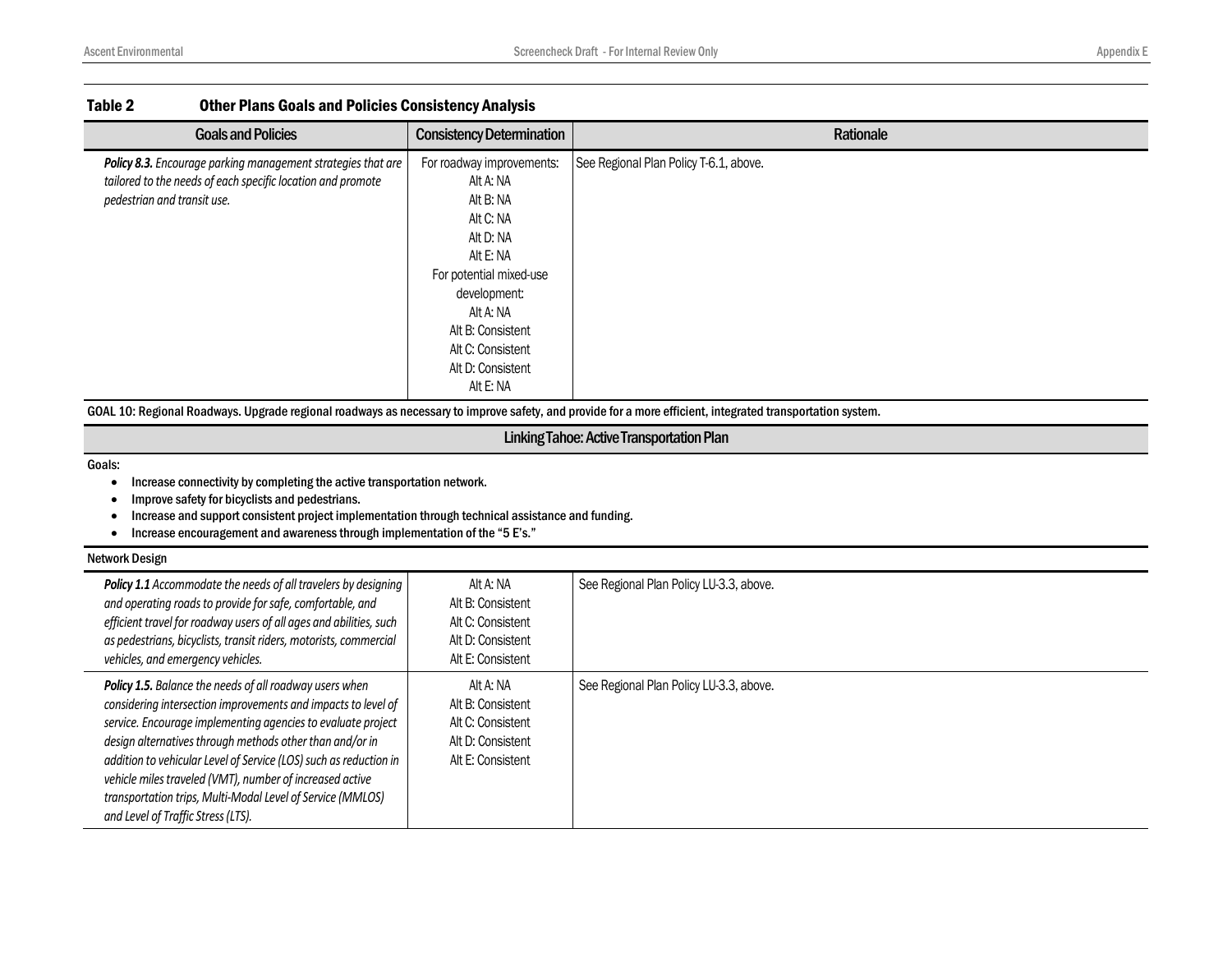| Table 2<br><b>Other Plans Goals and Policies Consistency Analysis</b>                                                                                                                                                                                                                                                                                                                                                                                                                                                                     |                                                                                                   |                                                                                                                                                                                                                                                                                                                                                                                                                                                                                                                                                                                                                                                                                                                                                                                                                                                                                                                                                                                                                                                                                                                                                       |
|-------------------------------------------------------------------------------------------------------------------------------------------------------------------------------------------------------------------------------------------------------------------------------------------------------------------------------------------------------------------------------------------------------------------------------------------------------------------------------------------------------------------------------------------|---------------------------------------------------------------------------------------------------|-------------------------------------------------------------------------------------------------------------------------------------------------------------------------------------------------------------------------------------------------------------------------------------------------------------------------------------------------------------------------------------------------------------------------------------------------------------------------------------------------------------------------------------------------------------------------------------------------------------------------------------------------------------------------------------------------------------------------------------------------------------------------------------------------------------------------------------------------------------------------------------------------------------------------------------------------------------------------------------------------------------------------------------------------------------------------------------------------------------------------------------------------------|
| <b>Goals and Policies</b>                                                                                                                                                                                                                                                                                                                                                                                                                                                                                                                 | <b>Consistency Determination</b>                                                                  | Rationale                                                                                                                                                                                                                                                                                                                                                                                                                                                                                                                                                                                                                                                                                                                                                                                                                                                                                                                                                                                                                                                                                                                                             |
| Policy 1.7. Construct, upgrade, and maintain active<br>transportation facilities along major travel routes as part of all<br>roadway improvements. In constrained locations, all design<br>options should be considered such as restriping, signalization,<br>and narrowing travel lanes.                                                                                                                                                                                                                                                 | Alt A: NA<br>Alt B: Consistent<br>Alt C: Consistent<br>Alt D: Consistent<br>Alt E: Consistent     | See Regional Plan Policy LU-3.3, above.                                                                                                                                                                                                                                                                                                                                                                                                                                                                                                                                                                                                                                                                                                                                                                                                                                                                                                                                                                                                                                                                                                               |
| <b>Facility Maintenance</b>                                                                                                                                                                                                                                                                                                                                                                                                                                                                                                               |                                                                                                   |                                                                                                                                                                                                                                                                                                                                                                                                                                                                                                                                                                                                                                                                                                                                                                                                                                                                                                                                                                                                                                                                                                                                                       |
| Policy 2.1. Every effort should be made to maintain the year-<br>round use and condition of active transportation facilities,<br>including making sure connections are not blocked during<br>snow removal or are quickly made available through clearing.<br>This also includes maintaining and upgrading infiltration<br>devices, clearing snow, sweeping, and re-striping where<br>needed during the season and before major cycling events.<br>State agencies should provide timely highway maintenance in<br>the spring of each year. | Alt A: NA<br>Alt B: Consistent<br>Alt C: Consistent<br>Alt D: Consistent<br>Alt E: Consistent     | See Regional Plan Policy WQ-3.6 and TCAP Policy T-2.7, above.                                                                                                                                                                                                                                                                                                                                                                                                                                                                                                                                                                                                                                                                                                                                                                                                                                                                                                                                                                                                                                                                                         |
| Policy 2.2. Prior to permit issuance, all projects containing<br>active transportation facilities are required to submit a<br>Maintenance Responsibilities Chart and Plan. These plans will<br>clarify roles for annual and capital infrastructure operating and<br>maintenance and identify funding needs and possible sources.<br>This information will be included in approved permits. See<br>Appendix F, for Maintenance<br>Responsibilities Chart and Plan Template.                                                                | Alt A: NA<br>Alt B: Consistent<br>Alt C: Consistent<br>Alt D: Consistent<br>Alt E: Consistent     | Projects identified in the Active Transportation Plan that would be implemented by Alternatives B, C, and D include<br>a sidewalk along the lake side of US 50 between Lake Parkway and SR 207 and a bike lane on US 50 from the<br>state line to SR 207. These alternatives would also extend the Linear Park Bike Trail to Stateline, Nevada with a<br>combination of Class I/II trails. Alternatives B and D include an option for a cycle track that would connect to the<br>Linear Park. Alternatives B, C, and D would improve connectivity for pedestrians and bicyclists between the tourist<br>core and Van Sickle Bi-State Park with a pedestrian overcrossing to be constructed over existing Lake Parkway. The<br>raised pedestrian walkway proposed by Alternative E would be considered an active transportation facility and<br>would be subject to the requirements of this policy. Whichever alternative is approved would demonstrate<br>compliance with this policy as a condition before permit acknowledgement by TRPA.<br>Alternative A would be a continuation of existing conditions and would not be subject to this policy. |
| <b>Multi-Modal Connections</b>                                                                                                                                                                                                                                                                                                                                                                                                                                                                                                            |                                                                                                   |                                                                                                                                                                                                                                                                                                                                                                                                                                                                                                                                                                                                                                                                                                                                                                                                                                                                                                                                                                                                                                                                                                                                                       |
| Policy 3.1. Create convenient intermodal connectivity which<br>considers first and last mile facility needs and connects all<br>modal options by providing necessary infrastructure, and<br>schedule coordination.                                                                                                                                                                                                                                                                                                                        | Alt A: NA<br>Alt B: Consistent<br>Alt C: Consistent<br>Alt D: Consistent<br>Alt E: Not Consistent | Alternatives B, C, and D would construct new bus shelters at existing bus stop locations where features are limited<br>to signs and in some cases benches. These alternatives do not propose any additional transit enhancements, but<br>the project would provide some additional pedestrian and bicycle features in the project site (see Active<br>Transportation Policy 2.2, above) that could be utilized by transit users. For these reasons, Alternatives B, C, and D<br>would be consistent with Policy 3.1.<br>Alternative E would be limited to construction of a raised pedestrian walkway in the resort-casino portion of the<br>tourist core. Transit stops located along US 50 in this area would remain. This alternative would not enhance<br>intermodal connectivity. Therefore, Alternative E is not consistent with Policy 3.1.                                                                                                                                                                                                                                                                                                    |